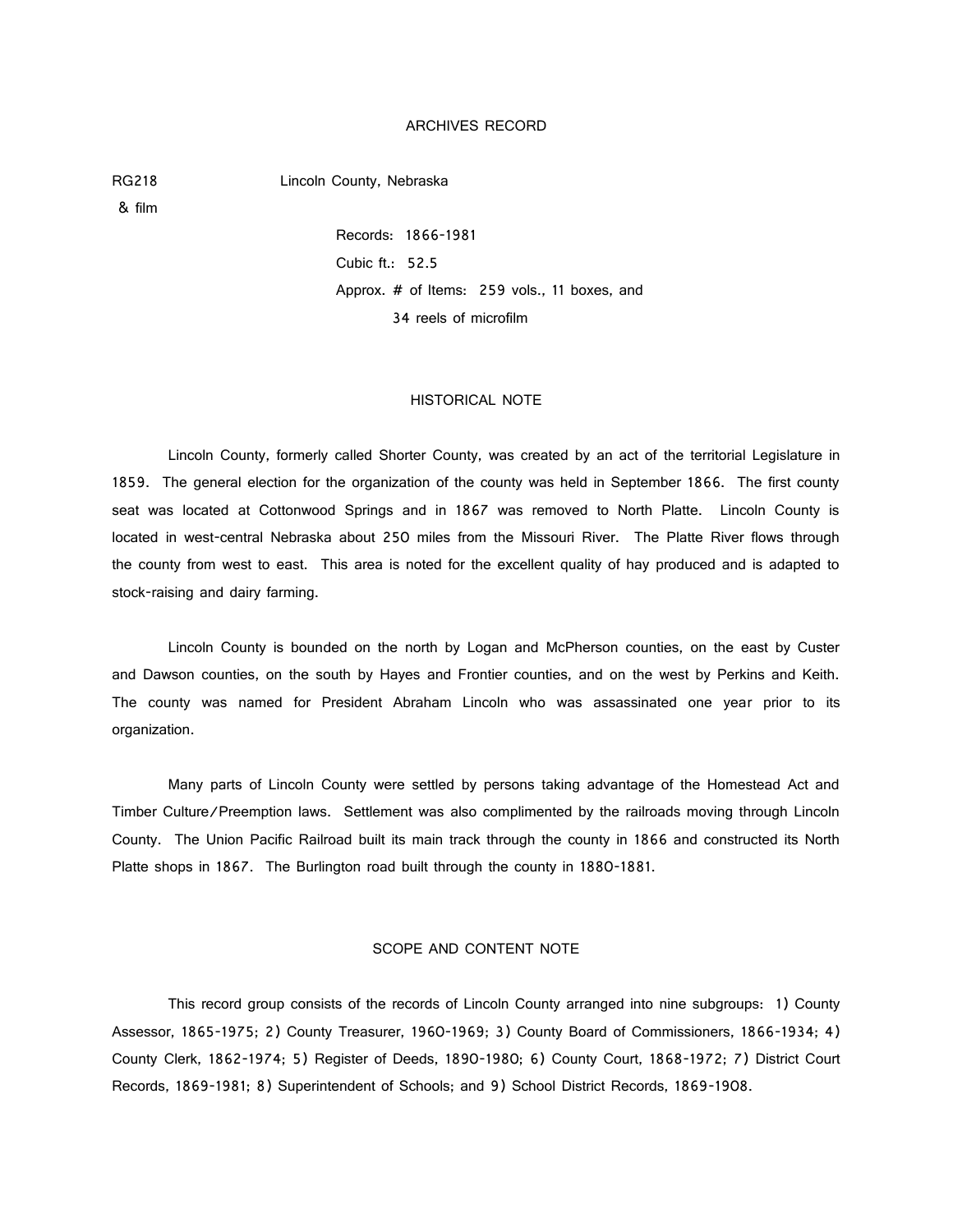Subgroup One, County Assessor, contains Personal Property Assessments for the years 1965, 1970, and 1975 only. These records have been microfilmed by the Historical Society.

Subgroup Two, County Treasurer, is divided into seven series: 1) Tax Lists; 2) Unit Tax Records, 1960-1969, Real Estate and Personal Tax Lists, 1936-1976; 3) Delinquent Tax Lists; 4) Tax Sale and Redemption Tax Lists; 5) Motor Vehicle Tax Lists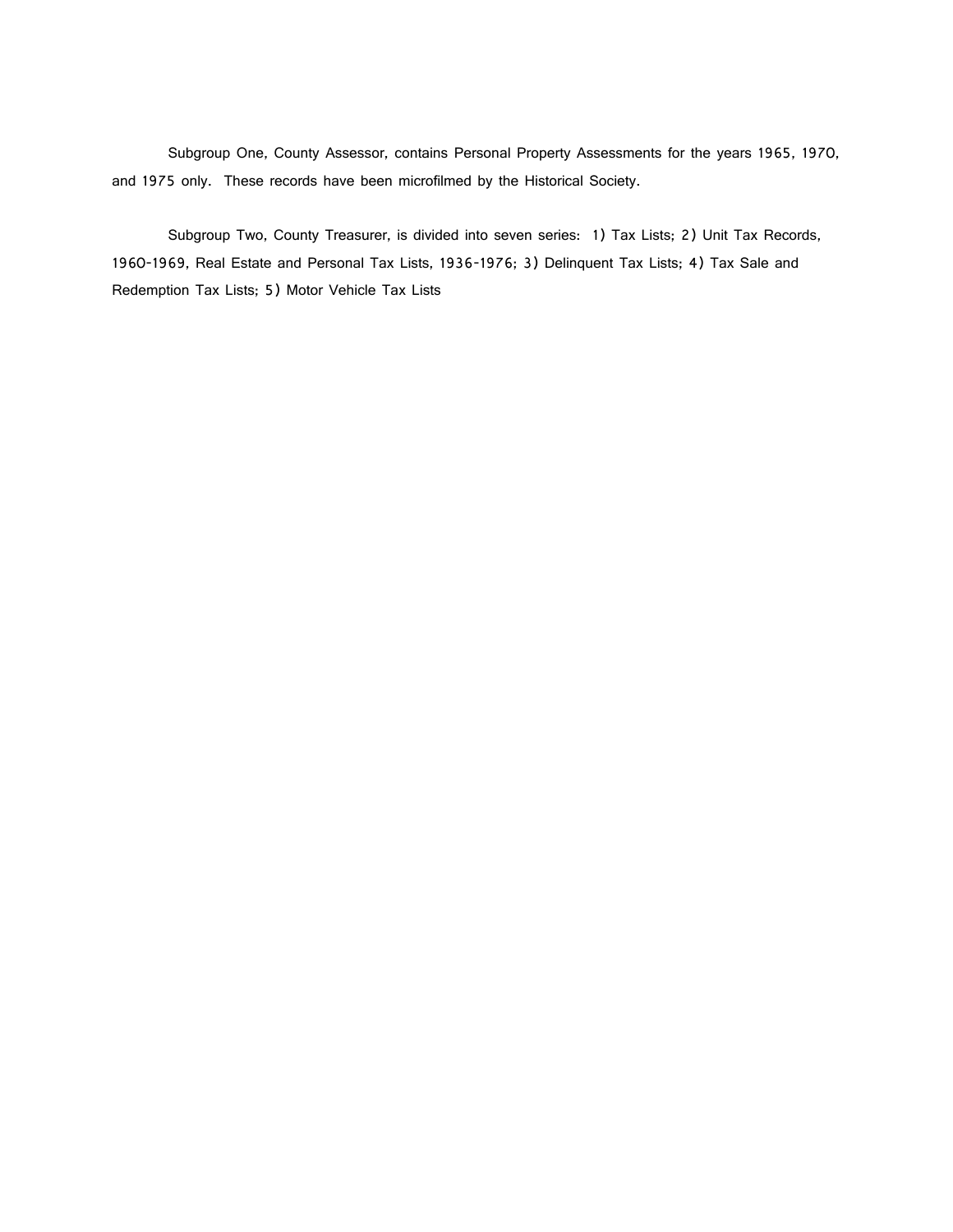ADDED ENTRIES:

Baldwin, A. S. [County Judge] Bixler, J. W. (John W.), 1842- CEMETERIES--NEBRASKA--LINCOLN COUNTY Church, A. H. (Alonzo H.), 1844-1895 COUNTY COURTS--NEBRASKA--LINCOLN COUNTY COUNTY GOVERNMENT--RECORDS AND CORRESPONDENCE Elder, W. C. (William C.), 1845-1911 ELECTIONS--NEBRASKA--LINCOLN COUNTY LIVESTOCK BRANDS--NEBRASKA--LINCOLN COUNTY MARRIAGES--NEBRASKA--LINCOLN COUNTY MEDICAL REGISTERS--NEBRASKA--LINCOLN COUNTY Meyer, Paul G., dec. Miltonberger, Ira L., 1854-1919 NATURALIZATIONS--NEBRASKA--LINCOLN COUNTY O'Connell, M. J. [Justice of the Peace] O'Rourke, J. J. (Joseph J.), 1843-1917 Patterson, Thomas C., 1846- Peniston, William S., 1834-1906 PERSONAL PROPERTY--NEBRASKA--LINCOLN COUNTY PROBATE RECORDS--NEBRASKA--LINCOLN COUNTY Ray, James M., 1846- REAL PROPERTY--VALUATION--NEBRASKA--LINCOLN COUNTY Scharmann, Conrad Frederick, 1867- SCHOOLS--NEBRASKA--LINCOLN COUNTY Snelling, George T., 1836-1894 Stockton, J. K. [Justice of the Peace] TAXATION--NEBRASKA--LINCOLN COUNTY TAXATION OF PERSONAL PROPERTY--NEBRASKA--LINCOLN COUNTY Chronological Index - 13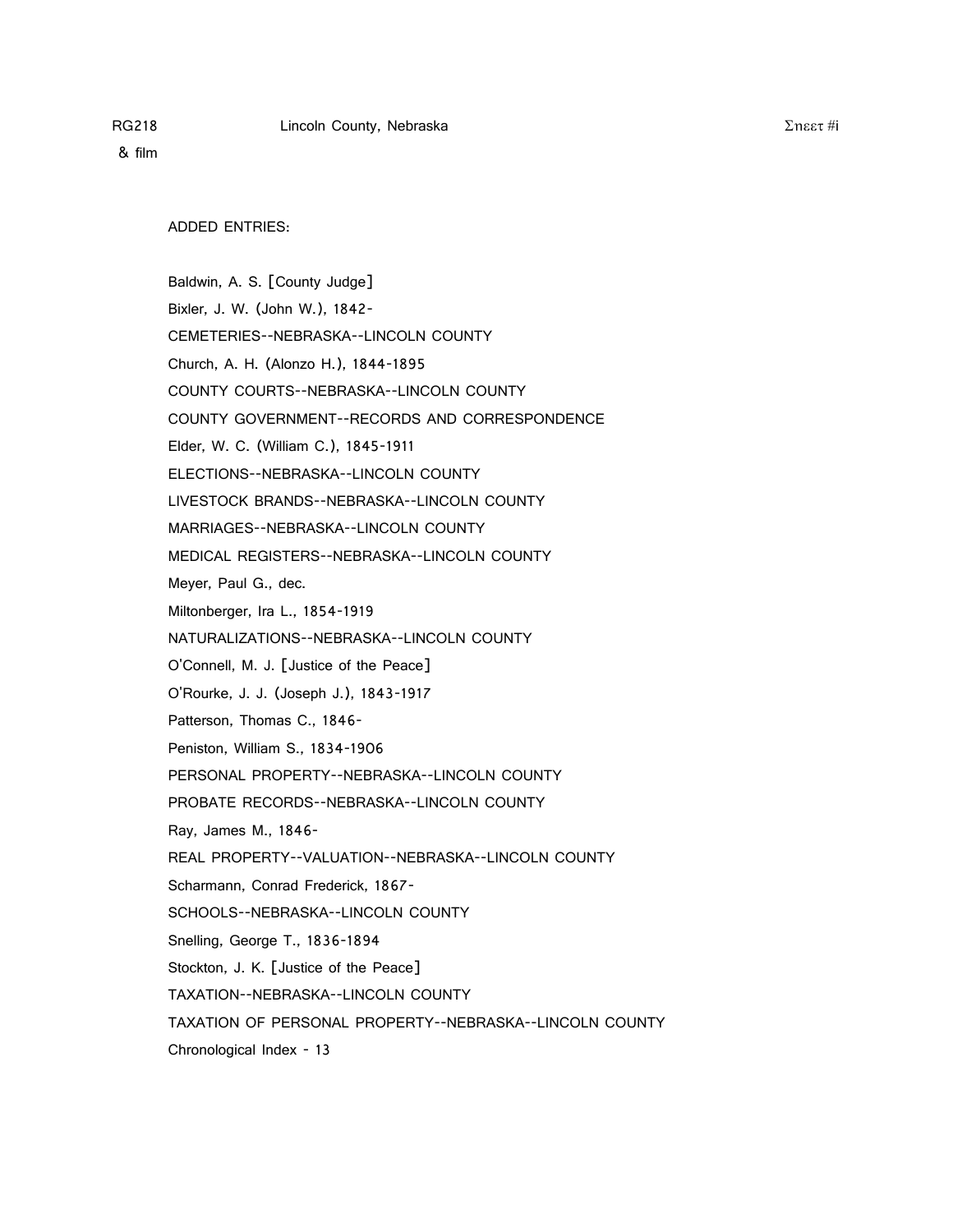Lists; 6) Special Assessment Records; and 7) School Land Records. The State Archives has records in storage only for Series Two, Unit Tax Records, 1960-1969.

Subgroup Three, County Board of Commissioners, includes the minutes of County Board meetings on microfilm for the years, 1866-1934.

Subgroup Four, County Clerk, is divided into five series: 1) Election Records, 1894-1974; 2) Marriage Records, 1862-1912; 3) Bond Records, 1871-1912; 4) Medical Registers, 1871-1941; and 5) Miscellaneous Volumes, 1870-1955. A comprehensive index to Lincoln County Marriages is provided in the microfilm shelf box in the west reference room. Miscellaneous volumes include a Farm, Home, and Ranch Register (1911-1955); an Estray Record (1870-1897); and a Brand Record (1871-1897).

Subgroup Five, Register of Deeds, consists of a single roll of film from the Register of Deed's office for the Wellfleet Cemetery Records, 1890-1980. This record was reconstructed from probate, mortuary, and cemetery records by Mrs. Tom Rowley, North Platte, Nebraska and incorporated into Deed Book 307 of Lincoln County.

The bulk of this collection exists in Subgroup Six, County Court. This subgroup is divided into five series: 1) Estate Records, 1868-1912; 2) Probate Dockets, 1868-1886 & 1911-1972; 3) Justice Dockets, 1882-1926; 4) Court Dockets, 1870-1958; and 5) Case Files, 1881-1911. The general court dockets include a probate court docket (civil cases), 1870-1872; Judges' Dockets, 1878-1906; Criminal Dockets, 1880-1912; and two dockets labeled miscellaneous, 1926-1958

Subgroup Seven, District Court, is divided into two series: 1) Naturalization Records, 1869-1981; and 2) Case Files, 1969-1981. The Naturalization Records on microfilm include a card index, also on microfilm. The case files include miscellaneous bills of exception for criminal cases occuring in Lincoln County, 1969-1981.

There are currently no records in storage for Subgroup Eight, Superintendent of Schools.

Subgroup Nine, School District Records, includes miscellaneous records relating to Districts #1, #5, #27, and #90, 1869-1908. These records were a gift of the estate of William H. McDonald, North Platte, Nebraska, in 1961.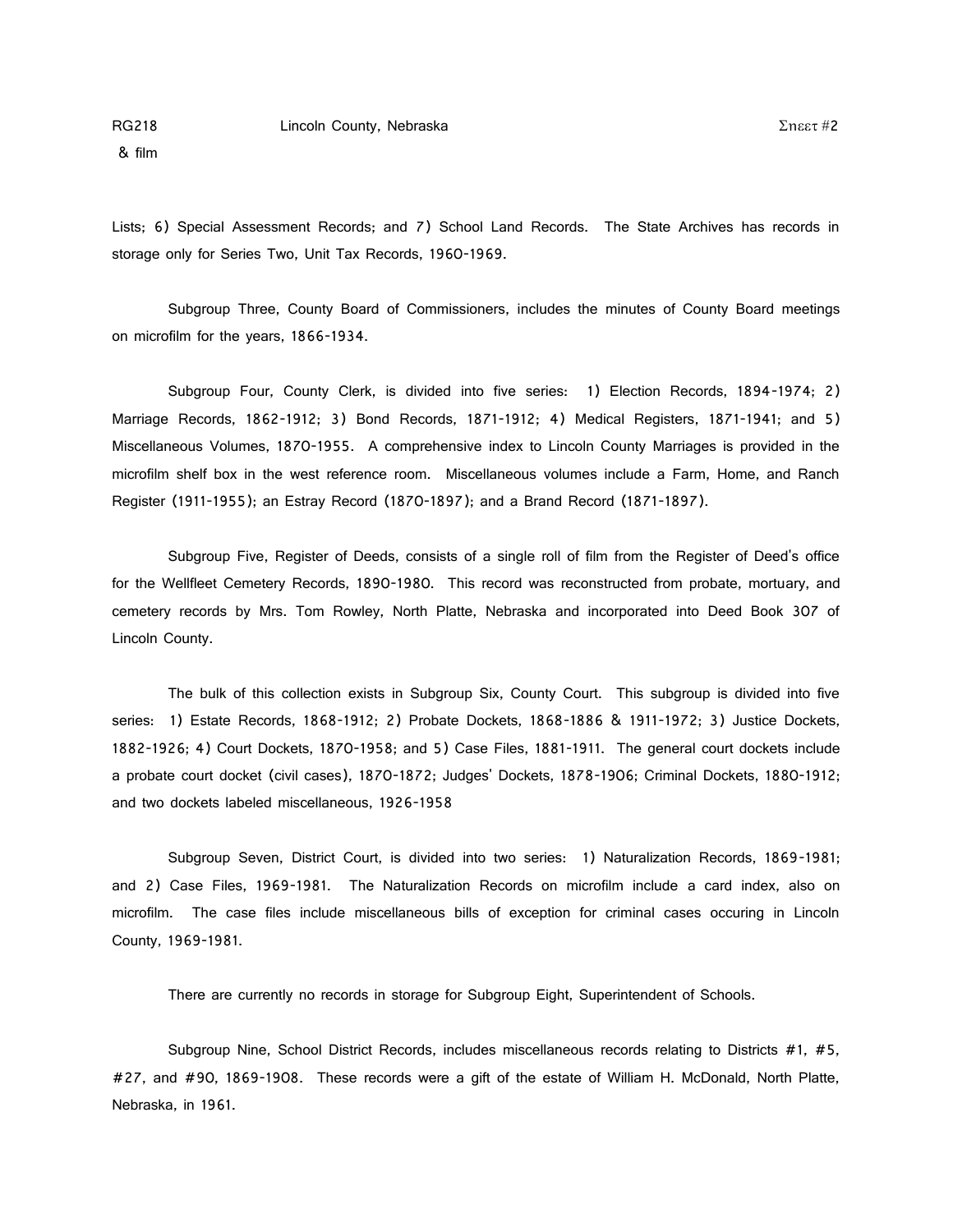& film

Several of the court dockets were transferred to the Archives in April of 1973. The remainder of the court records and the Clerk's volumes were transferred in April of 1975. The Commissioner's proceedings and Election records were borrowed from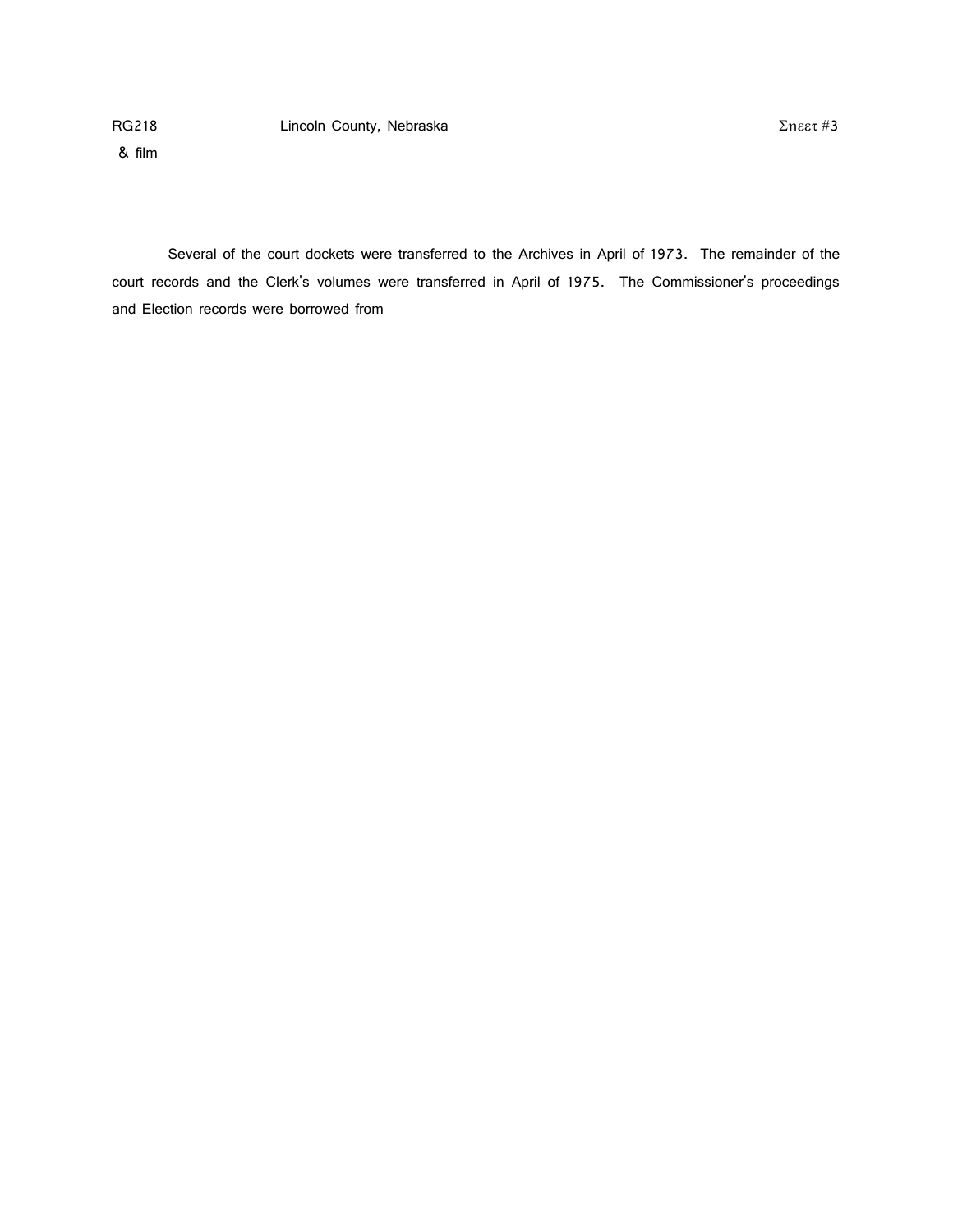& film

the County Clerk in the same year and microfilmed by the Historical Society. The marriage records and assessments were microfilmed by the Archives in 1982 and the Naturalizations in 1980 & 1987. The card index to Naturalizations was microfilmed in 1992 by Records

Management Division of the Secretary of State's office. The records of the Wellfleet Cemeetery are contained on one roll of microfilm which was copied from Lincoln County security microfilm stored at the State Archives. The Unit Tax Records from the Treasurer's office were transferred to the Archives July 18, 1991.

#### **DESCRIPTION**

film

SUBGROUP ONE ASSESSOR, 1965-1975

NOTE: Main Target on microfilm states TAX LISTS (in error)

| Reel 1    | City of North Platte, Personal Assessment, 1965 |
|-----------|-------------------------------------------------|
| 987 shots | Abarado, Bruno M.                               |
| 1974 pp.  | thru                                            |
| #20,203   | City of North Platte, Personal Assessment, 1965 |
|           | Grachek, Wayne E.                               |
| Reel 2    | City of North Platte, Personal Assessment, 1965 |
| 995 shots | "G" cont., Grady, Richard L.                    |
| 1990 pp.  | thru                                            |
| #20,237   | City of North Platte, Personal Assessment, 1965 |
|           | "M", Mullennix, Delane B.                       |
| Reel 3    | City of North Platte, Personal Assessment, 1965 |
| 995 shots | "M" cont., Mulligan, Rev. George A.             |
| 1990 pp.  | thru                                            |
| #20,238   | City of North Platte, Personal Assessment, 1965 |
|           | "W", Weir, Gerald E.                            |

 $Σ$ ηεετ #4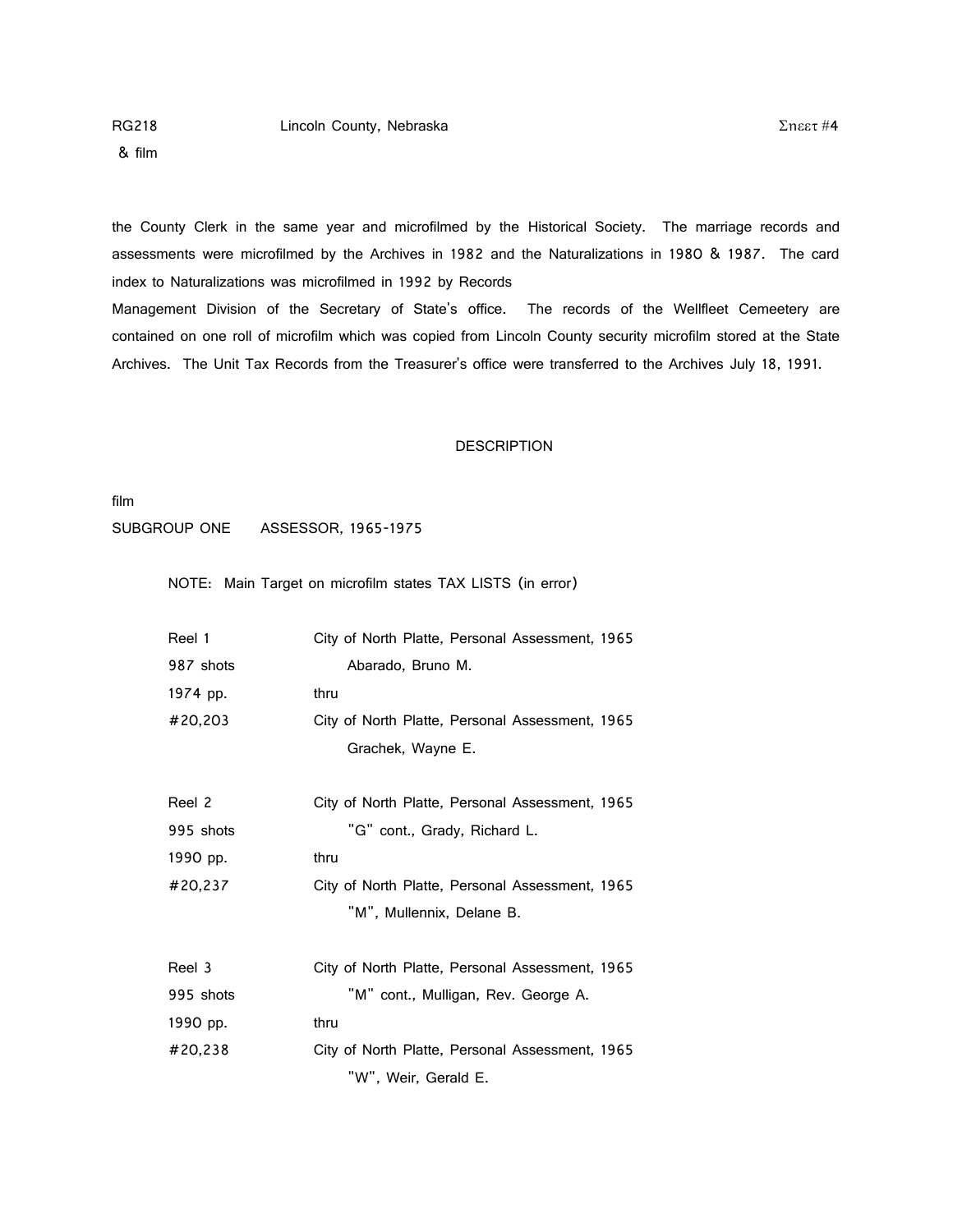| Reel 4    | City of North Platte, Personal Assessment, 1965 |
|-----------|-------------------------------------------------|
| 995 shots | "W" cont., Weisgerber, Valora                   |
| 1990 pp.  | thru                                            |
| #20,239   | Rural Lincoln County, Personal Assessment, 1965 |
|           | "D", Dickinson, Cleve                           |
|           |                                                 |
| Reel 5    | Rural Lincoln County, Personal Assessment, 1965 |
| 994 shots | "D" cont., Diehl, Willard (Sr.)                 |
| 1976 pp.  | thru                                            |
| #20,240   | Rural Lincoln County, Personal Assessment, 1965 |
|           | "J", Jepsen, Peter                              |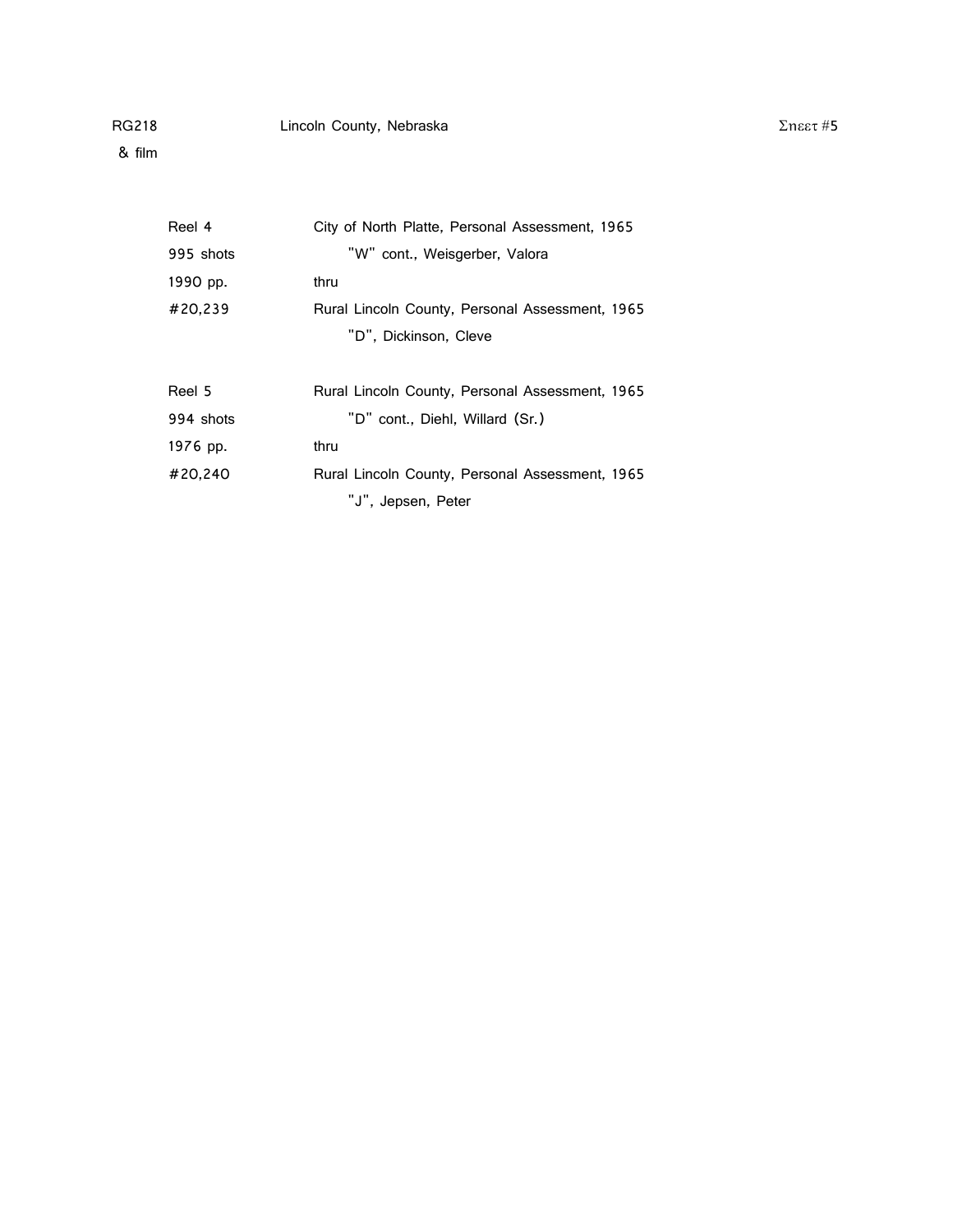# film

```
SUBGROUP ONE ASSESSOR (cont)
```

| Reel 6    | Rural Lincoln County, Personal Assessment, 1965   |
|-----------|---------------------------------------------------|
| 997 shots | "J" cont., Jett, Helen M.                         |
| 1994 pp.  | thru                                              |
| #20.241   | Rural Lincoln County, Personal Assessment, 1965   |
|           | "P", Paulman, Lawrence J. E.                      |
| Reel 7    | Rural Lincoln County, Personal Assessment, 1965   |
| 959 shots | "P" cont., Paulman, Paul                          |
| 1918 pp.  | thru                                              |
| #20,242   | Rural Lincoln County, Personal Assessment, 1965   |
|           | "V", Vath, Louis R.                               |
| Reel 8    | Rural Lincoln County, Personal Assessment, 1965   |
| 992 shots | "V" cont., Vaughan, Theophilus A.                 |
| 1984 pp.  | thru                                              |
| #20,243   | City of North Platte, Business Assessments, 1965  |
|           | "R", Ryans, Duraclean                             |
|           | NOTE: City Business, North Platte,                |
|           | "A" begins at frame #315                          |
| Reel 9    | City of North Platte, Business Asssessments, 1965 |
| 949 shots | "S", St. Paul Fire & Marine Ins. Co.              |
| 1898 pp.  | thru                                              |
| #20,244   | City of North Platte, Personal Assessment, 1970   |
|           | "P,Q" complete, Putnam, Francis M.                |
|           | NOTE: Business Assessments                        |
|           | fr. #221 - ABC Auto Sales & Salvage (rural)       |
|           | fr. #409 - City of Brady, 1965                    |
|           | fr. #450 - City of Dickens, 1965                  |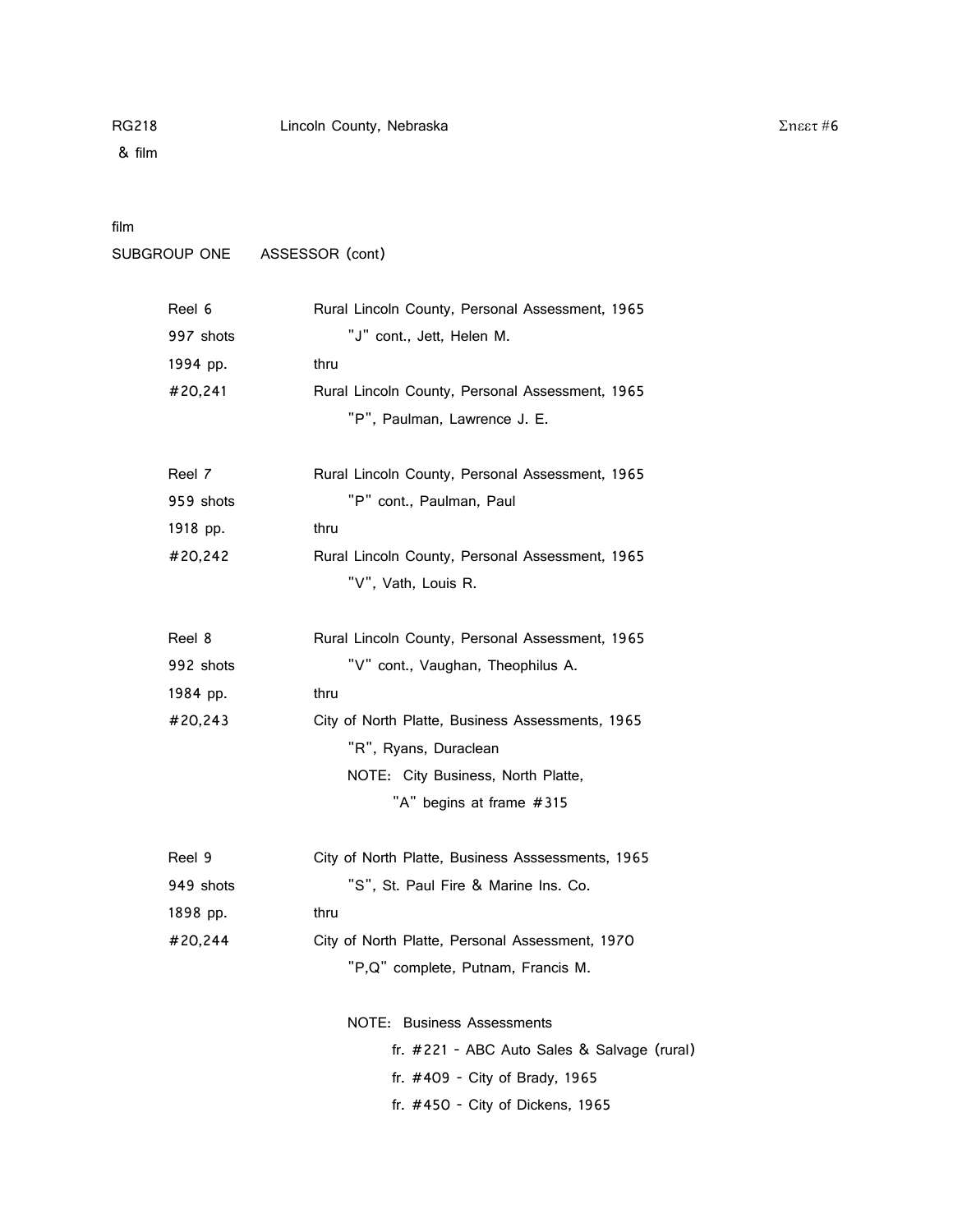| fr. $\#456$ - City of Hershey, 1965   |
|---------------------------------------|
| fr. #500 - City of Maxwell, 1965      |
| fr. $#524 - City of Sutherland, 1965$ |
| fr. $\#597$ - City of Wallace, 1965   |
| fr. $#633 - City$ of Wellfleet, 1965  |

NOTE: North Platte, 1870 "A" starts at fr. #645

| Reel 10   | City of North Platte, Personal Assessment, 1970 |
|-----------|-------------------------------------------------|
| 932 shots | "R", Ragans Corn Shop                           |
| 1864 pp.  | thru                                            |
| #20,247   | Rural Lincoln County, Personal Assessment, 1970 |
|           | "G", Gosnell, Lonnie L.                         |
|           |                                                 |

NOTE: Rural Assessments start at frame #133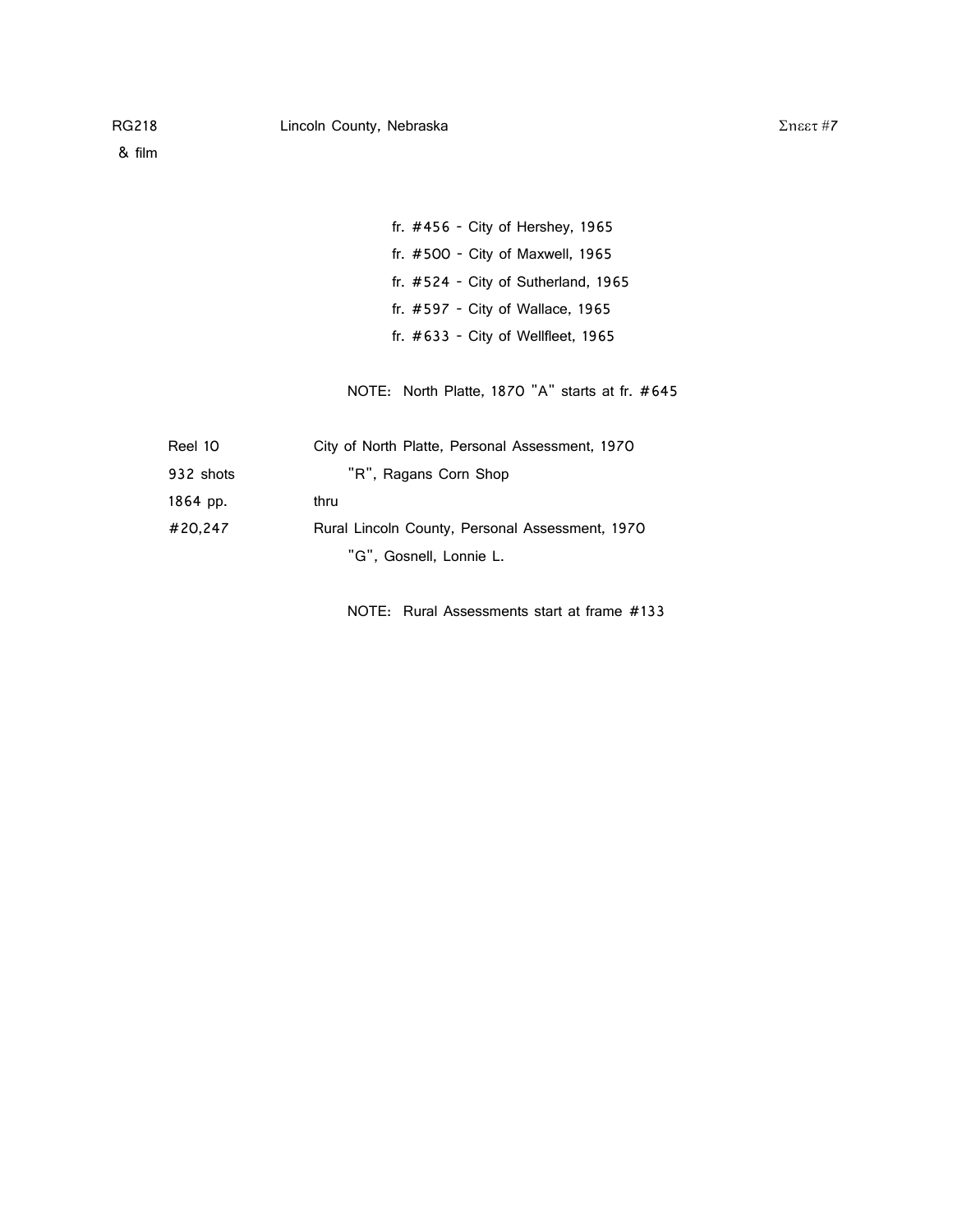# film

```
SUBGROUP ONE ASSESSOR (cont)
```

| Reel 11   | Rural Lincoln County, Personal Assessment, 1970 |
|-----------|-------------------------------------------------|
| 996 shots | "G" cont., Grabenstein, Gerald G.               |
| 1992 pp.  | thru                                            |
| #20,248   | Rural Lincoln County, Personal Assessment, 1970 |
|           | "P,Q", Pribyl, Joe R.                           |
| Reel 12   | Rural Lincoln County, Personal Assessment, 1970 |
| 974 shots | "P,Q" cont., Price, G. F.                       |
| 1948 pp.  | thru                                            |
| #20,249   | City of North Platte, Business Assessment, 1970 |
|           | "L", Lundeen Plumbing, Heating & Sheet Metal    |
|           | NOTE: Business Assessments begin frame #700     |
| Reel 13   | City of North Platte, Business Assessment, 1970 |
| 513 shots | "Mc & M", McCabe, Bar                           |
| 1026 pp.  | thru                                            |
| #20,250   | Rural Lincoln County, Business Assessment, 1970 |
|           | Wellfleet, Nebr. - Western Gas Co.              |
|           | NOTE: Frames 257-297 are blank due to camera    |
|           | trouble. No records lost, resume filming at     |
|           | frame $#298$                                    |
| Reel 14   | City of North Platte, Personal Assessment, 1975 |
| 860 shots | "A", Abeggler, Craig C.                         |
| 1720 pp.  | thru                                            |
| #21,910   | City of North Platte, Personal Assessment, 1975 |
|           | "W", Whiting, Richard W.                        |
| Reel 15   | City of North Platte, Personal Assessment, 1975 |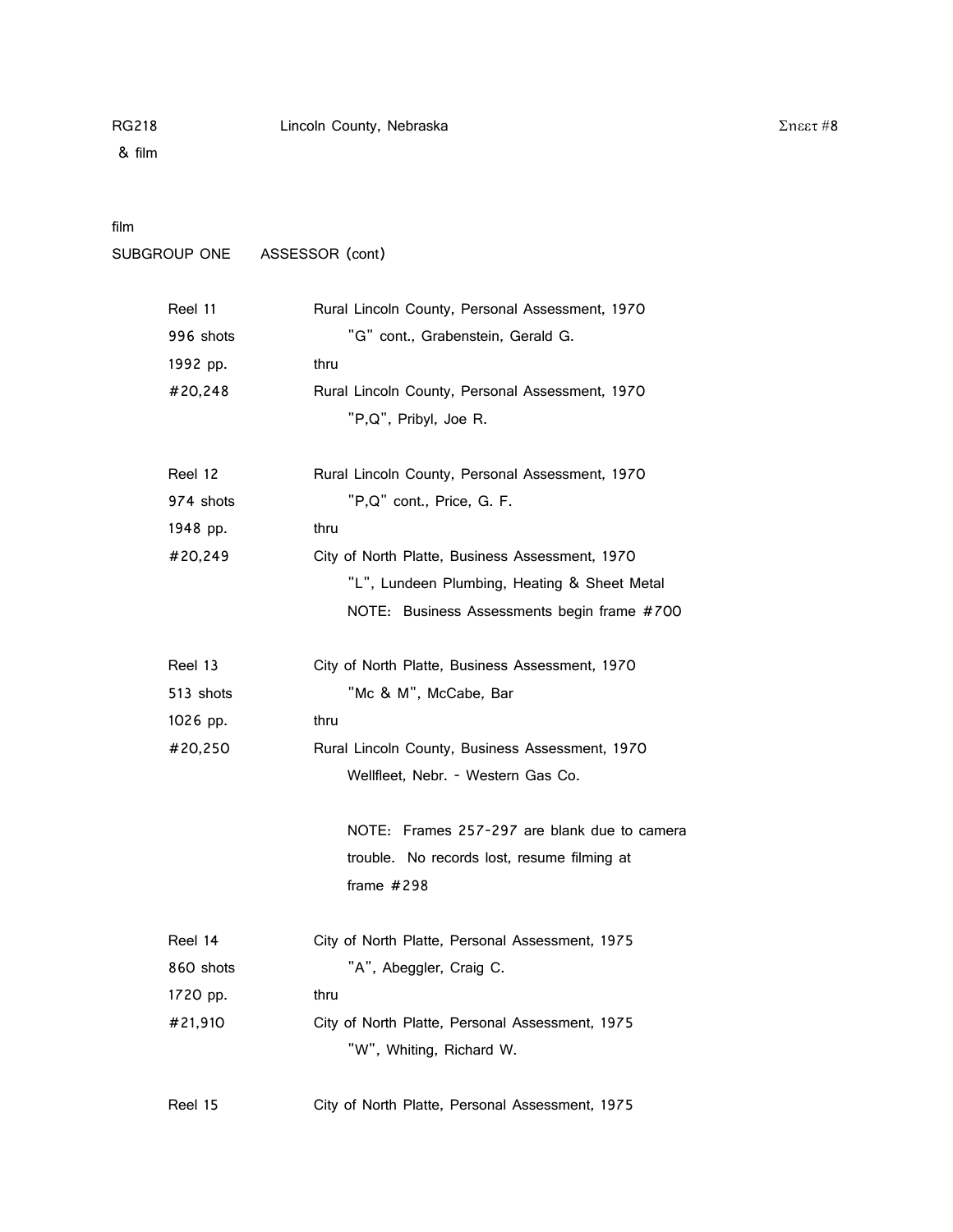| 1039 shots | "W" cont., Wiezarek, Jimmy                      |
|------------|-------------------------------------------------|
| 2078 pp.   | thru                                            |
| #21,902    | City of North Platte, Business Assessment, 1975 |
|            | "P", Bernard Pieper                             |
| Reel 16    | City of North Platte, Business Assessment, 1975 |
| 991 shots  | "S", Sands Motor Inn                            |
| 1982 pp.   | thru                                            |
| #21,903    | Rural Lincoln County, Personal Assessment, 1975 |
|            | "G", Guehler, Al                                |
| Reel 17    | Rural Lincoln County, Personal Assessment, 1975 |
| 997 shots  | "G" cont., Guiles, Robert H.                    |
| 1944 pp.   | thru                                            |
| #21,904    | Rural Lincoln County, Personal Assessment, 1975 |
|            | "P", Paulman and Son, Inc.                      |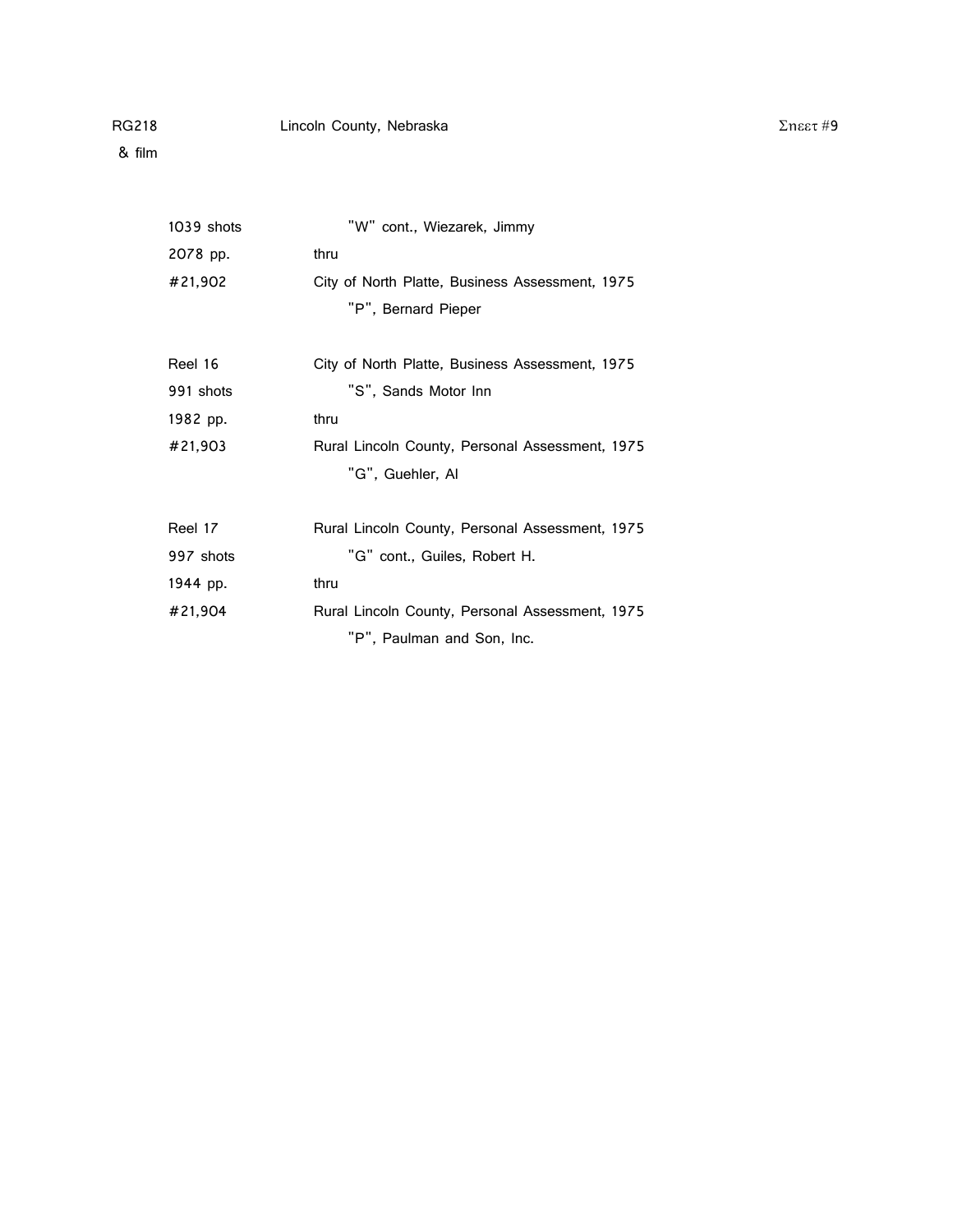#### film

SUBGROUP ONE ASSESSOR (cont)

| Reel 18      | Rural Lincoln County, Personal Assessment, 1975 |
|--------------|-------------------------------------------------|
| $1013$ shots | Pawnee Springs Ranch                            |
| 2026 pp.     | thru                                            |
| #21,905      | Rural Lincoln County, Business Assessment, 1975 |
|              | Olson Moving and Storage                        |
|              |                                                 |
| Reel 19      | Rural Lincoln County, Business Assessment, 1975 |
| 389 shots    | Pacific Fruit Express Co.                       |
| 478 pp.      | thru                                            |
| #21.906      | Rural Lincoln County, Business Assessment, 1975 |
|              | Woods Manufacturing Company                     |

SUBGROUP TWO COUNTY TREASURER, 1960-1969

SERIES ONE TAX LISTS, 1936-1976

 Oversize Ledger Volumes, Paper; Personal and Real Estate \*\*Note that some years are missing Chronological: 1936-1941 1945-1953

1960-1976

SERIES TWO UNIT TAX RECORDS, 1960-1969

This Series contains nine boxes and three volumes of real estate ledger cards recently accessioned entitled Unit Tax Record.

SERIES THREE DELINQUENT TAX LISTS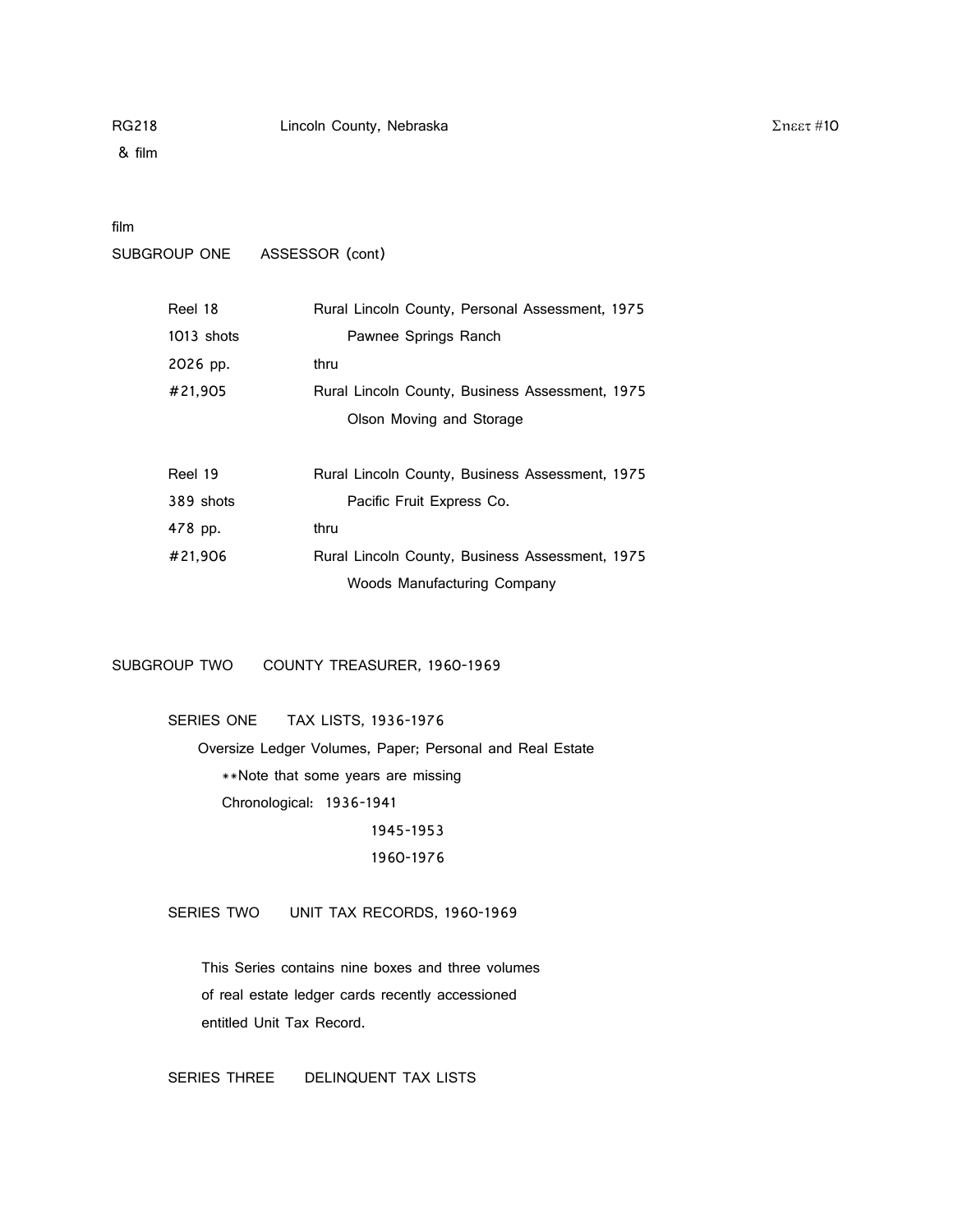NOTE: No Delinquent Tax Lists for Lincoln County have been accessioned by the State Archives.

SERIES FOUR TAX SALE AND REDEMPTION RECORDS

NOTE: No Tax Sale and Redemption records have been accessioned by the State Archives.

SERIES FIVE MOTOR VEHICLE TAX LISTS

NOTE: No Motor Vehicle Tax Lists have been accessioned by the State Archives

SERIES SIX SPECIAL ASSESSMENT RECORDS

NOTE: No assessments for sanitary and improvement districts, paving tax, etc. have been accessioned by the State Archives.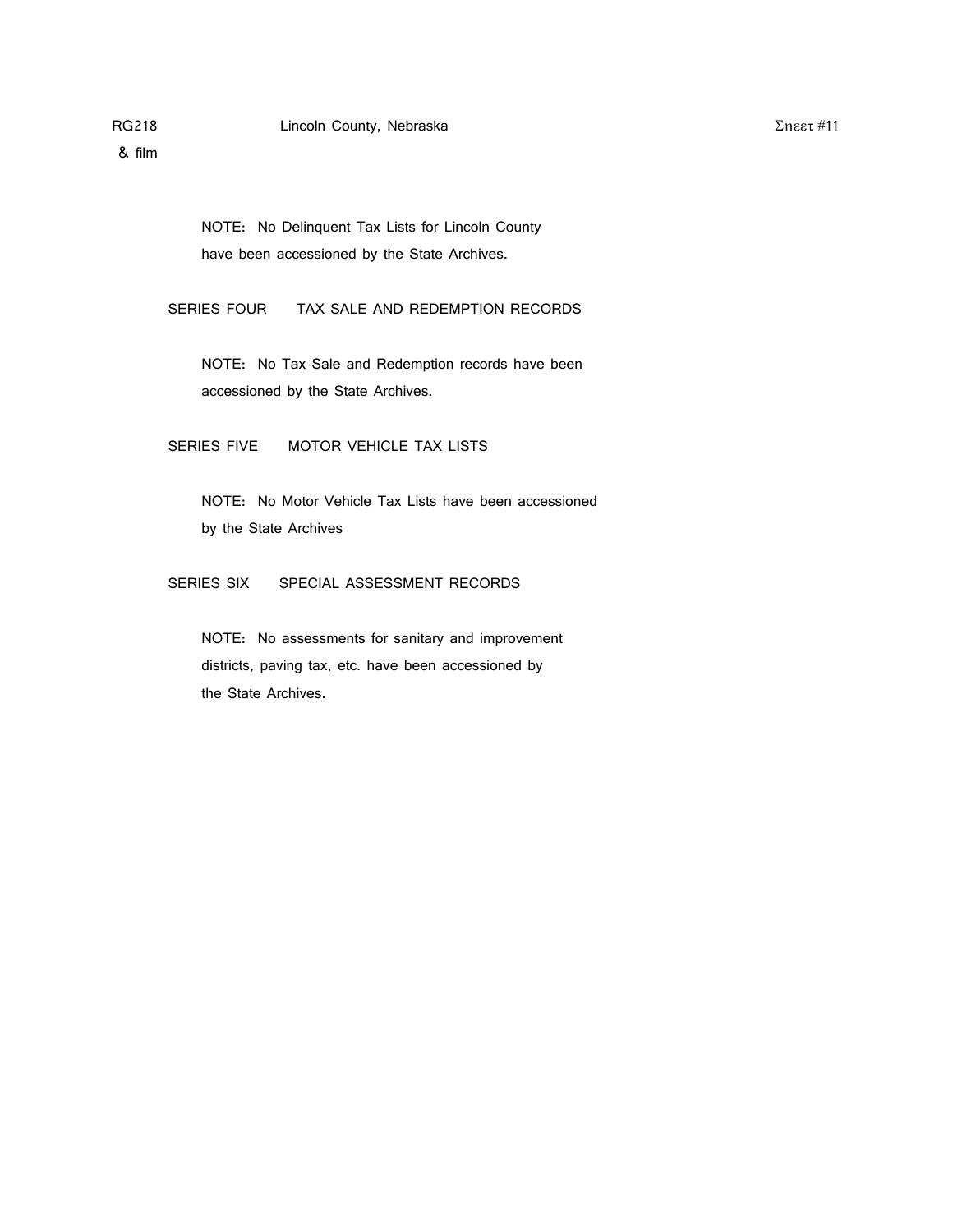& film

SUBGROUP TWO COUNTY TREASURER (cont)

SERIES SEVEN SCHOOL LAND RECORDS

NOTE: School Land Records remain at the office of the County Treasurer.

#### film

SUBGROUP THREE COUNTY BOARD OF COMMISSIONERS, 1866-1934

#### film

| SERIES ONE | COUNTY BOARD PROCEEDINGS, 1866-1934                 |
|------------|-----------------------------------------------------|
| Reel $#1$  | Commissioners Record, vol. 1, p.1 (Oct. 1, 1866)    |
| 875 shots  | thru                                                |
| 1750 pp.   | Commissioners Record, vol. 4, p.612 (Dec. 31, 1892) |
| #15,352    | NOTE:                                               |
|            | v.2 & 3 many pages are very dim                     |
|            | v.2, pp. 333 & 334 missing                          |
| Reel $#2$  | Commissioners Record, vol. 5, p.1 (Jan. 2, 1893)    |
| 851 shots  | thru                                                |
| 1702 pp.   | Commissioners Record, vol. 7, p.375 (Jan. 7, 1916)  |
| #15,353    |                                                     |
| Reel $#3$  | Commissioners Record, vol. 7, p.376 (Jan. 10, 1916) |
| 846 shots  | thru                                                |
| 1692 pp.   | Commissioners Record, vol. 10, p.606 (Aug. 7, 1933) |
| #15,354    |                                                     |
| Reel #4    | Commissioners Record, vol. 10, p.607 (Aug. 7, 1933) |
| 524 shots  | thru                                                |
| 1048 pp.   | Commissioners Record, vol. 10, p.700 (June 4, 1934) |

Σηεετ #12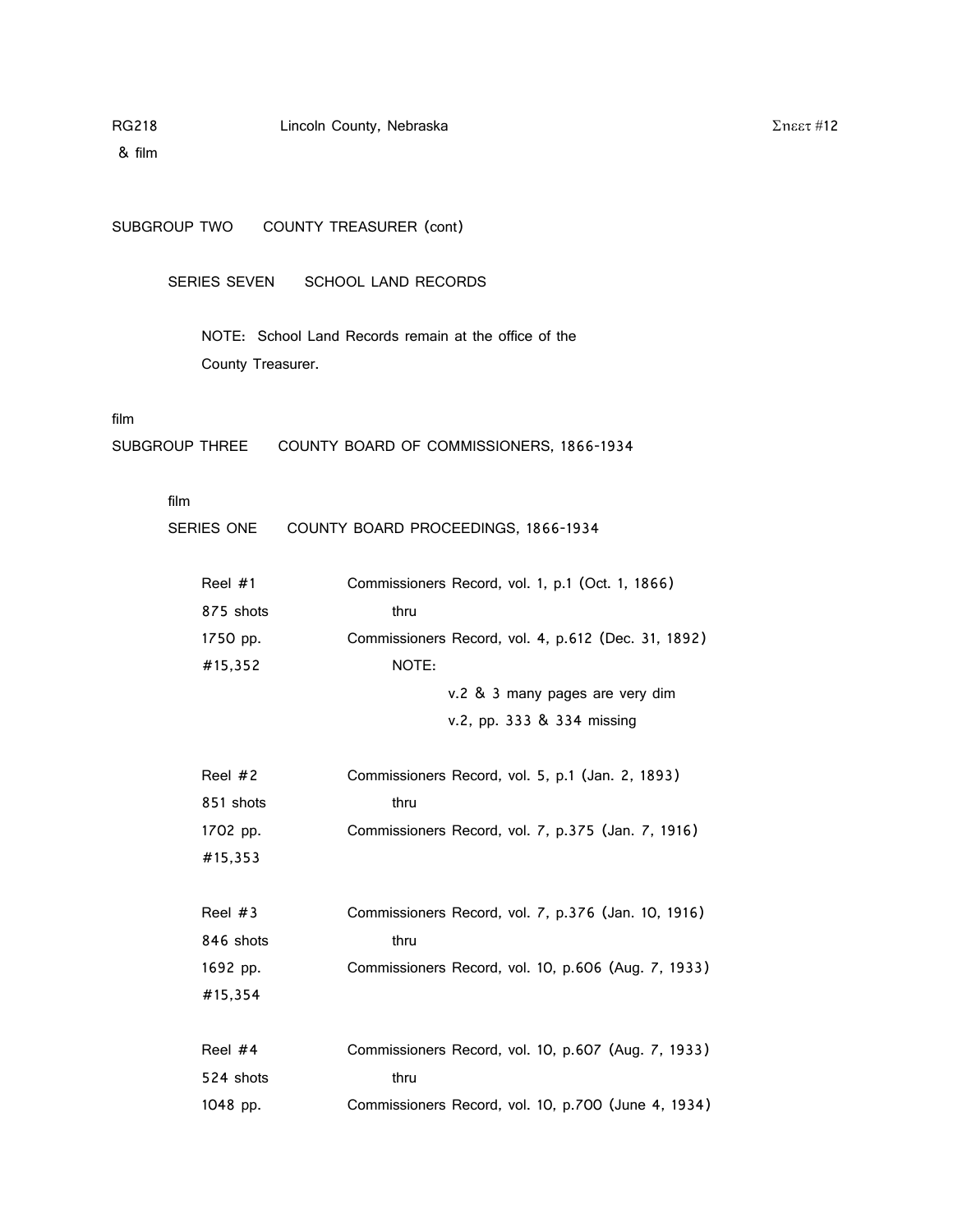$Σ$ ηεετ#13

& film

Rolls 1-4 positives received, 8/8/1975

NOTE: Reel #4 continues with Election Records, S1, SG4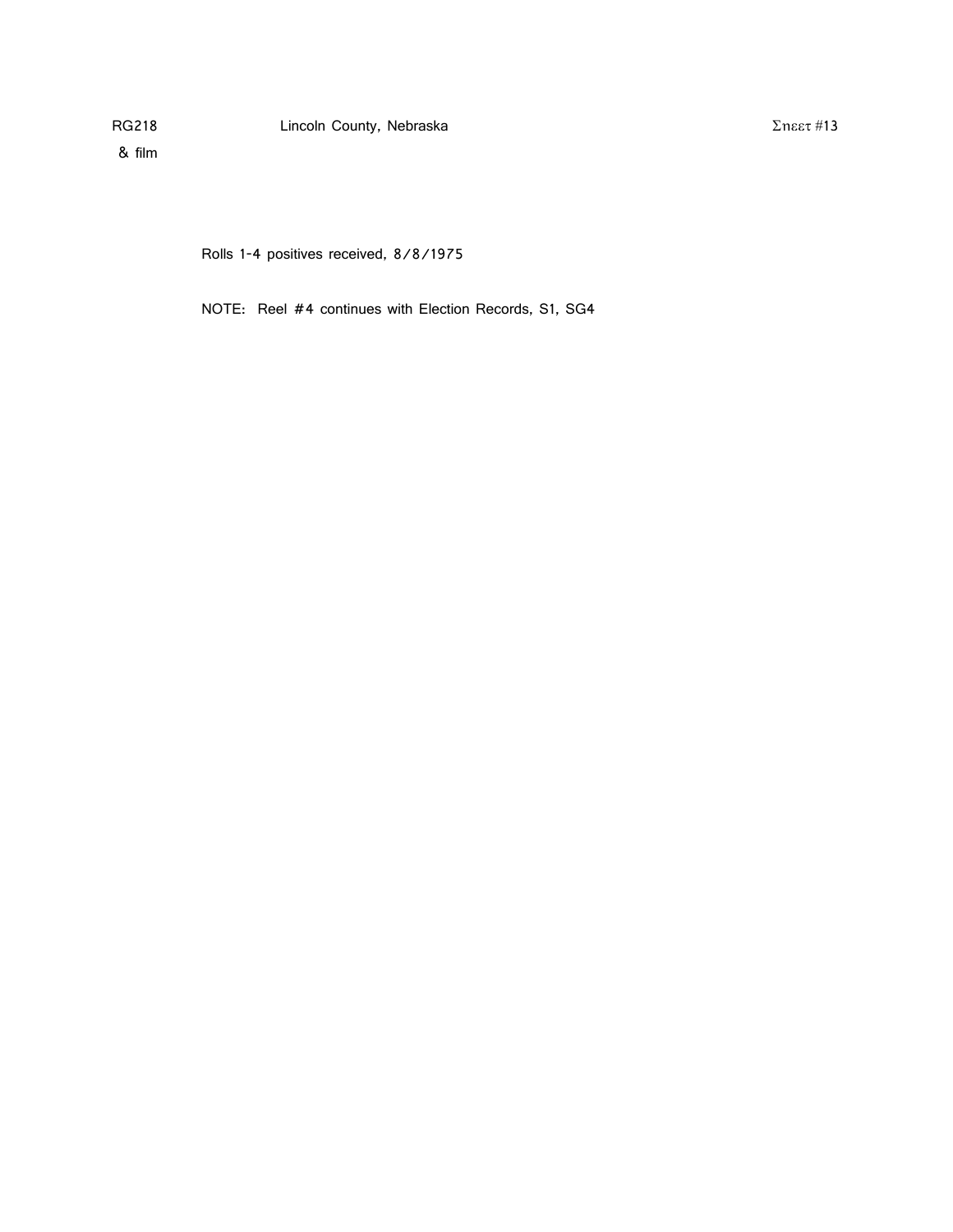& film

SUBGROUP FOUR COUNTY CLERK, 1862-1974

#### film

SERIES ONE ELECTION RECORDS, 1894-1974

| Reel $#4$ | Abstracts of Votes Cast (General), 1894-1928 |
|-----------|----------------------------------------------|
| #15.355   | Abstracts of Votes Cast (General), 1930-1974 |
|           | Primary Election Record, 1938 - May 19, 1972 |

#### film

SERIES TWO MARRIAGE RECORDS, 1862-1912

NOTE: A Comprehensive index to Lincoln County marriages can be found shelved with microfilm reference guides in the East Reference Room.

| Reel $#1$ | January 31, 1862                          |
|-----------|-------------------------------------------|
| 621 shots | thru                                      |
| 1242 pp.  | Marriage Record #3, p.184 (Nov. 24, 1885) |
| #19,917   |                                           |
|           | NOTE: No Filings, 1867                    |
|           | NOTE: 1872 starts with page 63            |
|           | NOTE: 1878 filed by date                  |
|           |                                           |
| Reel $#2$ | Marriage Record #3, p.185 (Nov. 27, 1885) |
| 990 shots | thru                                      |
| 1980 pp.  | Marriage Record #3, p.555 (March 3, 1892) |
| #19,897   | NOTE:                                     |
|           | 1887 begins with licenses filed -         |
|           | one section by record number and          |
|           | second section chronological.             |
|           | Frame #258, retake at frame #265          |
|           | (Arbogart/Frolhey)                        |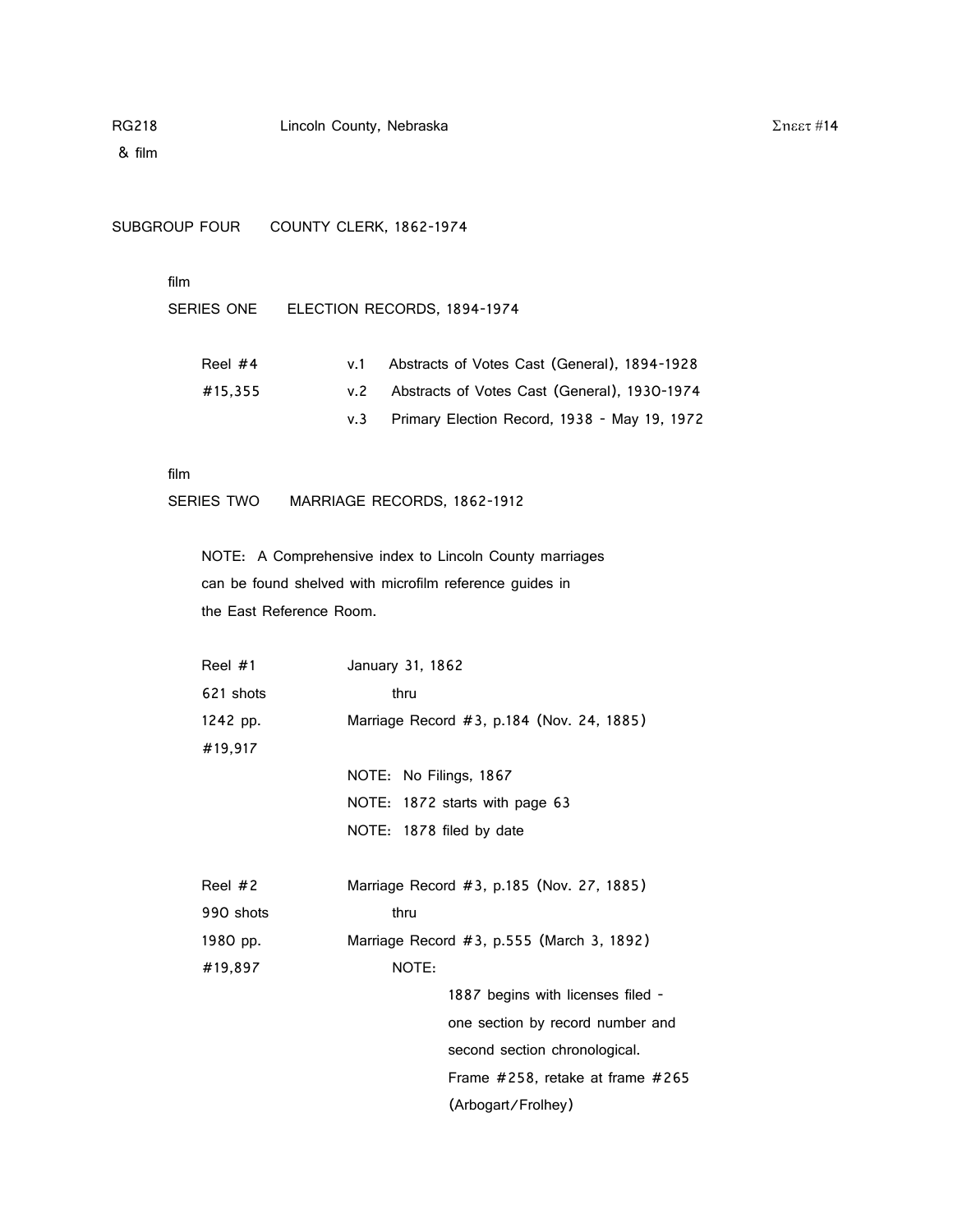1889 has license filed both by volume and chronological.

| Reel #3    | Marriage Record #3, p.556 (March 12, 1892) |  |
|------------|--------------------------------------------|--|
| 944 shots  | thru                                       |  |
| 1888 pp.   | Marriage Record #4, p.549 (Jan. 9, 1898)   |  |
| #19,898    |                                            |  |
|            |                                            |  |
| Reel #4    | Marriage Record #4, p.549 (Jan. 9, 1898)   |  |
| 957 shots  | thru                                       |  |
| 1914 pp.   | Marriage Record #5, p.418 (Dec. 29, 1902)  |  |
| #19,899    |                                            |  |
|            |                                            |  |
| Reel #5    | Marriage Record #5, p.419 (Oct. 26, 1903)  |  |
| 1014 shots | thru                                       |  |
| 2028 pp.   | Marriage Record #6, p.337 (Oct. 9, 1907)   |  |
| #19,900    |                                            |  |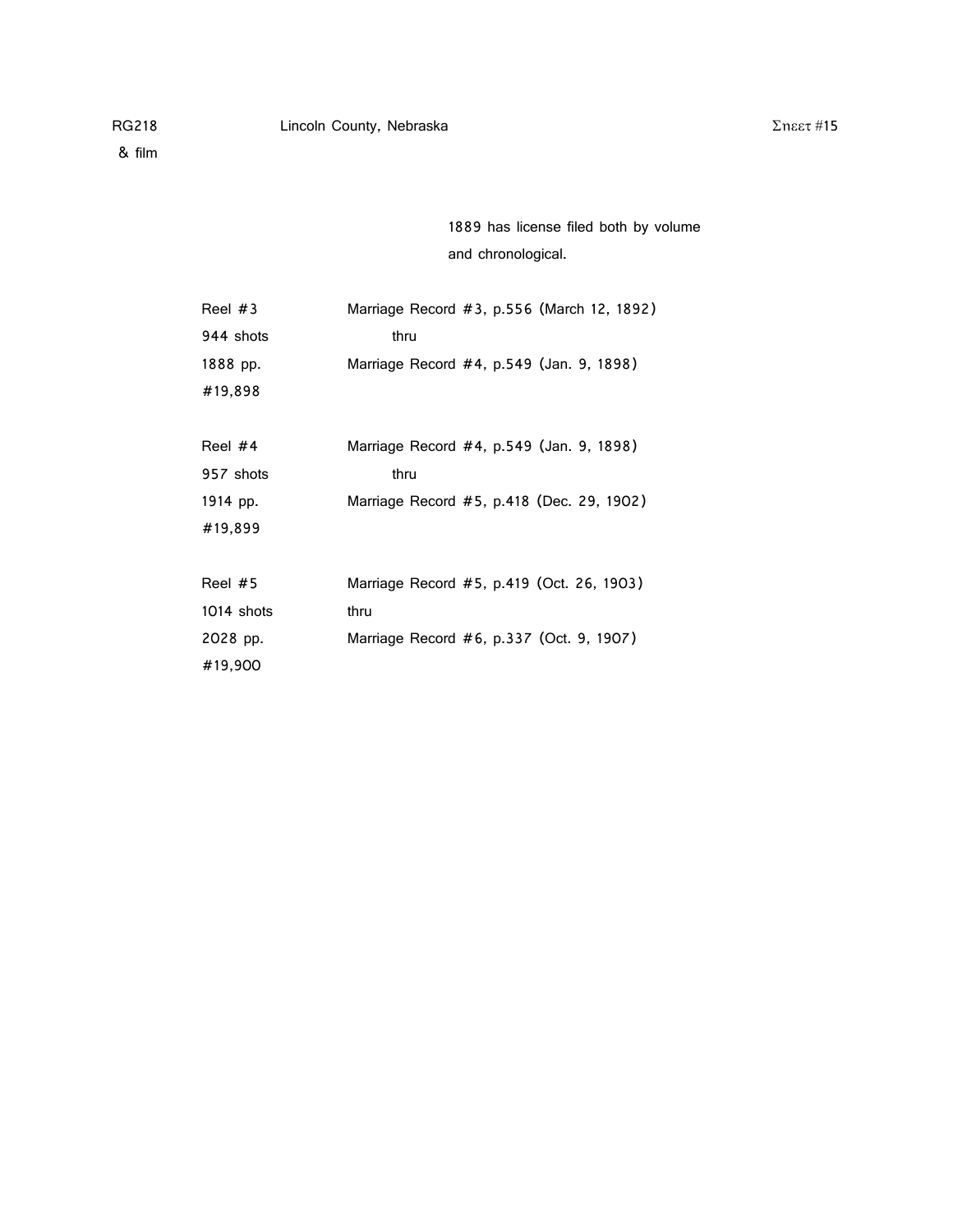SUBGROUP FOUR COUNTY CLERK (cont)

# film

SERIES TWO MARRIAGE RECORDS (cont)

| Reel #6    | Marriage Record #6, p.338 (Oct. 7, 1907)    |  |
|------------|---------------------------------------------|--|
| 1196 shots | thru                                        |  |
| 2392 pp.   | Marriage Record #7, p.358 (Dec. 27, 1911)   |  |
| #19.901    | NOTE: Rodden/Monagle, no # is #300          |  |
|            | NOTE: No Record #7, pp. 298-300 this roll   |  |
| Reel #7    | Marriage Record #7, p.298 (Jan. 16, 1912)   |  |
| 345 shots  | thru                                        |  |
| #19,902    | Marriage Record #7, p.299 (Jan. 31, 1912)   |  |
|            | Marriage Record #7, p.352 (Jan. 31, 1912)   |  |
|            | Marriage Record #7, p.359 (Apr. 4, 1912)    |  |
|            | thru                                        |  |
|            | Marriage Record #7, p.521 (Dec. 31, 1912)   |  |
|            | NOTE: No #377 or 383                        |  |
|            | NOTE: Tagader/Merkel, $3/5/1912$ is $\#388$ |  |
|            | Callihan/Lawrence is #397                   |  |
|            | O'Neill/Rowland is #404                     |  |
|            | Know/Becker is #416                         |  |
|            |                                             |  |

Applications for licenses, n.d. 188\_? Conoly/McLenothun Harvey/Lord (1887), roll #2, fr. #261 Hagan/Heir Johnson/Patton Roy/Lange (Lunge) 1887, roll #2, fr. #271

Rolls 1-7 positives received 8/4/1982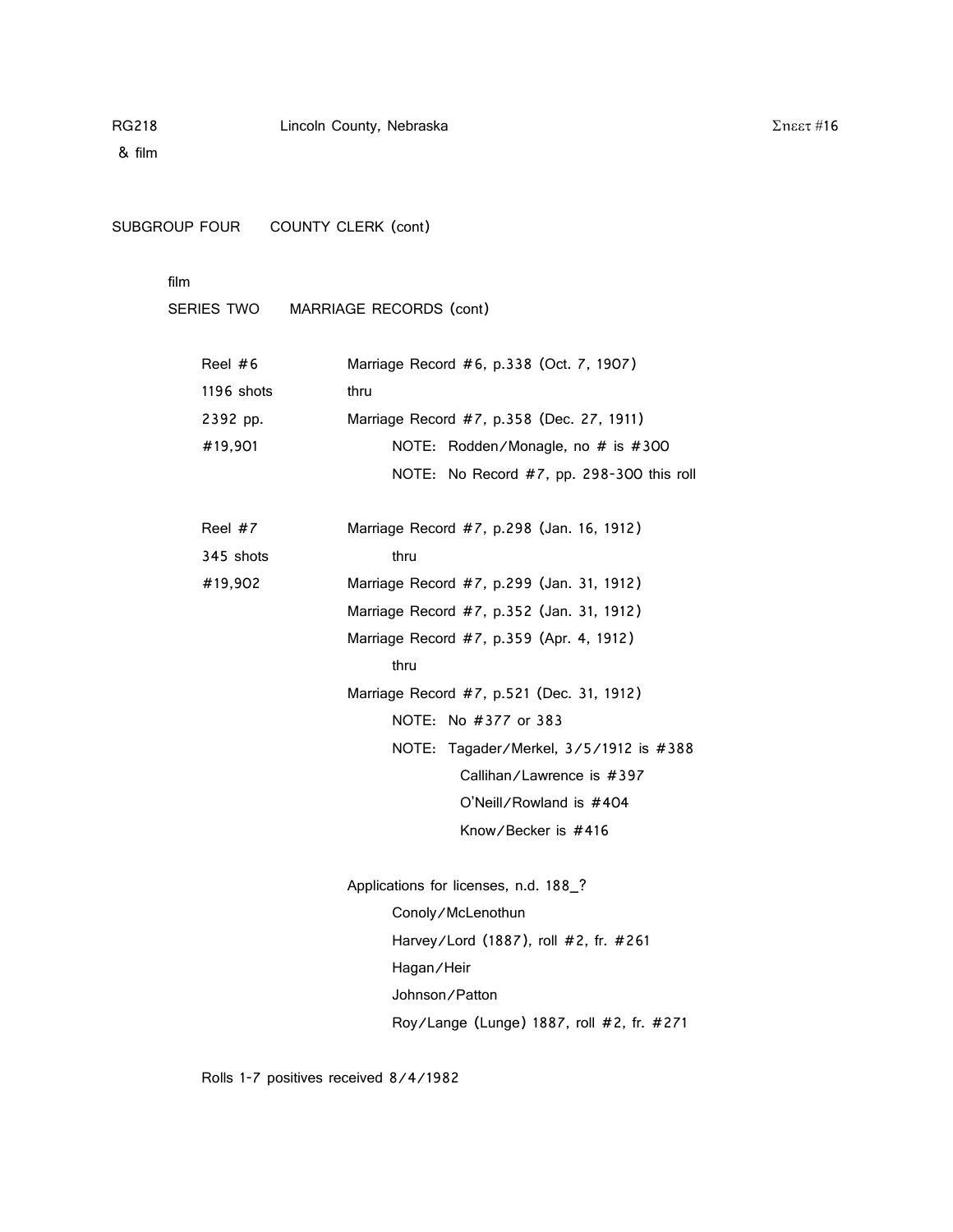| NOTE: See also, SG6, Series Five, Case Files, B.1, f.6 |                                                 |  |
|--------------------------------------------------------|-------------------------------------------------|--|
| Marriage License Oman/Clement, 1911                    |                                                 |  |
|                                                        |                                                 |  |
| SERIES THREE                                           | <b>BOND RECORDS, 1871-1912</b>                  |  |
|                                                        |                                                 |  |
| v.1                                                    | Official's Bond Record #1, Nov. 1871- Feb. 1912 |  |
|                                                        |                                                 |  |
| <b>SERIES FOUR</b>                                     | MEDICAL REGISTERS, 1891-1941                    |  |
|                                                        |                                                 |  |
| v.1                                                    | Physician's Register, Aug. 1891 - Aug. 1897     |  |
| v.2                                                    | Physician's Register, June 1908 - Aug. 1941     |  |
| v.3                                                    | Dental Register, June 1907 - Jan. 1923          |  |
| v.4                                                    | Dental Register, Dec. 1895 - July 1930          |  |
| v.5                                                    | Optometry Register, Feb. 1908 - May 1917        |  |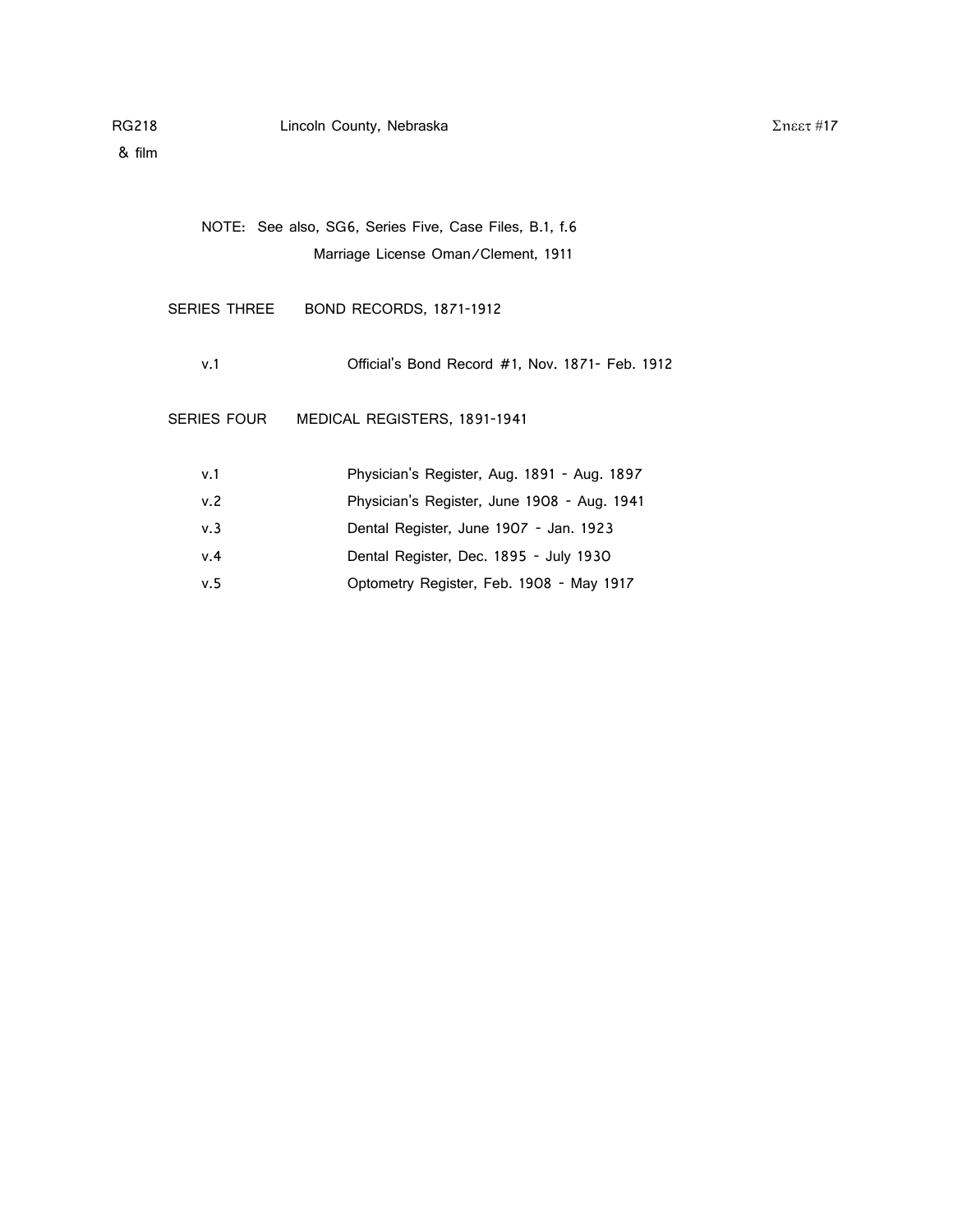& film

| SUBGROUP FOUR      | COUNTY CLERK (cont)                                 |
|--------------------|-----------------------------------------------------|
| <b>SERIES FIVE</b> | MISCELLANEOUS VOLUMES, 1871-1955                    |
| v.1                | Farm Ranch and Home Register, Nov. 1911 - Dec. 1955 |
| v.2                | Estray Record, 1870-1897                            |
| v.3                | Brand Record A, 1871-1897                           |
| f.1<br>B.1         | County Clerk's Miscellany, 1871-1912                |

 $Σ$ ηεετ#18

SUBGROUP FIVE REGISTER OF DEEDS, 1890-1980

film

SERIES ONE WELLFLEET CEMETERY DISTRICT, 1890-1980

| Reel $#1$ | Surname Index, A-Z to Cemetery Deeds           |
|-----------|------------------------------------------------|
| SF Copy   | Cemetery record, Deed Book 307, Lincoln County |
|           | 1890-1980                                      |

SUBGROUP SIX COUNTY COURT, 1868-1972

SERIES ONE ENTRY AND ESTATE RECORDS, 1868-1912

| v.1 | Entry Book A        | 1868-1880 |
|-----|---------------------|-----------|
| v.2 | Entry Book B        | 1881-1908 |
| v.3 | Estate Register A-2 | 1868-1872 |
| v.4 | Estate Book #1      | 1887-1900 |
| v.5 | Estate Book #5      | 1894-1904 |
| v.6 | Estate Book #6      | 1894-1904 |
| v.7 | Estate Book #7      | 1894-1904 |
| v.8 | Estate Book #8      | 1904-1911 |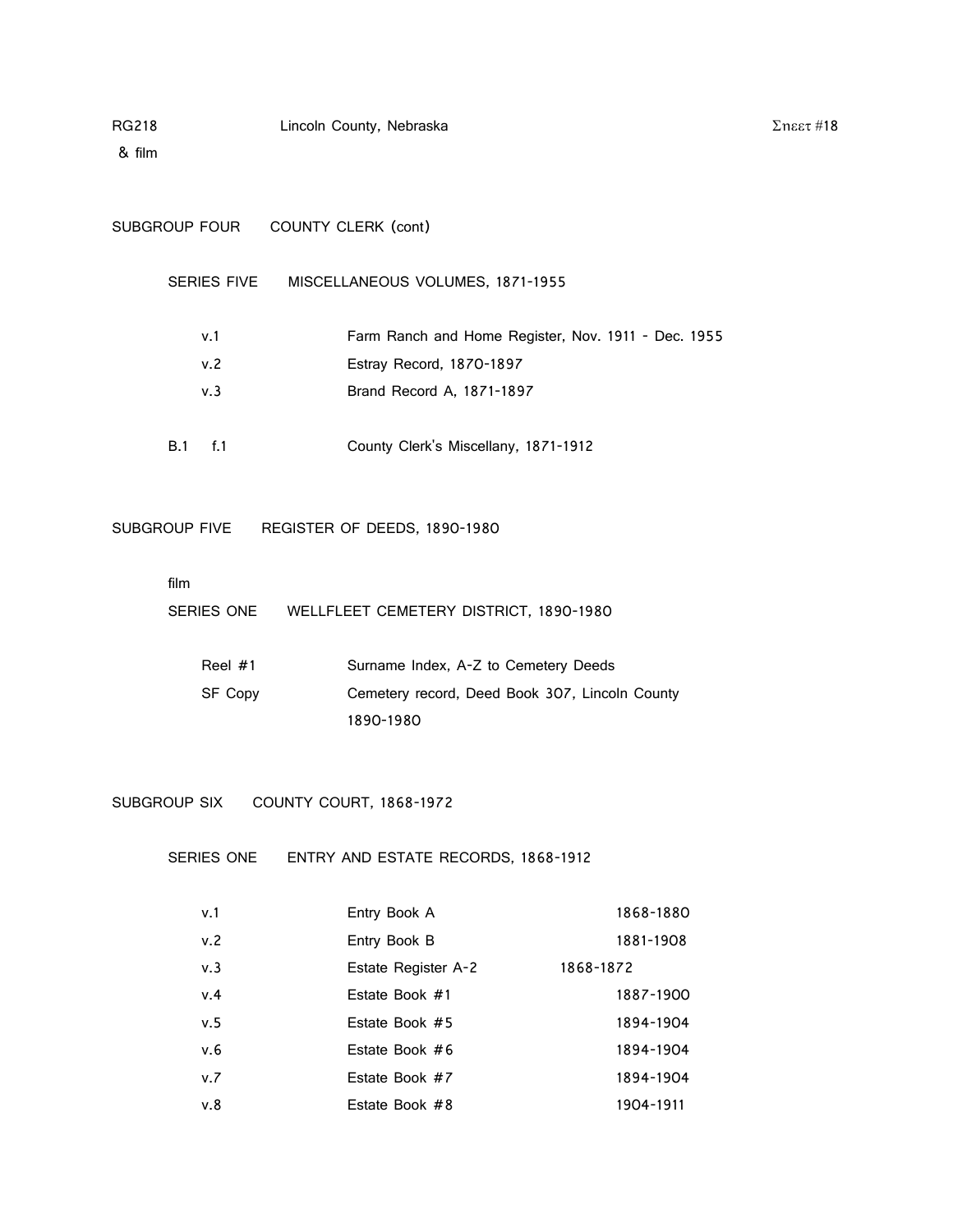& film

| v.9  | Estate Book #9                          | 1906-1908 |
|------|-----------------------------------------|-----------|
| v.10 | Estate Book #10                         | 1907-1909 |
| v.11 | Estate Book #11                         | 1909-1910 |
| v.12 | Estate Book #12                         | 1909-1910 |
| v.13 | Estate Book #13                         | 1910-1912 |
| v.14 | Inventory & Appraisal (1873-1891)       |           |
|      | and Sale Bill REcord #1, 1882           |           |
| v.15 | Settlement Record #1                    | 1873-1889 |
| v.16 | Administrators (1872-1893)              |           |
|      | Executors (1882-1891)                   |           |
|      | Guardianship Bonds/Petitions, 1873-1890 |           |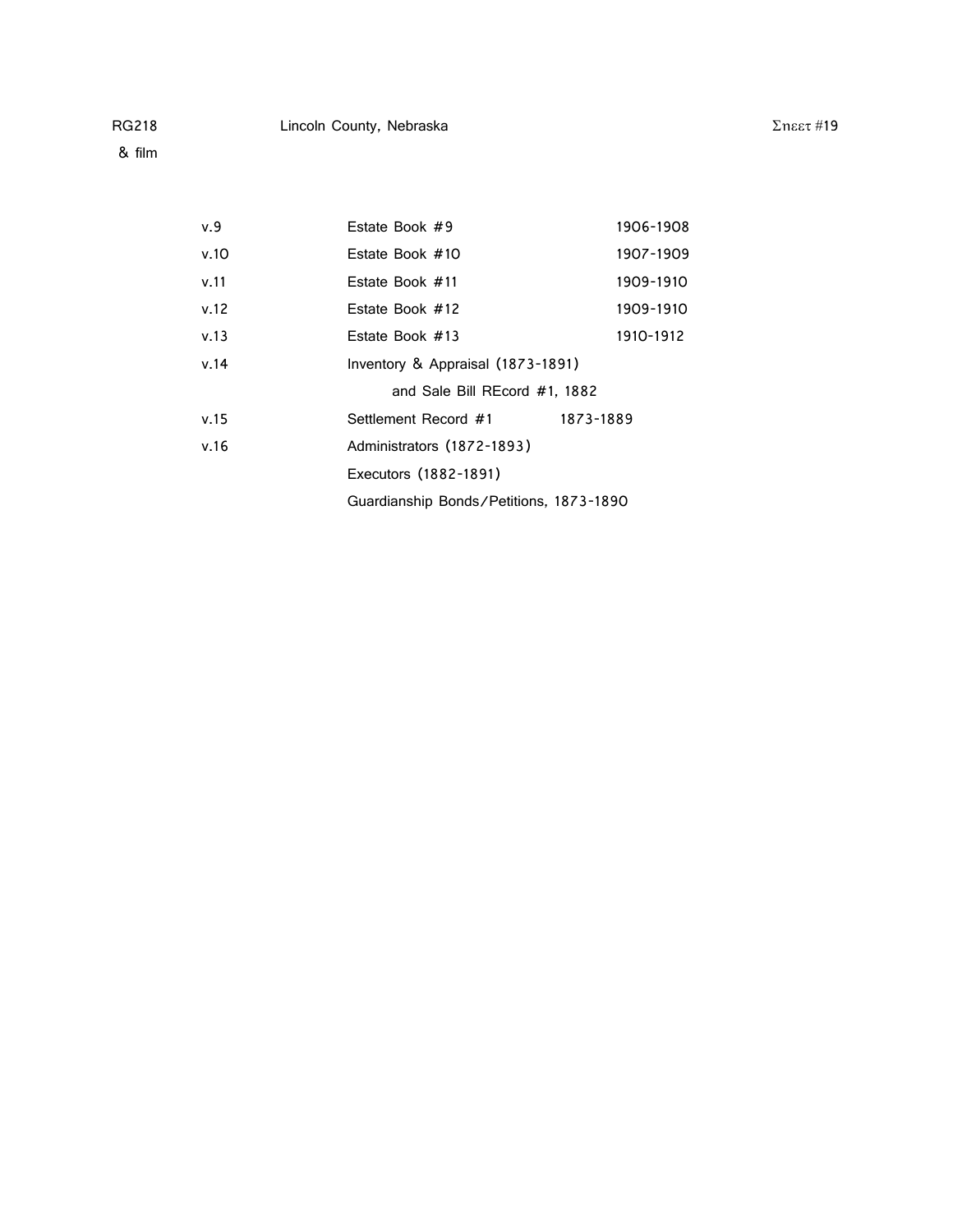# SUBGROUP SIX COUNTY COURT (cont)

SERIES TWO PROBATE DOCKETS BOOKS, 1868-1972

NOTE: Volumes 2 - 4 are restricted to staff use only due to the presence of confidential material restricted by law (43-113, R.R.S. 1943)

| v.1  | General Index - Probate Court #1 | 1872-1886 |
|------|----------------------------------|-----------|
| v.2  | Probate Record A                 | 1868-1879 |
| v. 3 | Probate Judge's Docket #1        | 1872-1874 |
| v.4  | Probate Judge's Docket #2        | 1874-1878 |

| v.5  | Probate Docket 14 | Aug. 21, 1911-Dec. 26, 1912 |
|------|-------------------|-----------------------------|
| v.6  | Probate Docket 15 | 2, 1912-May 18, 1917<br>May |
| v.7  | Probate Docket 16 | Sept 15, 1914-Aug. 14, 1916 |
| v.8  | Probate Docket 17 | Oct. 25, 1915-Apr. 13, 1916 |
| v.9  | Probate Docket 18 | Mar. 8, 1917-Apr. 21, 1923  |
| v.10 | Probate Docket 19 | Mar. 29, 1918-Oct. 23, 1919 |
| v.11 | Probate Docket 20 | Aug. 8, 1910-Sept 30, 1919  |
| v.12 | Probate Docket 21 | Oct. 21, 1919-Jan. 14, 1921 |
| v.13 | Probate Docket 22 |                             |
|      | #1768 thru #1828  | July 10, 1920-June 30, 1921 |
| v.14 | Probate Docket 23 |                             |
|      | #1829 thru #1880  | July 6, 1921-Mar. 24, 1922  |
| v.15 | Probate Docket 24 |                             |
|      | #1881 thru #1933  | Mar. 30, 1922-Feb. 20, 1923 |
| v.16 | Probate Docket 25 |                             |
|      | #1934 thru #1990  | Feb. 26, 1923-Oct. 24, 1923 |
| v.17 | Probate Docket 26 | Nov. 15, 1923-June 27, 1925 |
| v.18 | Probate Docket 27 | Aug. 14, 1924-July 15, 1925 |
| v.19 | Probate Docket 28 | June 18, 1925-Apr. 19, 1926 |
| v.20 | Probate Docket 29 | Mar. 27, 1926-Feb. 4, 1932  |

 $Σ$ ηεετ #20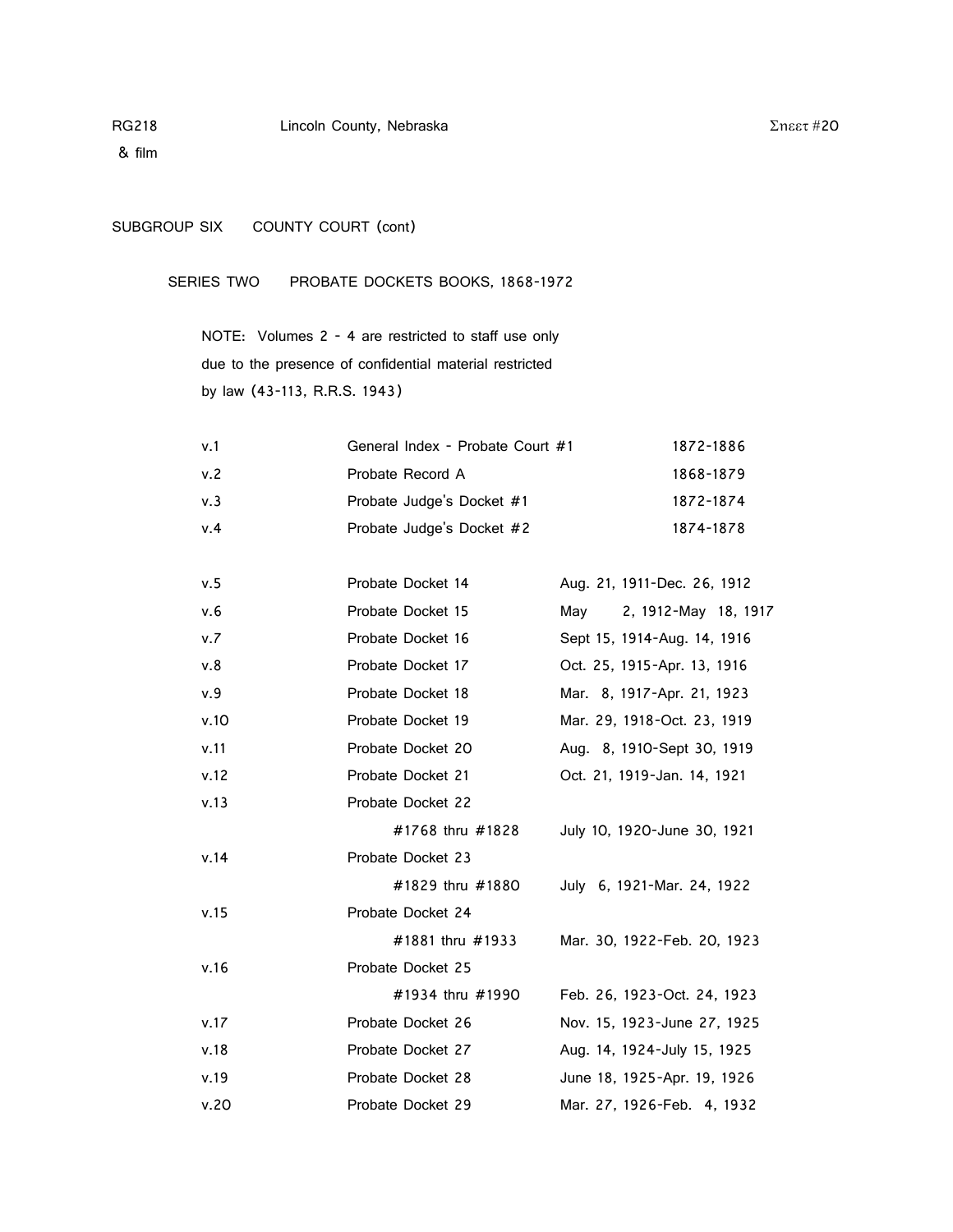| v.21 | Probate Docket 30 | Jan. 17, 1927-Oct. 22, 1932 |
|------|-------------------|-----------------------------|
| v.22 | Probate Docket 31 | Sept 20, 1927-July 10, 1930 |
| v.23 | Probate Docket 32 | Apr. 24, 1928-Apr. 24, 1929 |
| v.24 | Probate Docket 33 | Dec. 8, 1928-Feb. 13, 1930  |
| v.25 | Probate Docket 34 |                             |
|      | #2441 thru #2498  | May 8, 1929-Nov. 23, 1929   |
| v.26 | Probate Docket 35 | Dec. 29, 1929-Sept 9, 1930  |
| v.27 | Probate Docket 36 |                             |
|      | #2556 thru #2609  | Aug. 25, 1930-Aug. 28, 1931 |
| v.28 | Probate Docket 37 | June 12, 1931-Sept 1, 1932  |
| v.29 | Probate Docket 38 | Apr. 28, 1932-Jan. 15, 1934 |
| v.30 | Probate Docket 39 |                             |
|      | #2710 thru #2754  | Jan. 11, 1933-Aug. 29, 1933 |
| v.31 | Probate Docket 40 |                             |
|      | #2755 thru #2799  | Aug. 30, 1933-Feb. 27, 1934 |
| v.32 | Probate Docket 41 |                             |
|      | #2800 thru #2845  | Mar. 7, 1934-Aug. 29, 1934  |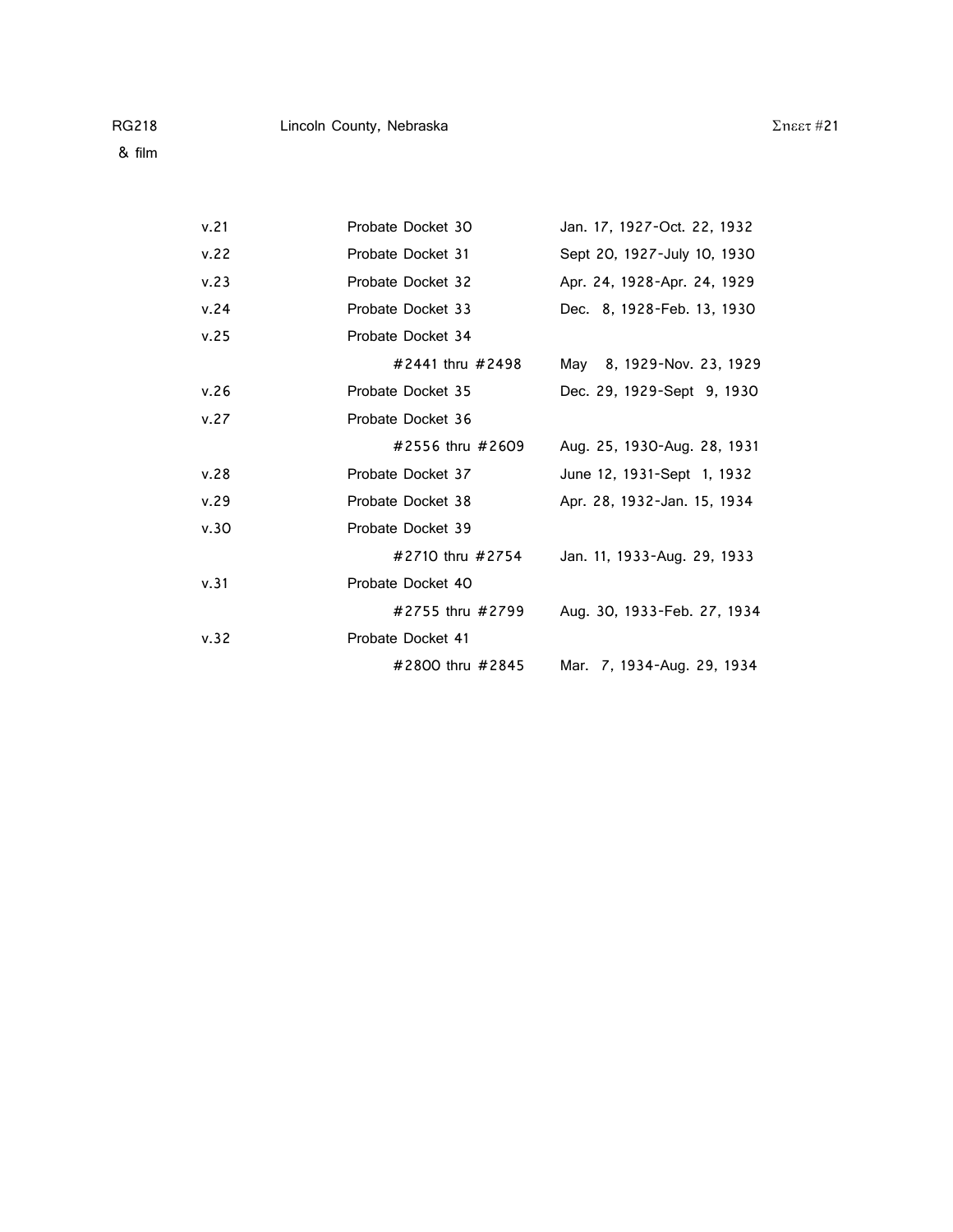& film

# SUBGROUP SIX COUNTY COURT (cont)

# SERIES TWO PROBATE DOCKETS (cont)

| v.33 | Probate Docket 42 |                             |
|------|-------------------|-----------------------------|
|      | #2846 thru #2895  | Sept 13, 1934-Apr. 25, 1935 |
| v.34 | Probate Docket 43 |                             |
|      | #2897 thru #2938  | Apr. 29, 1935-Nov. 30, 1935 |
| v.35 | Probate Docket 44 |                             |
|      | #2950 thru #3003  | Dec. 4, 1935-June 1, 1936   |
| v.36 | Probate Docket 45 | June 1, 1936-Sept 14, 1948  |
| v.37 | Probate Docket 46 | Dec. 7, 1936-oct. 19, 1948  |
| v.38 | Probate Docket 47 |                             |
|      | #3107 thru #4423  | May 14, 1937-July 12, 1948  |
| v.39 | Probate Docket 48 | Oct. 11, 1937-May 10, 1938  |
| v.40 | Probate Docket 49 |                             |
|      | #3209 thru #3262  | Apr. 15, 1938-Nov. 8, 1938  |
| v.41 | Probate Docket 50 |                             |
|      | #3263 thru #4406  | Nov. 12, 1938-May 25, 1948  |
| v.42 | Probate Docket 51 | May 29, 1939-July 10, 1940  |
| v.43 | Probate Docket 52 | Jan. 9, 1940-Dec. 12, 1940  |
| v.44 | Probate Docket 53 | May 31, 1940-Oct. 11, 1948  |
| v.45 | Probate Docket 54 |                             |
|      | #3466 thru #4381  | Jan. 8, 1941-Mar. 23, 1948  |
| v.46 | Probate Docket 55 | June 20, 1941-Sept 8, 1948  |
| v.47 | Probate Docket 56 | Nov. 5, 1941-Jan. 19, 1948  |
| v.48 | Probate Docket 57 | Feb. 17, 1942-Dec. 6, 1947  |
| v.49 | Probate Docket 58 |                             |
|      | #3653 thru #4335  | July 13, 1942-Oct. 17, 1947 |
| v.50 | Probate Docket 59 |                             |
|      | #3703 thru #4311  | Dec. 28, 1942-July 30, 1947 |
| v.51 | Probate Docket 60 |                             |
|      | #3749 thru #3815  | May 10, 1943-Jan. 10, 1944  |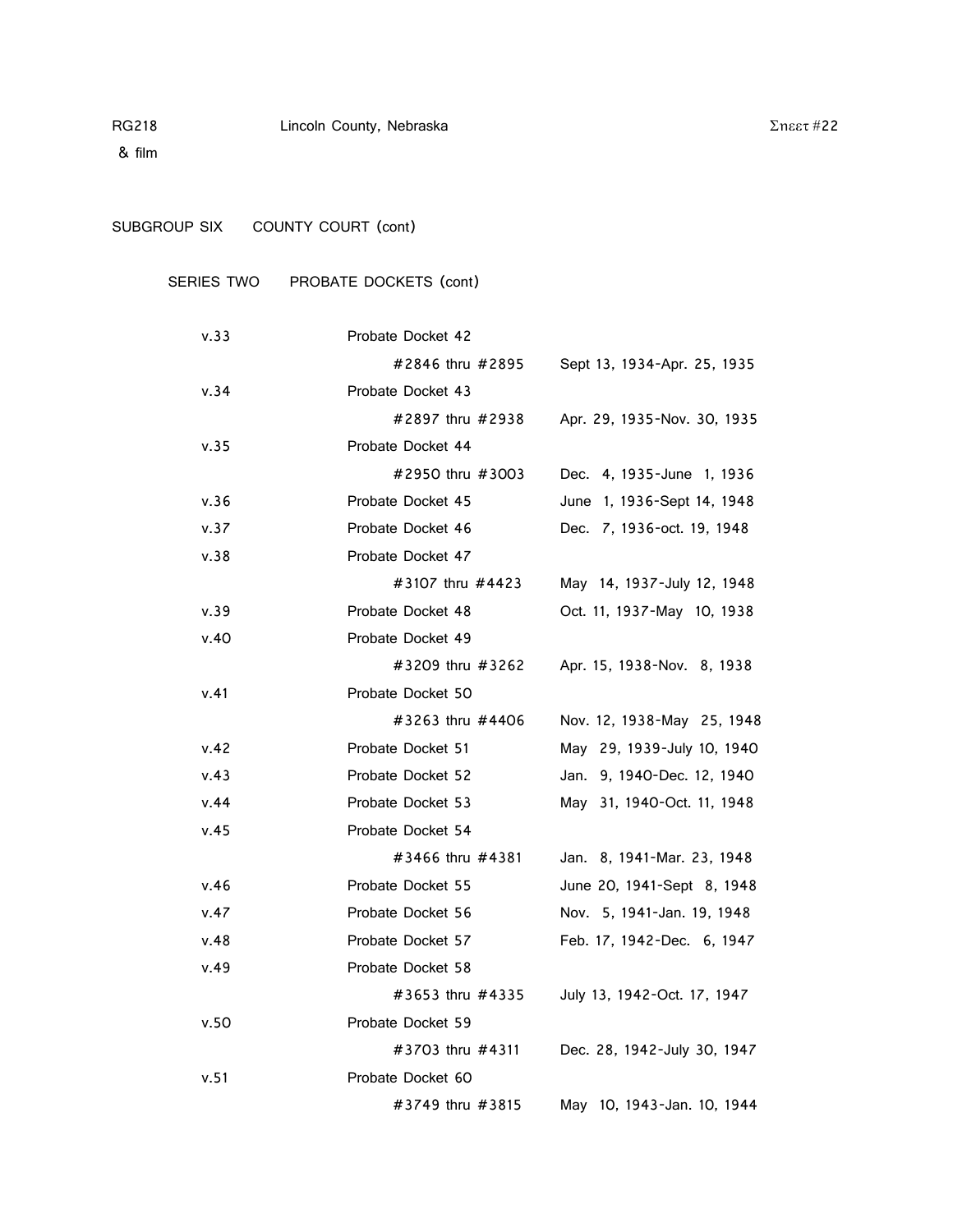| v.52 | Probate Docket 61 | Jan. 31, 1944-June 4, 1947  |
|------|-------------------|-----------------------------|
| v.53 | Probate Docket 62 |                             |
|      | #3874 thru #4294  | June 5, 1944-May 27, 1947   |
| v.54 | Probate Docket 63 | Nov. 8, 1944-Jan. 19, 1949  |
| v.55 | Probate Docket 64 |                             |
|      | #3972 thru #4265  | Mar. 15, 1945-Mar. 26, 1947 |
| v.56 | Probate Docket 65 |                             |
|      | #4022 thru #4254  | June 26, 1945-Feb. 25, 1947 |
| v.57 | Probate Docket 66 | Dec. 7, 1945-Jan. 23, 1948  |
| v.58 | Probate Docket 67 | July 12, 1946-July 15, 1947 |
| v.59 | Probate Docket 68 | Sept 22, 1948-Apr. 8, 1949  |
| v.60 | Probate Docket 69 | Apr. 8, 1949-Oct. 17, 1949  |
| v.61 | Probate Docket 70 | Sept 30, 1949-Dec. 29, 1950 |
| v.62 | Probate Docket 71 | June 26, 1950-May 23, 1951  |
| v.63 | Probate Docket 72 |                             |
|      | #4796 thru #4802  | Jan. 22, 1951-Feb. 26, 1951 |
| v.64 | Probate Docket 73 | Oct. 6, 1951-Sept 11, 1952  |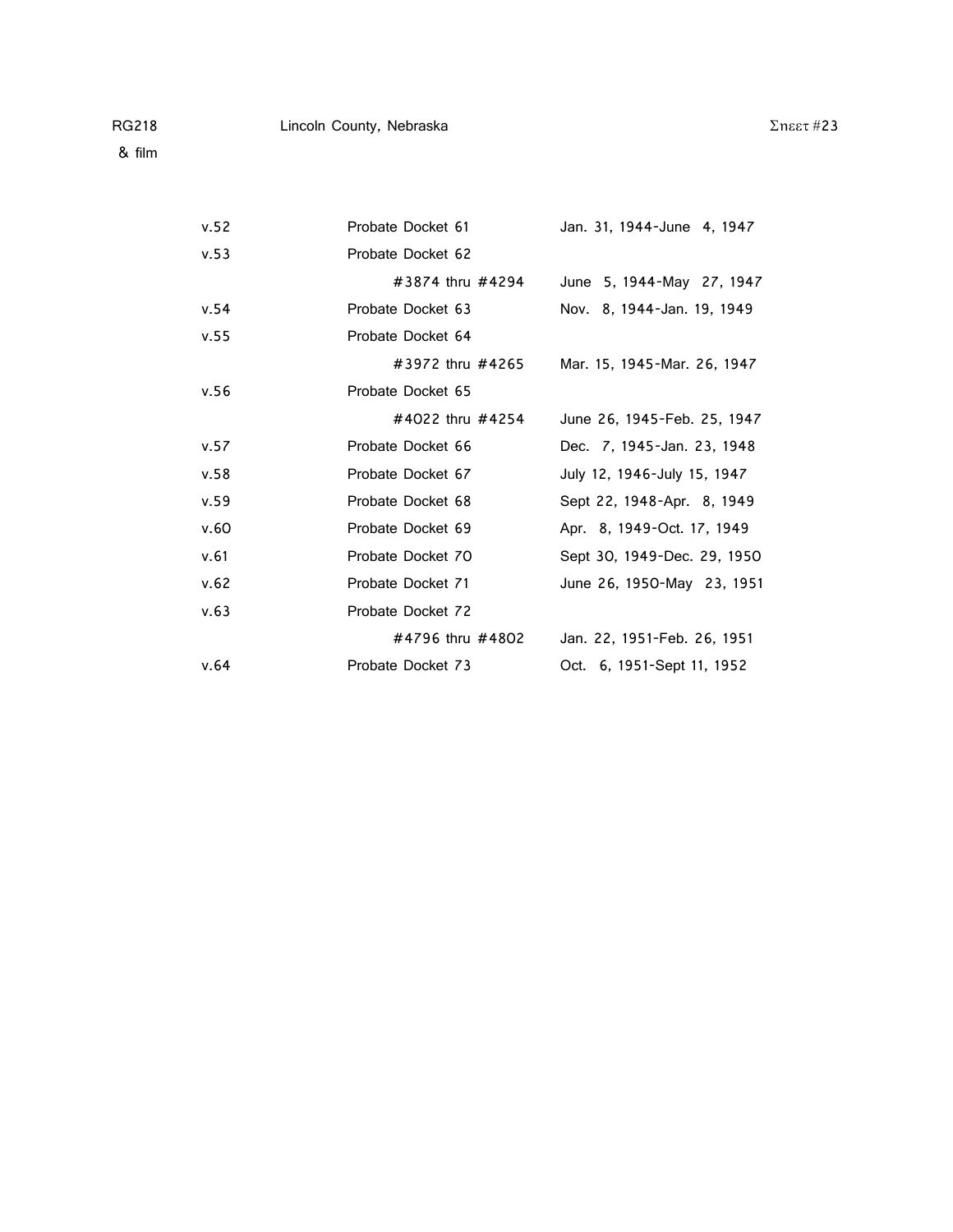& film

# SUBGROUP SIX COUNTY COURT (cont)

# SERIES TWO PROBATE DOCKETS (cont)

| v.65 | Probate Docket 74 | Apr. 25, 1952-Oct. 6, 1954  |
|------|-------------------|-----------------------------|
| v.66 | Probate Docket 75 |                             |
|      | #5007 thru #5036  | Aug. 25, 1952-Oct. 5, 1952  |
| v.67 | Probate Docket 76 | June 10, 1954-Sept 4, 1958  |
| v.68 | Probate Docket 77 | July 28, 1954-June 8, 1957  |
| v.69 | Probate Docket 78 |                             |
|      | #4941 thru #5789  | Mar. 7, 1952-May 14, 1958   |
| v.70 | Probate Docket 79 | Feb. 19, 1953-Nov. 6, 1954  |
| v.71 | Probate Docket 80 |                             |
|      | #5041 thru #5139  | Oct. 8, 1952-June 9, 1953   |
| v.72 | Probate Docket 81 | Missing                     |
| v.73 | Probate Docket 82 | Aug. 15, 1953-Dec. 3, 1954  |
| v.74 | Probate Docket 83 |                             |
|      | #5040 thru #5602  | Oct. 8, 1952-Jan. 7, 1957   |
| v.75 | Probate Docket 84 | Dec. 9, 1953-Dec. 5, 1956   |
| v.76 | Probate Docket 85 | Jan. 30, 1954-Apr. 8, 1954  |
| v.77 | Probate Docket 86 |                             |
|      | #5245 thru #5571  | Apr. 3, 1954-Sept 25, 1956  |
| v.78 | Probate Docket 87 | June 10, 1954-Sept 4, 1958  |
| v.79 | Probate Docket 88 | July 28, 1954-June 8, 1957  |
| v.80 | Probate Docket 89 |                             |
|      | #5322 thru #5594  | Oct. 2, 1954-Dec. 6, 1956   |
| v.81 | Probate Docket 90 | Dec. 21, 1954-Jan. 10, 1957 |
| v.82 | Probate Docket 91 |                             |
|      | #5377 thru #5562  | Mar. 12, 1955-Aug. 23, 1956 |
| v.83 | Probate Docket 92 |                             |
|      | #5399 thru #5603  | June 9, 1955-Jan. 8, 1957   |
| v.84 | Probate Docket 93 | Missing                     |
| v.85 | Probate Docket 94 | Jov. 23, 1955-Feb. 3, 1958  |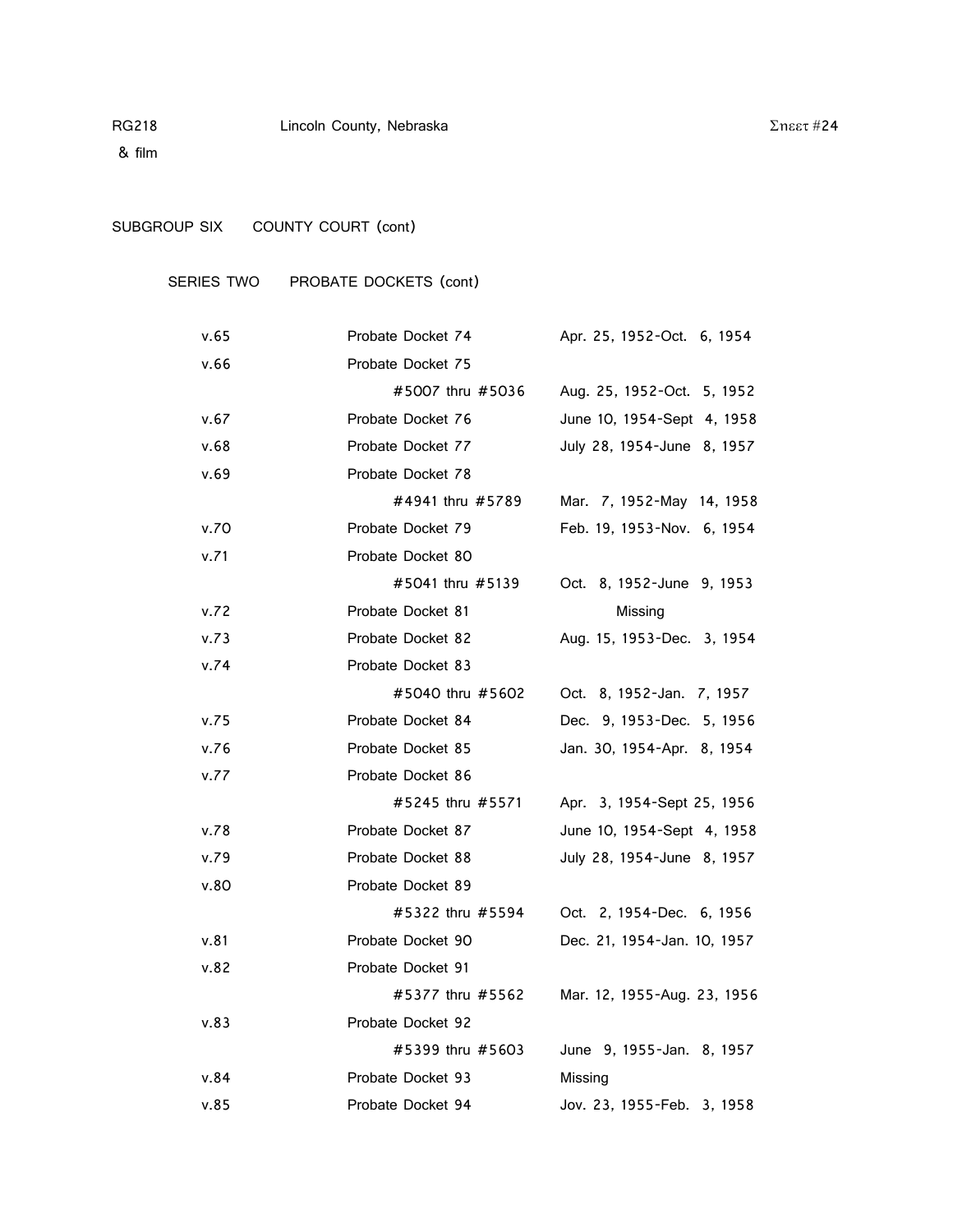| v.86 | Probate Docket 95  |                             |
|------|--------------------|-----------------------------|
|      | #5473 thru #5573   | Jan. 9, 1956-Sept 28, 1956  |
| v.87 | Probate Docket 96  | Mar. 28, 1956-Sept 13, 1957 |
| v.88 | Probate Docket 97  |                             |
|      | #5523 thru #5587   | May 3, 1956-Nov. 24, 1956   |
| v.89 | Probate Docket 98  | July 18, 1956-Dec. 3, 1958  |
| v.90 | Probate Docket 99  |                             |
|      | #5605 thru #5630   | Jan. 16, 1957-Mar. 30, 1957 |
| v.91 | Probate Docket 100 | Oct. 19, 1956-Jan. 20, 1960 |
| v.92 | Probate Docket 101 |                             |
|      | #5631 thru #6009   | Mar. 30, 1957-Nov. 12, 1959 |
| v.93 | Probate Docket 102 | July 5, 1957-Jan. 15, 1960  |
| v.94 | Probate Docket 103 | July 22, 1957-Oct. 30, 1957 |
| v.95 | Probate Docket 104 |                             |
|      | #5714 thru #6010   | Oct. 28, 1957-Nov. 13, 1959 |
| v.96 | Probate Docket 105 | Jan. 23, 1958-June 17, 1958 |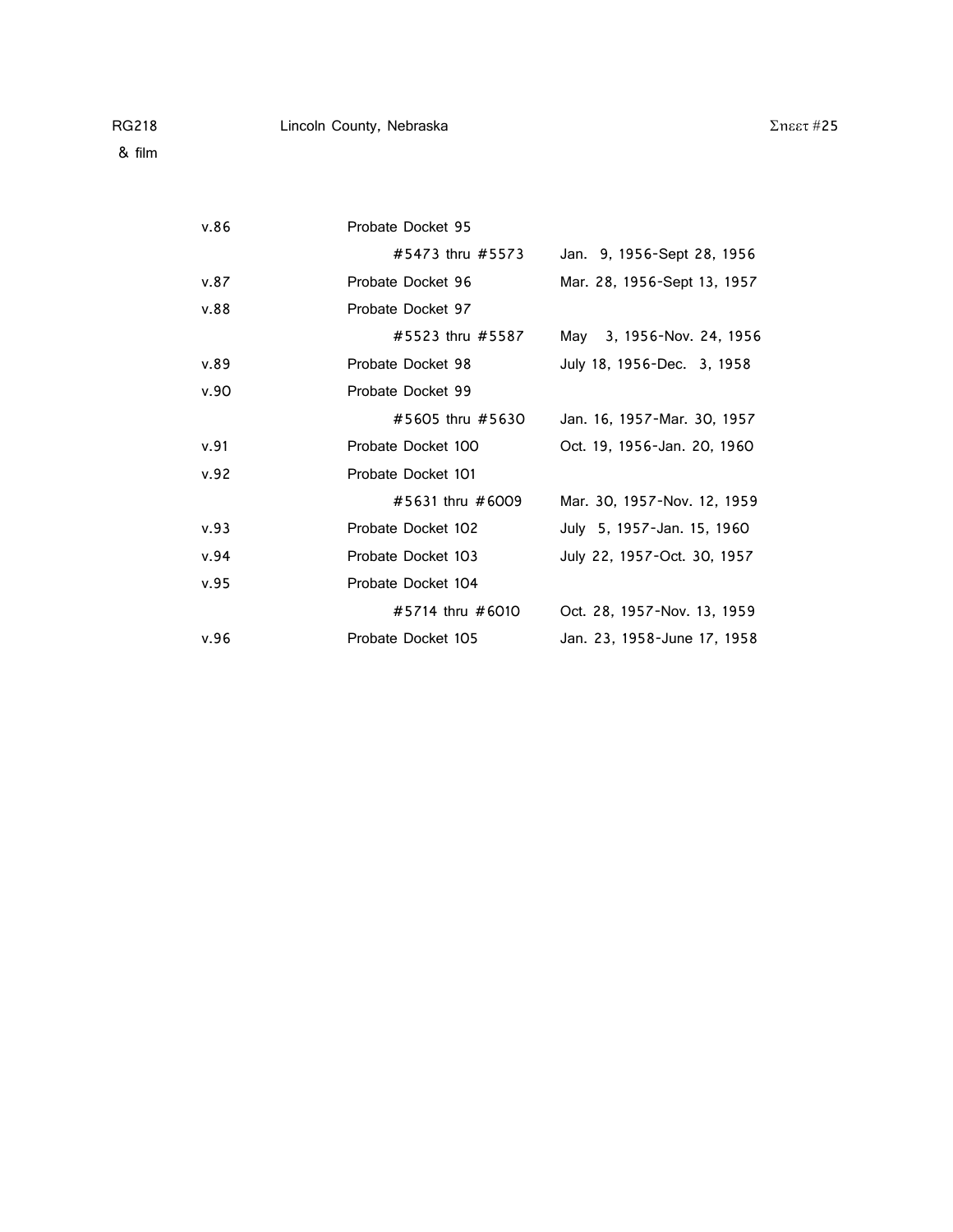& film

# SUBGROUP SIX COUNTY COURT (cont)

# SERIES TWO PROBATE DOCKETS (cont)

| v.97  | Probate Docket 106       |                             |
|-------|--------------------------|-----------------------------|
|       | #5759 thru #5801         | Mar. 5, 1958-June 16, 1958  |
| v.98  | Probate Docket 107       |                             |
|       | #5806 thru #5826         | June 28, 1958-Aug. 26, 1958 |
| v.99  | Probate Docket 108       |                             |
|       | #5832 thru #6012         | Sept 8, 1958-Nov. 18, 1959  |
| v.100 | Probate Docket 109       | Oct. 24, 1958-Jan. 30, 1959 |
| v.101 | Probate Docket 110       | Feb. 4, 1959-Apr. 01, 1959  |
| v.102 | Probate Docket 111       | Apr. 7, 1959-June 6, 1959   |
| v.103 | Probate Docket 112       |                             |
|       | #5990 thru #5943         | Sept 19, 1959-June 15, 1959 |
|       | #5984                    | Sept 14, 1959               |
| v.104 | Probate Docket 113       | July 15, 1959-July 9, 19    |
| v.105 | Probate Docket 114       |                             |
|       | #5991 thru #6013         | Sept 22, 1959-Nov. 30, 1959 |
| v.106 | Probate Docket 115       | Dec. 8, 1959-Jan. 6, 1960   |
| v.107 | Probate Docket 116       | Mar. 8, 1958-Feb. 16, 1960  |
| v.108 | Probate Docket 117       | Feb. 18, 1960-Oct. 24, 1960 |
| v.109 | Probate Docket 118       | June 8, 1959-Apr. 29, 1961  |
| v.110 | Probate Docket 119       | Apr. 23, 1960-Sept 15, 1959 |
| v.111 | Probate Docket 120       |                             |
|       | #5569 thru #6122         | Nov. 10, 1959-August 1960   |
| v.112 | Probate Docket 121       | June 10, 1960-May 24, 1961  |
| v.113 | Probate Docket 122       |                             |
|       | #6119 thru #6166         | July 16, 1960-Oct. 22, 1960 |
|       | #6019 (December 5, 1959) |                             |
| v.114 | Probate Docket 123       | Aug. 27, 1960-Oct. 31, 1960 |
| v.115 | Probate Docket 124       |                             |
|       | #6162 thru #6324         | Oct. 11, 1960-Sept 8, 1961  |

 $Σ$ ηεετ #26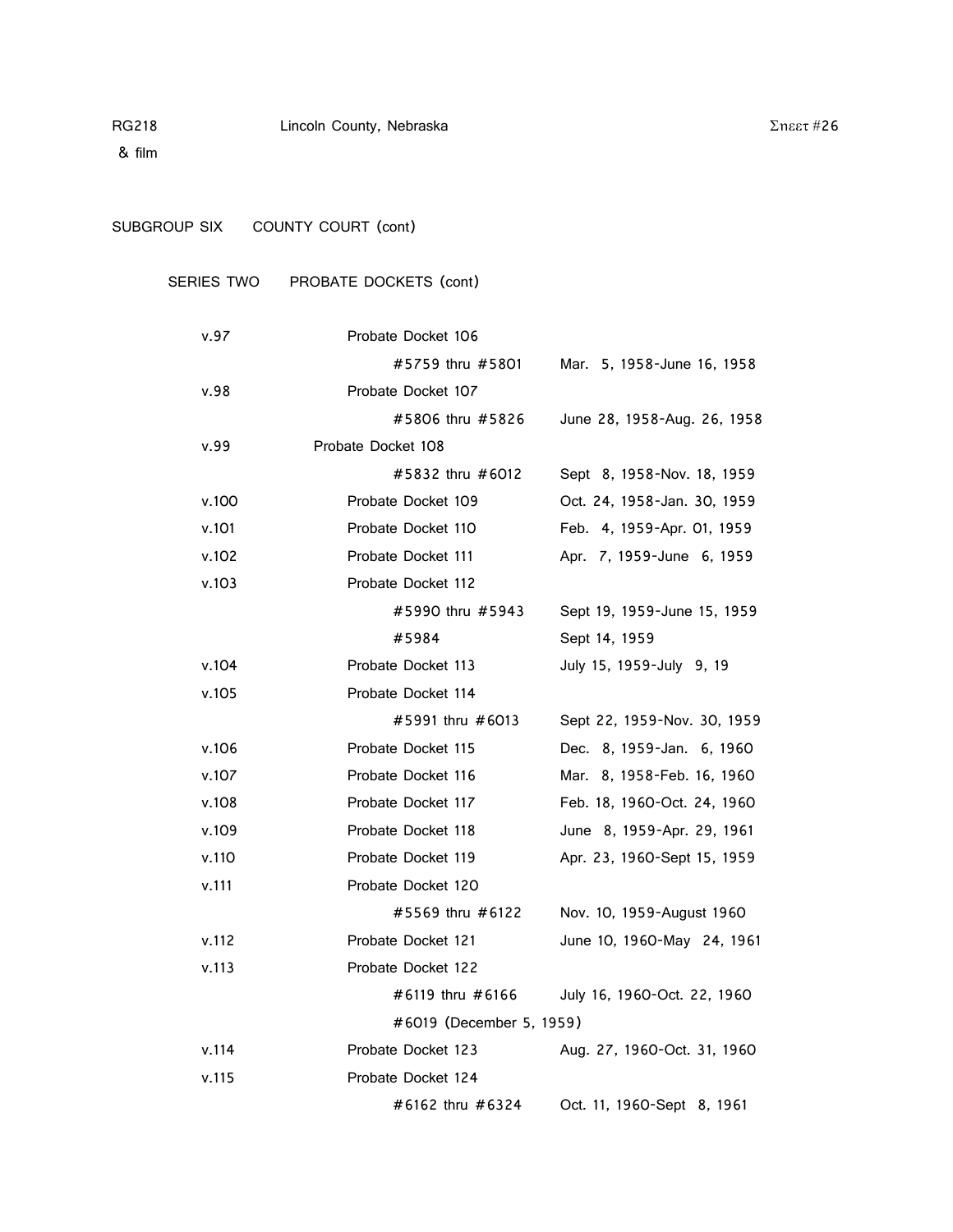& film

| v.116 | Probate Docket 125 | Nov. 23, 1960-Jan. 30, 1961 |
|-------|--------------------|-----------------------------|
| v.117 | Probate Docket 126 |                             |
|       | #6218 thru #6259   | Feb. 4, 1961-May 5, 1961    |
| v.118 | Probate Docket 127 | May 22, 1961-July 21, 1962  |
| v.119 | Probate Docket 128 | July 8, 1961-Aug. 6, 1962   |
| v.120 | Probate Docket 129 | Aug. 17, 1961-Oct. 9, 1961  |
| v.121 | Probate Docket 130 |                             |
|       | #6349 thru #6375   | Oct. 10, 1961-Dec. 1, 1961  |
| v.122 | Probate Docket 131 | Dec. 7, 1961-Feb. 23, 1962  |
| v.123 | Probate Docket 132 |                             |
|       | #6423 thru #6450   | Mar. 7, 1962-May 24, 1962   |
| v.124 | Probate Docket 133 | Jan. 23, 1962-Dec. 4, 1962  |
| v.125 | Probate Docket 134 | June 8, 1962-Sept 14, 1962  |
| v.126 | Probate Docket 135 |                             |
|       | #6480 thru #6506   | Aug. 3, 1962-Sept 5, 1962   |
| v.127 | Probate Docket 136 | Sept 6, 1962-Nov. 14, 1962  |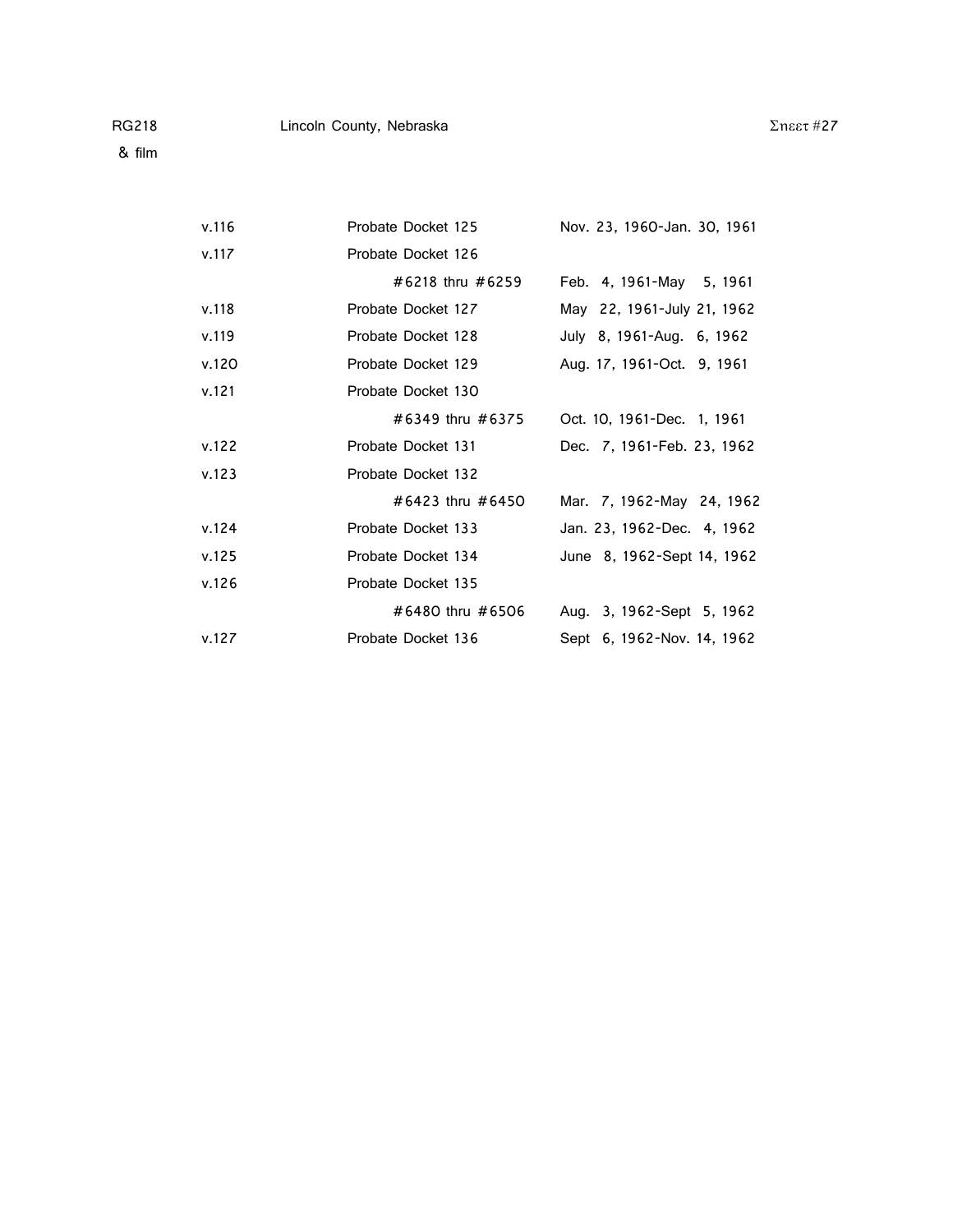& film

SUBGROUP FOUR COUNTY COURT (cont)

# SERIES TWO PROBATE DOCKETS (cont)

| v.128 | Probate Docket 137 |                             |
|-------|--------------------|-----------------------------|
|       | #6547 thru #6579   | Nov. 15, 1962-Jan. 16, 1963 |
| v.129 | Probate Docket 138 | Oct. 5, 1962-Aug. 9, 1963   |
| v.130 | Probate Docket 139 |                             |
|       | #6592 thru #6628   | Jan. 28, 1963-Mar. 27, 1963 |
| v.131 | Probate Docket 140 | Apr. 2, 1963-May 7, 1963    |
| v.132 | Probate Docket 141 |                             |
|       | #6662 thru #6679   | May 14, 1963-June 19, 1963  |
|       | #6312              | July 31, 1963-Jan. 25, 1973 |
|       | #6565              | Oct. 4, 1963-Mar. 5, 1971   |
| v.133 | Probate Docket 142 |                             |
|       | #6681 thru #6710   | June 22, 1963-July 22, 1963 |
| v.134 | Probate Docket 143 | July 23, 1963-Sept 24, 1963 |
| v.135 | Probate Docket 144 |                             |
|       | #6742 thru #6776   | Oct. 1, 1963-Nov. 29, 1963  |
| v.136 | Probate Docket 145 | Nov. 26, 1963-Jan. 15, 1964 |
| v.137 | Probate Docket 146 |                             |
|       | #6809 thru #6833   | Jan. 21, 1964-Mar. 10, 1964 |
| v.138 | Probate Docket 147 | Mar. 16, 1964-May 4, 1964   |
| v.139 | Probate Docket 148 |                             |
|       | #4417              | Mar. 11, 1965-Mar. 30, 1966 |
|       | #6870 thru #6903   | May 6, 1964-June 12, 1964   |
| v.140 | Probate Docket 149 |                             |
|       | #6904 thru #6938   | June 16, 1964-Aug. 25, 1964 |
| v.141 | Probate Docket 150 |                             |
|       | #6939 thru #6971   | Aug. 27, 1964-oct. 21, 1964 |
| v.142 | Probate Docket 151 |                             |
|       | #6973 thru #7035   | Oct. 28, 1964-Dec. 9, 1965  |
|       | #7003              | December 28, 1964           |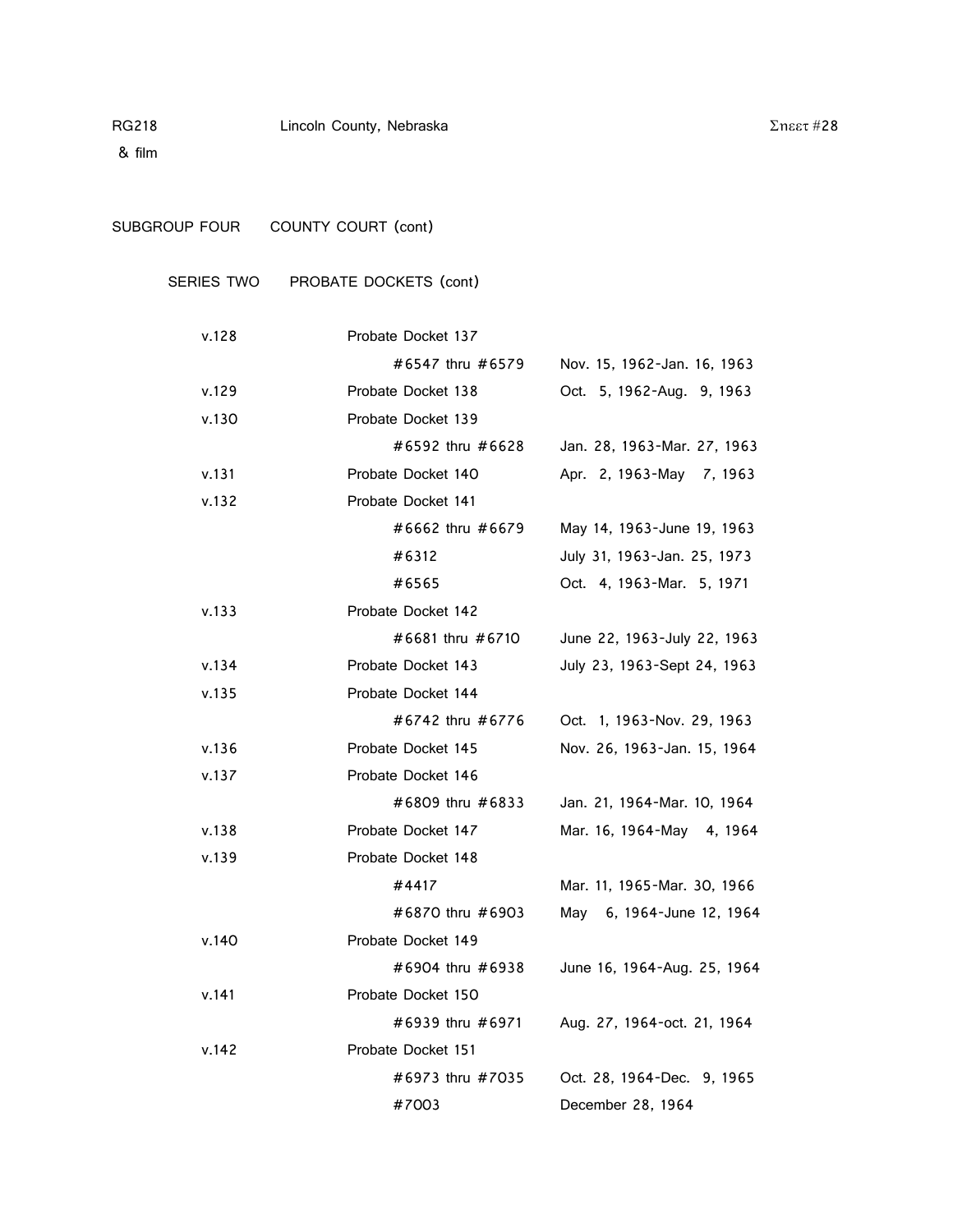v.151 Probate Docket 160

 $v.143$ 

 $v.144$ 

 $v.148$ 

| v.143 | Probate Docket 152 |                             |
|-------|--------------------|-----------------------------|
|       | #6986 thru #7038   | Nov. 27, 1964-Feb. 25, 1965 |
| v.144 | Probate Docket 153 |                             |
|       | #7039 thru #7070   | Feb. 25, 1965-April 1965    |
| v.145 | Probate Docket 154 | Apr. 5, 1965-May 26, 1965   |
| v.146 | Probate Docket 155 | Missing                     |
| v.147 | Probate Docket 156 | July 26, 1965-Sept 28, 1965 |
| v.148 | Probate Docket 157 |                             |
|       | #7204 thru #7260   | Sept 23, 1965-Dec. 13, 1965 |
| v.149 | Probate Docket 158 |                             |
|       | #7261 thru #7293   | Dec. 13, 1965-Feb. 14, 1966 |
| v.150 | Probate Docket 159 | Feb. 15, 1966-Apr. 12, 1966 |

#7328 thru #7373 Mar. 28, 1966-May 26, 1966 #6707 Sept 8, 1965-May 25, 1966 v.152 Probate Docket 161 May 24, 1966-July 28, 1966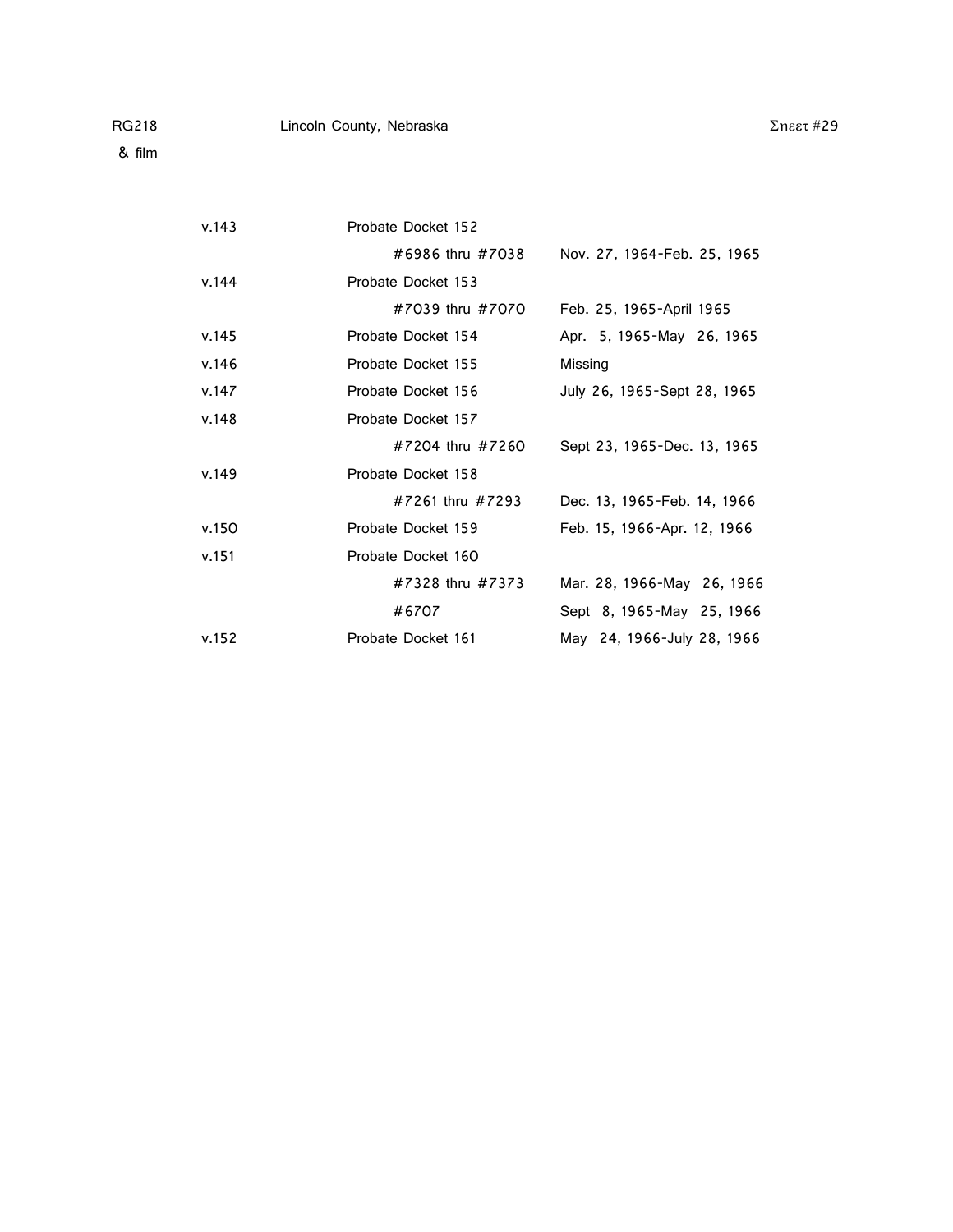& film

# SUBGROUP SIX COUNTY COURT (cont)

# SERIES TWO PROBATE DOCKETS (cont)

| v.153 | Probate Docket 162        |                                            |
|-------|---------------------------|--------------------------------------------|
|       | #7407 thru #7458          | July 29, 1966-Oct. 7, 1966                 |
| v.154 | Probate Docket 163        | Oct. 11, 1966-Mar. 20, 1967                |
| v.155 | Probate Docket 164        |                                            |
|       | #7497 thru #7533          | Dec. 2, 1966-Feb. 3, 1967                  |
| v.156 | Probate Docket 165        | Feb. 6, 1967-Mar. 23, 1967                 |
| v.157 | Probate Docket 166        |                                            |
|       | #7572 thru #7606          | Mar. 23, 1967-May 22, 1967                 |
| v.158 | Probate Docket 167        | May 24, 1967-July 10, 1967                 |
| v.159 | Probate Docket 168        |                                            |
|       | #7641 thru #7668          | July 11, 1967-Aug. 14, 1967                |
| v.160 | Probate Docket 169        | Aug. 17, 1967-Oct. 6, 1967                 |
| v.161 | Probate Docket 170        | Oct. 18, 1967-Dec. 8, 1967                 |
| v.162 | Probate Docket 171        | Nov. 28, 1967-Jan. 31, 1968                |
| v.163 | Probate Docket 172        |                                            |
|       |                           | #7794 thru #7819 Feb. 1, 1968-Mar. 6, 1968 |
|       | #7371 cont. from 161, p.1 |                                            |
|       |                           | June 30, 1968-Mar. 17, 1972                |
| v.164 | Probate Docket 173        | Mar. 15, 1968-May 31, 1968                 |
| v.165 | Probate Docket 174        |                                            |
|       | #7870 thru #7909          | Jan. 3, 1968-Aug. 13, 1968                 |
| v.166 | Probate Docket 175        | Aug. 9, 1968-Oct. 2, 1968                  |
| v.167 | Probate Docket 176        |                                            |
|       | #7953 thru #7992          | Oct. 3, 1968-Dec. 2, 1968                  |
| v.168 | Probate Docket 177        | Oct. 27, 1968-Jan. 18, 1970                |
| v.169 | Probate Docket 178        | Nov. 20, 1968-Jan. 16, 1969                |
| v.170 | Probate Docket 179        |                                            |
|       | #8031 thru #8076          | Jan. 23, 1969-Mar. 20, 1969                |
| v.171 | Probate Docket 180        | Mar. 21, 1969-May 18, 1969                 |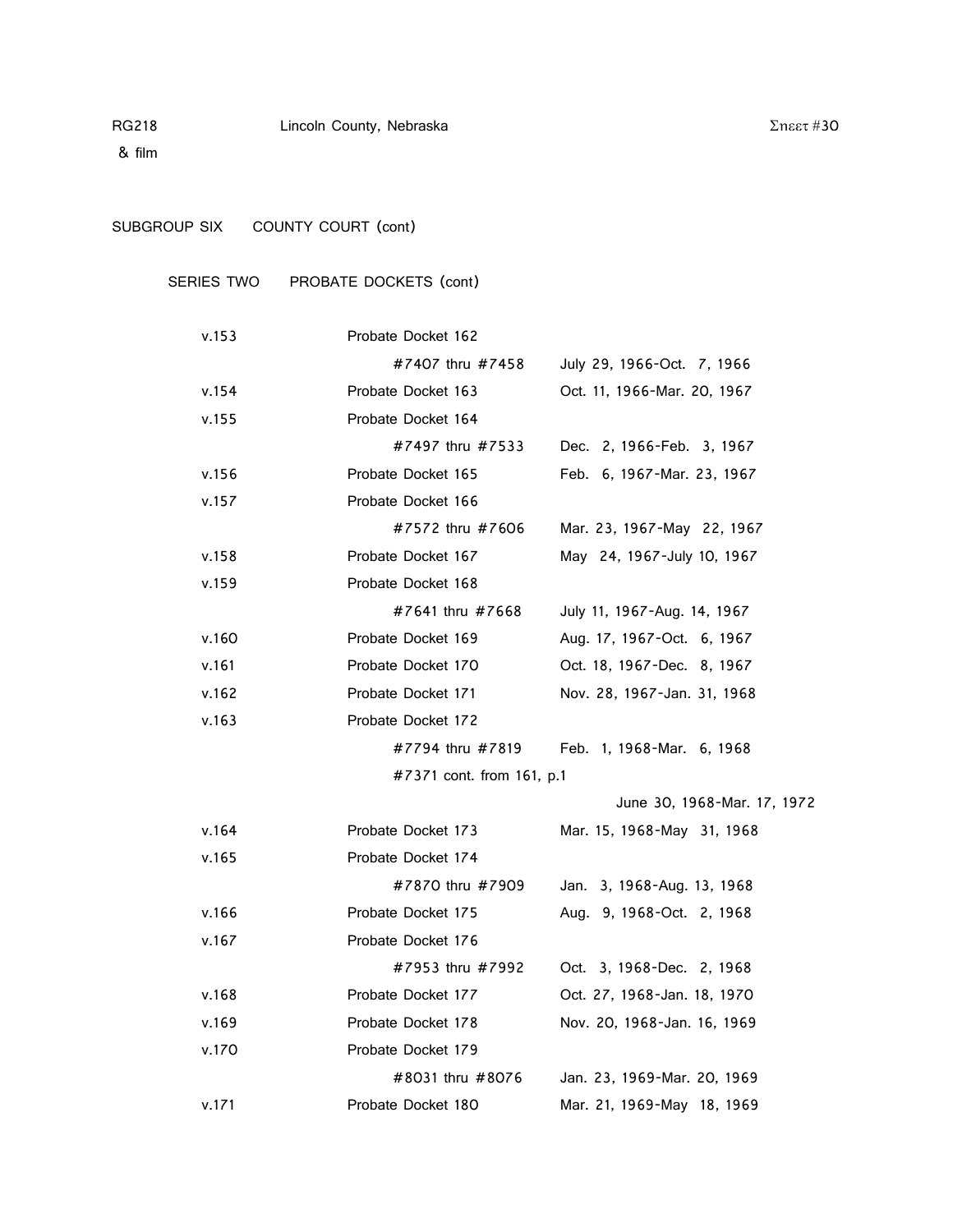| RG218 | Lincoln County, Nebraska |  |
|-------|--------------------------|--|

v.172 Probate Docket 181

|       | #8118 thru #8148          | May 21, 1969-June 27, 1969  |
|-------|---------------------------|-----------------------------|
| v.173 | Probate Docket 182        |                             |
|       | #7280                     | May 29, 1968-Mar. 27, 1972  |
|       | #7466                     | Apr. 17, 1967-Mar. 19, 1969 |
|       | #7074                     | Sept 29, 1965-Dec. 11, 1968 |
|       | #7610                     | June 30, 1967-Nov. 19, 1968 |
|       | #6683                     | May 1, 1969-May 22, 1969    |
|       | #6783                     | Feb. 18, 1970               |
|       | #6986                     | Sept 23, 1971               |
|       | #8129 cont. from 181, p.9 |                             |
| v.174 | Probate Docket 183        |                             |
|       | #8149 thru #8191          | June 30, 1969-Sept 17, 1969 |
| v.175 | Probate Docket 184        |                             |
|       | #8192 thru #8235          | Sept 18, 1969-Nov. 18, 1969 |
| v.176 | Probate Docket 185        |                             |
|       | #8236 thru #8277          | Nov. 19, 1969-Jan. 26, 1970 |

 $Σ$ ηεετ#31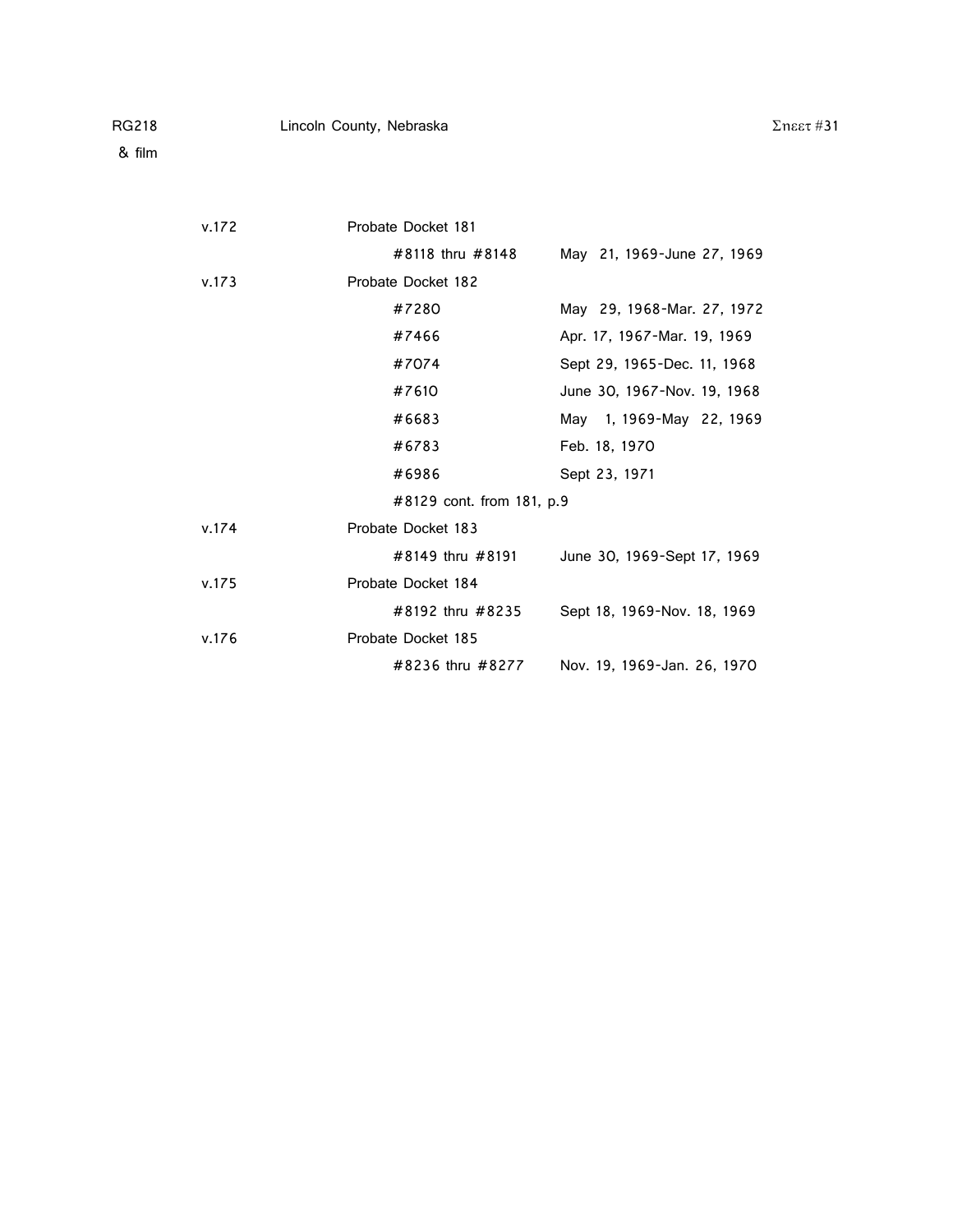& film

# SUBGROUP SIX COUNTY COURT (cont)

SERIES TWO PROBATE DOCKETS (cont)

| v.177 | Probate Docket 186                          | Jan. 12, 1970-Feb. 22, 1970 |
|-------|---------------------------------------------|-----------------------------|
| v.178 | Probate Docket 187                          | Apr. 2, 1970-Sept 20, 1971  |
| v.179 | Probate Docket 188                          | May 18, 1970-July 10, 1970  |
| v.180 | Probate Docket 189                          | Mar. 13, 1970-Oct. 21, 1971 |
| v.181 | Probate Docket 190                          |                             |
|       | #8387 thru #8418                            | July 14, 1970-Aug. 18, 1970 |
|       | #8042 cont. from 179, p.9                   |                             |
|       | Trust, Taylor, Jean R. cont. from 140, p.18 |                             |
| v.182 | Probate Docket 191                          | Aug. 19, 1970-Nov. 20, 1970 |
| v.183 | Probate Docket 192                          |                             |
|       | #6989 thru #6646                            | Jan. 31, 1966-Feb. 14, 1972 |
| v.184 | Probate Docket 193                          | Dec. 1, 1970-Feb. 5, 1971   |
| v.185 | Probate Docket 194                          |                             |
|       | #8530 thru #8574                            | Feb. 8, 1971-Apr. 15, 1971  |
| v.186 | Probate Docket 195                          | Apr. 10, 1971-June 5, 1971  |
| v.187 | Probate Docket 196                          |                             |
|       | #8615 thru #8721                            | June 14, 1971-Oct. 21, 1971 |
| v.188 | Probate Docket 197                          | Apr. 15, 1965-Oct. 29, 1967 |
| v.189 | Probate Docket 198                          |                             |
|       | #8666 thru #8719                            | Aug. 20, 1971-Oct. 21, 1971 |
| v.190 | Probate Docket 199                          | Oct. 22, 1961-Dec. 3, 1971  |
| v.191 | Probate Docket 200                          | Nov. 15, 1971-Feb. 15, 1972 |
| v.192 | Probate Docket 201                          | Jan. 18, 1972-Apr. 10, 1972 |
| v.193 | Probate Docket 202                          | Apr. 11, 1972-June 2, 1972  |
| v.194 | Probate Docket 203                          |                             |
|       | #8890 thru #8937                            | May 30, 1972-July 17, 1972  |

#### $Σ$ ηεετ #32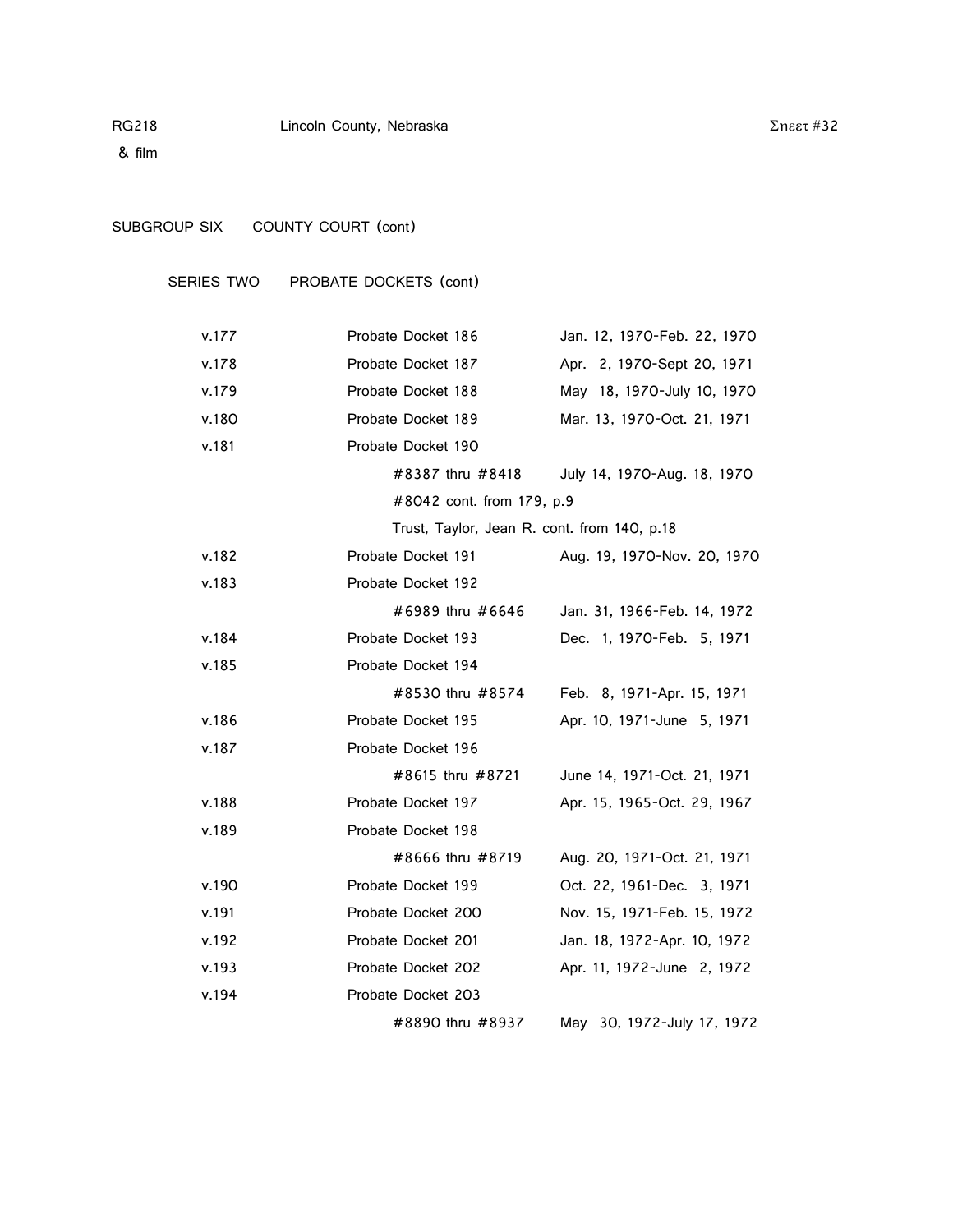SUBGROUP SIX COUNTY COURT (cont)

SERIES TWO

SUBSERIES ONE PROBATE CASE FILES, (14 Boxes)

\*\*Note: Probate Files are arranged alphabetically by last name and approximate date(s) filed/died

Box 1

- f. 1 Francis C. Aldridge, June 3, 1873
- f. 2 Henry H. Allen, died October 15, 1894, October 5, 1897
- f. 3 Andrea F. Anderson, June 28, 1917
- f. 4 Andrew Anderson, August 19, 1925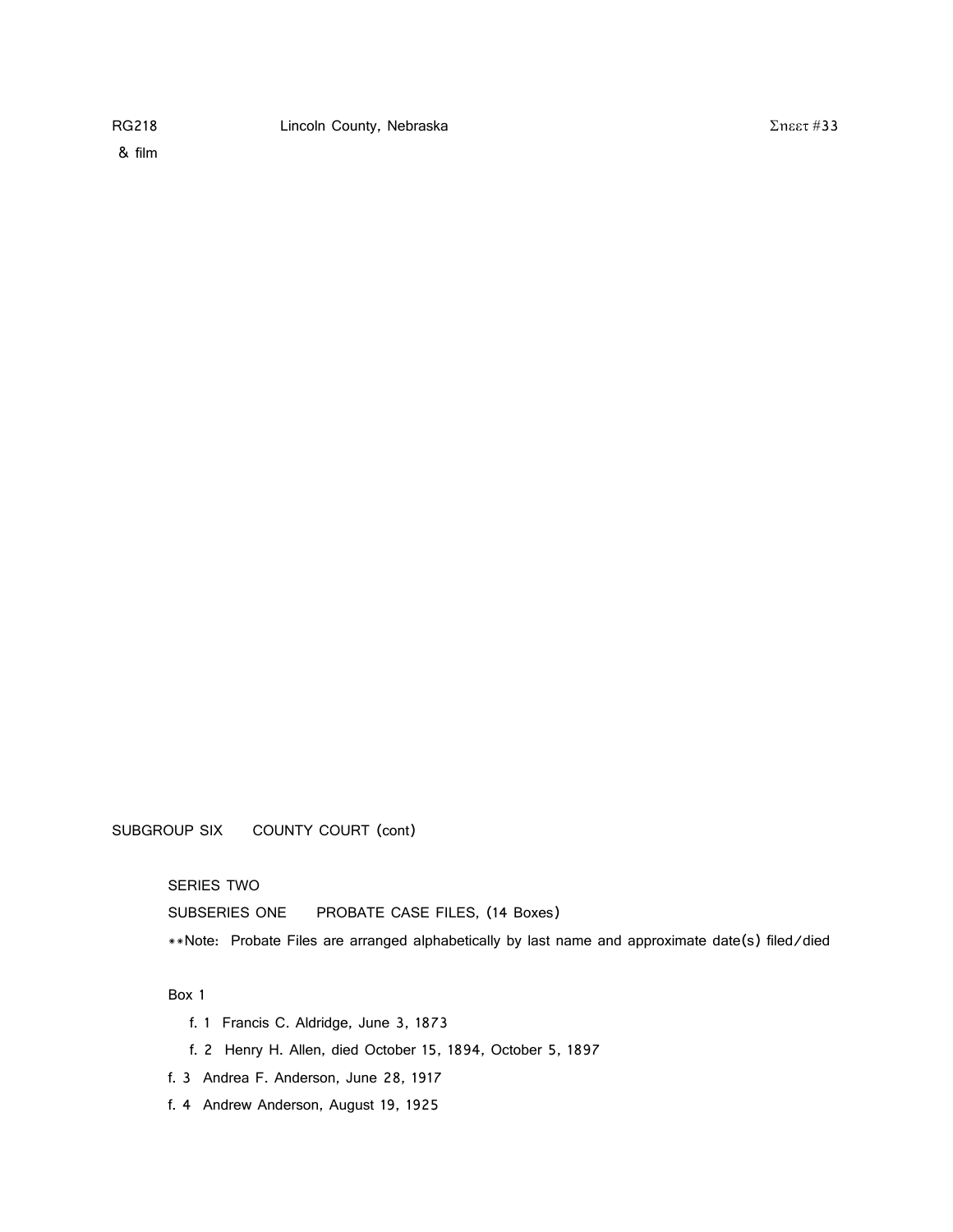- f. 5 August Anderson, May 22, 1907
- f. 6 Erick A. Anderson, April 27, 1927
- f. 7 Hattie K. Andruss, August 8, 1918
- f. 8 Byron S. Applegate, March 19, 1925
- f. 9 Louis Armstrong, December 5, 1919
- f. 10 William Atkinson, June 10, 1918
- f. 11 John P. Aye, September 21, 1925
- f. 12 James Babbitt, December 28, 1920
- f. 13 Frank Barton, June 10, 1925
- f. 14 Samuel E. Belcher, December 18, 1909
- f. 15 John N. Bonner, August 19, 1916
- f. 16 Norman C. Borden, May 23, 1927
- f. 17 John Bratt, June 21, 1918 (2 files)
- f. 18 Joel S. Braugh, June 9, 1882
- f. 19 Maurcie J. Breen, March 9, 1921
- f. 20 Fay D. Brewer, February 7, 1927
- f. 21 Albert Brown, October 17, 1908
- f. 22 Oscar C. Brown, October 20, 1921
- f. 23 John Burke, June 13, 1872 (9 folders)

Box 2

- f. 24 Marie Louise Burke, September 14, 1926
- f. 25 Edward Burns, April 21, 1925
- f. 26 David L. Burton, May 21, 1921
- f. 27 Charles Bussemer April 17, 1928 (3 folders)
- f. 28 Octave Chamberlain, died July 31, 1888, August 3, 1888
- f. 29 Charles A. Cochran, December 14, 1914
- f. 30 Alice Cole, October 11, 1922
- f. 31 John H. Conover, March 12, 1918
- f. 32 Alfred L. Cooper, May 1, 1920
- f. 33 Albert H. Diener, January 3, 1913
- f. 34 Henry Doebke, December 21, 1914 (2 packets)
- f. 35 Jacob Doty, May 12, 1897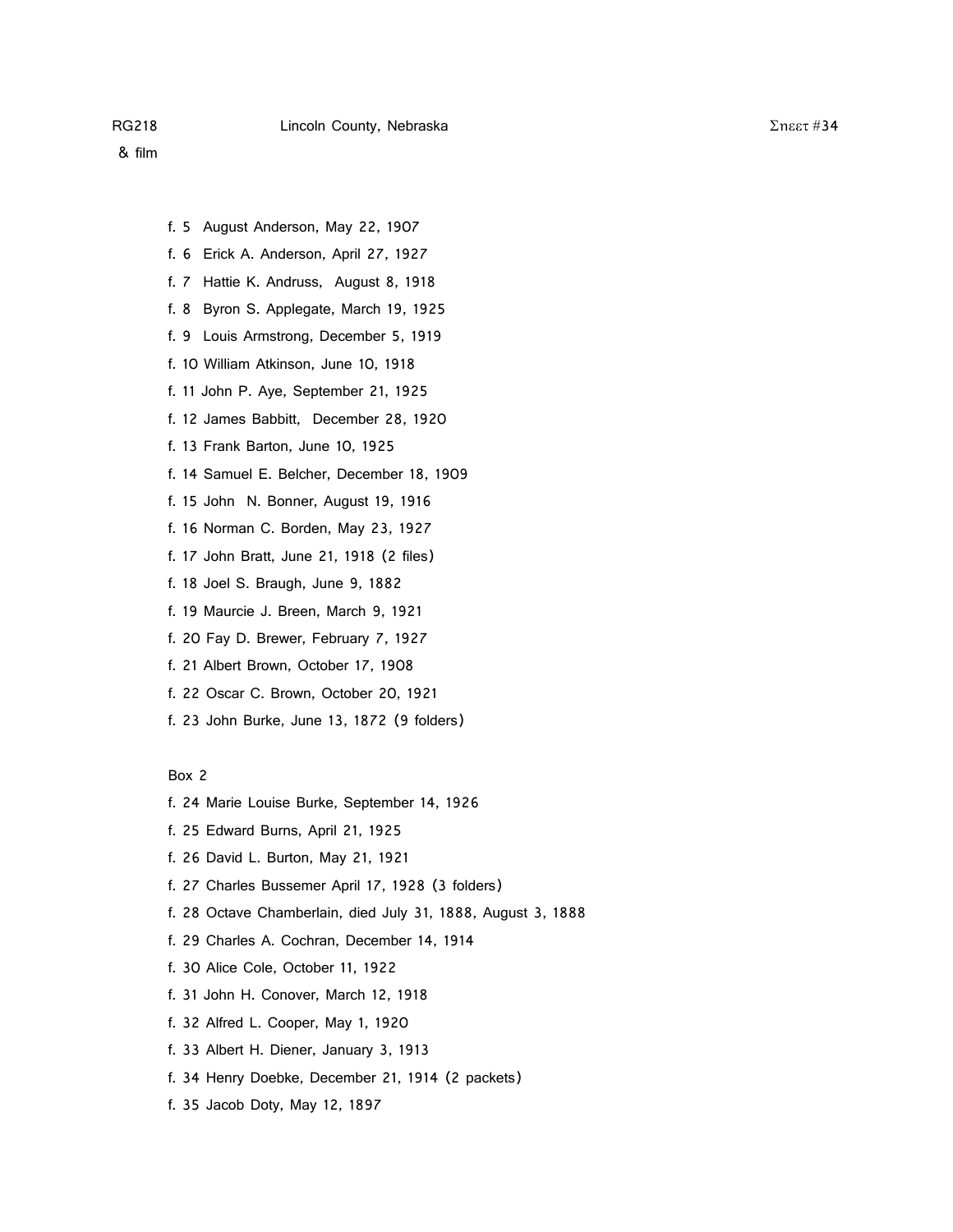- f. 36 William Wesley Doud, May 1, 1882
- f. 37 Lizzie Douglas, June 22, 1920
- f. 37a Robert M. Dowell, April 2, 1898
- f. 38 Guy H. Drake, April 20, 1922
- f. 39 Jonathan D. Drake, April 19, 1910
- f. 40 Anna G. Duckwood, November 4, 1925
- f. 41 Donald O. Duckworth, November 4, 1925
- f. 42 Mary Dudley, February 16, 1911
- f. 43 Mary E. Ellis, April 10, 1925
- f. 44 Warren B. Ellis, July 24, 1928 (9 packets)

- f. 45 Edward C. Erickson, December 12, 1924
- f. 46 Charles S. Everley, May 9, 1926
- f. 47 Hattie Farrington, November 14, 1913
- f. 48 Orlando P. Fast, December 3, 1926
- f. 49 John Fay, Mary 17, 1919
- f. 50 John H. Federhoof, July 1, 1919
- f. 51 Oliver Ferguson, February 25, 1882
- f. 52 Joseph Freemen, August 11, 1894
- f. 53 Francis Funkhouser, October 31, 1894
- f. 54 James B. Gavin, died February 13, 1889 Chicago, October 17, 1889
- f. 55 Richard Goddard, November 8, 1892
- f. 56 George Greenfield, Jr., November 17, 1924
- f. 57 William A. Gregg, June 16, 1909
- f. 58 James T. Hadley, April 24, 1912, foreign will
- f. 59 Ashbell B. Hall, May 6, 1912
- f. 60 John Hall, died August 22, 1869
- f. 61 John P. Hall, April 11, 1918
- f. 62 Sophia Hall, May 6, 1912
- f. 63 Milo F. Halladay, March 24, 1927
- f. 64 John L. Hammond, foreign will, February 5, 1903
- f. 65 Charles Hampe, May 17, 1928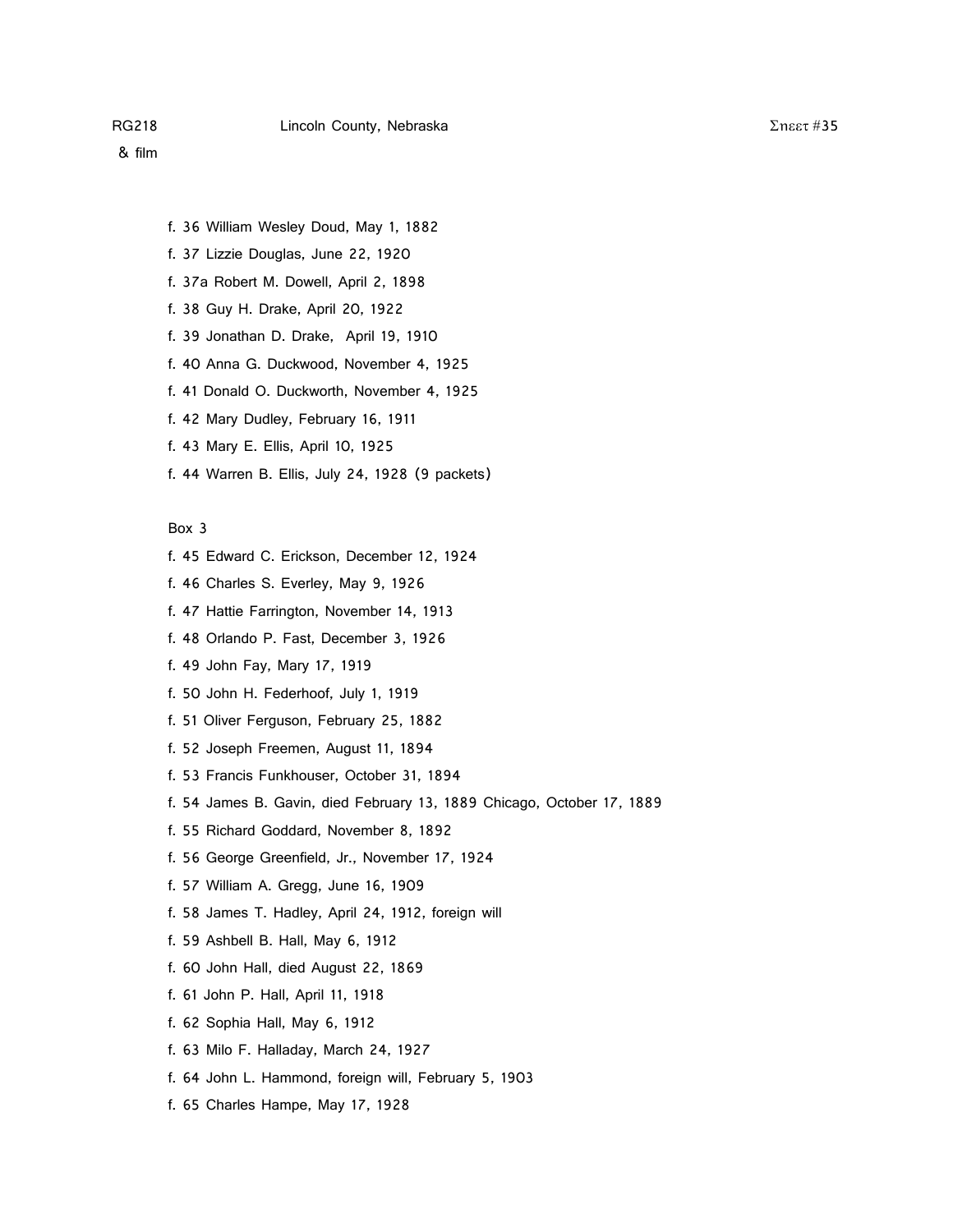- f. 66 Gerritt J. Hampe, December 15, 1915
- f. 67 George W. Hannah, October 30, 1916
- f. 68 Agnetha Hansen, died March 22, 1915, June 16, 1915
- f. 69 Hans J. Hansen, June 13, 1912
- f. 70 Lars J. Hansen, August 6, 1926
- f. 71 Lars J. Hansen, August 6, 1926
- f. 72 Nels Hansen, November 9, 1914
- f. 73 Niels Hansen, died intestate June 14, 1898
- f. 74 Willads Hansen, January 28, 1921
- f. 75 Robert Hanson, April 11, 1919
- f. 76 Morton M. Hardesty, October 23, 1912
- f. 77 Daniel Harriman, September 18, 1915
- f. 78 Ray E. Harnan, January 3, 1918
- f. 79 Elann Harris, died April 13, 1912
- f. 80 Jesse B Harris, died March 9, 1924 in Albuquerque, NM, April 5, 1924
- f. 81 David W. Harshfield, December 20, 1909
- f. 82 John T. Harshfield, November 16, 1908
- f. 83 Susan Harshfield, November 6, 1907
- f. 84 Newton Hart, October 28, 1912
- f. 85 Sanford Hartman, September 7, 1927
- f. 86 Lewis Haven, died February 20, 1918, March 1, 1918

- f. 87 William E. Haverstock, March 23, 1916
- f. 88 Mary L. Hawkins, died September 25, 1918, November 18, 1918
- f. 89 Andrew Hay, foreign will, May 15, 1909
- f. 90 William M. Hay, December 29, 1917
- f. 91 Emily A. Hayden, died July 3, 1923 in Rochester, MN, April 23, 1924
- f. 92 Jane Haynes, died May 17, 1896, May 25, 1896
- f. 93 John Hays, October 28, 1912
- f. 94 John H. Healey, April 30, 1915
- f. 95 Frederick, Hein, April 15, 1918
- f. 96 E.J. Hemphill, died Douglas County, October 31, 1915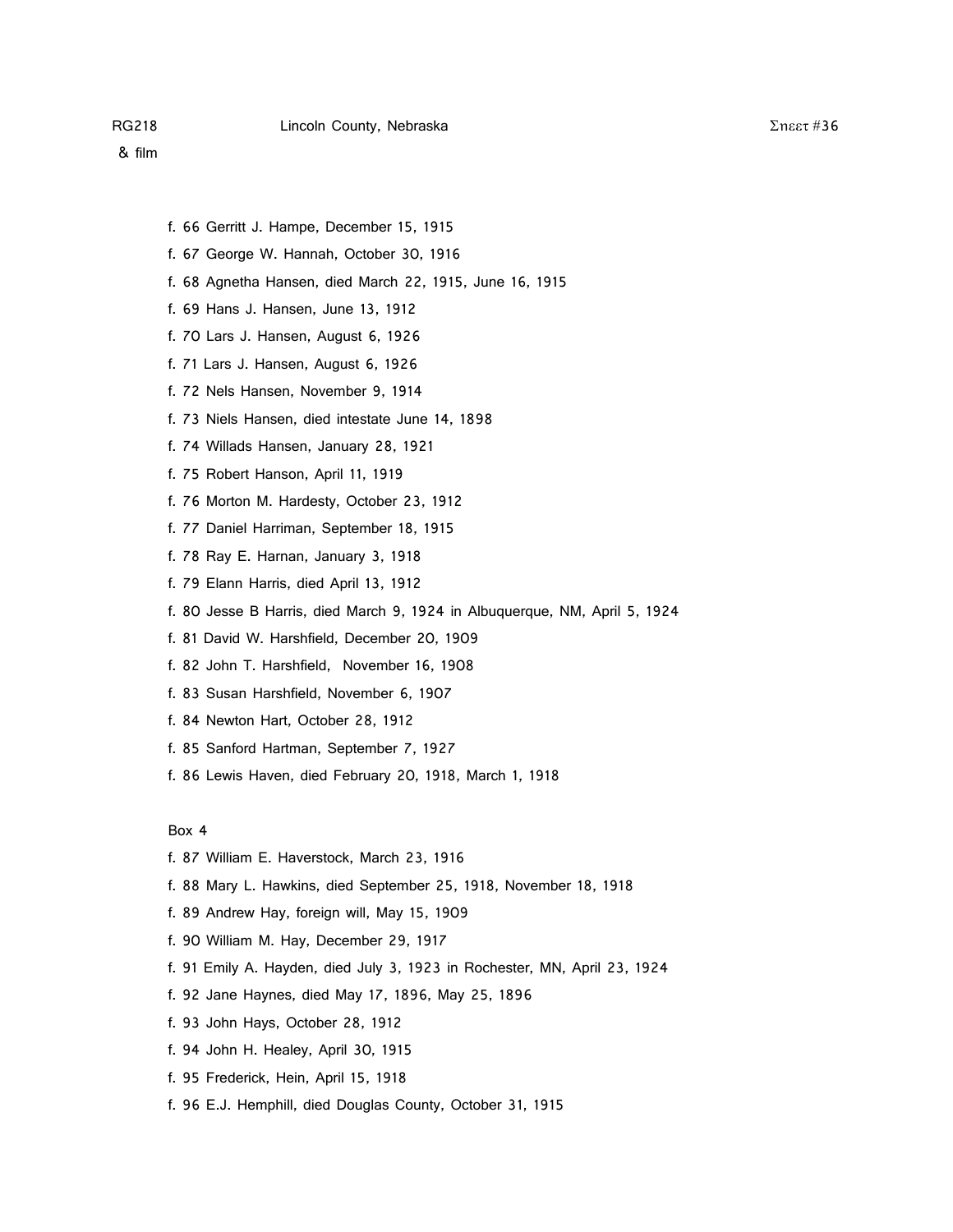- f. 97 Anders Petter Hendrickson, January 25, 1917
- f. 98 Maria Hendrickson, September 22, 1917
- f. 99 Katie Hendy, March 25, 1912
- f. 100 Ann Elisa Hentig, December 16, 1905
- f. 101 Andrew Herzog, died August 10, 1911
- f. 102 Thomas E. Heskett, March 15, 1924
- f. 103 Jonathan Higgins, May 2, 1924
- f. 104 Charles I. Hill, July 23, 1926
- f. 105 Charles I. Hill, July 23, 1926, claims
- f. 106 Walter Hinkley, April 12, 1916
- f. 107 Gussie Hinman, died February 14, 1895
- f. 108 Lou Keitmann, May 26, 1908
- f. 109 Maria Hoagland, March 5, 1924
- f. 110 William Hockridge, April 24, 1920
- f. 111 Cassius or Cussius. H. Hoge, died April 15, 1890 in Ohio, May 14, 1890
- f. 112 Edwin S. Hogg, May 14, 1927
- f. 113 Edwin S. Hogg, May 14, 1927, claims
- f. 114 Edwin S. Hogg, May 14, 1927, claims
- f. 115 Edwin S. Hogg, May 14, 1927, claims
- f. 116 Thomas Holm, January 4, 1924
- f. 117 Charley W. Holt, April 16, 1919
- f. 118 William H. Horn, April 25, 1917
- f. 119 William Horner, April 18, 1928
- f. 120 William Horner, April 18, 1928, Wallace Bank
- f. 121 William Horner, April 18, 1928 claims
- f. 122 William Horner, April 18, 1928 taxes
- f. 123 Helen S. Hotchkiss, January 7, 1922
- f. 124 Nancy Houk, August 27, 1915
- f. 125 Minnie E. House, January 11, 1918
- f. 126 Elizabeth Howe, August 9, 1927
- f. 127 Emma Howe, May 25, 1923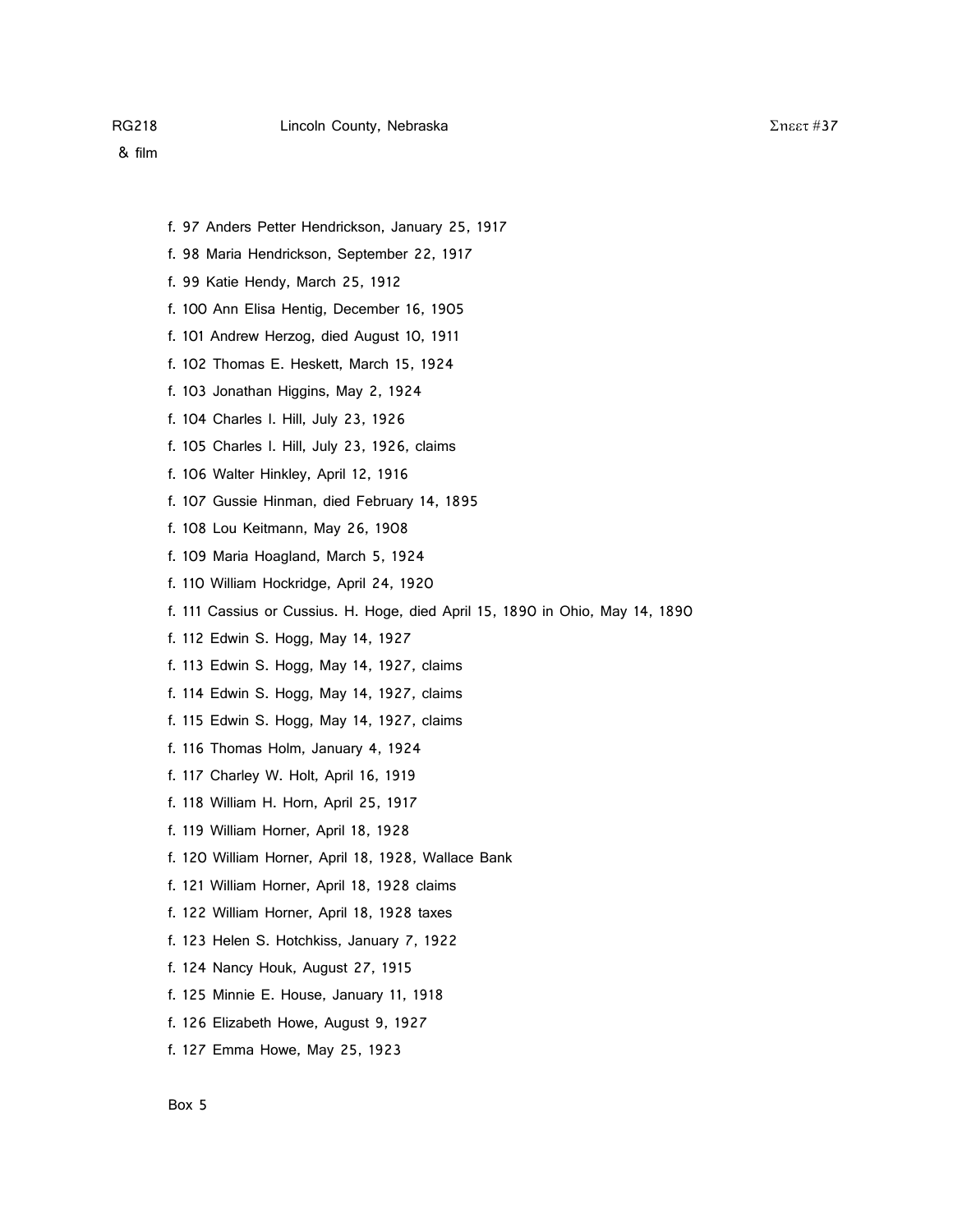- f. 128 Frank P. Hay, February 10, 1919
- f. 129 Frank P. Hay, February 10, 1919, claims
- f. 130 Elizabeth A. Huhartt or Hrhurtt of Hubartt, died August 1, 1891
- f. 131 Josephus Hubartt, died January 16, 1890
- f. 132 John F. Huhnke, July 21, 1919
- f. 133 Ernest F. Hulen, November 26, 1926
- f. 134 John Hulett, May 23, 1928
- f. 135 Benonia A. Humphrey, March 7, 1922
- f. 136 Louisa Hund, April 1, 1909
- f. 137 Homer B. Hungerford, died March 11, 1926
- f. 138 Richard M. Hungerford, died in Oklahoma City May 2, 1926
- f. 139 Walter Hunse, April 17, 1925
- f. 140 David Hunter, September 7, 1920
- f. 141 John C. Hupfer, December 22, 1909
- f. 142 Elkanah C. Hutchens, September 14, 1927
- f. 143 Mary E. Hutchens, April 3, 1925, intestate
- f. 144 Benjamin F. and Eliza R. Hutchinson, two foreign wills (NH), August 8, 1907
- f. 145 Charles M. Jacox, died Douglas Co September 2, 1921
- f. 146 Charles A. Johnson, February 14, 1920
- f. 147 Charles J. Johnson, will and guardianship, August 22, 1894
- f. 148 Olaf Johnson, September 15, 1914
- f. 149 Noah Johnston, June 12, 1917
- f. 150 William S. Jones, January 18, 1928
- f. 151 William S. Jones, January 18, 1928
- f. 152 William J. Kain, January 28, 1919
- f. 153 Keith C. Morrell Estate, died September 29, 1899, Empire Shugart Co, 1895
- f. 154 Keith C. Morrell Estate, NE Board of Irrigation, 1895
- f. 155 Keith C. Morrell Estate, Agreements
- f. 156 Keith C. Morrell Estate, Leases
- f. 157 Keith C. Morrell Estate, 1899
- f. 158 Keith C. Morrell Estate, 1900
- f. 159 Keith C. Morrell Estate, 1901-2
- f. 160 Keith C. Morrell Estate, 1903-1912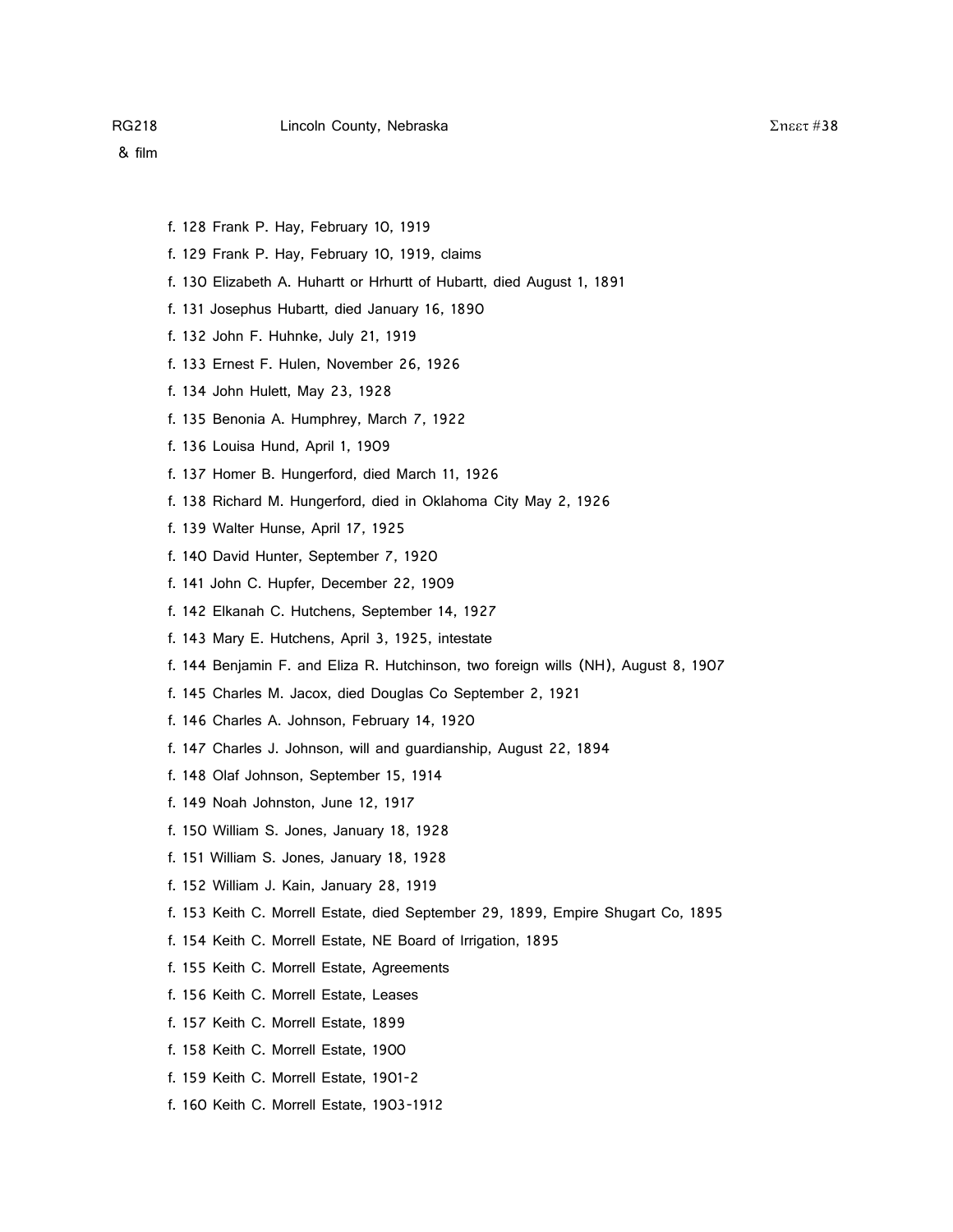f. 161 Keith C. Morrell Estate, Administrator reports 1899-1901

f. 162 Keith C. Morrell Estate, 1899-1907

f. 163 Keith C. Morrell Estate, First National Bank, North Platte

f. 164 Keith C. Morrell Estate, Omaha National Bank

Box 6

f. 165- f. 205 Keith C. Morrell Estate - 40 folders

## Box 7

f. 206 Harry Vivian Knapp, January 16, 1926 f. 207 Guy A. Laing, October 15, 1898 f. 208 Frederick A. Landers, August 4, 1908 f. 209 William Landgraf, November 24, 1914 f. 210 Clement Landgraeber, August 11, 1871 f. 211 Horace A. Lane, February 24, 1925 f. 212 Mary A. Lane, died February 18, 1925 f. 213 William E. Lantz, October 4, 1898 f. 214 Nathaniel Lapp, September 12, 1914 f. 215 Samuel LaRue, died July 20, 1909 f. 216 Leonard Laubner, October 19, 1925 f. 217 Frank E. Lavelle, February 18, 1925 f. 218 Frank L. Lawrence, December 18, 1919 f. 219 Frederick C. Leach, April 6, 1928 f. 220 Joseph Z. Leach, March 21, 1906 f. 221 Malinda Leaf, August 23, 1927 f. 222 Lina W. Lee, April 9, 1907 f. 223 Albert G. Leonard, June 6, 1923 f. 224 Enzzebat Lisnick or Lesnick, April 1, 1913 f. 225 John Lesnick or Lasnik, September 3, 1907 f. 226 John Lesnick, April 1, 1913 f. 227 Arthur C. Lewis, died in Julesburg, CO January 20, 1868 f. 228 Jacob L. Lewis, November 30, 1925 f. 229 John George Leypoldt, March 12, 1928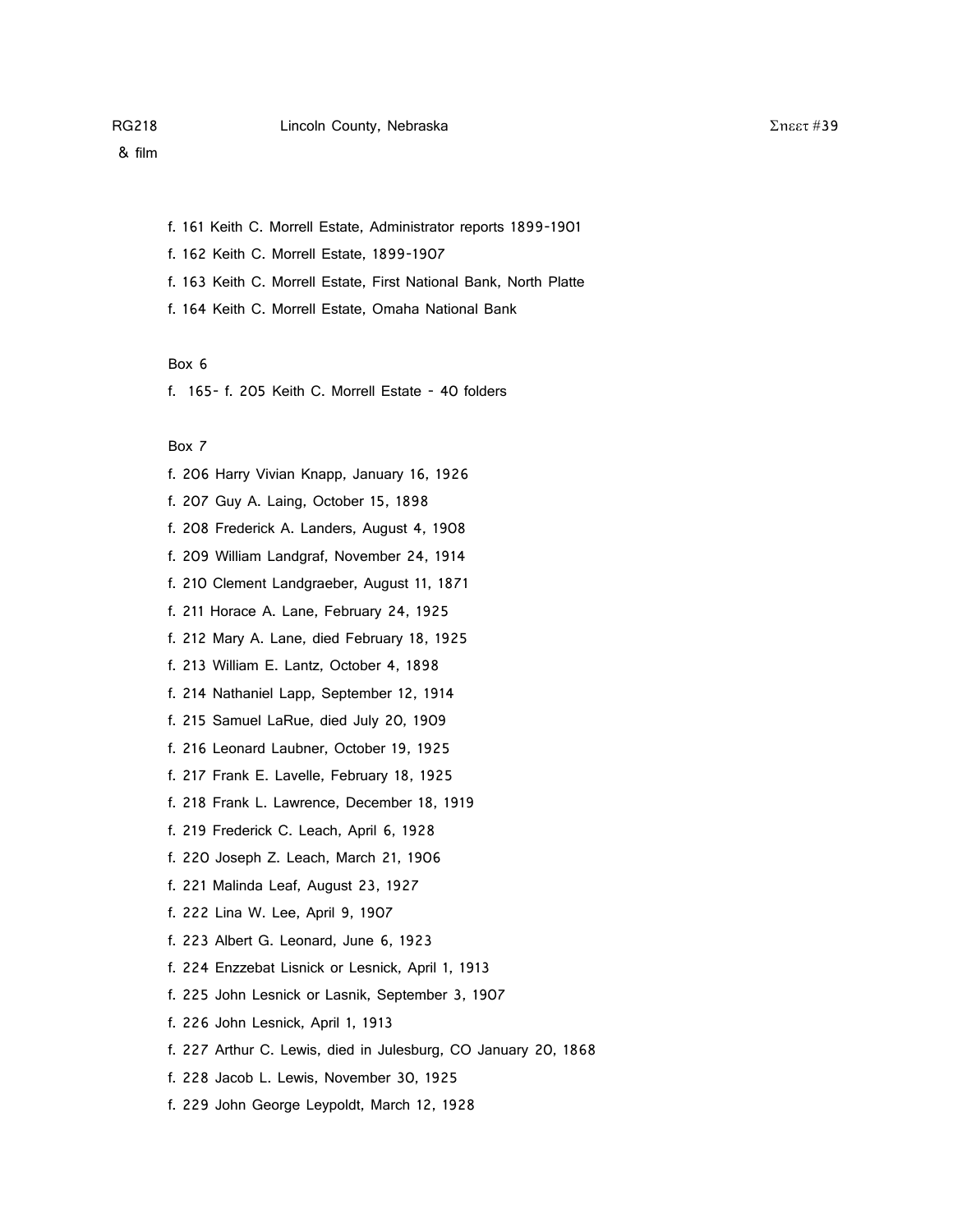- f. 230 Andrew Lidell, March 28, 1916
- f. 231 Charles Lierk, Sr., October 21, 1915
- f. 232 James Light, July 8, 1924
- f. 233 Adolphus H. Liles, November 1, 1913
- f. 234 John W. Liles, February 2, 1918
- f. 235 Frank O. Lilley, November 25, 1921
- f. 236 Charlie Lind, February 27, 1926
- f. 237 John O. Lindh, died November 12, 1897
- f. 238 Marcus C. Lindsay, February 8, 1904
- f. 239 Albert D. Lindsey, May 2, 1910
- f. 240 Leah C. Linn, June 30, 1924
- f. 241 Felicia H. Little, died April 19, 1902
- f. 242 Joseph Little, November 17, 1909
- f. 243 Joseph Little, November 17, 1909  $-$  claims
- f. 244 Austin M. Lock, January 18, 1924

- f. 245 Austin M. Lock, January 18, 1924 reports and receipts
- f. 246 George W. Long, March 5, 1925
- f. 247 Thomas J. Long, March 18, 1927
- f. 248 Wade Hampton Lott, February 6, 1920
- f. 249 Claude B. Loudon, August 12, 1907
- f. 250 Norman E. Loudon, August 9, 1922
- f. 251 Pat Loughman, January 2, 1924
- f. 252 David Love, May 2, 1919
- f. 253 Emmett Lowe, March 10, 1920
- f. 254 David A. Lowry, March 25, 1924
- f. 255 Henry A. Lozier, foreign will, August 7, 1908
- f. 256 Mayme C. Lucas, April 6, 1928
- f. 257 Vorhees Lucas, April 3, 1928
- f. 258 Orlon Leroy Lum, January 21, 1919
- f. 259 Ida Lunkwitz, May 18, 1923 (2 files)
- f. 260 Karl Lunkwitz, November 19, 1919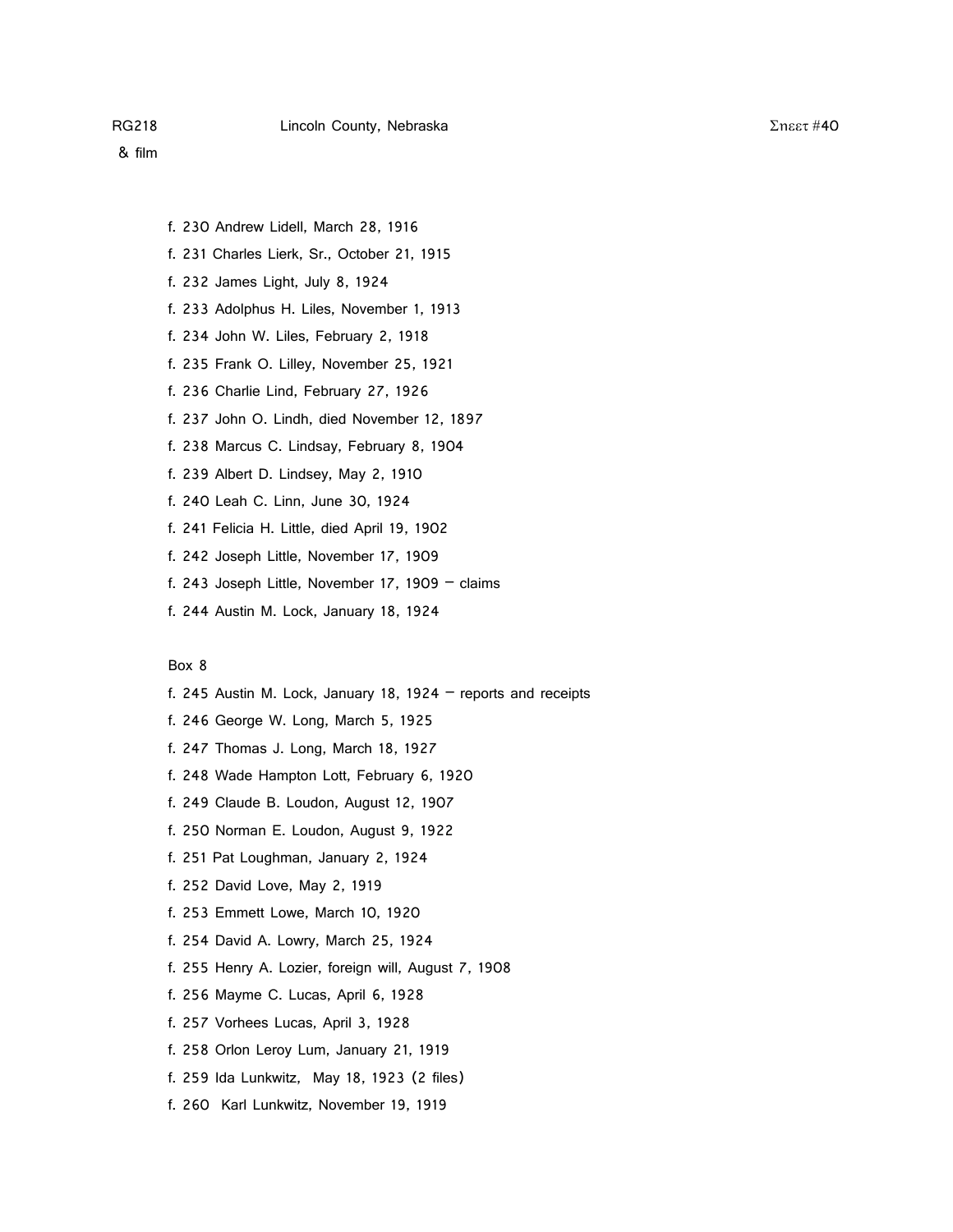- f. 261 William D. Lyle, April 4, 1905 (2 files)
- f. 262 William Lyman, September 3, 1927
- f. 263 Owen T. Lytle, August 25, 1910 (2 files)
- f. 264 Margaret Mackin, Jr. November 24, 1906
- f. 265 Thomas Mackin, died February 16, 1905 in Rock Island, IL
- f. 266 Joseph Mackie, died September 25, 1882, May 17, 1893
- f. 267 Gustav Magnuson, May 15, 1924
- f. 268 Daniel Maher alias Daniel Fay, November 1, 1897
- f. 269 Mary Majorowicz, February 19, 1916
- f. 270 Fred J. Malone, March 28, 1919
- f. 271 Bridget Maloney, April 3, 1909
- f. 272 Annie S. Mang, September 9, 1920
- f. 273 Seigmund Mang, August 30, 1912
- f. 274 Kate Manning, May 12, 1871, Peter accused of killing his sister Kate
- f. 275 Peter Manning, will to McManus in Ireland, July 15, 1873

- f. 276 Patrick Manion, December 17, 1889
- f. 277 John Wesley Mapes, Iowa will, August 29, 1921
- f. 278 Annie Margileth, died September 1, 1921
- f. 279 Charles E. Margileth, died November 5, 1902
- f. 280 Harriet L. Marks, intestate will, December 30, 1911
- f. 281 Albert F. Marsh, June 18, 1923
- f. 282 Hector Marti, died August 4, 1889
- f. 283 Frank Martin, October 5, 1921
- f. 284 Gabriel Martin, August 31, 1920
- f. 285 John C. Martin and Lillian Martin
- f. 286 Violet E. Martin, August 5, 1918
- f. 287 William John Martin, died October 28, 1902
- f. 288 John S. Mason, died August 7, 1922
- f. 289 Benjamin Masters, December 11, 1922
- f. 290 John Daniel Mathews, died in New York January 20, 1895
- f. 291 Patrick Mathews, February 14, 1918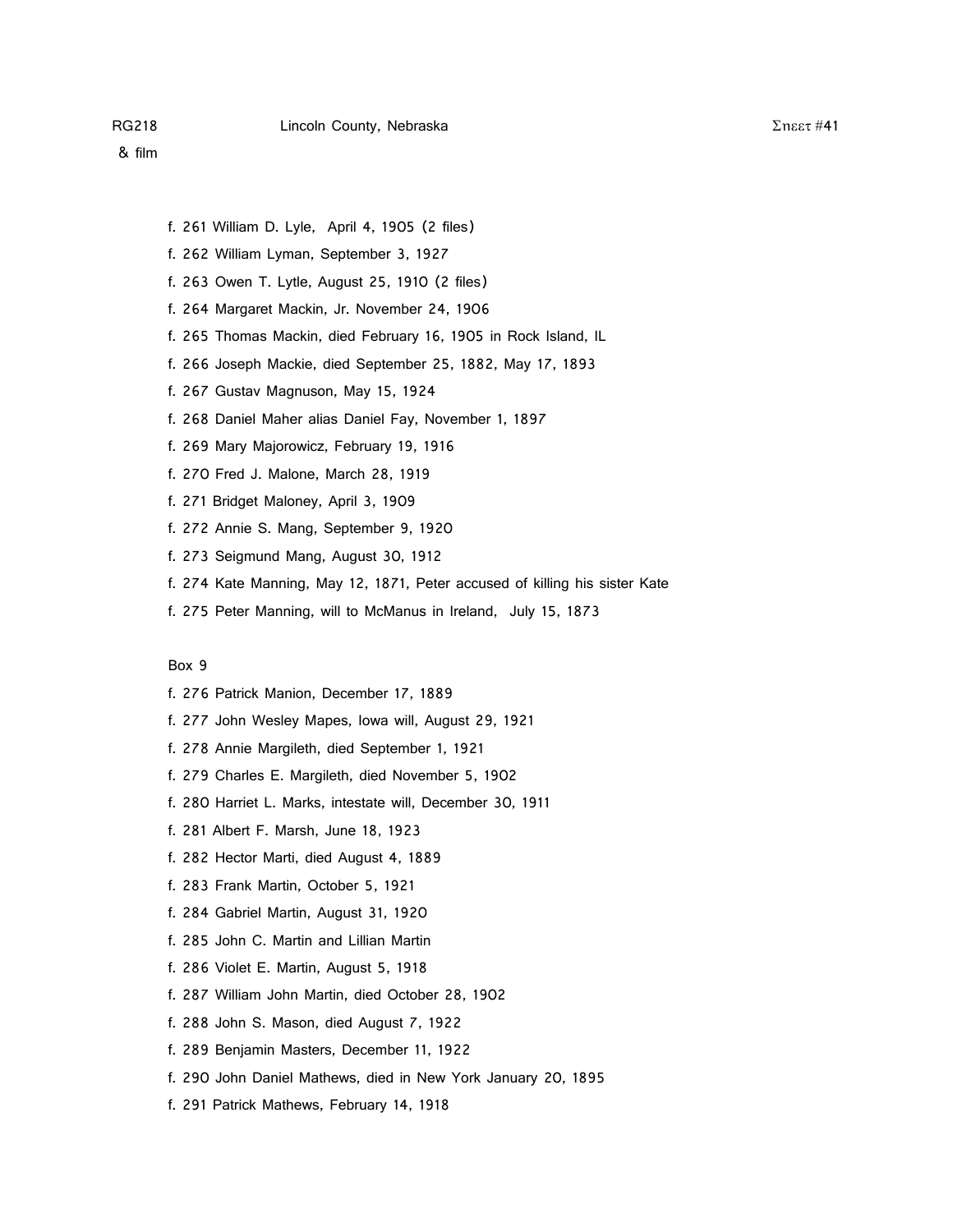- f. 292 Wiley Matthews, February 18, 1905
- f. 293 Levi S. McCabe, July 20, 1920
- f. 294 Nicholas McCabe, August 15, 1922
- f. 295 Charles McDonald, died April 22, 1919, (2 folders)
- f. 296 Mary McDonald and Ella Murphy, June 7, 1916
- f. 297 James McElhenney, July 25, 1923
- f. 298 Anna McFarland, April 3, 1919
- f. 299 Willis A. McGuire, died October 25, 1910
- f. 300 Dora McKenna, September 22, 1923
- f. 301 Elizabeth McKinney, died February 15, 1891
- f. 302 Effie F. McNeal, November 8, 1919
- f. 303 Elizabeth McReynolds, died October 29, 1922 in CO
- f. 304 Sheldon C. Mecomber, January 22, 1920
- f. 305 George McWilliams, died February 18, 1916
- f. 306 John F. Meier, Illinois will, April 24, 1913
- f. 307 August Meitz, died July 20, 1877
- f. 308 Peter Mellan, died June 16, 1879
- f. 309 Abe Melton, March 25, 1920
- f. 310 Anna Margaretha Meyer, December 21, 1918 (5 folders)
- f. 311 Carrie Meyer, November 21, 1924
- f. 312 Jacob Meyer, died August 26?, 1912
- f. 313 Elsie M. Meyers, February 4, 1919
- f. 314 Bernard Miller, May 8, 1920
- f. 315 James W. Miller, March 8, 1923
- f. 316 John K. Miller, July 3, 1922
- f. 317 Sophia Miller, October 19, 1922
- f. 318 William A. Miller, died at Camp Dix, NJ September 19, 1918, January 10, 1919
- f. 319 Aaron Mills, December 24, 1918

- f. 310 Ida F. Mitchell, March 31, 1911 (2 packets)
- f. 311 Moore V. Mitchell, December 20, 1911
- f. 312 Andrew Monson, February 28, 1914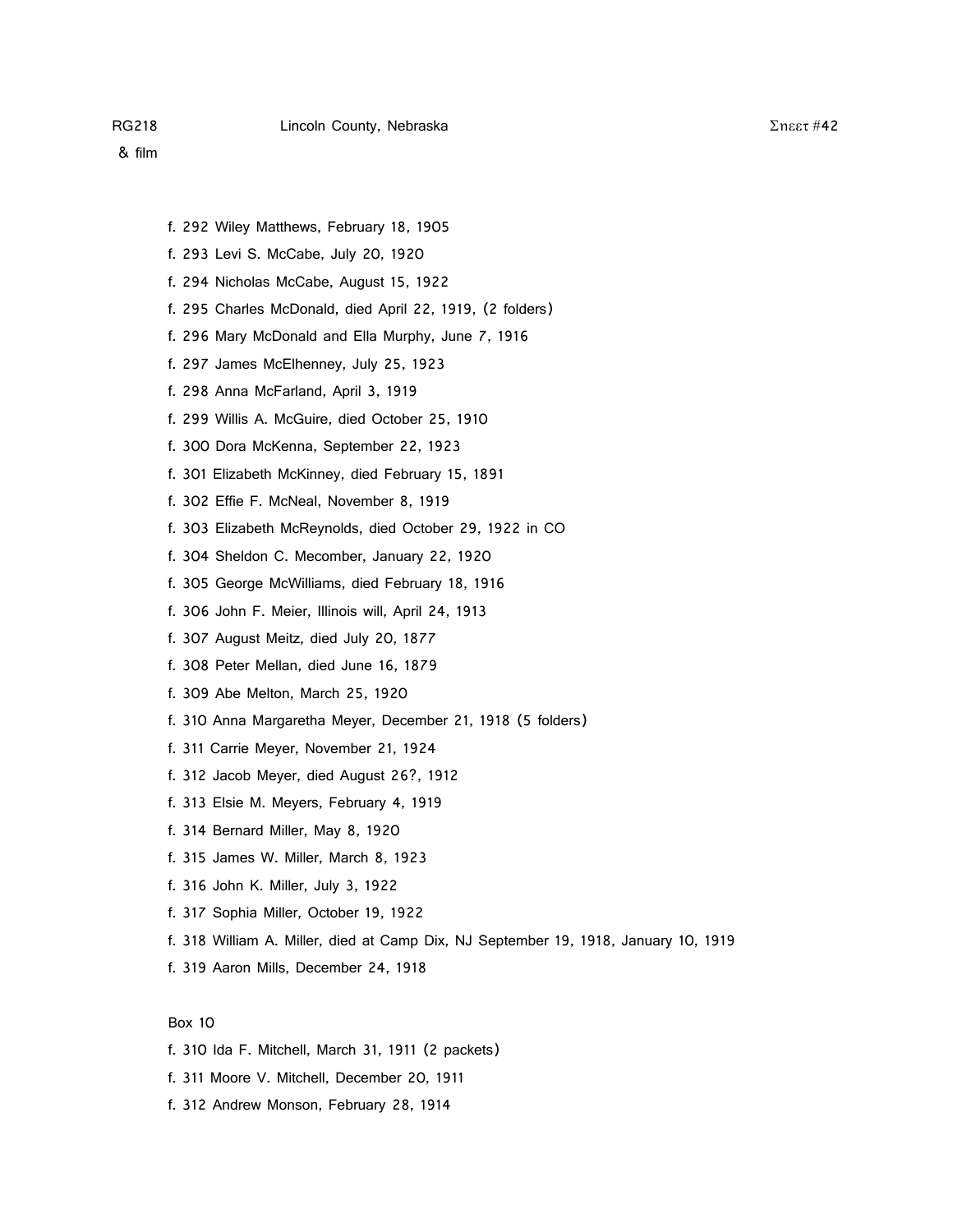- f. 313 Benjamin F. Moore, April 7, 1926
- f. 314 Harry Moore, June 19, 1919
- f. 315 Peter Moore, December 14, 1883 (2 sheets)
- f. 316 Ranna S. Moore, February 1, 1909
- f. 317 Sarah C. Moore, November 8, 1918
- f. 318 Silas H. Moore, December 4, 1918
- f. 319 R.G.S (Ray George Samuel). Morant, March 21, 1904
- f. 320 Mabel Morant, Guardianship of Minor, April 19, 1904 (2 packets)
- f. 321 Vera Josephine Morant, Guardianship of Minor, April 19, 1904 (4 folders)
- f. 322 Sarah Adaline Morehead, December 14,1923
- f. 323 Mary E. Morgan, April 21, 1913
- f. 324 V. (Vard) J. Morgan, May 3, 1909
- f. 325 Oscar M. Morley, March 20, 1894
- f. 326 Osmer N. Morely, April 4, 1888
- f. 327 Jacob Morsch, died June 15, 1908
- f. 328 Charles W. Morton, February 7, 1922
- f. 329 Christen Mortensen, February 2, 1920
- f. 330 Peter Muir, July 17, 1915
- f. 331 Augustus Baldwin Murphy, November 15, 1904
- f. 332 Benjamin Murphy, March 3, 1924
- f. 333 Elizabeth Murphy, January 24, 1920
- f. 334 James Murphy, September 22, 1924
- f. 335 Joseph T. Murphy, May 15, 1924
- f. 336 Orlando Murphy, May 2, 1920
- f. 337 James Murray, died October 18, 1904
- f. 338 William H. Murray, August 30, 1916

- f. 339 H. Nagasa, October 20, 1910 (2 packets)
- f. 340 Sarah M. Nation or Nations, December 5, 1892
- f. 341 John A. Nattinger, June 19, 1918
- f. 342 Jane Irene Neary, April 18, 1904
- f. 343 Mary J. Neary, November 20, 1915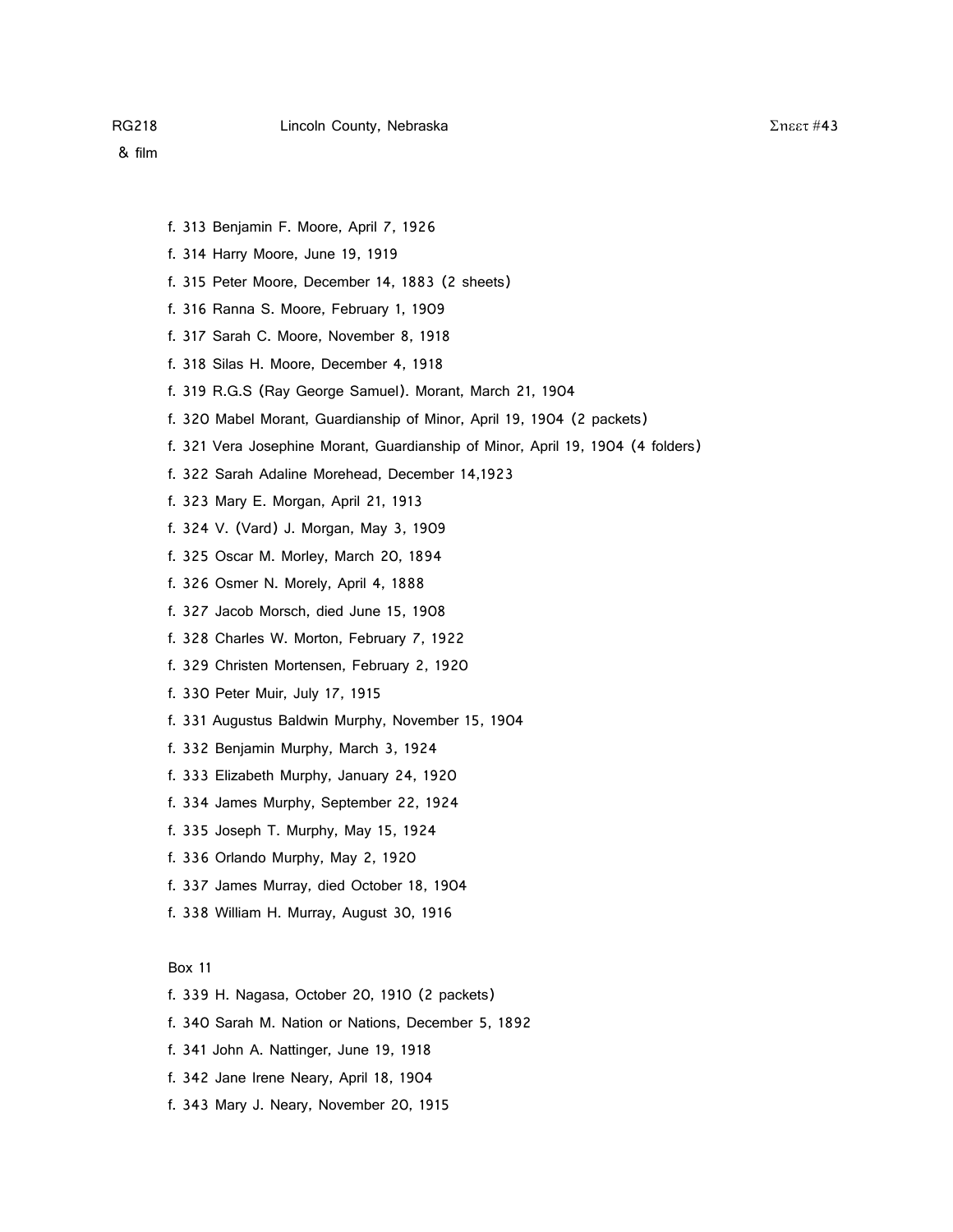- f. 344 Sarah Jane Neary, January 25, 1886
- f. 345 Alexander Neilson, January 10, 1905
- f. 346 Augusta E. Nelson, March 16, 1920
- f. 347 Carl J. Nelson, May 3, 1917
- f. 348 Chres Nelson, June 6, 1906
- f. 349 Henry A. Nelson, January 27, 1910
- f. 350 Johannes Nelson, June 8, 1903
- f. 351 Orville Nelson, December 2, 1927
- f. 352 Swan G. V. Nelson, September 4, 1907
- f. 353 Mollie Keith Neville, October 23, 1919
- f. 354 Joseph T. Newland, December 7, 1917
- f. 355 George A Newman, January 16, 1894
- f. 356 Isaac Newton, April 30, 1927
- f. 357 John Niehenke, October 6, 1908
- f. 358 A.T. Nichols, February 21, 1910
- f. 359 Petrea R. Nielsen, April 4, 1922
- f. 360 Frances I. Nightingale, March 20, 1923
- f. 361 Samuel M. Nightengale, August 19, 1908
- f. 362 Johannes Nilssen "sometimes known as John Nelson", October 31, 1927
- f. 363 John A. Noble, February 2, 1928
- f. 364 Mary G. Noble, August 27, 1906
- f. 365 Elizabeth Nolda, March 15, 1922
- f. 366 Rudolph Nolda, January 9, 1923
- f. 367 Mary Norris, April 2, 1920
- f. 368 Clyde E. Northey, April 26, 1922
- f. 369 George W. Norvell, died July 18, 1896
- f. 370 John W. Nugent, July 10, 1920
- f. 371 Minnie Oberst, April 16, 1889, died intestate
- f. 372 Dennis J. O'Brien, died April 5, 1913
- f. 373 George Ochs, May 2, 1918
- f. 374 Julia O'Conner, February 3, 1927
- f. 375 Josie O'Hare, July 14, 1921
- f. 376 Mary J. O'Hare, November 1, 1917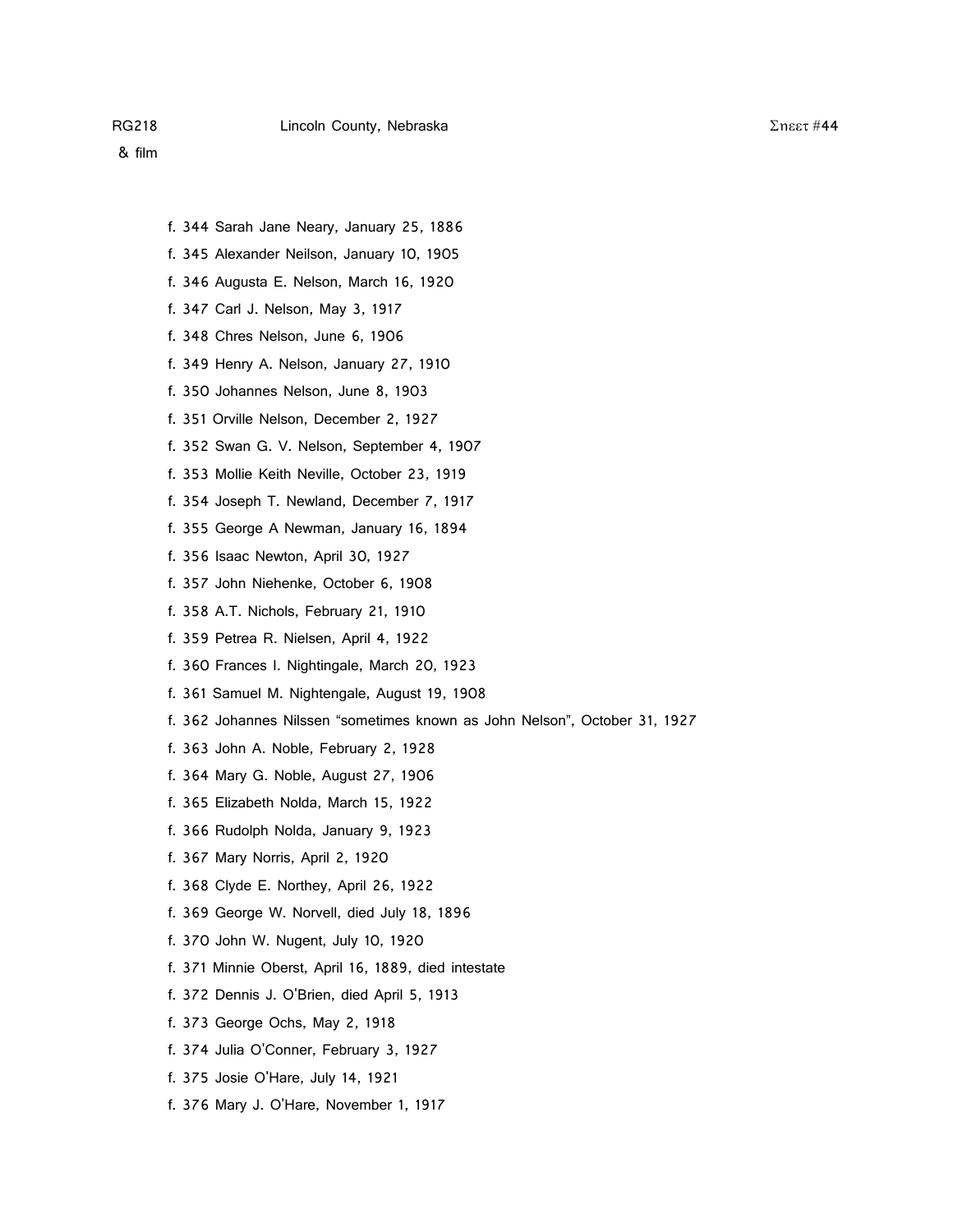- f. 377 Mayme O'Keefe, December 7, 1925
- f. 378 Alice M. Olson, August 23, 1915
- f. 379 Ben Olson, March 25, 1927
- f. 380 Lars Olson, April 29, 1916
- f. 381 Edd Oman, September 4, 1917
- f. 382 Gabriel Oman, June 30, 1921 (2 folders)
- f. 383 Hulda Oman, January 16, 1918
- f. 384 Franklin H. Ormsby, died February 7, 1914 in Fort Worth, TX, May 12, 1926
- f. 385 Mary J. Ormsby, May 8, 1888
- f. 386 Anna M. O'Rourke, November 28, 1917
- f. 387 Mary O'Rourke, March 13, 1888
- f. 388 Patrick J. O'Rourke, May 28, 1885
- f. 389 Charles E. Osgood, April 12, 1902
- f. 390 Cora H. Osgood, July 22, 1915

- f. 391 Jesse Osterhout, August 6, 1904
- f. 392 Herman Otten, September 7, 1909
- f. 393 John K. Ottenstein, January 4, 1927
- f. 394 John Ouimet, January 16, 1890
- f. 395 John Ouimet, July 16, 1910
- f. 396 Ira L. Owen or Owens, died November 22, 1892
- f. 397 Charles Pa Cuier, May 7, 1924
- f. 398 Thomas T. Padgett, March 5, 1918
- f. 399 William Pahl, March 18, 1921
- f. 400 Henry Pahlke, June 3, 1922
- f. 401 Walter Papworth, March 6, 1893
- f. 402 Ella J. Park, June 4, 1928
- f. 403 Josiah B. Park or Parks, died June 27, 1873
- f. 404 James D. Parker, December 3, 1926
- f. 405 Margaret Parker, November 25, 1924
- f. 406 Cyrus C. Parsons, died June 16, 1917, June 21, 1919
- f. 407 Henry A. Parsons, died intestate October 10, 1884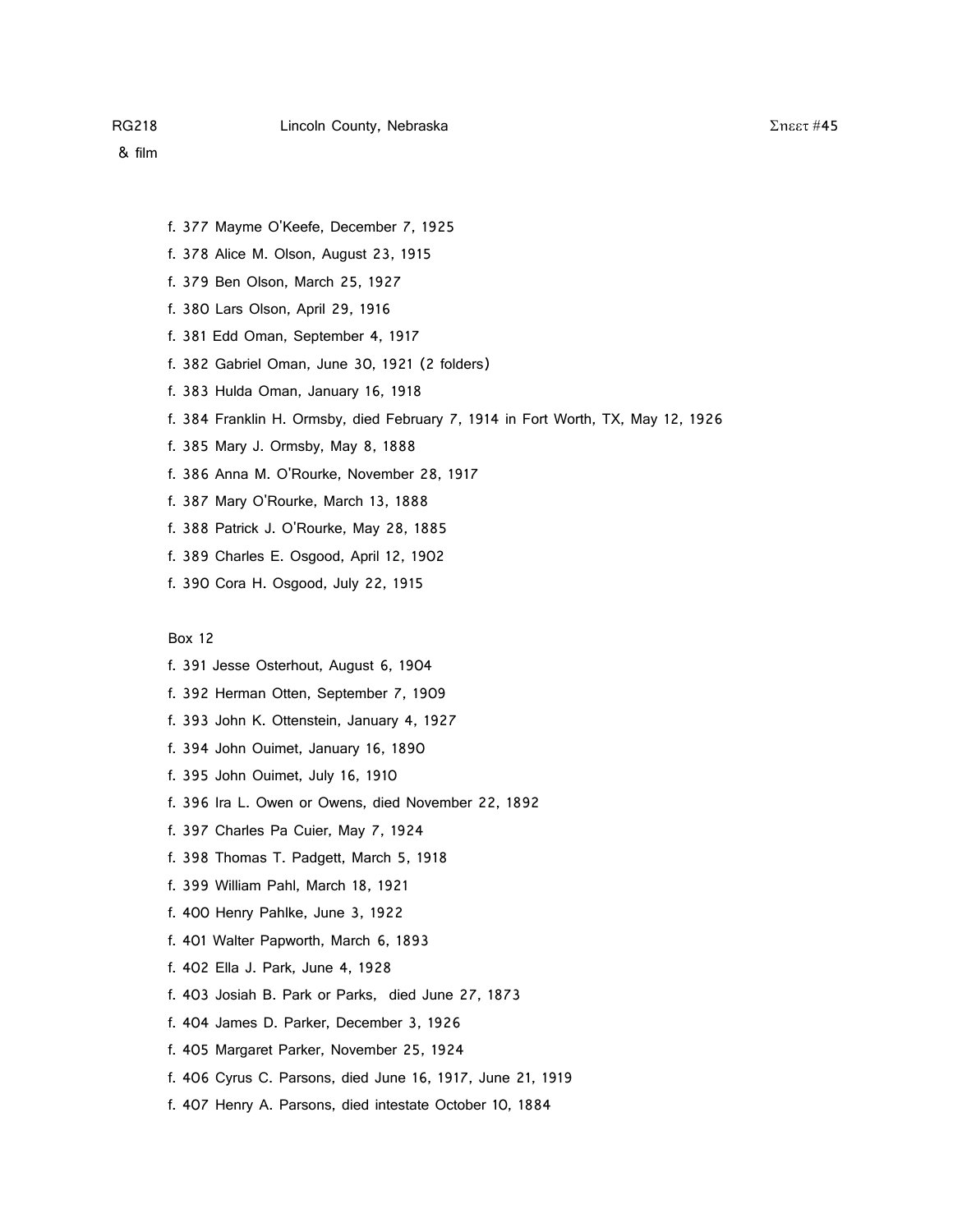- f. 408 Sarah E. Parsons, died January 30, 1918
- f. 409 Sara L. Parsons, died May 15, 1927, February 3, 1928
- f. 410 James Wiley Parton, Sr., November 18, 1893
- f. 411 Martha Ann Parton, October 4, 1917
- f. 412 Mary Pass, died October 15, 1917
- f. 413 David Shaw Patterson, Died November 4, 1893, December 14, 1913
- f. 414 George T. Patterson, died August 21, 1918 in New Hampshire
- f. 415 Mary Patterson, died May 13, 1908
- f. 416 Mary V. Patterson, died December 28, 1881
- f. 417 Abraham Patton, Guardianship, November 18, 1893, some restricted, see Reference staff to determine portion available to the public
- f. 418 Almira Payne, February 27, 1924
- f. 419 Rubens Peale, died December 23, 1891
- f. 420 Lafayette E. Pease, died January 6, 1910
- f. 421 Joshua S. Peckham, died April 5, 1917
- f. 422 Harry H. Pell, died July 3, 1914
- f. 423 William M. Pell, July 6, 1926
- f. 424 Annie M. Peniston, August 19, 1908
- f. 425 James C. Pennington, died June 27, 1919
- f. 426 Carrie M. Pennock, died December 24, 1903
- f. 427 Frederick Perrett, January 16, 1925
- f. 428 David W. Perry, died April 18, 1883
- f. 429 Carrie M. Petersen, died February 28, 1914
- f. 430 Peter C. Petersen, September 8, 1920
- f. 431 Thomas Petersen, died July 26, 1917 in Lancaster Co., NE
- f. 432 Alcott Peterson, January 4, 1923
- f. 433 Alfred Peterson, August 28, 1900
- f. 434 Clarence G. Peterson, November 30, 1927

- f. 435 Lana Peterson, died July 21, 1901 at St Joseph Hosp, Omaha, NE
- f. 436 Luther Peterson, June 3, 1927
- f. 437 Per Peterson, died June 17, 1902, March 29, 1910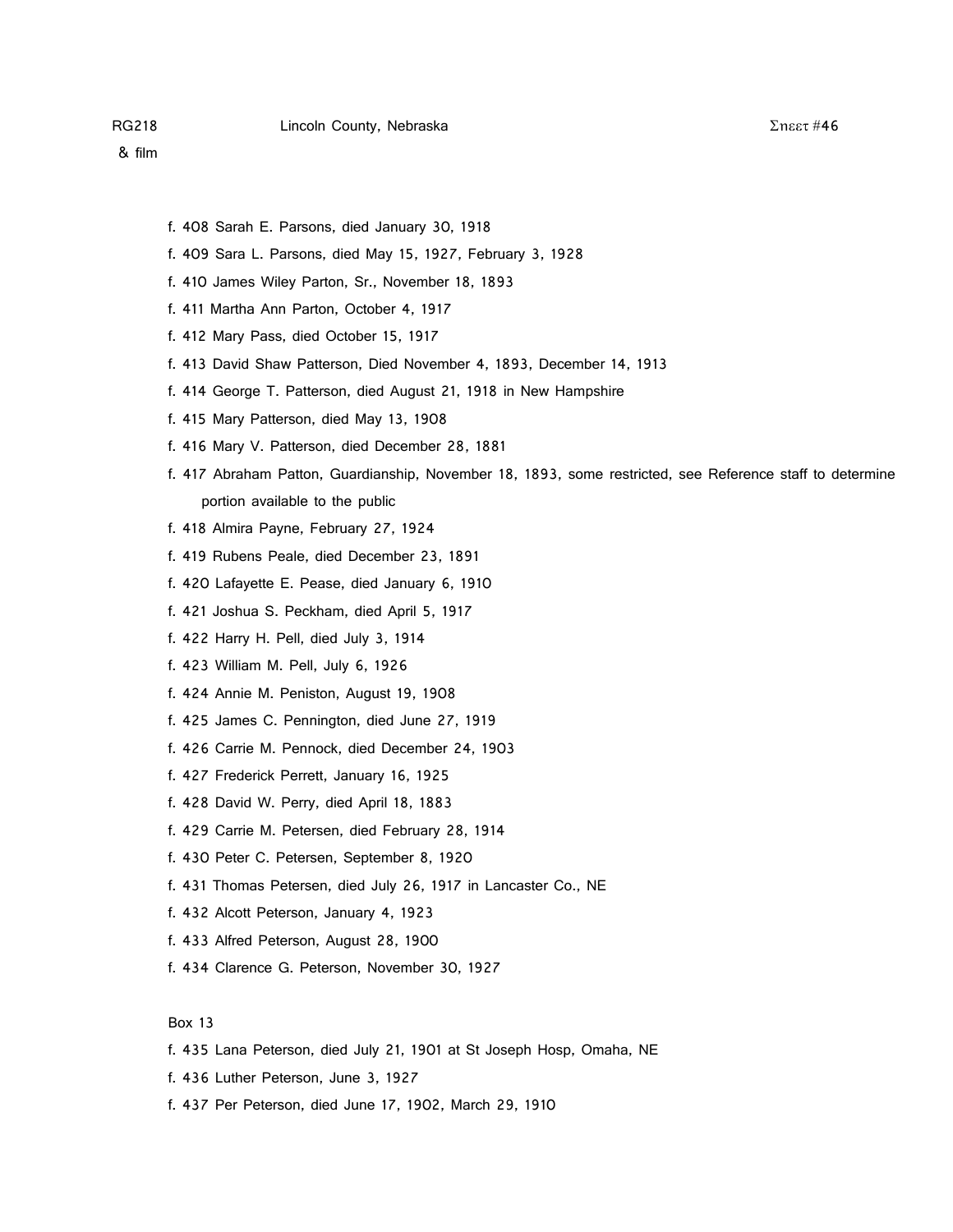- f. 438 Peter Petterson, died June 18, 1902
- f. 439 Lucetta Phelps, died December 2, 1916
- f. 440 LeRoy Phillips, died December 13, 1927
- f. 441 Mary Phillips, March 4, 1909
- f. 442 Andrew Picard, died July 2, 1904
- f. 443 Christine Pickett, died May 30, 1921
- f. 444 Susan Pickett, March 26, 1912, Apt Special Administrator
- . f. 445 Susan Pickett, August 21, 1913
- f. 446 Lorenzo Pickle, March 29, 1928
- f. 447 Ray W. Pierson, died April 1, 1921 at Omaha
- f. 448 Josiah Pinion, September 30, 1915
- f. 449 William Pitt, died December 11, 1925
- f. 450 Julius Pizer, died Denver, CO July 30, 1927 (2 folders)
- f. 451 Mary L. Mackin Plamondon, July 23, 1917, intestate
- f. 452 Henry B. Plant, died January 6, 1887 (2 packets)
- f. 453 George Plum, died December 20, 1879
- f. 454 William H. Plumer, December 11, 1925, intestate
- f. 455 Charles M. Pohl, died June 28, 1898 in Dawson County, NE
- f. 456 Charles Pohlmeyer, died February 18, 1898
- f. 457 Samuel Polkey, June 14, 1906, intestate
- f. 458 Leon Pollardy, April 19, 1893
- f. 459 Chester A. Porter, died October 20, 1923
- f. 460 Jacob Powers, July 9, 1923
- f. 461 Axel P. Pramberg, died September 18, 1910 (2 packets)
- f. 462 Emma Pramberg, October 30, 1924
- f. 463 Frank E. Preston, March 11, 1919
- f. 464 E.J. Propeck, died October 24, 1920 in Kansas City, February 28, 1921
- f. 465 Nellie E. Pulver, died September 15, 1888 in Grand Rapids, MI, October 31, 1912
- f. 466 Alice T. Purcell, died October 29, 1920
- f. 467James R. Putnam, June 1, 1911
- f. 468 Nicholas Quirk, died November 8, 1888 at Green River, Wyoming
- f. 469 Thomas Quirk alias Thomas Clark, October 3, 1867Julesburg, CO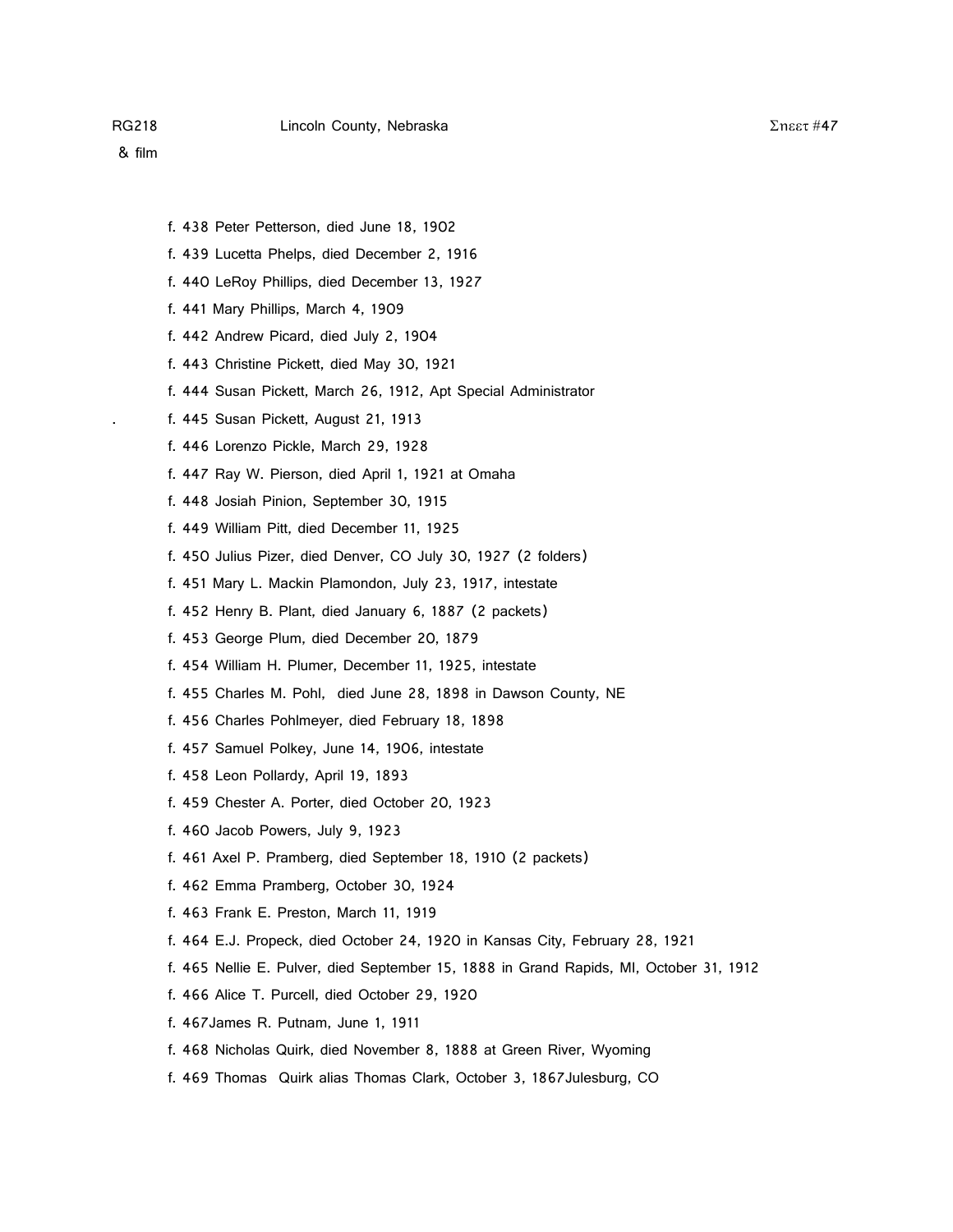- f. 470 Hugh Ralston, died February 24, 1906, Illinois will
- f. 471 Elizabeth Ramsey, died March 17, 1912
- f. 472 John M. Randall, died September 9, 1912
- f. 473 Mary L. Randolph, March 11, 1908
- f. 474 Samuel F. Randolph, died February 9, 1892 and Guardianship of Minors Bertha N. and Charles
- f. 475 C.D. Raney, died September 19, 1913
- f. 476 James M. Rannie, died April 25, 1915 at Council Bluffs, IA
- f. 477 Jens K. Rasmussen, May 12, 1902
- f. 478 Marie Rasmussen, December 5, 1921
- f. 479 Nels C. Rasmussen, February 21, 1920
- f. 480 William H. Ratliff, January 17, 1921
- f. 481 E.R. Raworth, died January 26, 1920 in Frontier County
- f. 482 Charles M. Rawson, died July 2, 1897
- f. 483 Charles Wayne Ray, died February 26, 1928 in Omaha, NE
- f. 484 Emma Ray, November 18, 1913
- f. 485 James M. Ray, March 27, 1911
- f. 486 Ray D. Raynor, died November 1, 1910 (2 packets)
- f. 487 Louis Rayome, Died April 11, 1922
- f. 488 Daniel Reaggan or Reagan, May 27, 1904
- f. 489 Edward P. Rebhausen, November 8, 1921
- f. 490 Edward B. Ream, died July 17, 1926
- f. 491 Hattie M. Reckard, died December 1, 1922
- f. 492 Dennis Redmond, died August 1, 1890 at Lincoln, NE
- f. 493 Frank T. Redmond, died January 7, 1919
- f. 494 Alice Reed, died July 31, 1876, estate October 23, 1880
- f. 495 Dora E. Reed, died July 28, 1890
- f. 496 Thomas J. Regan, October 23, 1918
- f. 497 Charles G. Reiher, February 8, 1928
- f. 498 Christ Rerup, died January 20, 1892 in San Bernadino, CA
- f. 499 Dave A. Reynolds, May 1, 1919
- f. 500 James A. Riblet, died at Tomahawk, WI, September 25, 1919
- f. 501 Pauline M. Richard, died November 7, 1907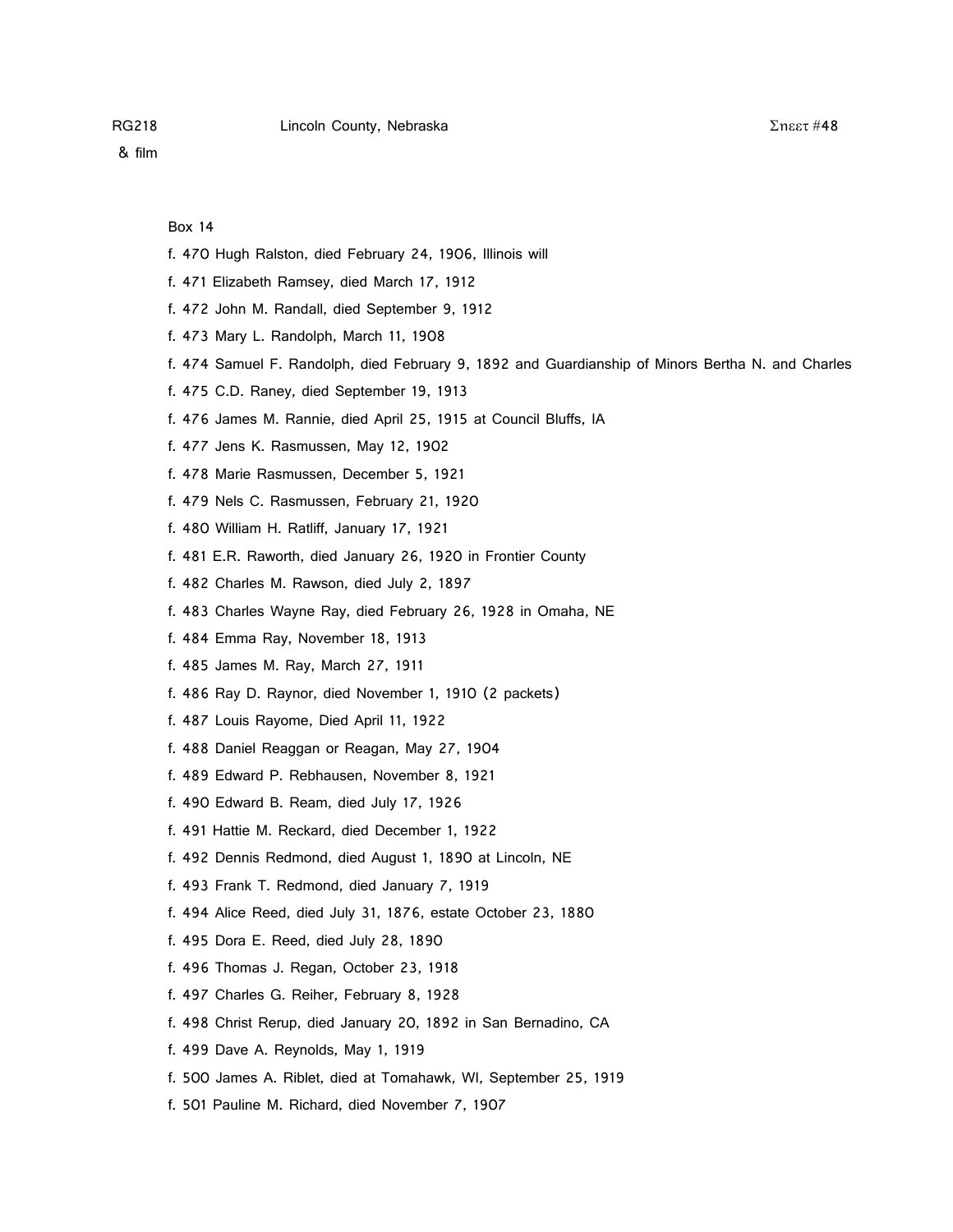- f. 502 Frederick A. Richards, died July 20, 1906 in Platte County, NE
- f. 503 Gottlieb Richiger, died September 8, 1923 in Ohio
- f. 504 Jacob Richager, died March 10, 1910
- f. 505 Magdalena Richiger, died October 11, 1923 intestate
- f. 506 Levi Richman, February 1, 1909, intestate
- f. 507 John H. Richter, died July 13, 1885
- f. 508 Margaret A. Ridenour, February 17, 1917
- f. 509 W.M. Ritenour, July 15, 1896
- f. 510 Catherine Rielly, September 14, 1921
- f. 511 Royal T. Riggins, October 2, 1880
- f. 512 Helen M. Ritner, November 6, 1918
- f. 513 William C. Ritner, died January 18, 1923 (3 folders) 1948

- f. 514 Clara Robb, died February 11, 1901
- f. 515 William Kyle Robb, died March 15, 1906
- f. 516 Elizabeth H. Robbins, December 9, 1915
- f. 517 James Seth Robbins, November 25, 1914
- f. 518 Dott Roberts, April 20, 1926
- f. 519 Eugene A. Roberts, March 30, 1918
- f. 520 George William Roberts, June 29, 1914
- f. 521 William Roberts, died July 13, 1907 intestate
- f. 522 William Roberts, died September 26, 1909
- f. 523 Byron L. Robinson January 28, 1913 (2 packets)
- f. 524 Charles A. Robinson, died May 19, 1919
- f. 525 Dennis B. Robinson, September 7, 1926
- f. 526 Elizabeth M. Robinson, December 4, 1925
- f. 527 James H. Robinson, August 16, 1910
- f. 528 James V. Robinson December 23, 1922
- f. 529 M. F. Robinson, died in Illinois December 21, 1914
- f. 530 Abbie L. Robison, August 2, 1915
- f. 531 Charles T. Robison, May 17, 1913
- f. 532 Elizabeth Rodden, February 20, 1911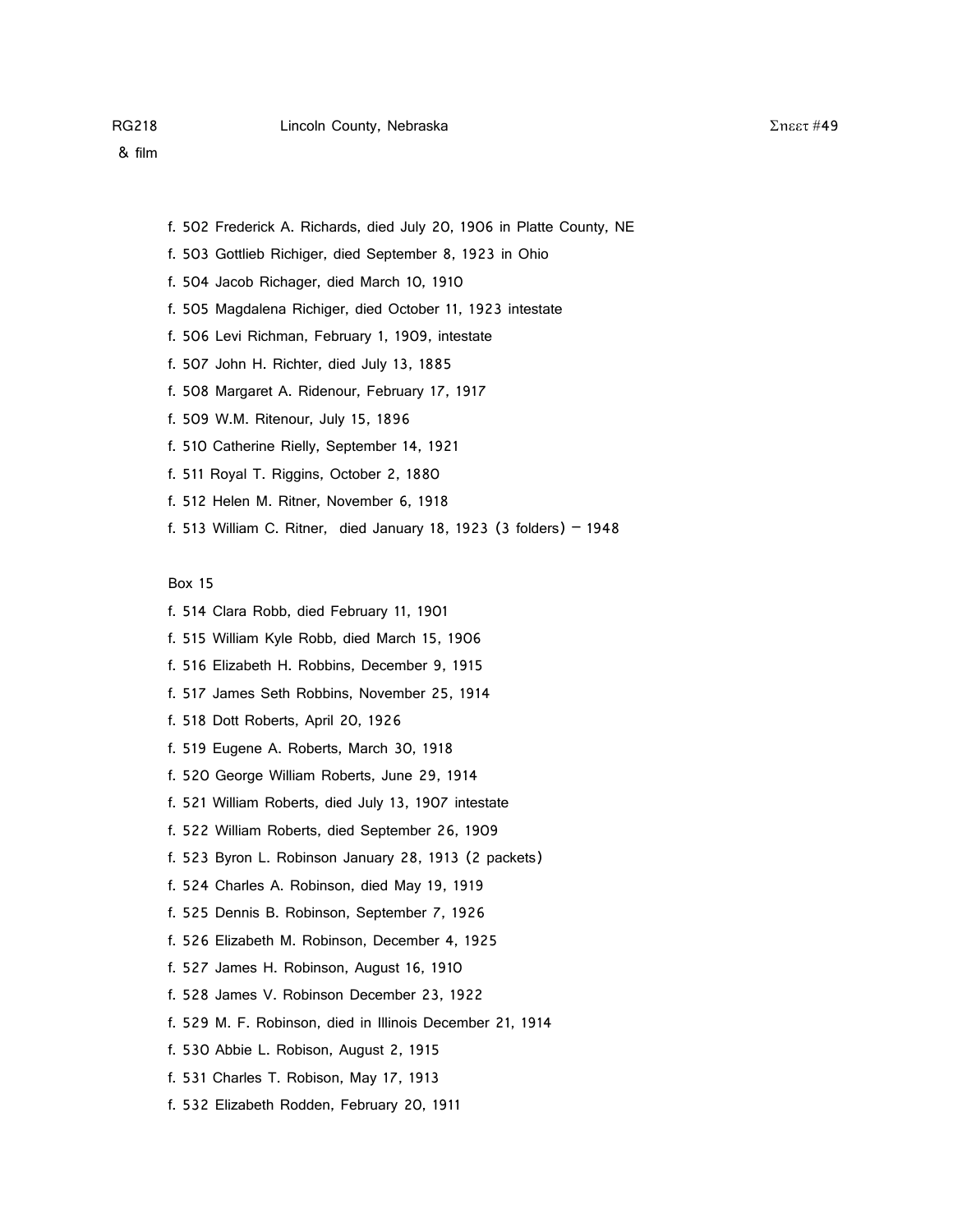- f. 533 William H. Rodgers, died August 25, 1924
- f. 534 Clarinda A. Rogers, April 14, 1915
- f. 535 George E. Rogers, January 23, 1920
- f. 536 Dennis Rooney, widow Margaret Cummings, died January 4, 1873
- f. 537 Folamar Rorbey, died August 20, 1911(2 packets)
- f. 538 Frank L. Rork, April 2, 1914
- f. 539 Allen Perry Rose, died June 10, 1904, estate May 12, 1909
- f. 540 George W. Rose, September 14, 1918
- f. 541 Ned C. Rosenberg, died March 4, 1916
- f. 542 James W. Rosencrants, March 17, 1922
- f. 543 Daniel Ross, December 27, 1919
- f. 544 Delilah V. Ross, died February 26, 1892, Knox County, Ohio
- f. 545 James H. Ross, January 27, 1921
- f. 546 William S. Ross, died May 10, 1922
- f. 547 Anderson Rowen, August 24, 1887
- f. 548 Dorothy Rausland, died September 2, 1912
- f. 549 Robert E. Rowland, died May 30, 1882
- f. 550 John W. Rowland, June 20, 1922
- f. 551 Robert E. Rowland, died May 30, 1882
- f. 552 Patrick Ruddy, died September 30, 1913 in Omaha, NE (5 folders)

- f. 553 H. J. Runner, died March 9, 1923
- f. 554 John H. Runyon, Jan 31, 1920
- f. 555 Oscar Runyon, died July 1898
- f. 556 Charley or Charlie A. Rylander, April 7, 1925
- f. 557 John Rylander, died September 18, 1919
- f. 558 Myron W. Sadler, November 17, 1925
- f. 559 Ruby E. Sadler, October 11, 1912
- f. 560 Denkichi Sakuno, died February 18, 1918 (2 folders)
- f. 561 Albertina Samuelson, July 9, 1908
- f. 562 Fred Sandall, died February 6, 1894
- f. 563 Fred L. Sawyer, April 2, 1923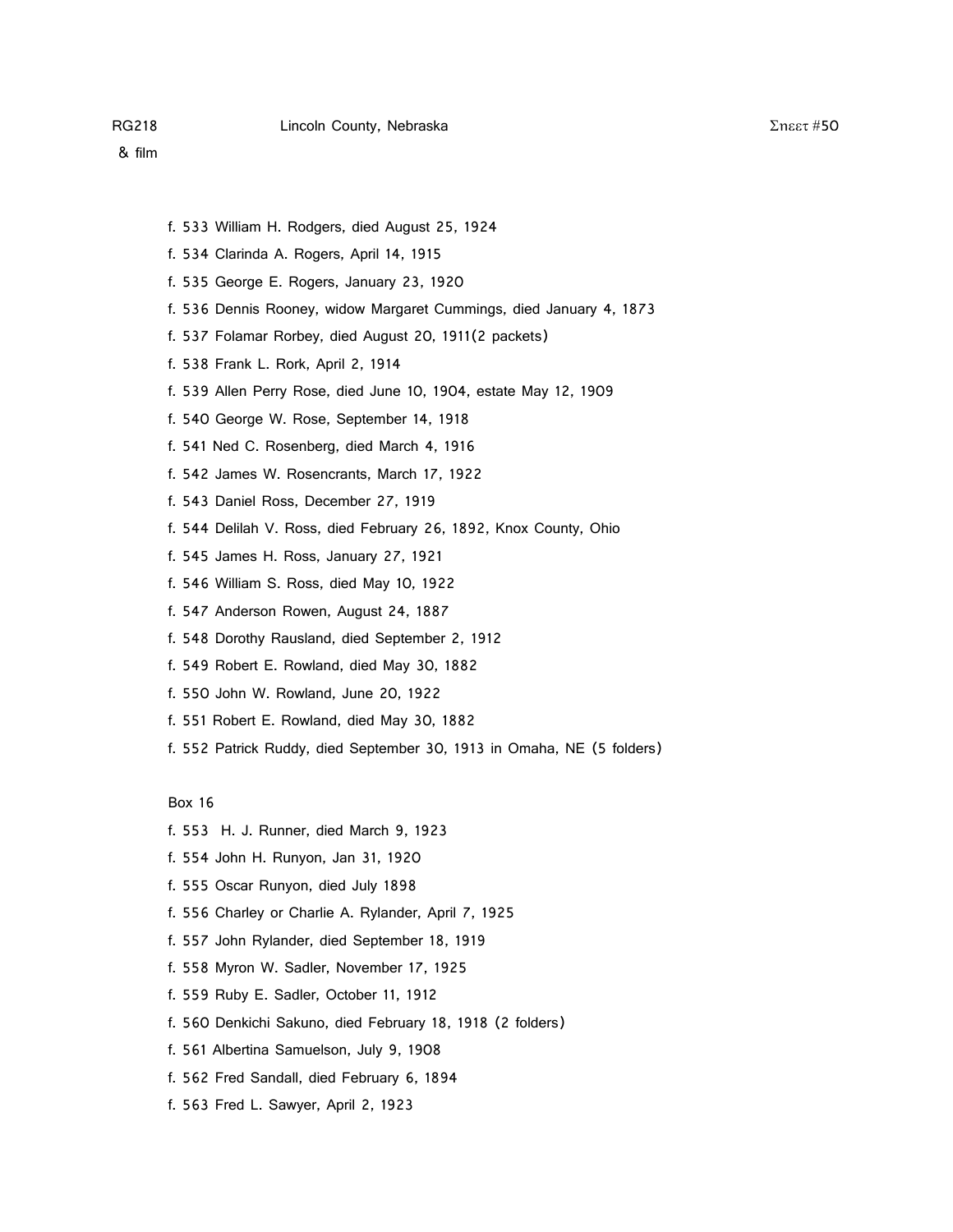- f. 564 Marie Sawyer, died April 4, 1891
- f. 565 Mary Sawyer, May 2, 1906, intestate
- f. 566 Josephine Scanlon, died April 13, 1892
- f. 567 Herman M. Schaffer, May 18, 1910
- f. 568 Joseph Schatz, died July 9, 1909
- f. 569 Adolph Scherz, February 6, 1920
- f. 570 Christian G. Schick, May 12, 1894, will dated March 5, 1878
- f. 571 Frank Schick, March 7, 1917
- f. 572 George Schick, March 20, 1917
- f. 573 Gussie Schick, died February 26, 1913
- f. 574 William Schick March 7, 1917
- f. 575 Charles Schlumpf, March 12, 1894
- f. 576 Mary Schmalzried, died June 15, 1923
- f. 577 George Schmid, July 31, 1909
- f. 578 Lena M. Schoolcraft, September 18, 1923
- f. 579 Joseph Schulligan, died June 2, 1924
- f. 580 Anna M. Schwaiger, died April 27, 1923 in La Grande County, Oregon
- f. 581 Sebastian Schwaiger, September 22, 1921
- f. 582 Anna M. Schwerdt, June 2, 1919
- f. 583 Russell Scofield, March 27, 1906
- f. 584 Daniel Scott, died June 20, 1907 (2 packets)
- f. 585 Edward Richard W. Scott, November 21, 1921
- f. 586 Glenn Scott, June 30, 1921
- f. 587 Walter Arnold Scott, died March 3, 1903 in St Paul, MN, April 16, 1903
- f. 588 John Eli Scull, December 6, 1902
- f. 589 Mary A. Scull, July 6, 1893
- f. 590 Bridget Scullins, January 20, 1893
- f. 591 Richard Scully, died July 27, 1906, July 28, 1906 (5 folders)
- f. 592 Carrie L. Searle, June 10, 1910
- f. 593 Charles A. Seaton, died May 16, 1921, intestate
- f. 594 Daniel F. Seeley, died Febrary 2, 1908
- f. 595 Rachel A. Seeley, died January 1, 1889
- f. 596 Albert M. Seibert, November 18, 1919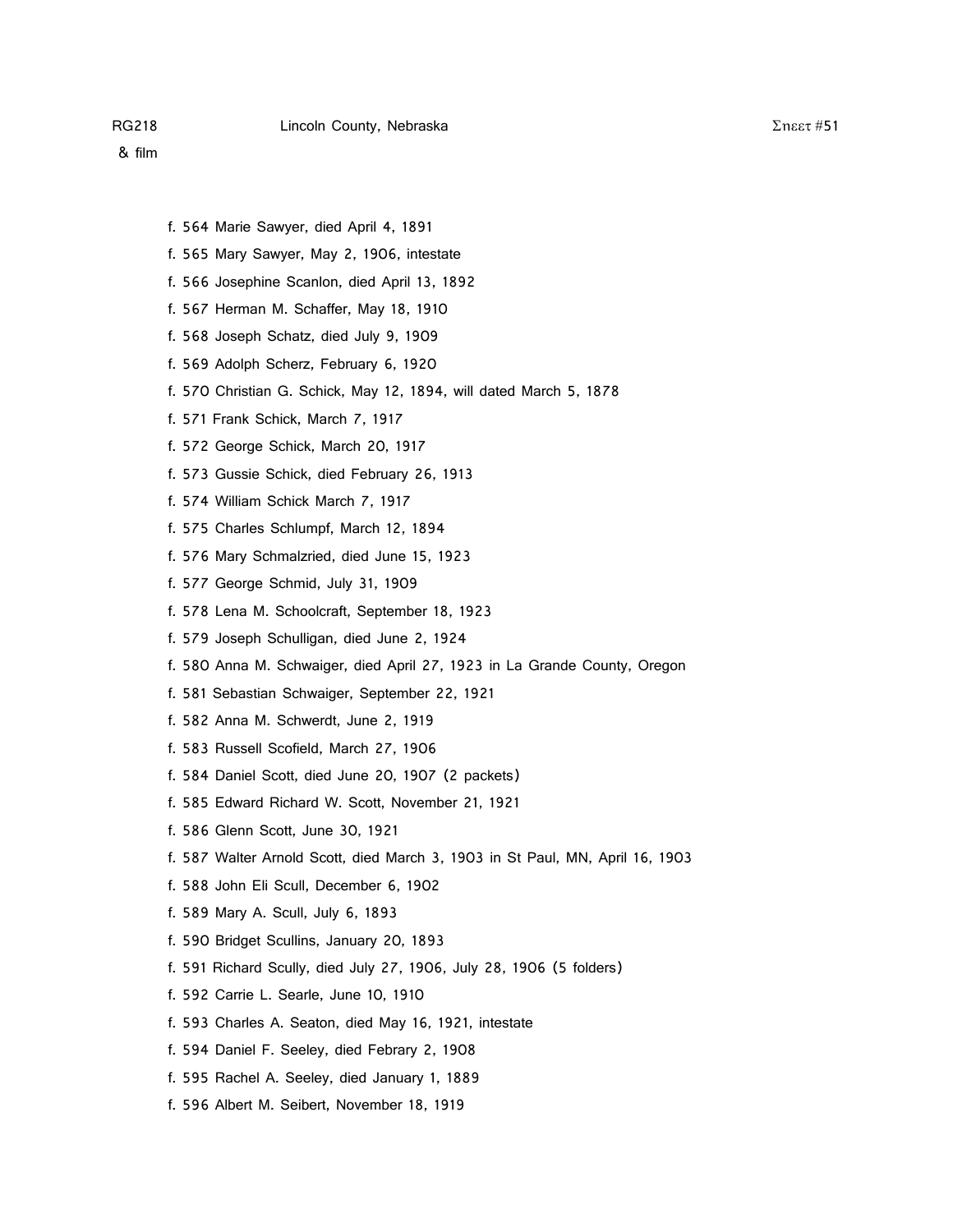- & film
	- f. 597 Sarah Sellers, died May 29, 1889
	- f. 598 Frederick G. Sexton, October 3, 1906
	- f. 599 Anna Seyferth, died June 11, 1922

- f. 600 Carl E. Shaeffer, April 24, 1912 (2 files)
- f. 601 John H Schafer, November 6, 1917
- f. 602 Annie Shaffer, died March 15, 1908, March 8, 1912
- f. 603 Elmer Wilcox Shaner, died Chateau Thiery, France, August 4, 1918
- f. 604 John Shaner, February 16, 1914
- f. 605 James R. Shaw, died November 29, 1922
- f. 606 James Shaw, died February 3, 1890
- f. 607 Daniel J. Shay, died October 5, 1893
- f. 608 James Shea, October 7, 1898
- f. 609 Benjamin Oscar Shedd, January 16, 1924
- f. 610 Mary Stella Shelly, died September 4, 1921 in Omaha, NE
- f. 611 Lois Shelton, died August 26, 1913, August 29, 1913 (2 packets)
- f. 612 Sarah M. Sherman, died Dracut, Massachusetts, estate -November 6, 1913
- f. 613 Sarah J. Sherwood, April 23, 1914
- f. 614 Caroline Shick, died January 25, 1917
- f. 615 John Shields, died March 23, 1880, intestate
- f. 616 Henry O Shiltz, died January 25, 1915 in North Platte, Nebraska, August 8, 1922
- f. 617 Peter V. Shirley, died January 25, 1921
- f. 618 Jacob Shoemaker, died August 11, 1903 in Pennsylvania, December 24, 1906
- f. 619 John W. Shoup, died intestate May 26, 1892
- f. 620 Mollie E. Shoup, June 28, 1916
- f. 621 William Shrear, died October 7, 1913 (2 packets)
- f. 622 James C. Shuler, January 2, 1924
- f. 623 Elizabeth Viola Shuman, died March 16, 1917 in Omaha, NE, March 31, 1917
- f. 624 Robert Shuman, died May 18, 1907
- f. 625 A Cutler Sibley, died Belfast, Maine August 20, 1902, January 3, 1916
- f. 626 Mary E. Sibley, died September 24, 1904,
- f. 627 William Siebold, died June 21, 1915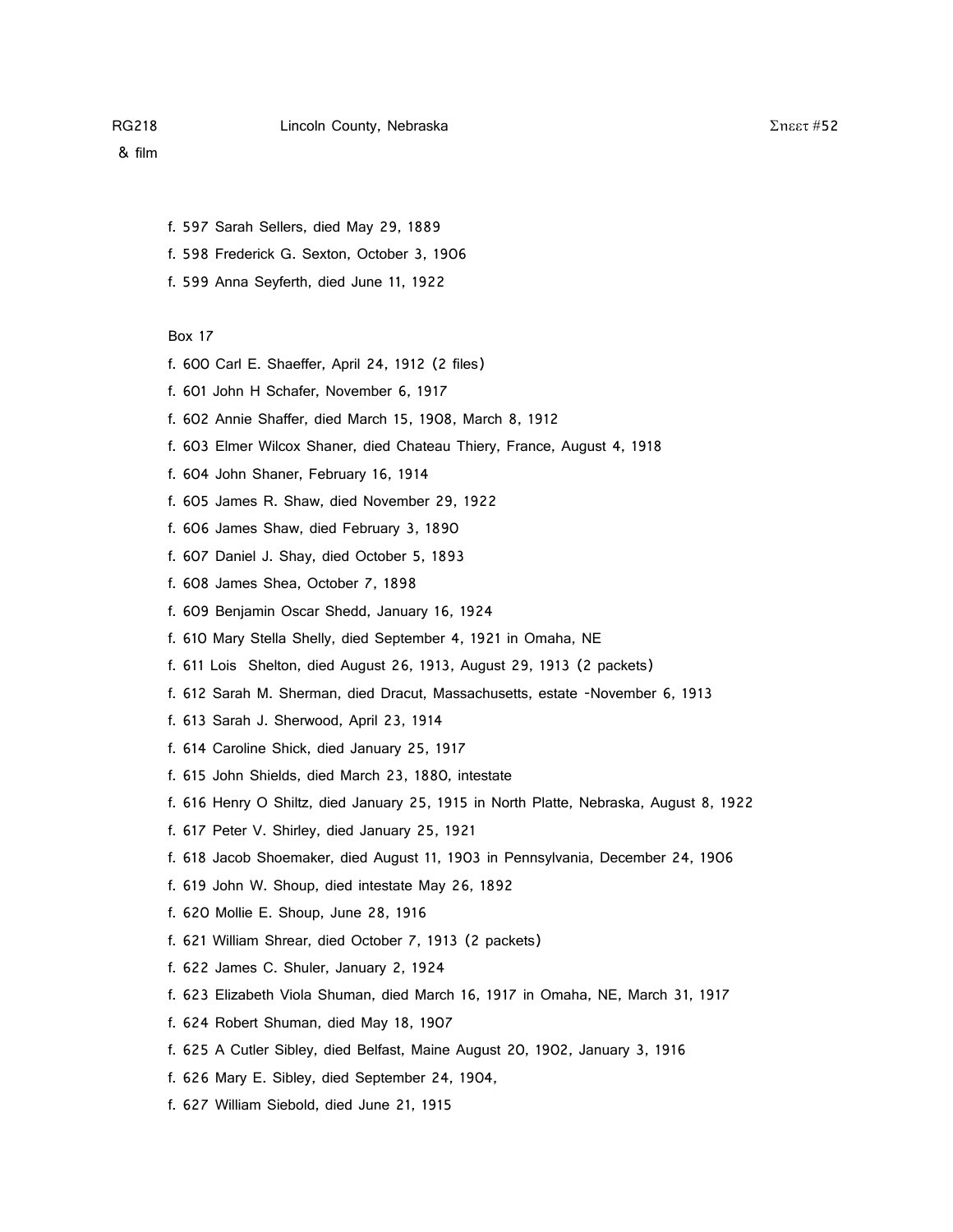- f. 628 William A. Siekman, died Aurora, NE January 22, 1920, home in Appleton, Wisconsin
- f. 629 Mary A. Simants, died at October 18, 1919
- f. 630 Thomas Simants, died May 17, 1918
- f. 631 Andrew Simonson, died February 6, 1921
- f. 632 John M. Simpson, died May 5, 1902
- f. 633 Alma B. Sims, died October 27, 1918
- f. 634 Leslie Howard Simms, April 14, 1916
- f. 635 George B. Single, died September 17, 1923
- f. 636 John H. Singleton, died February 10, 1921
- f. 637 George H. Sisson, November 15, 1893
- f. 638 Harriet Emily Sitton, died April 11, 1911
- f. 639 Cyrus R. Skinner, December 17, 1918
- f. 640 Harry M. Slack, died February 1, 1900
- f. 641 Mary E. Slutts, died October 10, 1913 in Los Angeles, CA
- f. 642 Alva R. Smith, died August 18, 1894
- f. 643 Andrew J. Smith, died March 31, 1906 at Callaway, NE
- f. 644 Edward C. Smith, died July 8, 1914
- f. 645 Elizabeth G. Smith, died intestate January 2, 1916
- f. 646 Irene Smith, died intestate January 1, 1902
- f. 647 Milton E. Smith, November 8, 1891(2 packets)
- f. 648 Nicholas S. Smith, died March 1, 1914 in Perkins County, Nebraska

- f. 649 Samuel L. Smith, November 21, 1905
- f. 650 Temple Smith, died January 5, 1894
- f. 651 Vern W. Smith, died October 15, 1914
- f. 652 Eliza A. Snelling, died September 13, 1894 at Sheridan, Wyoming
- f. 653 Francis E. Snyder (female), died intestate January 9, 1918
- f. 654 Jeremiah (Jermiah) Snyder, died May 23, 1918
- f. 655 Caroline Sodacutt, died May 18, 1912
- f. 656 Eric Soderman, died intestate, April 10, 1927 (3 folders)
- f. 657 Helga O. Soderman, (Mrs Eric Soderman), died in Denver, Colorado April 4, 1927
- f. 658 August Sodicott, died February 26, 1922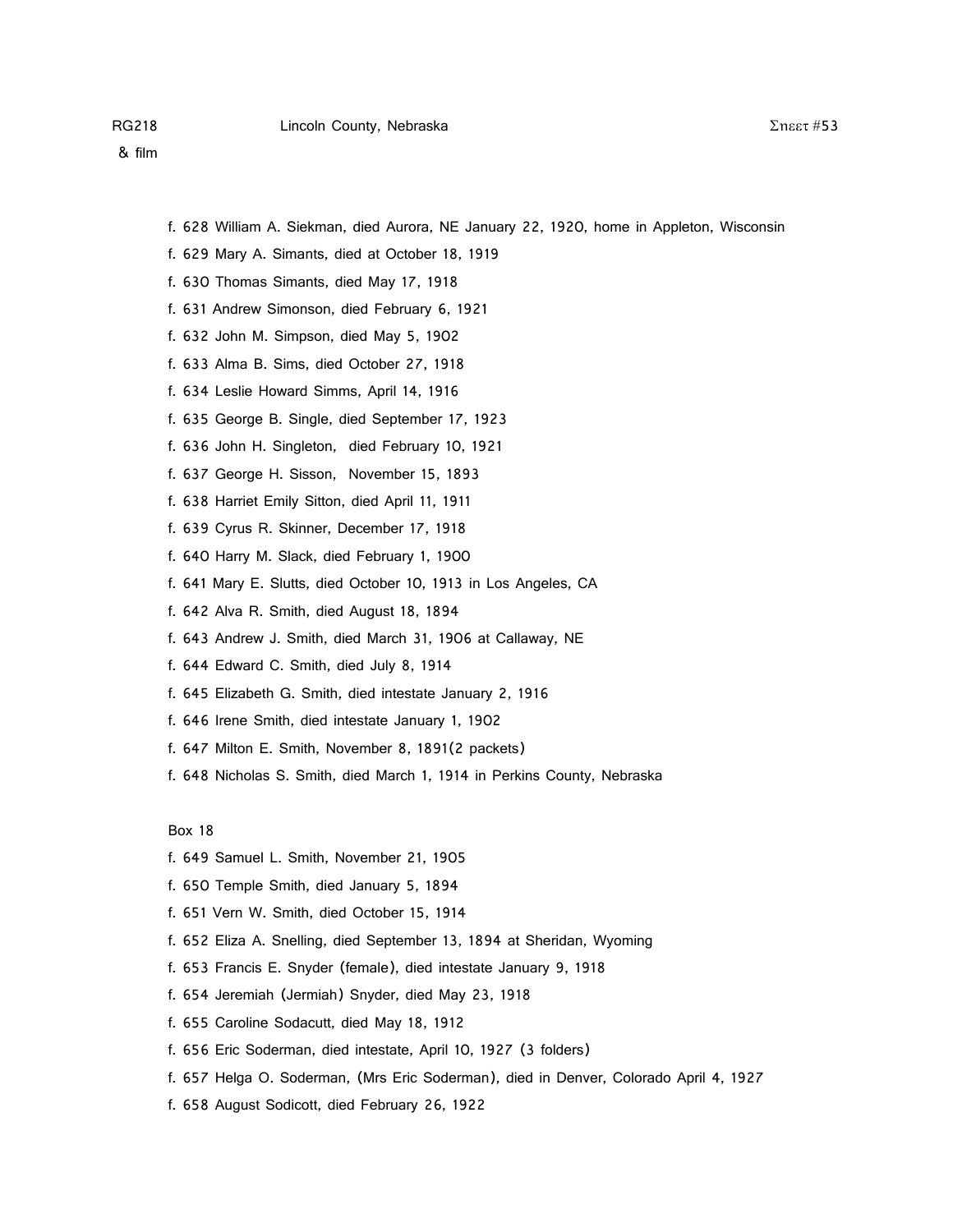- f. 659 John Harold Sollars , died May 14, 1926
- f. 670 John Soltow, died October 10, 1917
- f. 671 Hans Sommer, died August 20, 1912
- f. 672 Sophia Frederikke Sommer, died March 30, 1918
- f. 673 Herman Sonnerman, July 5, 1919
- f. 674 Carrie Souder, died August 26, 1927 at Centerville, Iowa
- f. 675 Ellen Soules, died December 31, 1907
- f. 676 Oscar Soules, died April 20, 1906
- f. 677 Perry R. Spencer, died January 5, 1896 in Poweshiek County, Iowa
- f. 678 Mary P. Sperry, died April 8, 1918
- f. 679 Willis Sperry, died August 17, 1914
- f. 680 Charles Spies, died December 22, 1899 at Council Bluffs, Iowa
- f. 681 Peter Spill also know as Peter Spileotes, died November 29, 1919
- f. 682 Elias Spurgin, died April 4, 1897
- f. 683 William H. Spurrier, February 22, 1911 in Decatur County, Iowa
- f. 684 John B. St Marie, died July 9, 1893
- f. 685 John Staley, died June 17, 1914
- f. 686 Mary P. Stearns, October 30, 1920
- f. 687 Elizabeth P Stebbins, died July 9, 1900
- f. 688 Rufus P. Stebbins, died January 22, 1922 in Ventura County, California
- f. 689 Isadore or Isidore Steck, May 19, 1905
- f. 690 Carl Stegman, died November 13, 1905
- f. 691 Joseph T. Stephens, died May 11, 1918
- f. 692 Eliza A. Stevens, died January 31, 1924
- f. 693 George H. Stevens, died April 16, 1910
- f. 694 Elizabeth Stevenson, died April 25, 1920
- f. 695 James C. Stewart, died August 15, 1912
- f. 696 Walter Stewart, died February 22, 1916 at Keystone, Keith County, Nebraska
- f. 697 Benjamin F. Stilley, died February 28, 1905
- f. 698 Mary E. Stilley, died June 1, 1912
- f. 699 Allen L. Stingley, died April 6, 1925
- f. 700 William H. Stinnette, died August 28, 1911
- f. 701 Sarah W. Stoddard, died May 7, 1894 in Bloomfield, Connecticut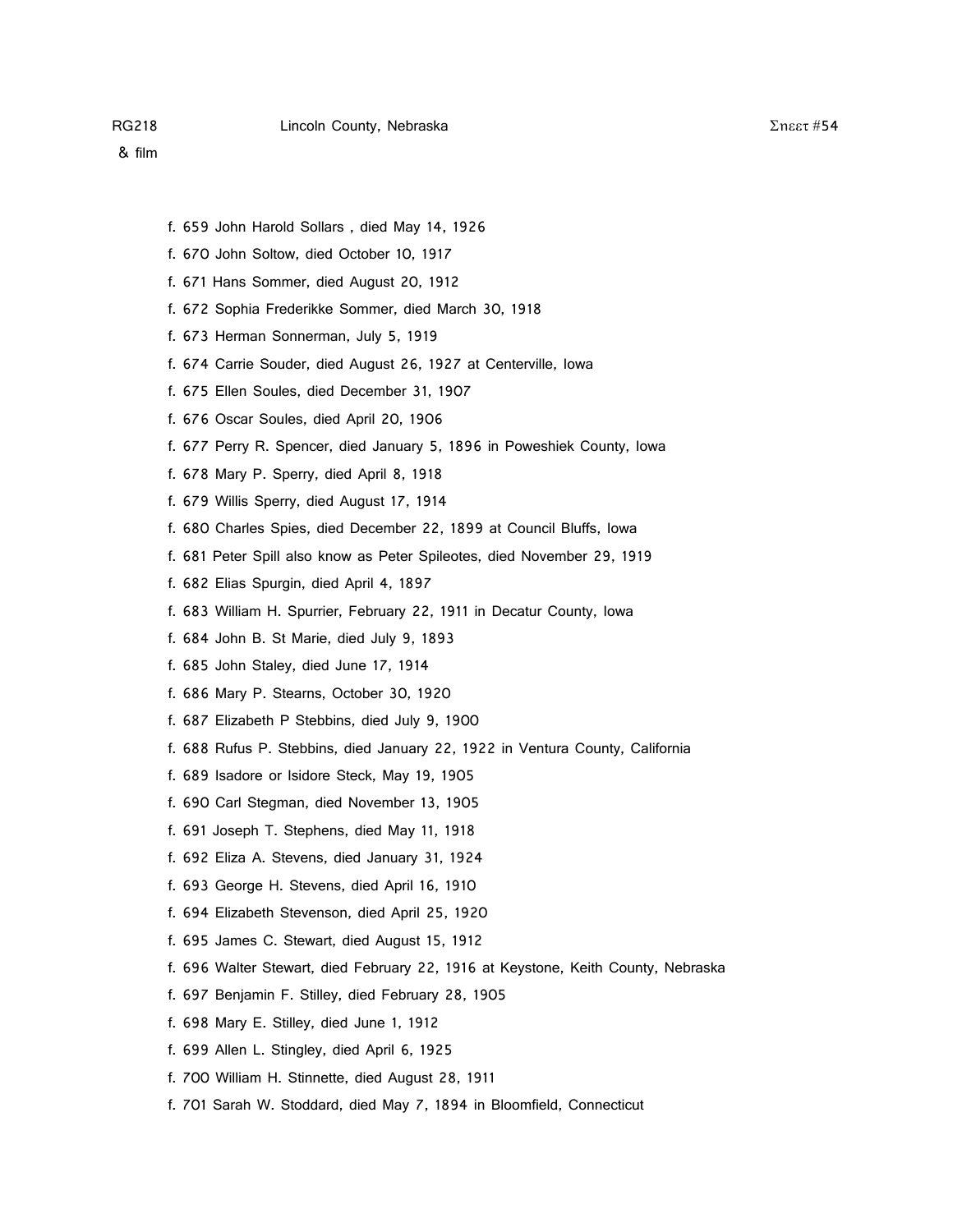& film

- f. 702 George E. Stone, died in Montana in 1895
- f. 703 Georgiana Storer, died August 8, 1910 in Cook County, Illinois

- f. 704 Andrew Struthers, died intestate November 13, 1882
- f. 705 Eugenie Sturges, died July 29, 1903
- f. 706 Frank Sturtevant, died November 30, 1917
- f. 707 "Frederick or Ferdinand" Sockrow or Sukraw, died February 2, 1906
- f. 708 Mary M. Sukraw, died May 14, 1918
- f. 709 Almus Sullivan, died January 16, 1896
- f. 710 Cornelius Sullivan, died February 1, 1915 in Dawson County, Nebraska
- f. 711 George Edward Sullivan, died March 1, 1925
- f. 712 James A. Sullivan, died December 8, 1894
- f. 713 Jane Sullivan, died October 15, 1892
- f. 714 Kate Sullivan, died December 28, 1922
- f. 715 Thomas Henry Sullivan, died June 30, 1917
- f. 716 Nils Sundquest, died August 8, 1912
- f. 717 George L Swancutt, died July 21, 1917 in Omaha, Nebraska
- f. 718 William B. Swancutt, died February 12, 1928 at Gothenberg, Nebraska
- f. 719 Aloff B. Swanson, died September 29, 1915
- f. 720 Charles Swanson, died February 9, 1912
- f. 721 Harvey L. Swarthout, died January 10, 1896
- f. 722 John Swedler, died June 1, 1904
- f. 723 John Taffe, died March 14, 1884
- f. 724 Chris J. Tagader, died August 15, 1923
- f. 725 H. Takeshita, died at UPRR near...S, Lincoln County, September 17, 1910
- f. 726 Ferdinand C. Tanger, died February 11, 1923
- f. 727 Albert C. Taylor, Vesta D. Taylor, Bertha A. Taylor, May 21, 1913 in Linn County, Iowa (2 packets)
- f. 728 Elisha E. L. Taylor, died August 18, 1874 at Marlboro, New York (2 packets)
- f. 729 Caroline Emili Telitz, died May 13, 1918
- f. 730 Ernest Telitz, died January 28, 1909
- f. 731 Christina TeStrake, died December 3, 1925 in Muscatine County, Iowa
- f. 732 Maria Thacker, died January 6, 1896 in Webster, Harris County, Texas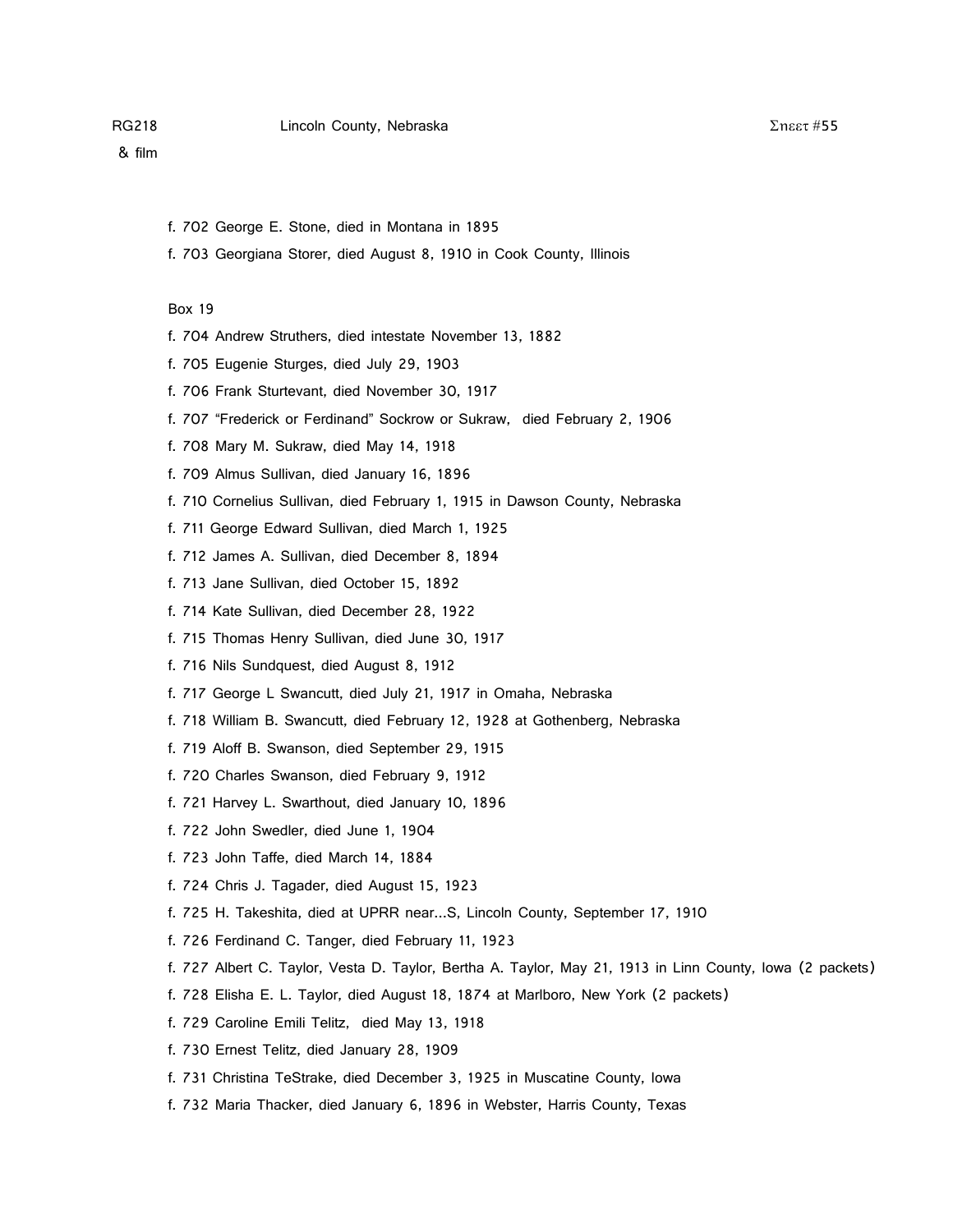- f. 733 Rudolph Thanel, died March 2, 1920 (2 packets)
- f. 734 Luthera E. Thayer, petition April 16, 1918
- f. 735 G H. Thiemann, died March 18, 1920
- f. 736 Herman E. Thoelecke, died March 19, 1919
- f. 737 Ellen E. Thompson, died July 28, 1921, in New York City
- f. 738 Soren P.Thomsen, died March 12, 1915
- f. 739 Amanda M. Thomson, died March 26, 1918
- f. 740 Robert D. Thomson, died March 26, 1918
- f. 741 Mary E. Thornton, died in Chicago in November 1918
- f. 742 M. Charles Tighe, died March 18, 1919
- f. 743 Mary Elizabeth Tighe, died March 26, 1925 in Council Bluffs, Iowa

- f. 744 John Tilford, died July 4, 1891
- f. 745 Sidney E. Timerman, died August 31, 1919
- f. 746 Fredrick Timm, died February 15, 1907
- f. 747 Hiram Timmer, died April 16, 1916
- f. 748 Amelia Tingley, died May 16, 1888
- f. 749 Elizabeth J. Titterington, died July 4, 1907 in Omaha, NE.
- f. 750 Thomas Titterington, died August 30, 1915 in Keith County, Nebraska
- f. 751 Michael T. Tobin, March 19, 1894
- f. 752 Amy J. Todenhoft, died August 30, 1924 at Rochester, Minnesota
- f. 753 Flora B. Tolle, died August 7, 1914
- f. 754 William A. Tomlinson, died July 2, 1914 at Kalamazoo, Michigan
- f. 755 Michael Torlan, died in Chicago, Illinois May 15, 1895
- f. 756 Charles A. Topham, died August 2, 1919
- f. 757 William B. Travis, died February 24, 1901 in Atchison, Missouri
- f. 758 Mathew V. Traylor, died January 20, 1886 at High Point, Missouri
- f. 759 George W. Trembley, died February 18, 1920
- f. 760 Nelson Trembly, died August 31, 1914
- f. 761 George Trexler, died June 3, 1916 in Keith County, Nebraska
- f. 762 Sarah E. Trembly, died October 14, 1925
- f. 763 Jonas J. Triggs, died April 27, 1923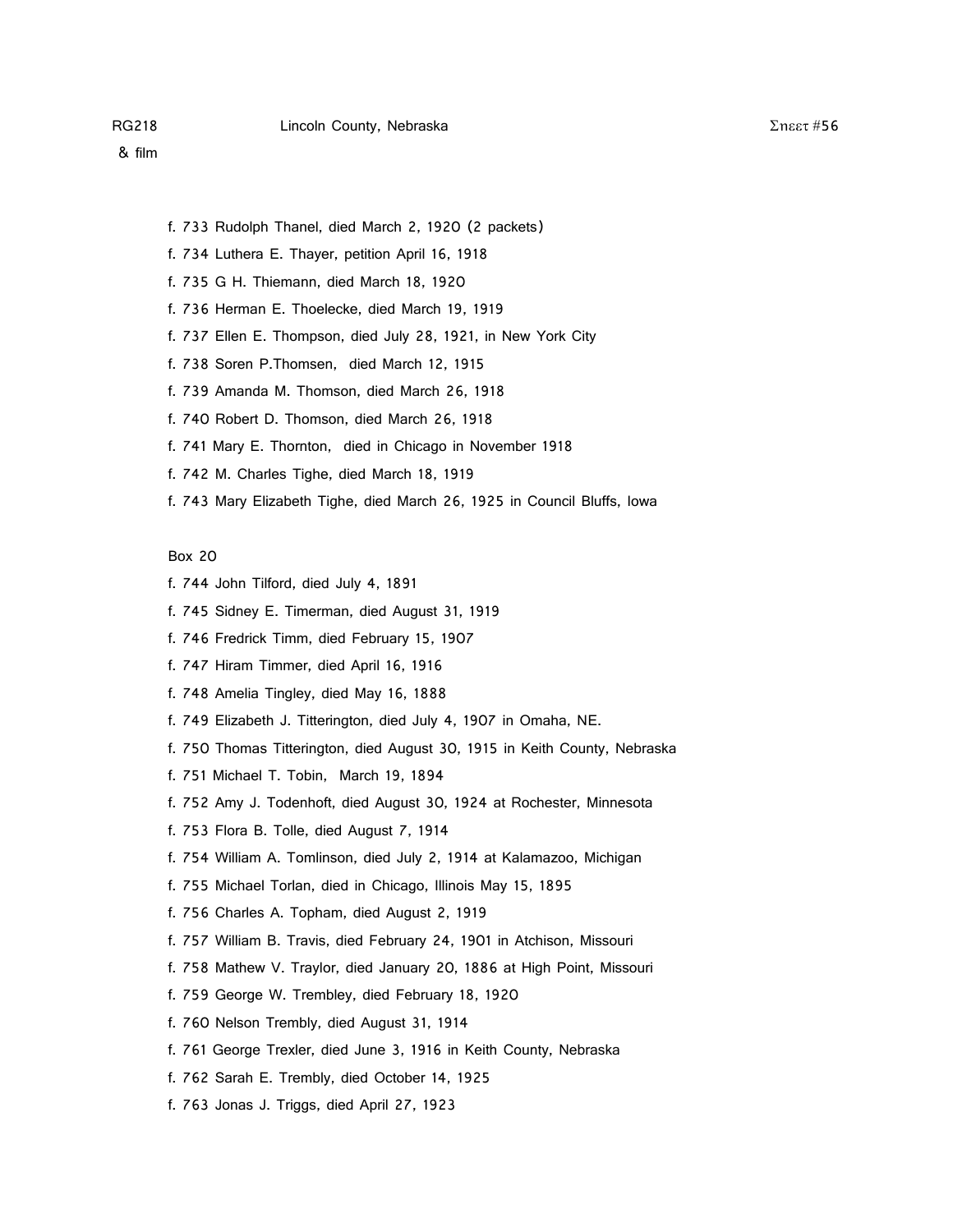- f. 764 Taylor W. Tunis, January 27, 1923
- f. 765 James H. Turpie, died August 3, 1899 in Lafayette, Indiana
- f. 766 Samuel Urbach, died July 29, 1894 at Grand Island, Nebraska (22 folders)
- f. 767 Gustavus Urban, died at Fort McPherson January 11, 1871

- f. 768 Mary Isabelle Vanarsdall, died February 14, 1921
- f. 769 (Simon) Dewitt Van Brocklin, died June 22, 1903
- f. 770 James H. Van Brocklin, died October 28, 1918
- f. 771 Martin Van Brocklin, estate April 18, 1896
- f. 772 William Van Brocklin, foreign will, died about 1887?
- f. 773 Harvey M Van Doran, died June 5, 1880
- f. 774 Emmeline F. Vaughn, died April 14, 1914
- f. 775 Catherine A. Veach, died March 3, 1904
- f. 776 Michael Veach, died January 11, 1908
- f. 777 Mary Voseipka, died November 10, 1918
- f. 778 Herman Voss, died December 1, 1881
- f. 779 Joseph Voss, died June 12, 1919
- f. 780 Abner Votaw, died December 14, 1894
- f. 781 Amy E.B. Votaw, died October 18, 1920 in La Veta, Colorado
- f. 782 William H. Votaw, died October 15, 1916 in Holdrege, Phelps County, Nebraska
- f. 783 Charles Waite, died June 23, 1898 in Lena, Stephenson County, Illinois
- f. 784 Fred P. Waite, died April 20, 1900 in Lena, Stephenson County, Illinois
- f. 785 Annie Wakefield, died May 3, 1922 in Sherman County, California
- f. 786 Edith May Walker, died February 10, 1920
- f. 787 Georgia W. Walker, died November 15, 1921
- f. 788 Leichester (Lester), W. Walker, died April 9, 1916 in Douglas County, Nebraska
- f. 789 Mathew J. Walsh, died October 12, 1927
- f. 790 Benjamin C Wamsley, died December 21, 1916
- f. 791 Mary A Waples, died January 9, 1893
- f. 792 John M. Wardwell, July 29, 1904 estate died Litchfield County, State of Connecticut, New York will
- f. 793 John F. Ware, died December 27, 1927
- f. 794 William M. Ware, died October 5, 1901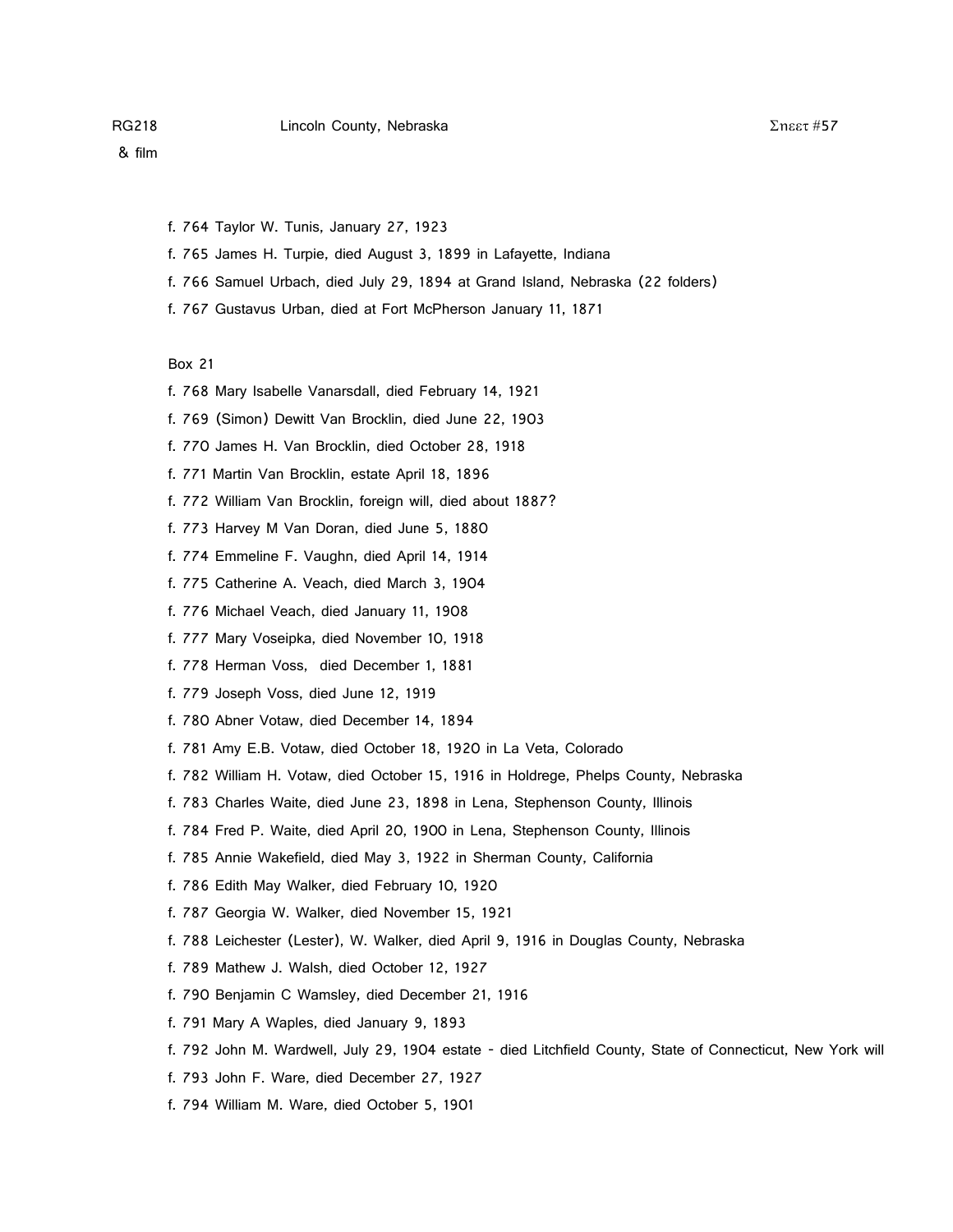- f. 795 Amelia Washburn, died August 28, 1896 in Bureau County, State of Illinois
- f. 796 Matthew Wasley, died May 21, 1925
- f. 797 John A. Wasson, died May 21, 1923 at Panora, Guthrie County, Iowa
- f. 798 Ann Watson or Anna Watsen, died May 7, 1891
- f. 799 Wallace U. Watson, died August 26, 1917
- f. 800 John Walters, died June 5, 1905
- f. 801 Orlando Wattles, died February 26, 1876 at Big Springs, Cheyenne County
- f. 802 Charles H. Watts, died March 25, 1927 at Hayward, California and buried in North Platte
- f. 803 Russell Watts, died April 17, 1891
- f. 804 Samuel F. Watts, died December 27, 1885 near Stockville, Frontier County, Nebraska
- f. 805 Lewis A. Weakly, died October 29, 1910
- f. 806 Hamilton Weathers, died March 23, 1928
- f. 807 Luther A. Weathers. died January 2, 1894
- f. 808 Henry A. Weil, died July 20, 1926
- f. 809 Josiah Weir, died September 20, 1901
- f. 810 Edward Welch, died April 9, 1878, Deadwood Precinct
- f. 811 Ed Welch or Walsh, 1878
- f. 812 Henry C. Welch, died February 25, 1921 at Mollalla. Oregon
- f. 813 John W. Welch, died April 3, 1901
- f. 814 Jedson Welch, died April 16, 1878 at Deadwood, Lawrence County, Dakota Territory
- f. 815 Jonathan Welch, died May 13, 1915
- f. 816 Olivia J Welch, died February 1, 1923
- f. 817 John Weldon, died June 12, 1923
- f. 818 Isaac N. Wells, died April 28, 1924
- f. 819 William M. Welsh, died April 8, 1920

- f. 820 John Welty, info from Auburn NY, October 15, 1902
- f. 821 Nancy Welty, December 10, 1878
- f. 822 Phillip Welty, died November 18, 1876 at Cayuga County, New York
- f. 823 William H. Welty, died September 1, 1908
- f. 824 William H. Welty, many UP land documents, died before October 16, 1908 (2 folders)
- f. 825 Earnest H. Werkmeister, died December 28, 1918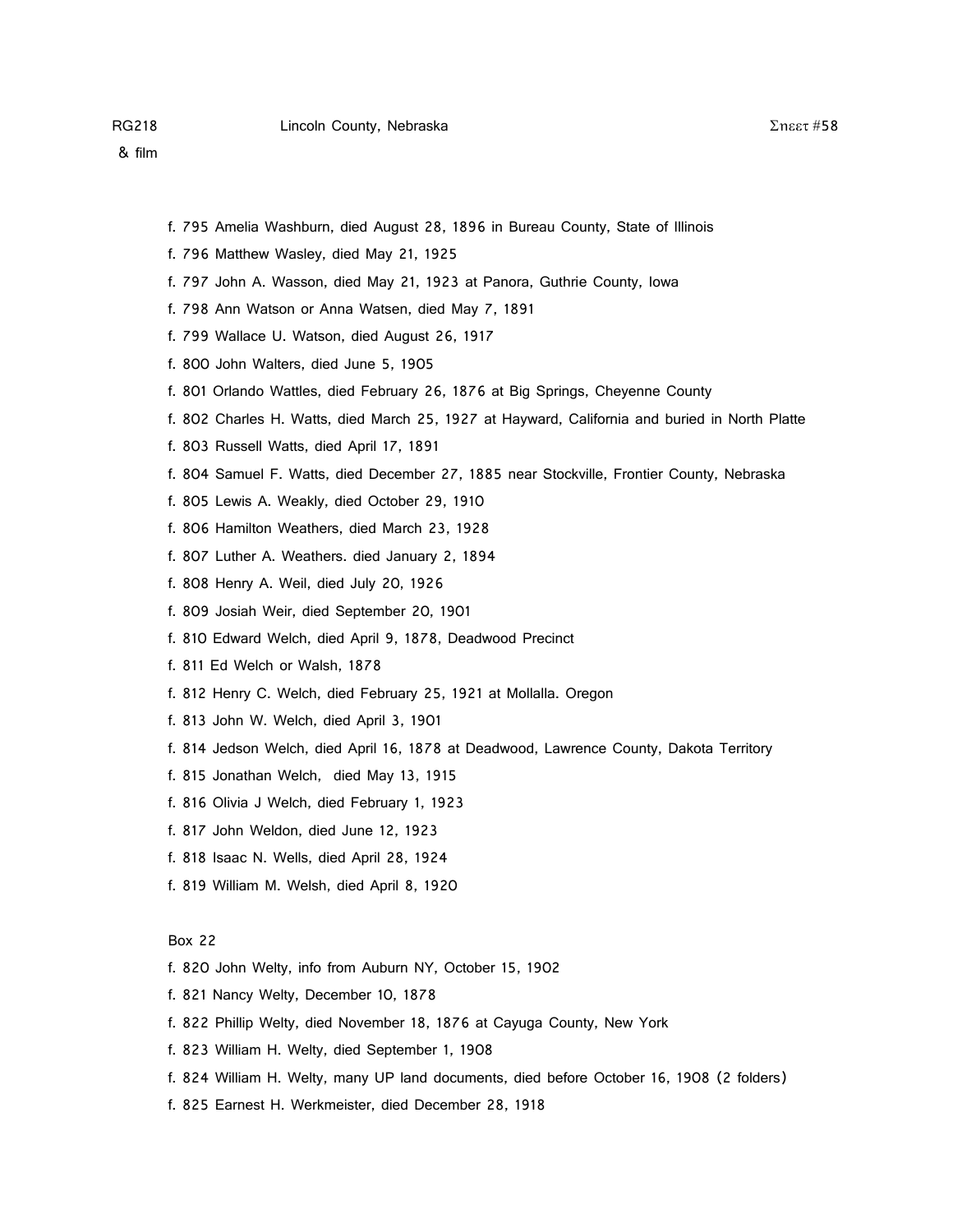- f. 826 Frederick Werneke, died March 15, 1922
- f. 827 Mary West, died June 19, 1925
- f. 828 Dora Westenfeld, died February 6, 1919
- f. 829 John L. Westlund, died March 17, 1901
- f. 830 Charles E. Wheeler, died in Sidney, Nebraska April 11, 1892
- f. 831 Linnie Belle Wheeler, died December 9, 1918
- f. 832 Eugene W. Whipple, died March 3, 1900 in Cook County, Illinois
- f. 833 S. Frank Whisler, died May 26, 1910
- f. 834 Harry S. White, died February 25, 1904
- f. 835 James White, died October 20, 1926 at Grand Island, Hall County, Nebraska
- f. 836 Major A. White, died June 28, 1919 at Palo Alto, California
- f. 837 Malcolm R. White, died May 25, 1916
- f. 838 Mildred Whitehead, died February 22, 1924
- f. 839 Elizabeth Whiting, died February 14, 1917, foreign will
- f. 840 Elizabeth Whiting, died June 29, 1901 in Kewanee, Henry County, Illinois
- f. 841 Andrew Wickstrom, died July 10, 1913
- f. 842 Andrew Wiedman, died May 20, 1882
- f. 843 Betty Weinbarg, died March 7, 1919
- f. 844 Byron Wightman, died October 29, 1917
- f. 845 Henry Wightman, disappeared February, 1912, estate December 10, 1920
- f. 846 Melvina Wightman, died July 12, 1918
- f. 847 Charles O. Wilcox, died November 15, 1904
- f. 848 Benjamin Franklin Wiley, died February 17, 1919
- f. 849 Joseph Wiley, died June 2, 1926 in Denver, Colorado
- f. 850 (Abbie) Mary Wiley, died June 2, 1926 in Denver, Colorado
- f. 851 John Wilken, died January 27, 1927
- f. 852 S S. Wilkinson and Abbie H. Tabor, (Wilkinson died April 9, 1889 in Iowa) (Abbie H. Tabor died May 14, 1902)
- f. 853 Henry C and Louise Will, (Henry died August 15, 1912 in Cherokee County, Iowa and Louise died

- June 9, 1913 in Ida County, Iowa)
	- f. 854 Alphonso L. Williams, died October 25, 1925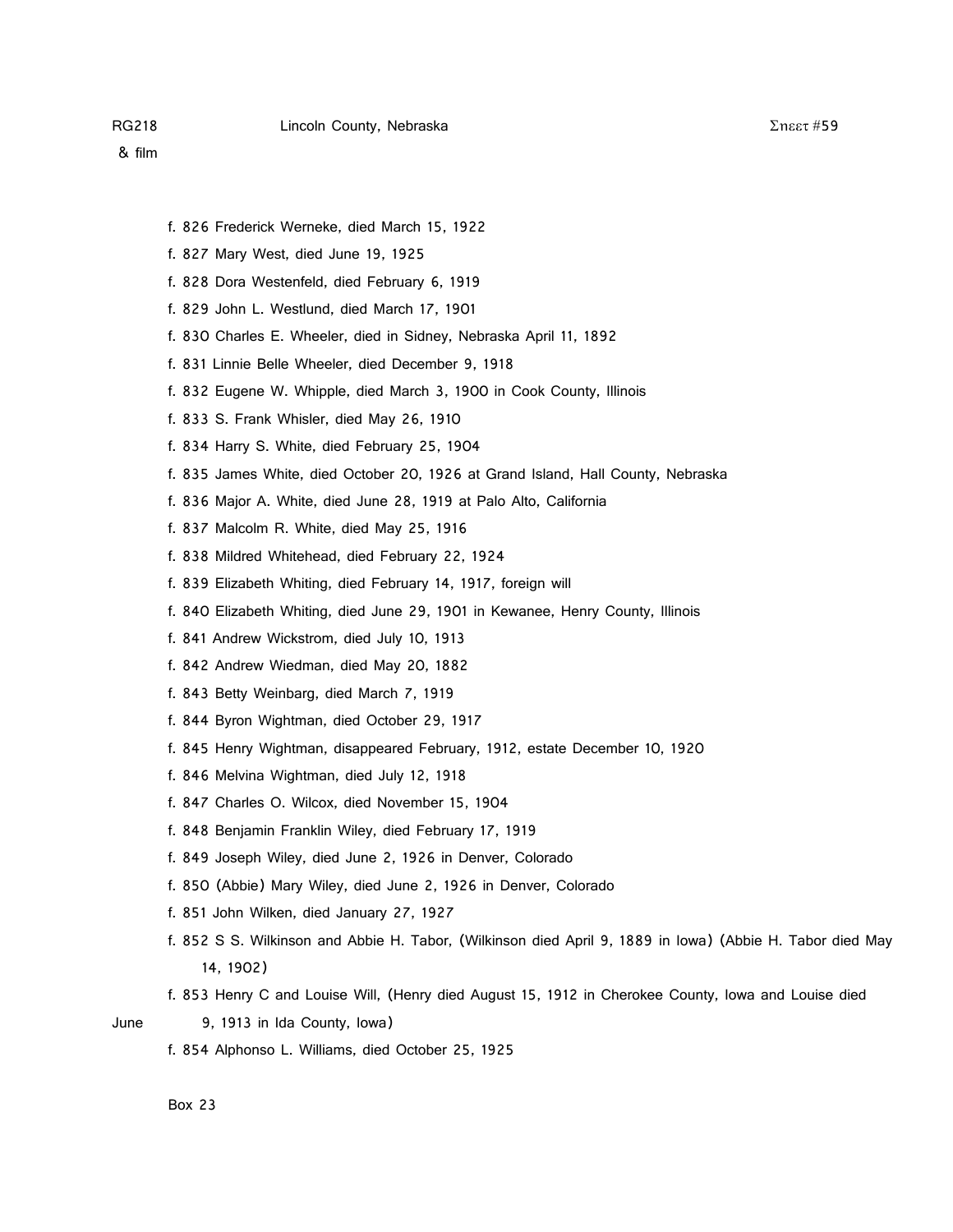- f. 855 George S. Williams, died June 8, 1924
- f. 856 Nick Williams, died April 30, 1917
- f. 857 Bridget A. Williamson, died November 19, 1911 in Jackson County, Missouri.
- f. 858 Edwin Wills, died June 7, 1926 at Spokane, Washington
- f. 859 Ella Wills, died July 13, 1921
- f. 860 Evaline Wills, died March 16, 1918
- f. 861 John O. Wilmeth, died November 11, 1912
- f. 862 Cornelious M. Wilson, died July 12, 1894
- f. 863 Carl W. Wilson, died August 7, 1913
- f. 864 Joseph M. Wilson, died April 23, 1917
- f. 865 James D. Wilson, died October 31, 1900
- f. 866 L. G. Wilson, died in Furnas County, Nebraska July 4, 1895
- f. 867 James D. Wilson, challenge by wife Mary Jane Wilson, August 2, 1901
- f. 868 Polly Wilson, died July 30, 1918 at Mayfield, Sumner County, Kansas
- f. 869 Charles H. Winget, November 19, 1906
- f. 870 Henry Wingart, died January 26, 1905 at Lena, Stephenson County, Illinois
- f. 871 Lewis T. Winget, died January 14, 1884
- f. 872 Richard F. Winkenwerder, died October 29, 1921
- f. 873 George Winkowitch, died August 9, 1920 at Saratogo, Wyoming
- f. 874 Charles H. Winner, died January 19, 1923, at Albany, Linn County, Oregon
- f. 875 William H. Wisemiller, died March 19, 1920
- f. 876 Lorenzo Wiser, died October, 1890
- f. 877 Dewey Wisner, died September 27, 1926
- f. 878 Clarence V. Wolfe, died March 12, 1903
- f. 879 Charles LeRoy Wood, died March 23, 1913
- f. 880 Elizabeth Woodgate, died October 8, 1923
- f. 881 Katherine Woodhurst, died June 22, 1924 (3 folders)
- f. 882 William Woodhurst, died July 10, 1916
- f. 883 William H.C. Woodhurst, died March 27, 1923
- f. 884 Henry R. Woodward, died February 10, 1908 in Peoria, Illinois
- f. 885 James Woolworth, died July 4, 1908 at Sandusky, Ohio
- f. 886 Julia A. Woolworth, died December 25, 1912 at Sandusky, Ohio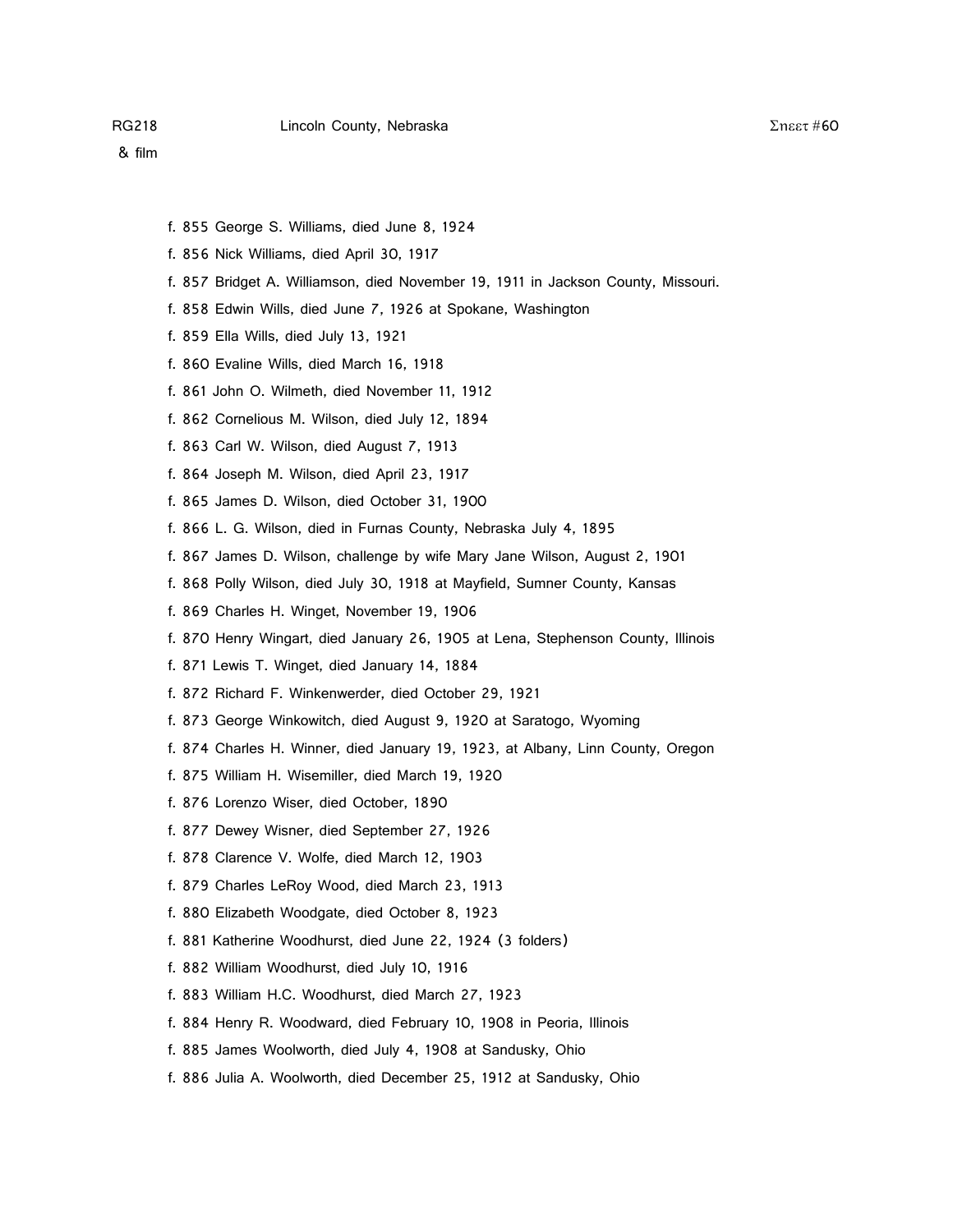Box 24

- f. 887 Samuel Workman, died February 4, 1921
- f. 888 John R. Worthley, died October 26, 1920
- f. 889 Patrick Wrin, died November 16, 1913, Dawson County will
- f. 890 Nettie A. Yohe, died November 10, 1920
- f. 891 Woodward R. Yohe, died September 25, 1917
- f. 892 Mary M. York, died September 22, 1923
- f. 893 Henry Yost, Jr, died January 16, 1903
- f. 894 Henry Yost, died January 29, 1923
- f. 895 Mary Yost, died September 16, 1920
- f. 896 Elizabeth Young, died February 5, 1922
- f. 897 Joseph J. Young, died June 15, 1905
- f. 898 Solon Young, died July 1, 1890 at Clark County, Indiana
- f. 899 George Zaharopulos or Zaharapulos, died April 25, 1911
- f. 900 Frank A. Zimmer, died June 12, 1921
- f. 901 Paulina Zimmer, died July 7, 1916
- f. 902 Grace Zook, died January 7, 1925
- f. 903 Isaac V. Zook, died April 16, 1926

SERIES THREE JUSTICE DOCKETS, 1883-1926

|            | v.1    | Justice Business in Co. Court                 | Jan. 1883 - Oct. 1884 |
|------------|--------|-----------------------------------------------|-----------------------|
|            | v.2    | Justice Business in Co. Court                 | Nov. 1884 - Aug. 1888 |
|            | v.3    | Justice Business in Co. Court                 | Aug. 1888 - Sept 1899 |
|            |        | (Docket begins p.124)                         |                       |
|            | v.4    | Justice Business in Co. Court                 | Sept 1894 - Mar. 1902 |
| <b>B.1</b> | f. $2$ | Justice Business in Co. Court - Miscellaneous |                       |
|            |        | 1888, 1905, 1909, 1912-1922                   |                       |
|            | v.5    | Justice Docket - M. J. O'Connell              |                       |
|            |        | January 14, 1912 - March 7, 1918              |                       |
|            | v.6    | Justice Docket - North Platte #3 Township     |                       |
|            |        | Paul G. Meyer, JP                             |                       |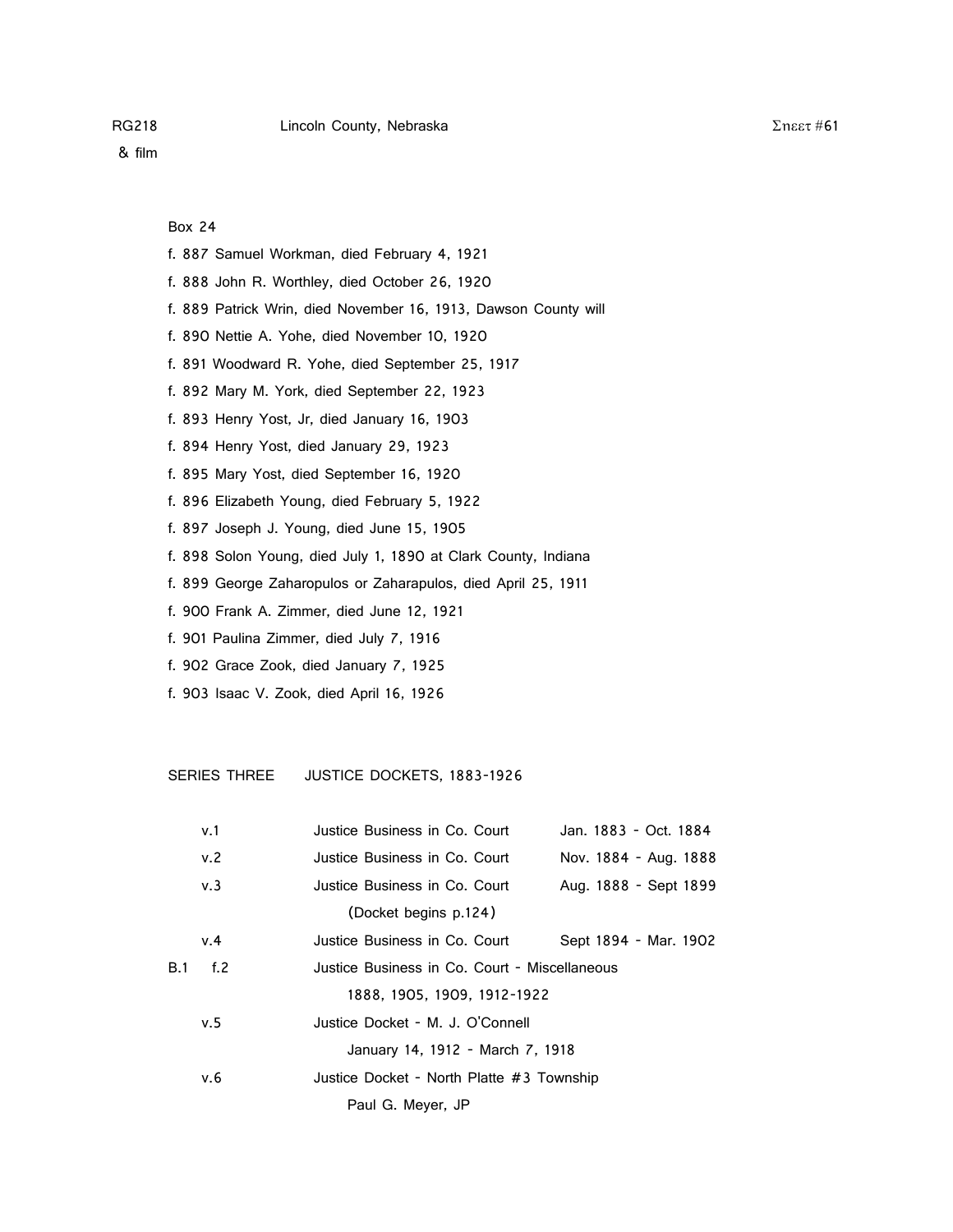|     | #1 (Dec. 25, 1914) thru #68 (Feb. 11, 1918)     |
|-----|-------------------------------------------------|
| v.7 | Justice Docket, North Platte #4 Township        |
|     | Ira L. Miltonberger, JP                         |
|     | April 27, 1918 - September 29, 1919             |
| v.8 | Justice Docket, District #69, Paul G. Meyer, JP |
|     | February 15, 1918 - December 23, 1926           |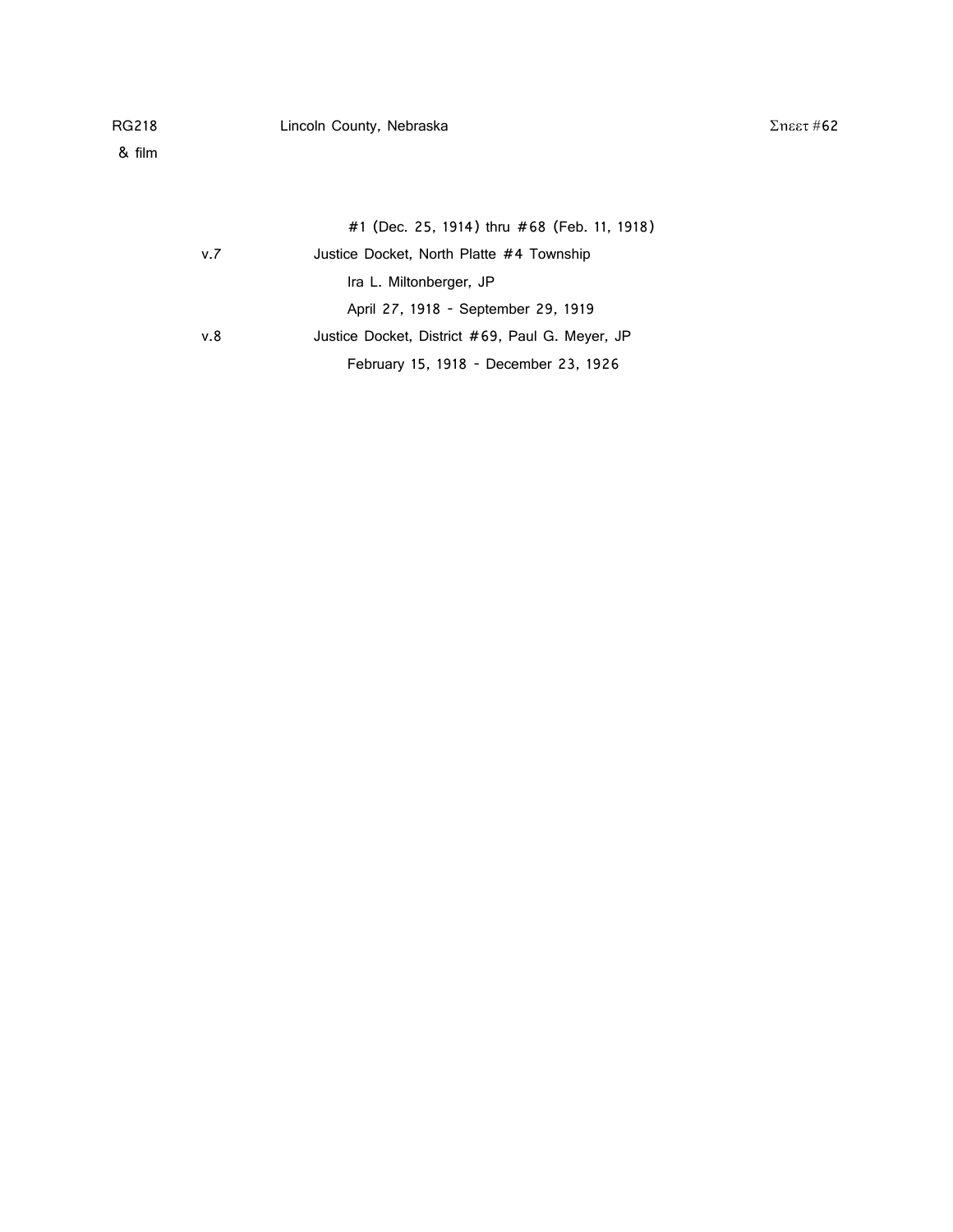& film

| SUBGROUP SIX       | COUNTY COURT (cont)                                 |
|--------------------|-----------------------------------------------------|
| <b>SERIES FOUR</b> | COUNTY COURT DOCKETS, 1870-1958                     |
| v.1                | Civil Actions in Probate Court                      |
|                    | April 4, 1870 - (#C-38), Oct. 18, 1872              |
| v.2                | Judge's Docket, 1878-1882                           |
|                    | pp.1-144, A. H. Church (May 21, 1878-Dec. 31, 1879) |
|                    | p.146, J. W. Bixler (Dec. 1, 1882)                  |
| v.3                | Judge's Docket, 1880-1888                           |
|                    | pp.1-127, Wm. S. Peniston (Jan. 1880 - Dec. 1881)   |
|                    | pp.128-196, J. W. Bixler (Jan. 1882 - Apr. 1883)    |
|                    | pp.197-223, Geo. T. Snelling (June 1883 - Mar 1885) |
|                    | pp.224-232, Thomas C. Patterson                     |
|                    | February 16, 1885 - January 4, 1886                 |
|                    | pp.233-289, Geo. T. Snelling (Jan. 1886 - Nov 1887) |
|                    | pp.290-end, J. J. O'Rourke (Sept 1887 - Feb. 1888)  |
|                    |                                                     |

| v.4 | Judge's Docket #13, 1888-1895                   |
|-----|-------------------------------------------------|
|     | pp.1-30, J. J. O'Rourke (Jan. 1888 - Dec. 1889) |
|     | pp.31-56, G. T. Snelling (Jan. 1890-Mar. 1891)  |
|     | pp.58-79, J. K. Stockton (Dec. 1890-Mar. 1891)  |
|     | pp.80-end, James M. Ray (Jan. 1892-May 1895)    |
|     |                                                 |

| v.5 | Judge's Docket #14, 1897-1906                  |
|-----|------------------------------------------------|
|     | pp.1-9, James M. Ray                           |
|     | May 24, 1897 thru #963, July 22, 1897          |
|     | pp.11-395, A. S. Baldwin                       |
|     | #964 (July 12, 1897) thru #1070 (Nov-Dec 1903) |
|     | pp.396-400, C. F. Scharmann                    |
|     | #1071 (May 6, 1904) thru #1073 (Aug. 11, 1904) |
|     | pp.402-525, William C. Elder                   |
|     | #1074 (Sept 14, 1904) - #1098 (1905-1906)      |

Σηεετ #63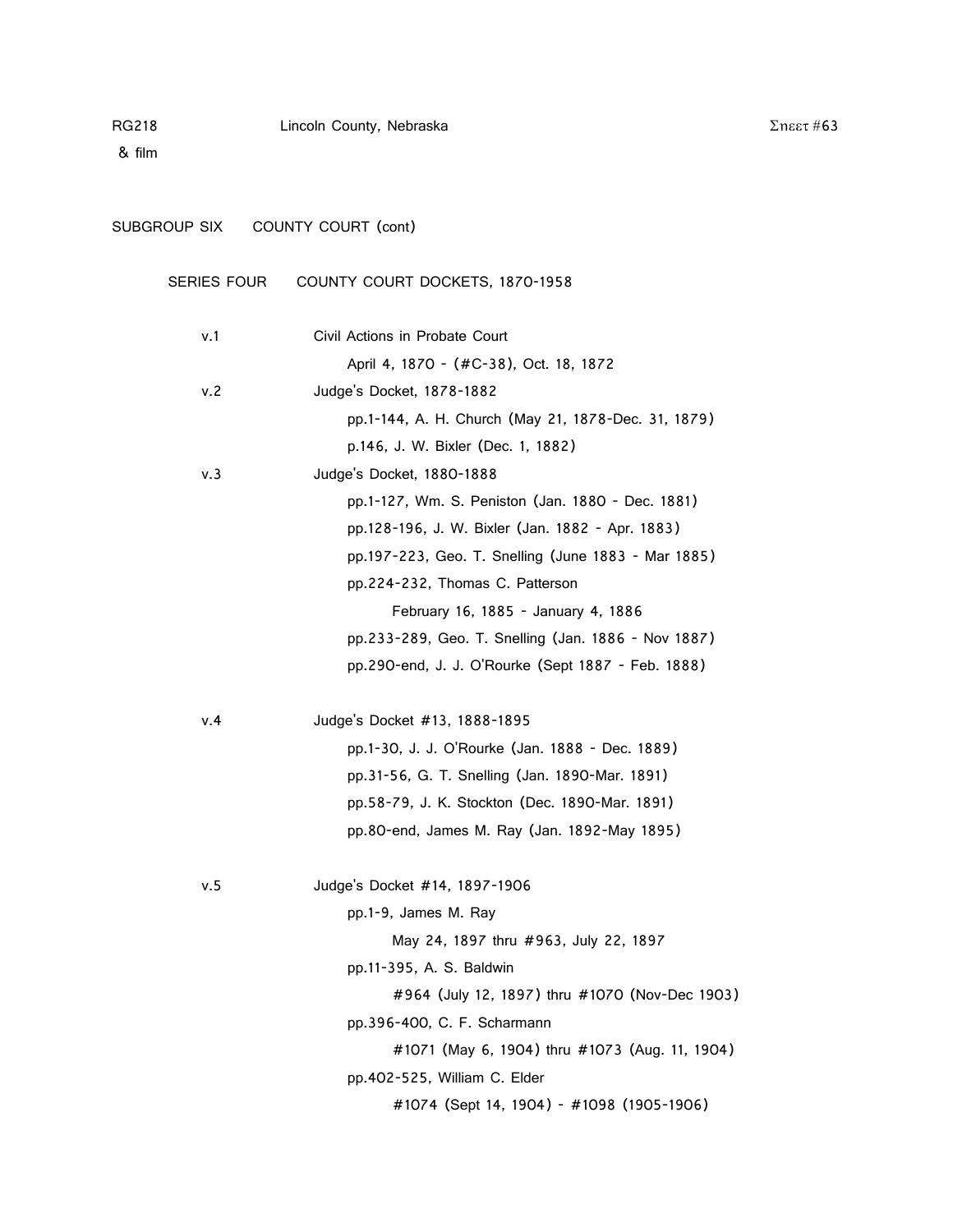| v.6-26 | Criminal Dockets A, and E-Y, 1880-1912           |
|--------|--------------------------------------------------|
|        | NOTE: No Volume "X"                              |
| v 27   | Miscellaneous Docket $#1$ , lune 1926 - Apr 1939 |

| V.C ( | $NISCHI and POUS DOCKEL + 1, Julie 1926 - ADI. 1939$ |  |  |  |
|-------|------------------------------------------------------|--|--|--|
| v.28  | Miscellaneous Docket #2, Feb. 1939 - Apr. 1958       |  |  |  |

SERIES FIVE CASE FILES, 1881-1911

| B.1 | $f_{\cdot}1$ | UPRR vs. Lincoln County, 1873-1877   |
|-----|--------------|--------------------------------------|
|     | f. $2$       | Justice Business in Co. Court        |
|     |              | 1888, 1905, 1909, 1912-1922          |
|     | f.3          | Misc. Court Papers, 1899-1905        |
|     | f.4          | Civil Case Transcripts, 1910-1912    |
|     | f.5          | Civil Case Transcripts, 1913-1916    |
|     | f.6          | Marriage License, Omah/Clement, 1911 |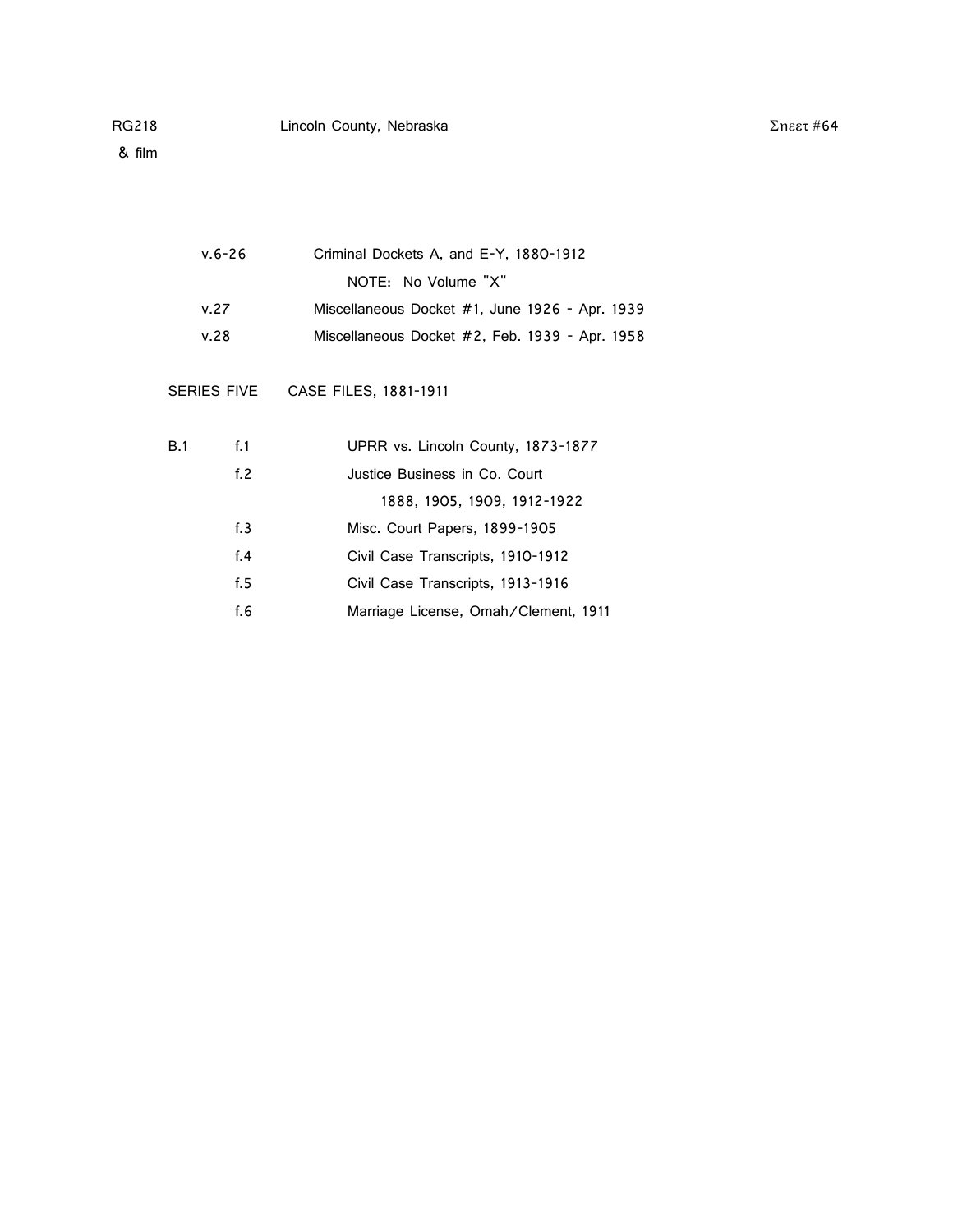& film

SUBGROUP SIX COUNTY COURT (cont)

SERIES FIVE CASE FILES (cont)

| B.2        | Civil Case Files, 1880-1888    |
|------------|--------------------------------|
| B.3        | Civil Case Files, 1888-1891    |
| B.4        | Civil Case Files, 1891-1904    |
| <b>B.5</b> | Civil Case Files, 1880s-1900s  |
| B.6        | Criminal Case Files, 1881-1890 |

#### SUBGROUP SEVEN DISTRICT COURT

film

SERIES ONE NATURALIZATION RECORDS, 1869-1981

NOTE: For Card Index see Microfilm Record NOTE: Correlation between the volumes as microfilmed and the card index is extremely confusing. See explanation at start of film record. Also some volumes appear to be missing. Pay particular attention to volume name designations for card index.

- v.1 Declaration of Intention Vol. A (no index) September 1869 - September 1885 (referred to as "vol. old" on card index
- v.2 Declaration of Intention Vol. B (no index) September 1885 - February 1903 (referred to as Declarations, "old vol." on card index. Not to be confused with above designation.)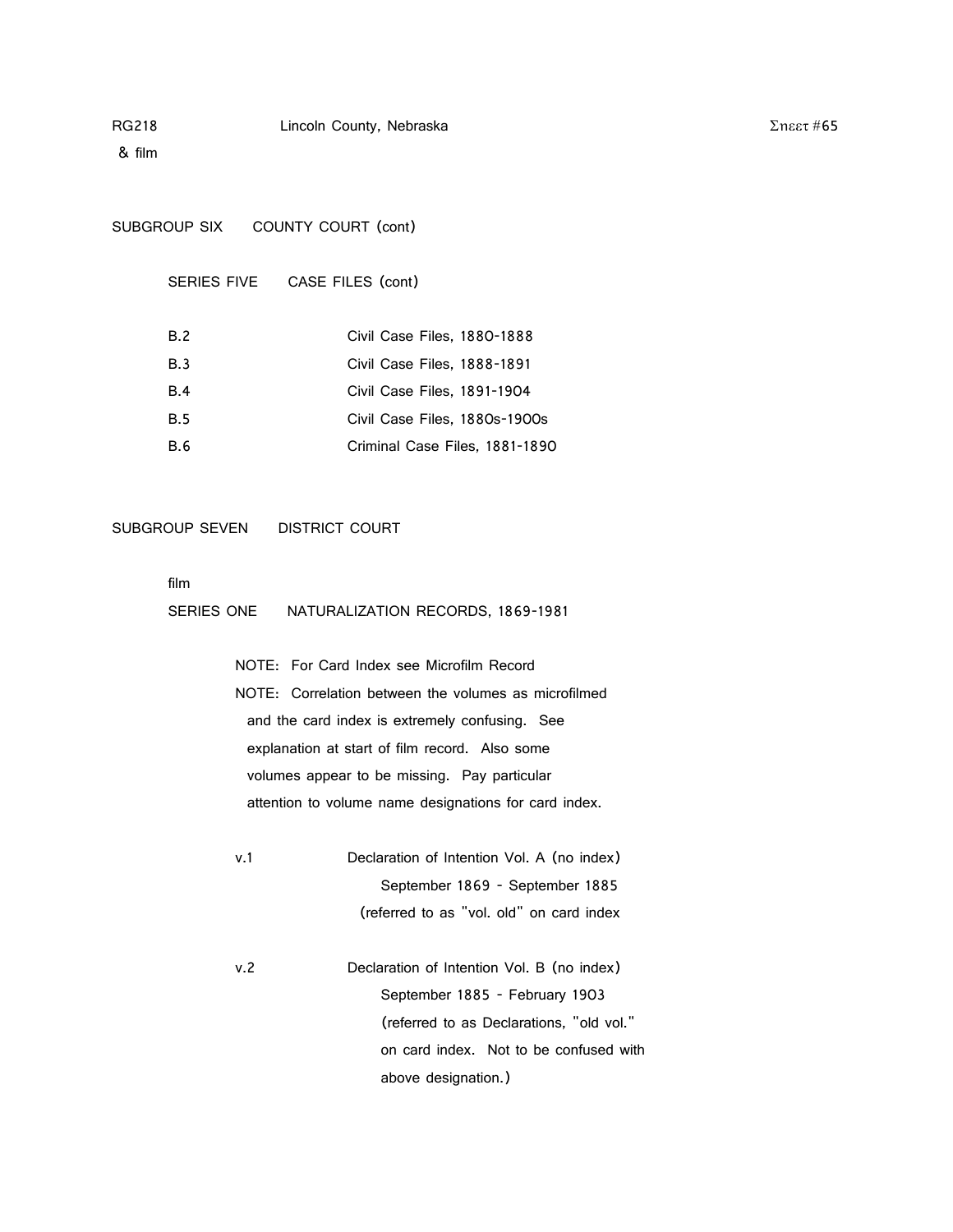| v.3 | Declaration of Intention Vol. C (indexed)   |
|-----|---------------------------------------------|
|     | October 1903 - September 1906               |
|     | NOTE: pp. 71-308 are blank                  |
|     | (Declarations not included in card index)   |
|     | Final Papers (Naturalization Old Record)    |
|     | pp. 309-316, November 1905 - September 1906 |
|     | (Naturalizations only referred to as        |
|     | Naturalization "old vol." on card index)    |
| v.4 | Declarations of Intention Vol. #E           |
|     |                                             |
|     | #1 (October 1906) thru #100 (October 1912)  |
|     | (Referred to as "Vol. E" and sometimes as   |
|     | "Vol. F" [in error] on card index. Use      |
|     |                                             |

Declaration numbers as reference.)

 $Σ$ ηεετ#66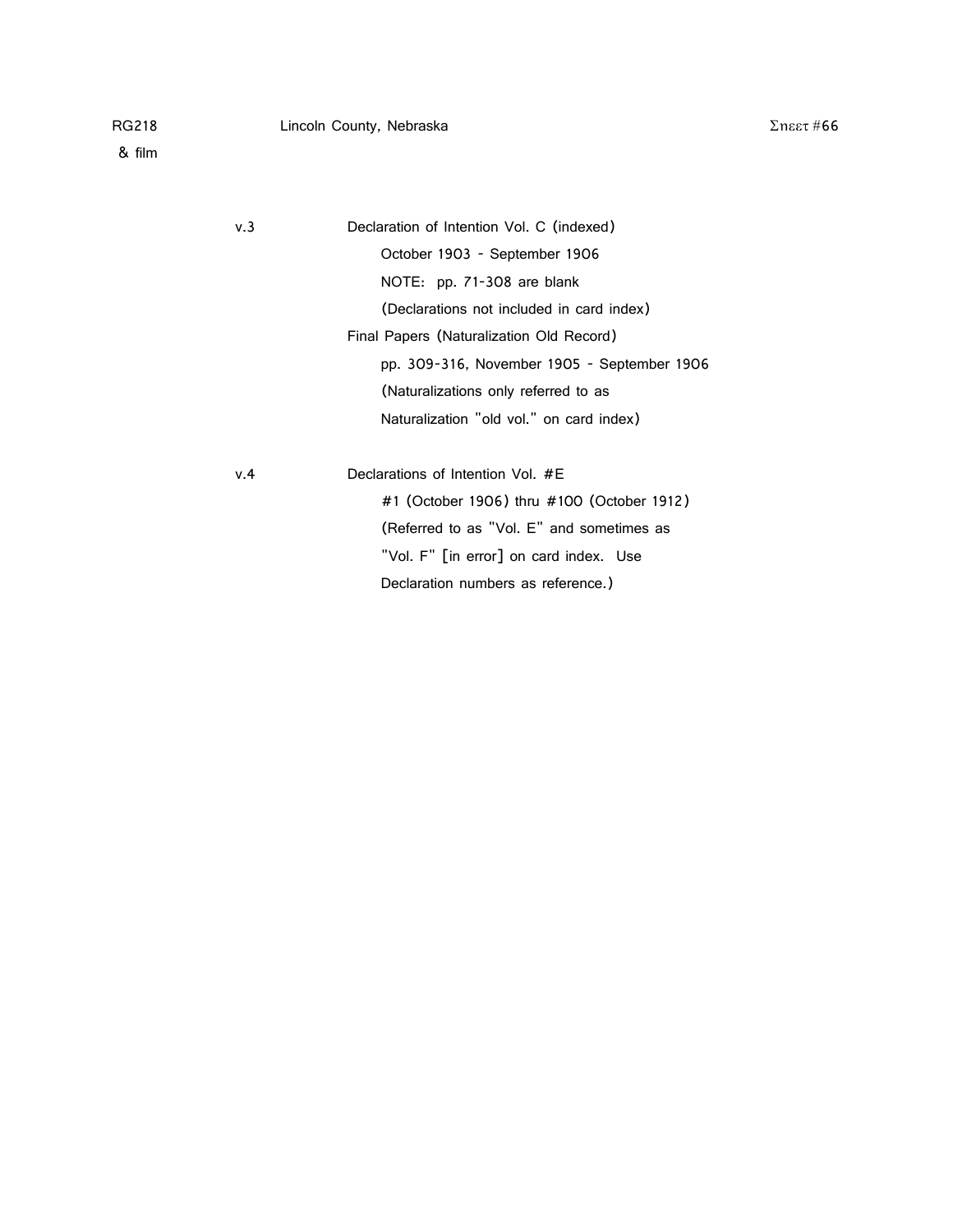| SUBGROUP SEVEN     | <b>DISTRICT COURT (cont)</b>                           |
|--------------------|--------------------------------------------------------|
| film<br>SERIES ONE | NATURALIZATION RECORDS (cont)                          |
|                    |                                                        |
| v.5                | Declarations of Intention Vol. #F                      |
|                    | #101 (November 1912) thru #364 (June 1929)             |
|                    | (referred to in Card Index as "Vol. F." Due            |
|                    | to some error in designating above vol. in             |
|                    | index as "E", use Declaration numbers as               |
|                    | reference. Also referred to in some cases              |
|                    | as Dec. of Intention "Vol. 5" or Dec. of               |
|                    | Intention "Loose Leaf #1")                             |
| v.6                | Naturalization Record Vol. A (final papers)            |
|                    | March 1886 - May 1903                                  |
|                    | (referred to as "Cert. of Naturalization,              |
|                    | Vol. A or Naturalization Rec. Vol. A" in               |
|                    | card index.                                            |
|                    | NOTE: Naturalization Record #1 (final papers) referred |
|                    | to in card index was missing at time of filming.       |
|                    | This would cover the years 1873-1905.                  |
| v.7                | Naturalization Record Vol. B (final papers)            |
|                    | November 1903 - September 1906                         |
|                    | (referred to in card index as "Vol. _")                |
| v.8                | Petition & Record Vol. 1                               |
|                    | (same in card index)                                   |
|                    | #1 (October 1906) thru #50 (August 1912)               |
| v.9                | Petition & Record Vol. 2                               |
|                    | (same in card index)                                   |
|                    |                                                        |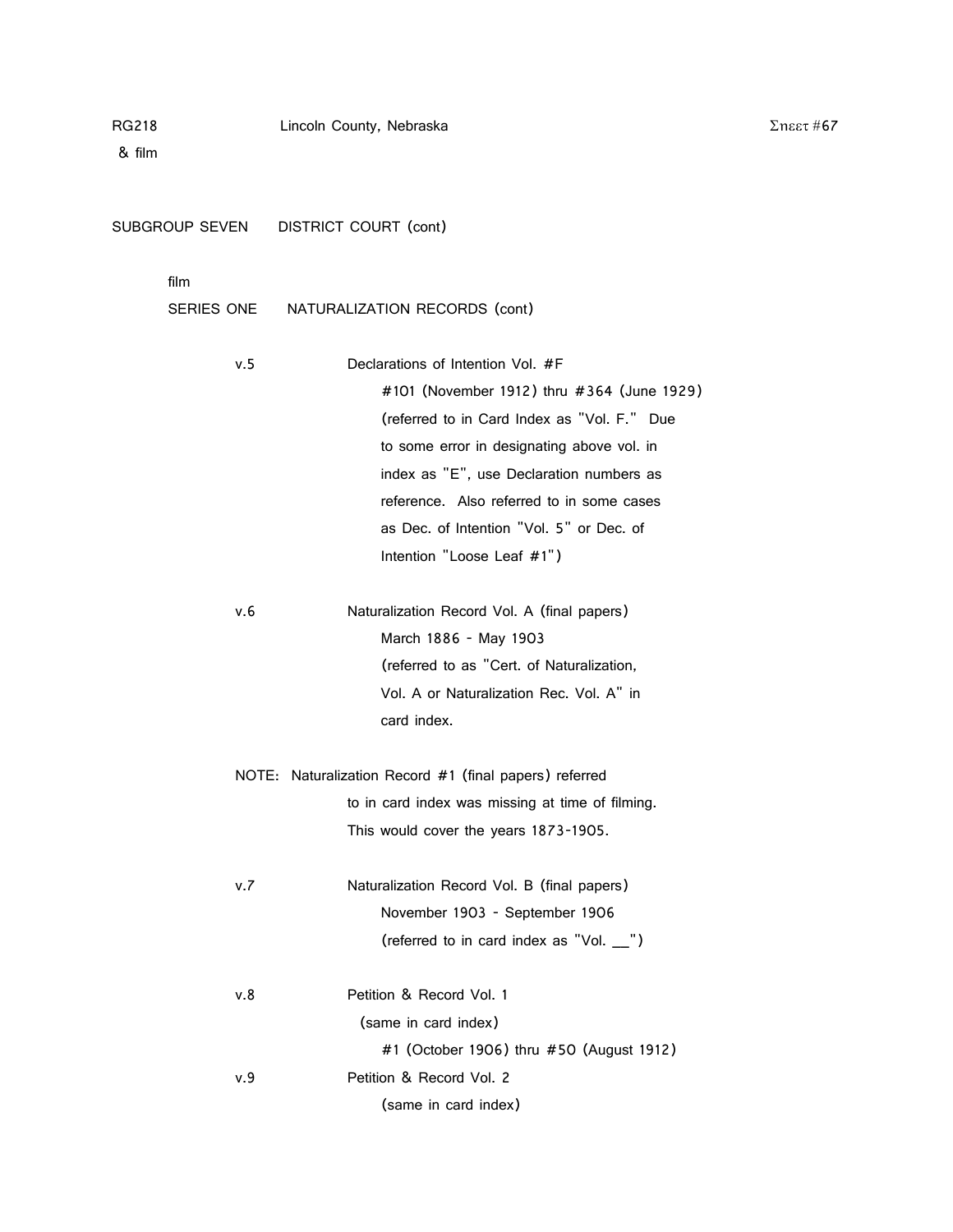#51 (August 1912) thru #148 (February 1925) v.10 Petition & Record Vol. 3 (same in card index) #149 (February 1925) thru #202 (February 1929)

NOTE: The remainder of the volumes were added to the collection in 1987. These volumes were filmed without designating volume numbers. Scattered entries exist in the card index for Petitions, 1931-1981. Final Certificates appear instead of the formal index card.

v.11 Petition & Record Vol. 4

#203 (June 1931) thru #300 (January 1956) (referred to in card index as Petition and Record "Loose Leaf #2") NOTE: see also volume 16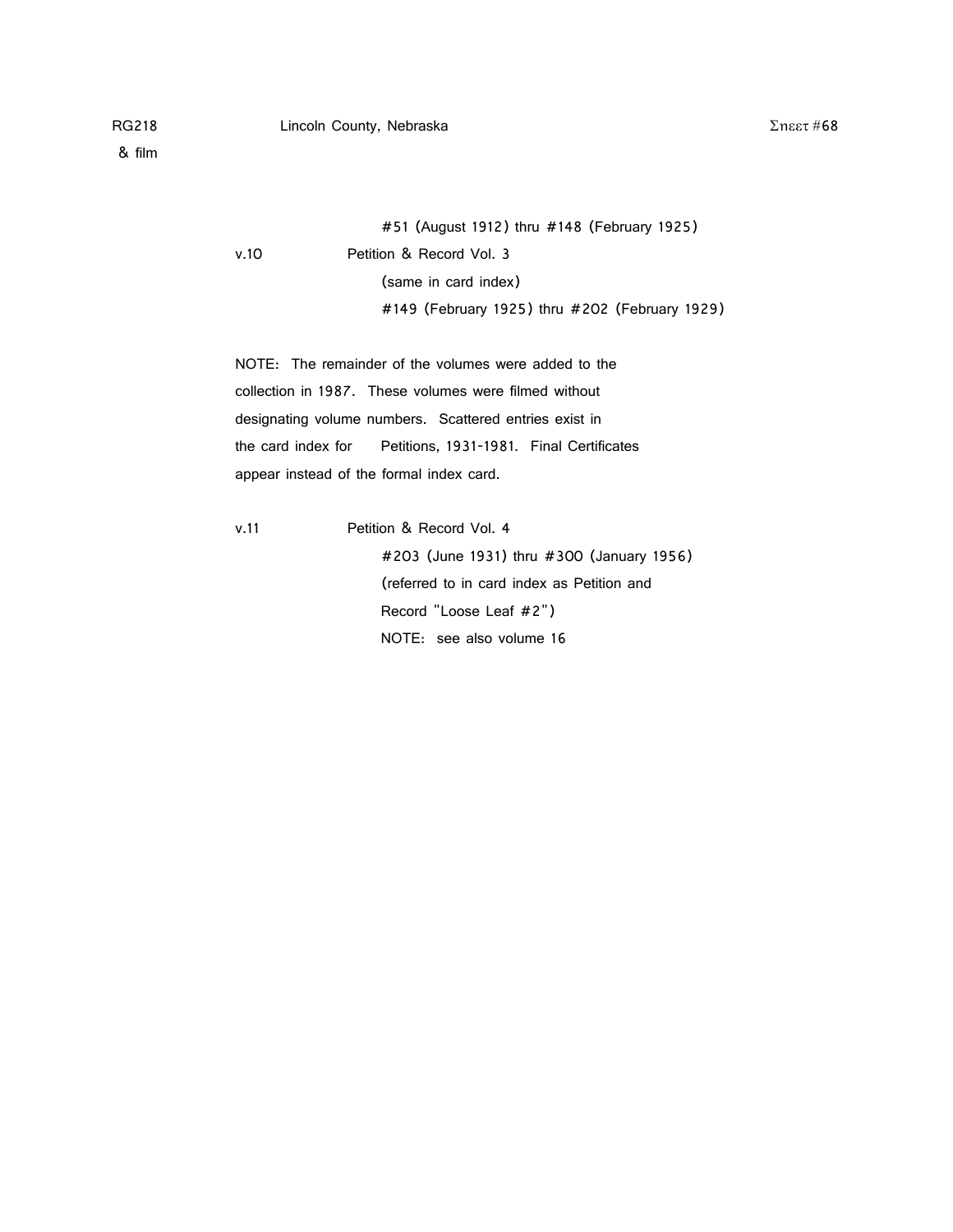& film

| SUBGROUP SEVEN     | DISTRICT COURT (cont)                                                                                                                                                                                                                                                                                                                                                                                                                                       |
|--------------------|-------------------------------------------------------------------------------------------------------------------------------------------------------------------------------------------------------------------------------------------------------------------------------------------------------------------------------------------------------------------------------------------------------------------------------------------------------------|
| film<br>SERIES ONE | NATURALIZATION RECORDS (cont)                                                                                                                                                                                                                                                                                                                                                                                                                               |
| v.12               | Petition & Record Vol. 5<br>#301 (Jan. 10, 1956) - #444 (Feb. 6, 1962)<br>(certificates only in card index)<br>NOTE: see also volume 16                                                                                                                                                                                                                                                                                                                     |
| v.13               | Petition & Record Vol. 6<br>#445 (3/28/1962) thru #559 (4/8/1981)<br>(certificates only in card index)                                                                                                                                                                                                                                                                                                                                                      |
| v.14               | Lists of Petitions Granted (#205-#599)<br>September 2, 1952 - April 9, 1981                                                                                                                                                                                                                                                                                                                                                                                 |
| v.15               | Declarations of Intention Vol. 5/6<br>#365 (Jan. 20, 1930) thru #389 (July 6, 1981)<br>(referred to in card index as Declarations<br>of Intention vol. "Loose Leaf #1)                                                                                                                                                                                                                                                                                      |
| v.16               | Miscellanous naturalizations & transfers<br>January 7, 1952 - April 7, 1966<br>Dawson, Katherine Eva (not indexed)<br>Alvarado, Jose De Jesus C. T. (not indexed)<br>Ugai, Richi (Petition #235)<br>Pearson, Hanna B. & Par H. (Pets. #240-241)<br>Wada, Gosahu and Hina (Pets. #222-221)<br>Howe, Millicent L. (Transfer Pet. #2)<br>Meyer, Frances Eliza (not indexed)<br>Deniese, Anna M. (not in card index)<br>Delgado, Alfonso (letter re filed among |

 $Σ$ ηεετ#69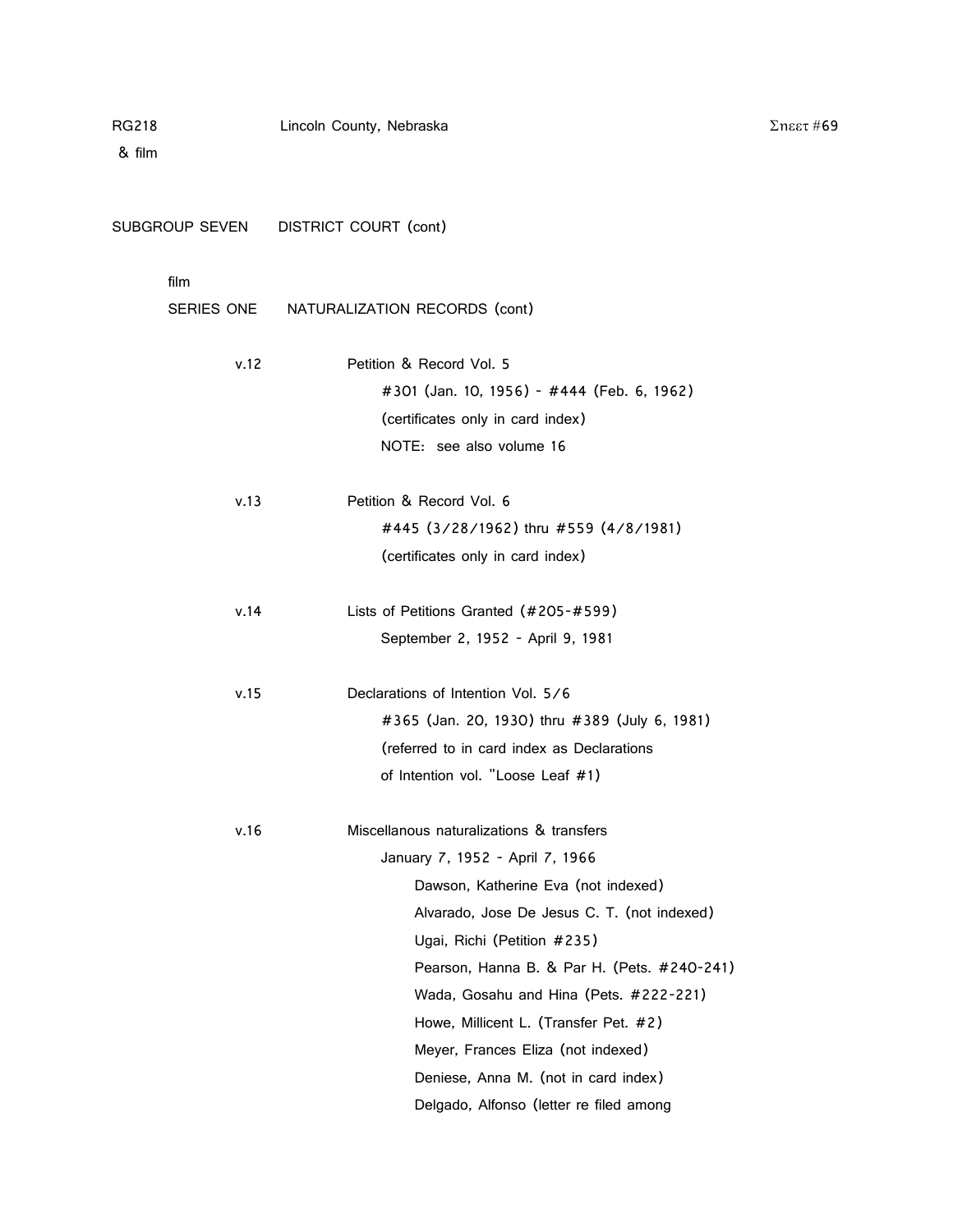& film

above corres. for Deniese), Pet. #472

B.1 f.1 (not filmed), "2" Declarations of Intention

NOTE: See Microfilm Record starting next page.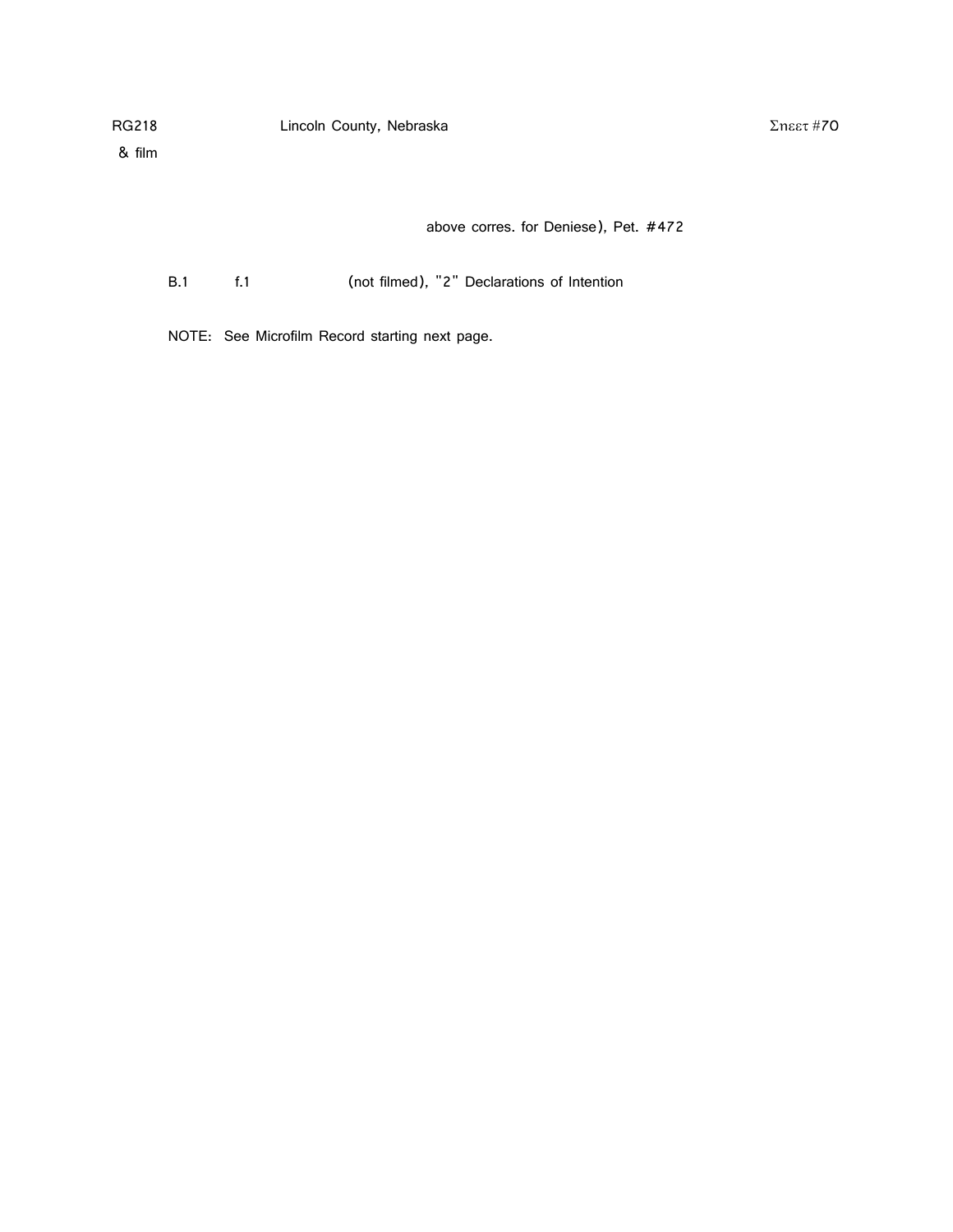& film

SUBGROUP SEVEN DISTRICT COURT (cont)

film

#### SERIES ONE NATURALIZATION RECORDS - MICROFILM RECORD

NOTE: Volumes 1 thru 11 and 15 are included in the card index. Final Certificates only appear for the remainder of the Naturalization Volumes. There seems to have been some confusion as to volume names when preparing the index. Every effort has been made to correlate the card index to the actual volumes. See inventory of volumes above for proper volume designation on card index. For Declarations of Intention, the most accurate method of finding the correct volume would be to use the Declaration numbers (not pg. or vol.) referred to on card index as "Form No.", and locate the correct volume using the inventory provided above. Naturalization Record #1 (final papers) referred to in the card index does not appear on microfilm and has not been accessioned by the Archives.

| Reel A  | Card Index to Naturalization Records, A-S |
|---------|-------------------------------------------|
| MP4165  | Abbott thru Schuamb                       |
| #25.735 | NOTE: Kopf is misfiled, follows Kofferton |

Reel B Card Index to Naturalization Records, S-Z MP4165 Schuberth theu Zlomke #25,736 Reel #1 v.1, Declarations of Intention Vol. A 960 shots (Declarations-"vol. old" on card index) 1920 pp. thru #18,831 v.8, Petition and Record, Vol. 1 Certificate #21 (February 26, 1909)

NOTE: Starts with Administrative General

 $Σ$ ηεετ#71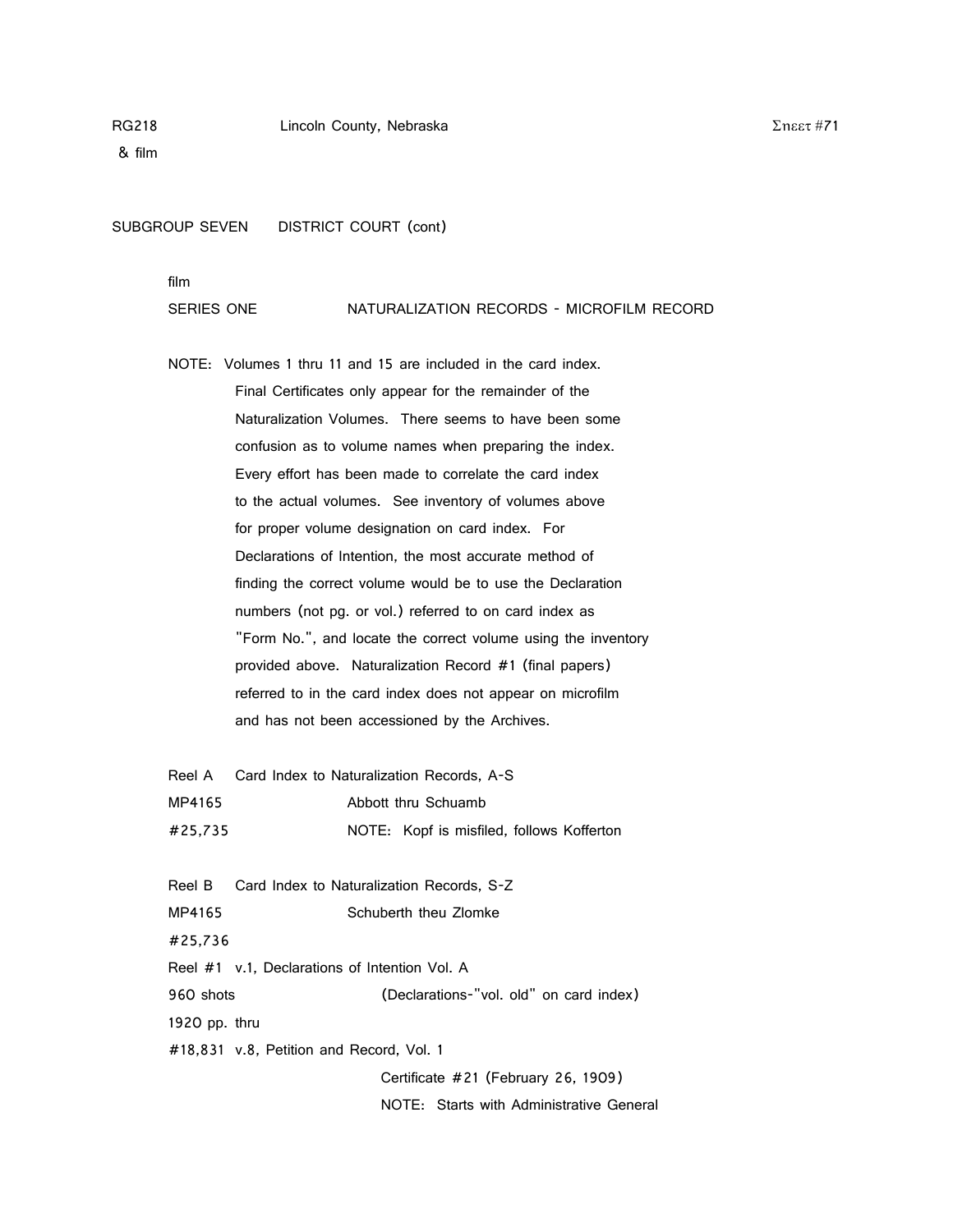& film

Correspondence, 1910-1912. Includes correspondence and supporting documents for individual declarations, 1909-1915 NOTE: RETAKE, end of reel. Declaration of Intention, vol. C pp.311 & 312, Gust Larson & Elias Reesha blurred in original filming.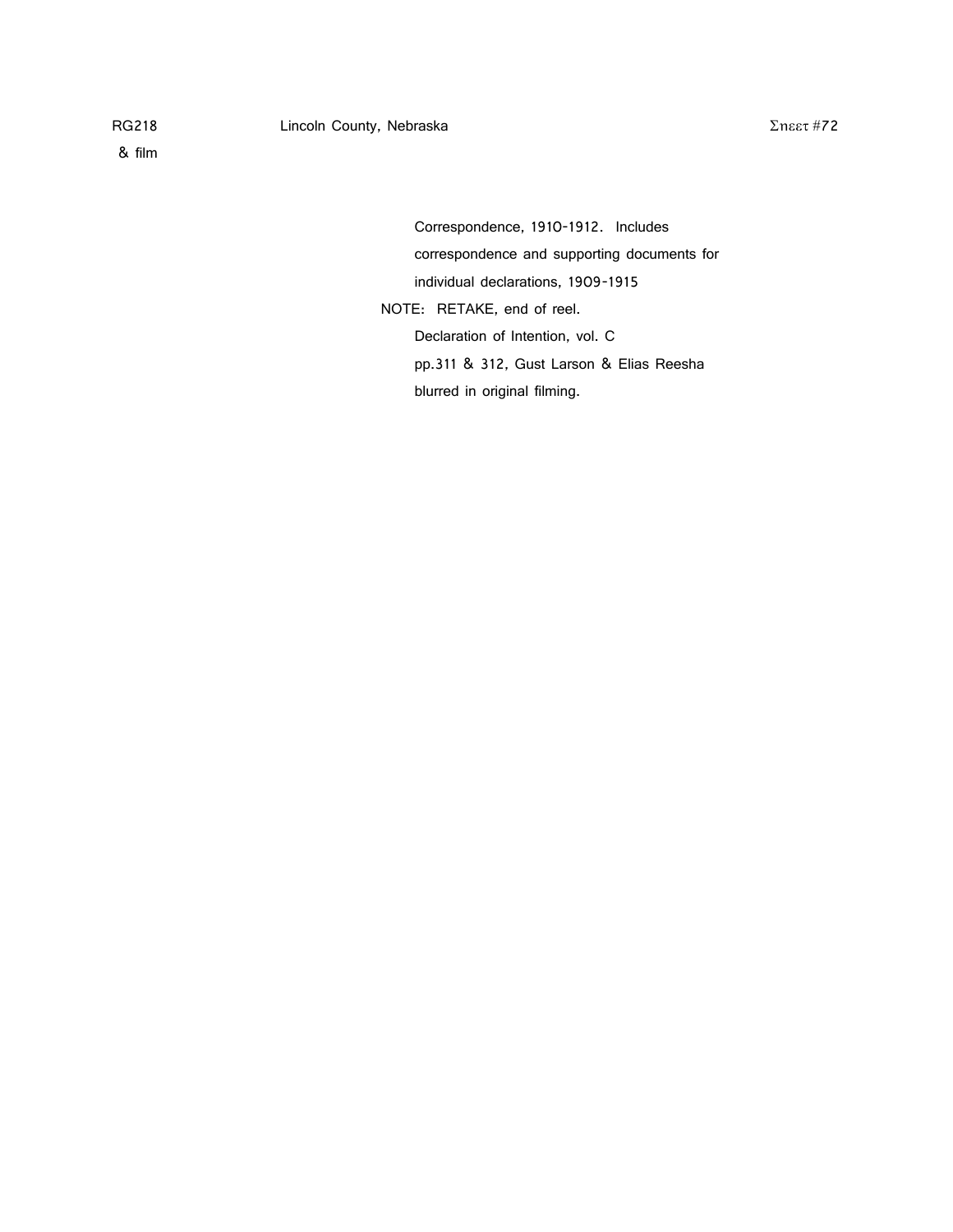#### RG218 Lincoln County, Nebraska

& film

SUBGROUP SEVEN DISTRICT COURT (cont)

## film

SERIES ONE NATURALIZATION RECORDS - MICROFILM RECORD

Reel #2 v.8, Petition and Record Vol. 1 cont.

528 shots #22 (June 15, 1909)

1056 pp. thru

#18,832 v.10, Petition and Record Vol. 3, p.54

#202 (February 18, 1929)

NOTE: Miscellaneous administrative and general correspondence, 1878-1922 appears on microfilm following volume #10. Included is a form letter from the U.S. Dept. of Commerce and Labor regarding the laws of citizenship in regards to women, 1907-1922.

Reel #3 v.11, Petition and Record Vol. 4 970 shots (Petition & Record, Loose Leaf #2 on card index) 1940 pp. thru

#21,893 v.16, Miscellany, 1952-1966

NOTE: End of Vol. #15 includes list of Certificates issued #580-599 (1981) and Correspondence, 1982.

NOTE: See note regarding these records and card index at start of film record. See volume by volume inventory for further explanations.

SERIES TWO CRIMINAL CASE FILES, 1969-1981

B.1 Bills of Exception, Criminal Cases: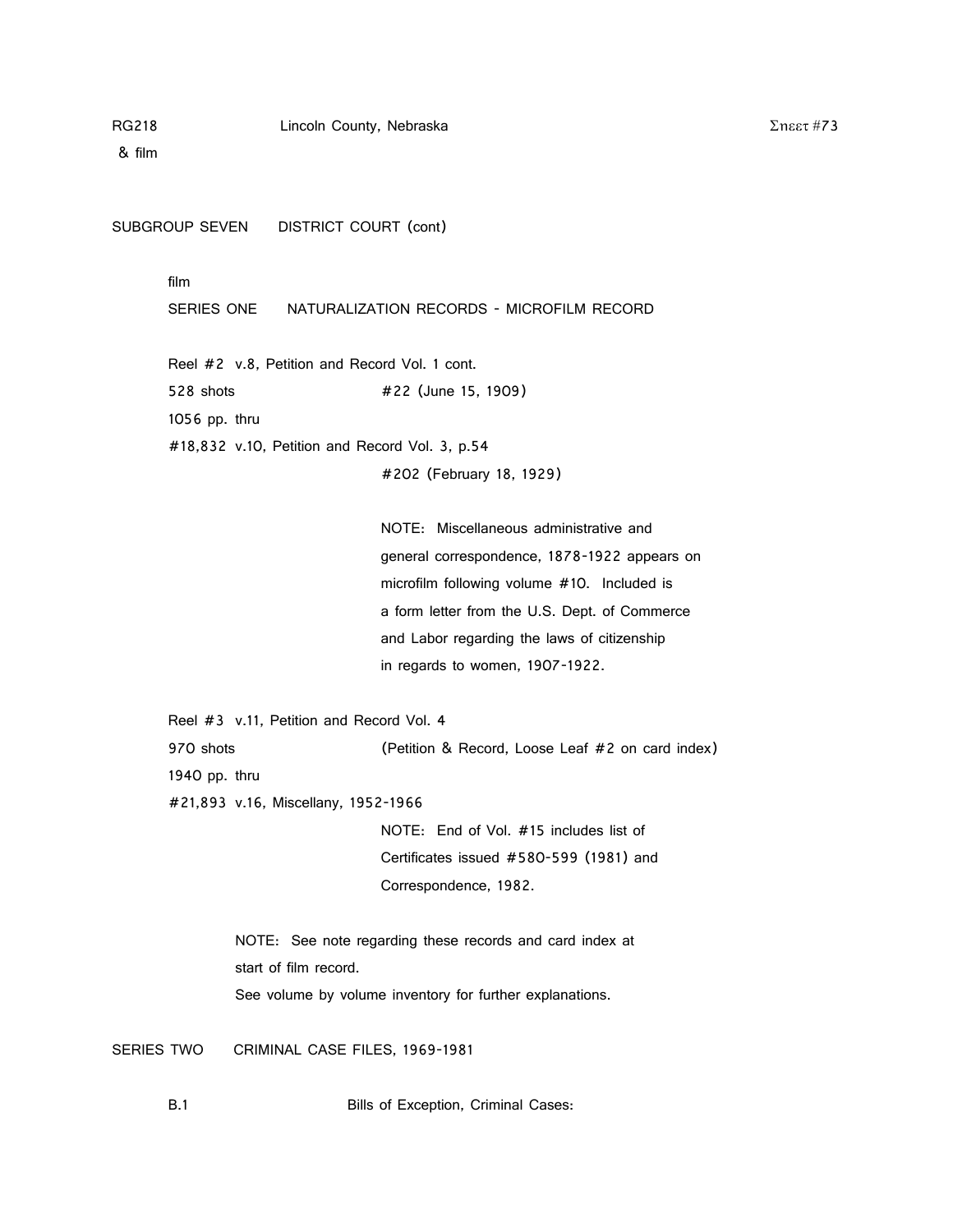| $v.1 - 2$  | State v. Gene Allen Pinkerton, Jr. (1970)    |
|------------|----------------------------------------------|
|            | B-344, vols. 1-2                             |
| $v.3 - 5$  | State v. Lynn M. Moore (1971)                |
|            | $B-435$ , vols. $1-3$                        |
| v.6        | State v. Couto, Dugas, Matos (1969)          |
|            | B-454-456, vol. 1                            |
| v.7        | State v. Larry G. McAvin (1970)              |
|            | $B-594$                                      |
| $v.8 - 10$ | State v. Thomas G. H. Gutierrez (1970-1971)  |
|            | B-633, vol. 1 & supple. & vol. 2             |
| v.11       | State v. William Waechter (1972)             |
|            | B-923, vol. 2                                |
| v.12       | State v. William Waechter (1972)             |
|            | B-945, vol. 3                                |
| v.13       | State v. Gary Dean Bittner (1971)            |
|            | B-1051, vol. 1                               |
| v.14       | State v. Albert Bradley Raetz (1972), B-1101 |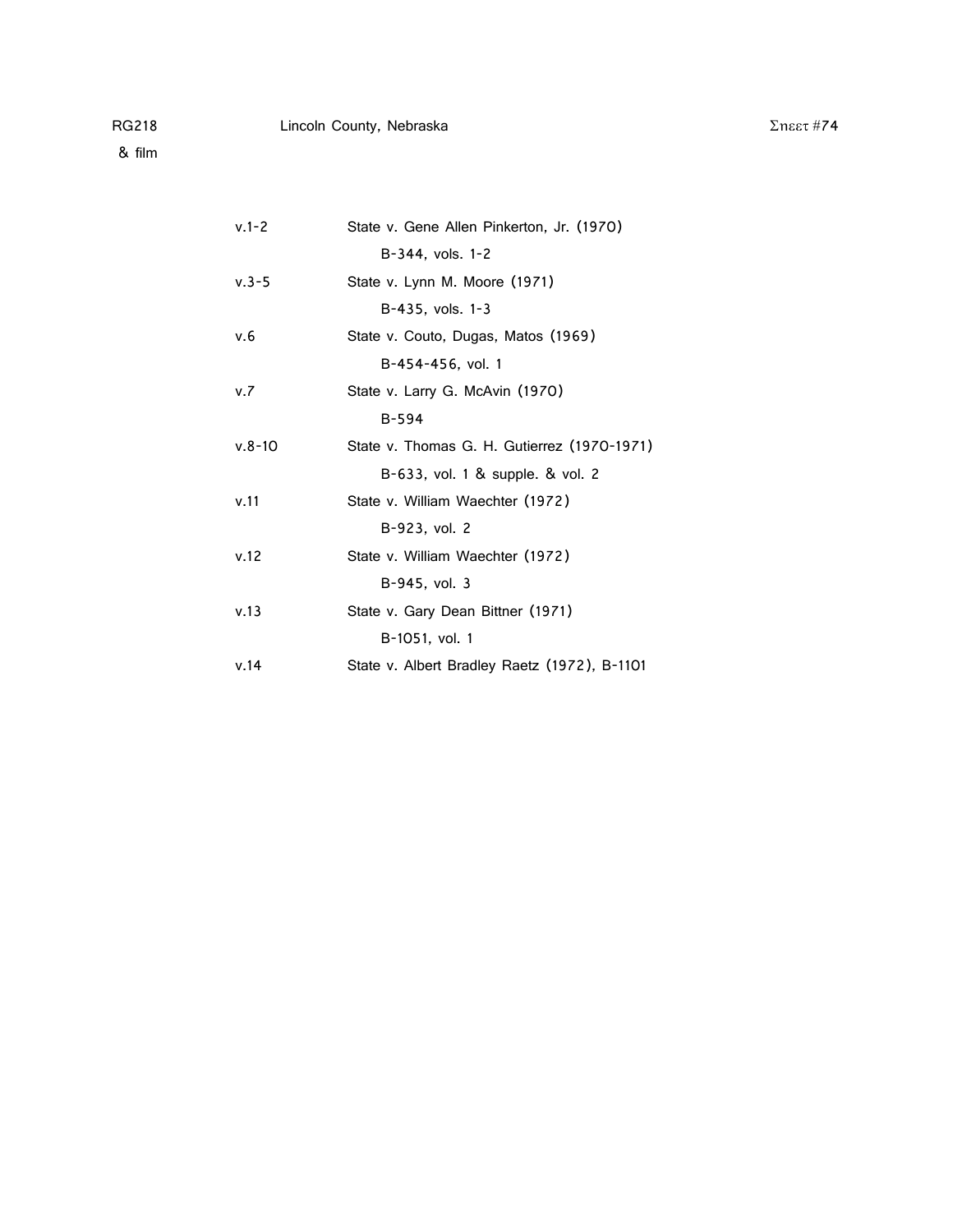### RG218 Lincoln County, Nebraska

& film

SUBGROUP SEVEN DISTRICT COURT (cont)

SERIES TWO CRIMINAL CASE FILES (cont)

### B.1 cont.

| v.15        | State v. Kenneth Stephen Mitchell (1972), B-1299 |
|-------------|--------------------------------------------------|
| $v.16 - 17$ | State v. Roger L. Holliday (1972)                |
|             | B-1287 BOE and supplemental                      |
| v.18        | State v. James Earnest Arthur (1975), B-1992     |
| $v.19 - 21$ | State v. Theodore Willie Blythman (1974-1978)    |
|             | $B-2312$ , vols. $1-3$                           |
| v.22        | State v. Theodore Willie Blythman (1977)         |
|             | #69-307. vol. 1                                  |
| v.23        | State v. James R. Bunting (1976), B-2072, vol. 1 |
| v.24        | State v. James R. Bunting (1975), #73-294        |
| $v.25 - 26$ | State v. Robert G. Peterson                      |
|             | B-2035, vols. 1-2 (1974, 1981)                   |
|             |                                                  |

SUBGROUP EIGHT SUPERINTENDENT OF SCHOOLS

NOTE: No records for the office of Lincoln County Superintendent of Schools has been transferred to the State Archives.

SUBGROUP NINE SCHOOL DISTRICT RECORDS

SERIES ONE MISCELLANEOUS SCHOOL DISTRICT RECORDS, 1869-1900

| B.1 | f 1. | School Dist. #1 - Misc., 1870-1879                |
|-----|------|---------------------------------------------------|
|     | f 2  | School Dist. #1 - Fiscal Records, 1869-1879, 1908 |
|     | f R  | School Dist. #5 - Fiscal Records, 1875-1876       |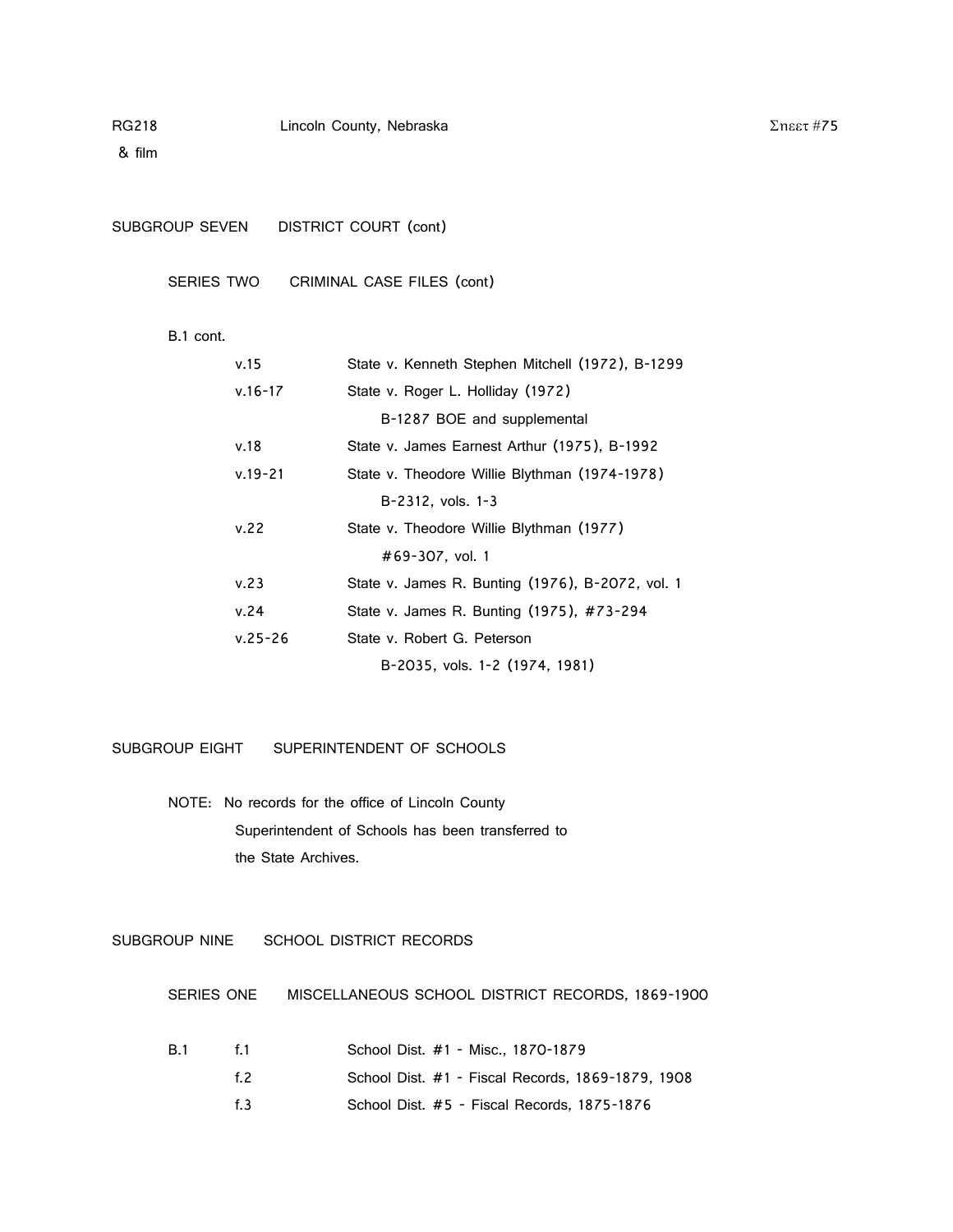## RG218 Lincoln County, Nebraska

& film

| f.4  | School Dist. #1 vs. Dist. #5 - Legal, 1875-1877                               |
|------|-------------------------------------------------------------------------------|
| f. 5 | School Dist. #27 & #90, Misc., 1896-1900                                      |
| f. 6 | School Dist. #3 (North Platte), 2 Letters to Mrs. Christina (Alfred) Samelson |
|      | (School Board member)                                                         |
|      | --June 26, 1899, Interest to apply for teacher position, Nona Garrison        |
|      | --Oct. 29, 1902, Letter, Teacher resignation, Laura E. Irish                  |

END OF INVENTORY

PMC 1/13/1987 PMC 11/2/1988 PMC/WP51 8/31/1992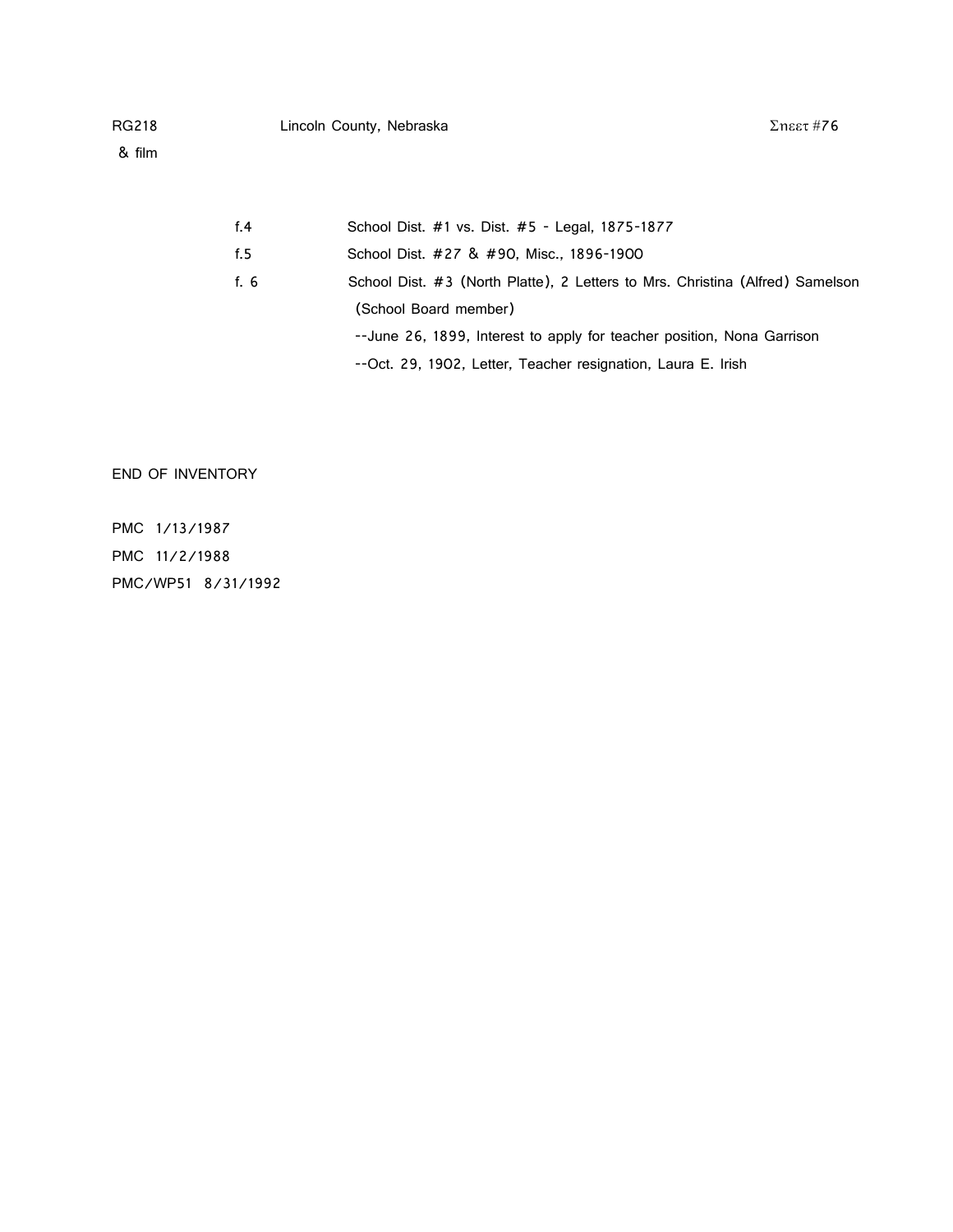film

RG218 Lincoln County, Nebraska Appendix A

# MARRIAGE RECORD FILMING ORDER

Roll #2 Marriages,

NOTE: Marriages are microfilmed by book and page number, and chronologically (by date of filing not date of record) when not listed. A listing of all documents contained on the microfilm is availble in the reference room. If the names are on the list, the document is on the film. Use this filming order to locate marriages that are out of place, misfiled, or not in strict chronological order.

NOTE: NL - Not listed

|      | FRAME #         | <b>SURNAMES</b>      | <b>DOCKET</b> | PAGE    | <b>DATE</b> |
|------|-----------------|----------------------|---------------|---------|-------------|
| 1885 |                 |                      |               |         |             |
|      | 12 <sup>2</sup> | HARRINGTON-LAMPLUGH  | $\mathsf 3$   | 185     |             |
|      | 11/25/1885      |                      |               |         |             |
|      | thru            |                      |               |         |             |
|      | 32              | <b>CRONEN-KOCKEN</b> | $\mathsf 3$   | 194     |             |
|      | 12/25/1885      |                      |               |         |             |
| 1886 |                 |                      |               |         |             |
|      | 34              | HICKLUND-LINDQUIST   | $\mathsf 3$   | 198/199 |             |
|      | 1/23/1886       |                      |               |         |             |
|      | thru            |                      |               |         |             |
|      | 66              | IDDINGS-TAFFE        | $\mathsf 3$   | 214     |             |
|      | 4/21/1886       |                      |               |         |             |
|      | 67              |                      | $\mathsf 3$   | 215     | 1886        |
|      | 68              | HANSON-JENSEN        | 3             | 216     |             |
|      | 5/1/1886        |                      |               |         |             |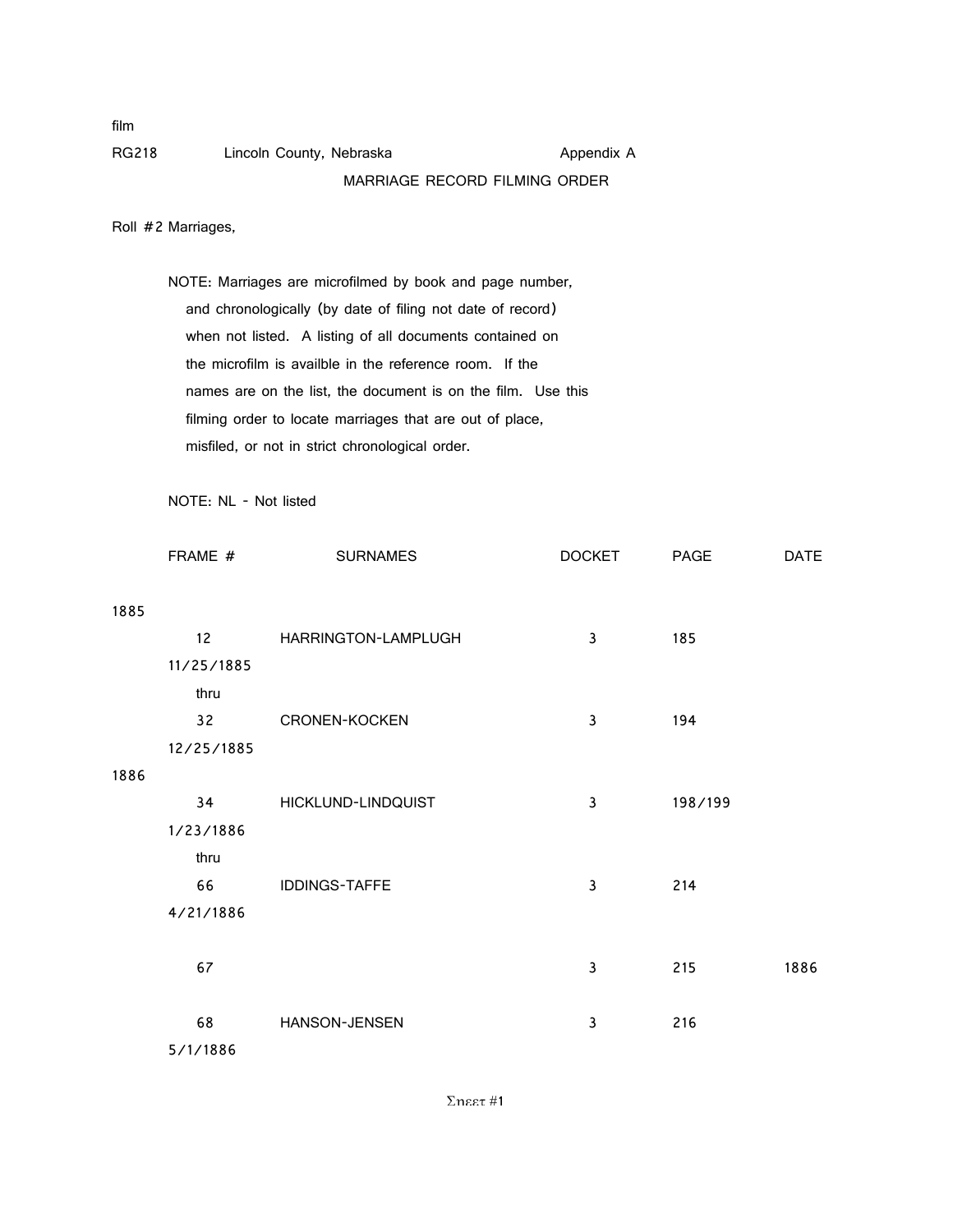| film         |                               |                          |              |         |      |
|--------------|-------------------------------|--------------------------|--------------|---------|------|
| <b>RG218</b> |                               | Lincoln County, Nebraska | Appendix A   |         |      |
|              | MARRIAGE RECORD FILMING ORDER |                          |              |         |      |
|              | thru                          |                          |              |         |      |
|              | 91                            | <b>BURK-LONG</b>         | $\mathbf{3}$ | 227     |      |
|              | 6/4/1886                      |                          |              |         |      |
|              |                               |                          |              |         |      |
|              | 92                            |                          | $\mathbf{3}$ | 228-230 | see  |
| 1887         |                               |                          |              |         |      |
|              |                               |                          |              |         |      |
|              | 93                            | MC DONALD-BELTEN         | $\mathbf{3}$ | 231     |      |
|              | 6/14/1886                     |                          |              |         |      |
|              | thru                          |                          |              |         |      |
|              | 100                           | MC KAY-BRODICK           | $\mathbf{3}$ | 233     |      |
|              | 7/5/1886                      |                          |              |         |      |
|              |                               |                          |              |         |      |
|              | 101                           |                          | 3            | 234     | 1886 |
|              |                               |                          |              |         |      |
|              | 102                           | <b>HUTHMAN-WRIGHT</b>    | 3            | 235     |      |
|              | 7/8/1886                      |                          |              |         |      |
|              | thru<br>126                   | PECKHAM-PARSONS          | $\mathbf{3}$ | 246     |      |
|              | 8/7/1886                      |                          |              |         |      |
|              |                               |                          |              |         |      |
|              | 128                           | MACADAMS-ORMSBY          | NL           |         |      |
|              | 9/7/1886                      |                          |              |         |      |
|              | 129                           |                          | $\mathbf{3}$ | 247     | 1886 |
|              |                               |                          |              |         |      |
|              | 130                           | LAUBENHEIMER-BEYERLE     | $\mathbf{3}$ | 248     |      |
|              | 9/15/1886                     |                          |              |         |      |
|              | thru                          |                          |              |         |      |
|              | 153                           | HAMILTON-LEE             | $\mathbf{3}$ | 259     |      |
|              | 10/24/1886                    |                          |              |         |      |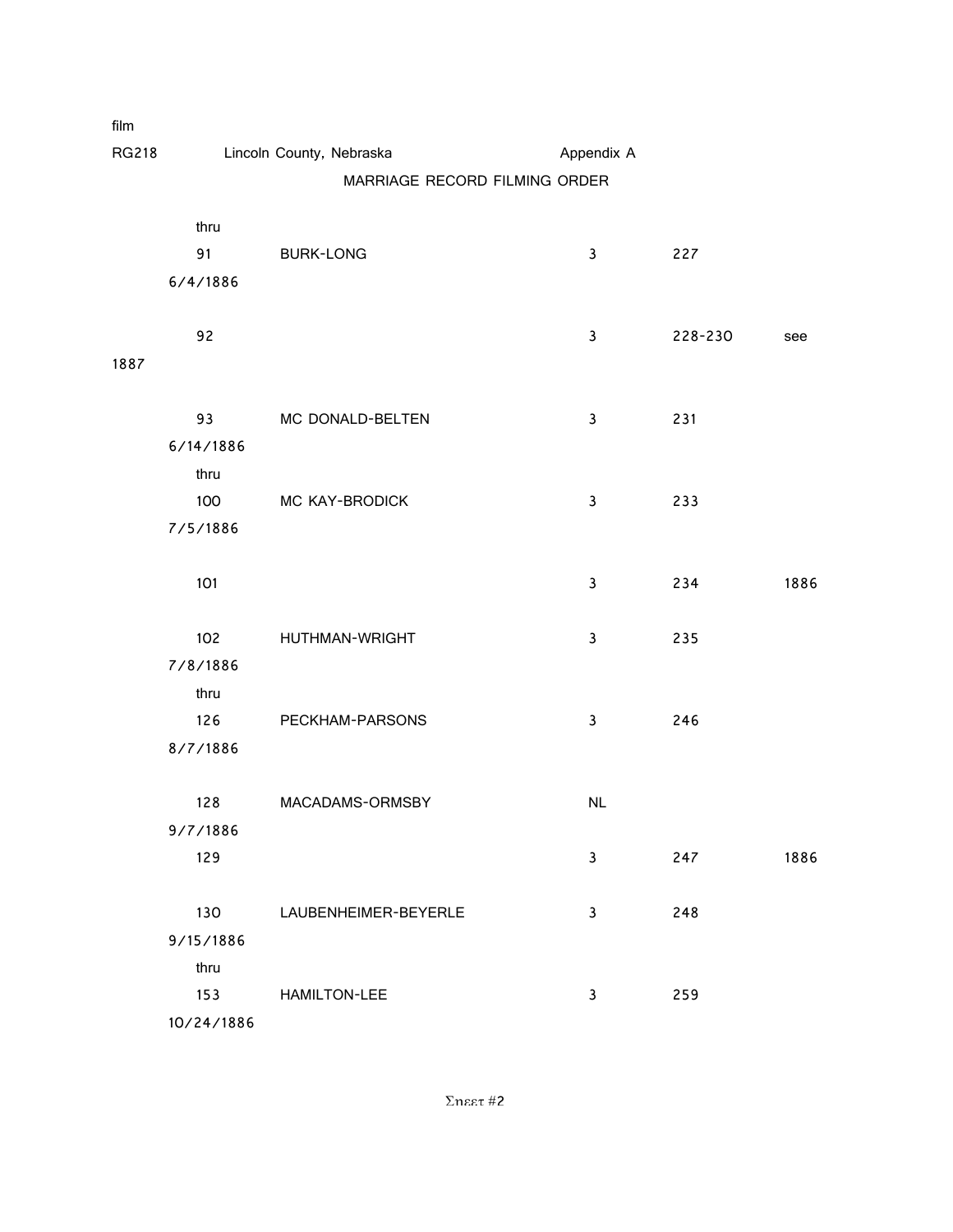| film         |                                       |                               |              |               |          |             |
|--------------|---------------------------------------|-------------------------------|--------------|---------------|----------|-------------|
| <b>RG218</b> |                                       | Lincoln County, Nebraska      |              | Appendix A    |          |             |
|              |                                       | MARRIAGE RECORD FILMING ORDER |              |               |          |             |
|              | Roll #2 Marriages, 1885-              |                               |              |               |          |             |
|              | NOTE: See note at start of appendix A |                               |              |               |          |             |
|              | NOTE: NL - Not listed                 |                               |              |               |          |             |
|              | FRAME #                               | <b>SURNAMES</b>               |              | <b>DOCKET</b> | PAGE     | <b>DATE</b> |
|              | 154 SMITH-NEELY NL                    |                               |              | 10/27/1886    |          |             |
|              | 156 VAN INWEGEN-BOLES                 |                               |              | 3             | 260      | 11/6/1886   |
|              | thru                                  |                               |              |               |          |             |
|              | 172 WATTEMATH-BRANDT                  |                               |              | 3             | 266      | 12/11/1886  |
|              | 173                                   |                               | 3            | 267           | 1886     |             |
|              | 174 SHERIDAN-RALSTON                  |                               |              | 3             | 268      | 12/23/1886  |
|              | thru                                  |                               |              |               |          |             |
|              | 181 SPIES-WENDT                       | 3                             |              | 27112/29/1886 |          |             |
| 1887         |                                       |                               |              |               |          |             |
|              | 184 HULL-LEE<br>thru                  | 3 228                         |              | 8/25/1887     |          |             |
|              | 189 STACK-WALSH                       | 3                             |              | 2308/10/1887  |          |             |
|              | 190                                   |                               | $\mathbf{3}$ | 231-271       | see 1886 |             |
|              | 191 LOWRY-SOMERVILLE                  |                               |              | 3             | 272      | 1/5/1887    |
|              | thru                                  |                               |              |               |          |             |
|              | 196 TIGHE-WALSH                       | 3                             |              | 2741/19/1887  |          |             |
|              | 197 see Chronological Files           |                               |              | 3             | 275-318  | 1887        |
|              |                                       |                               |              |               |          |             |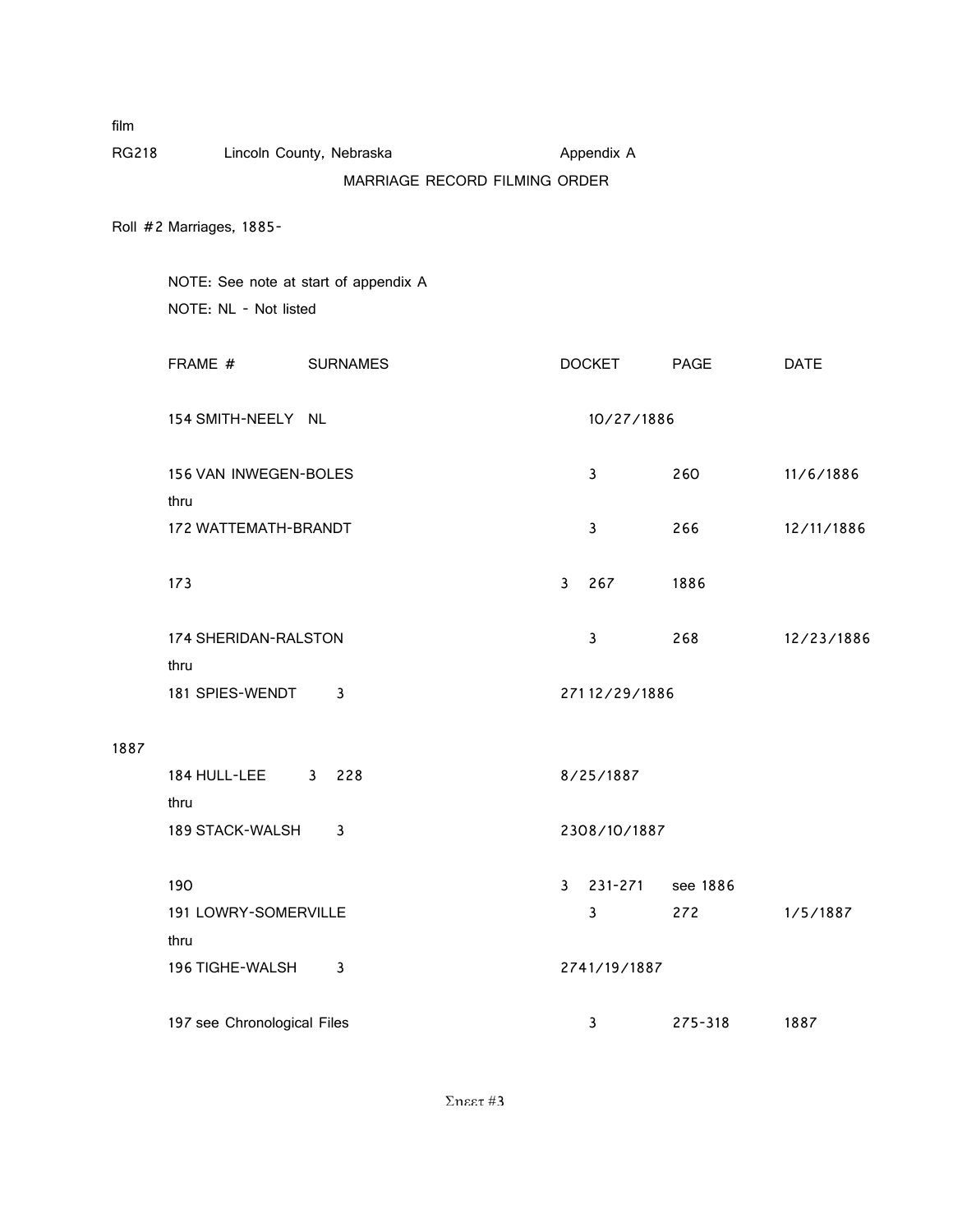| ,,,,,, |                                |                               |              |               |            |            |
|--------|--------------------------------|-------------------------------|--------------|---------------|------------|------------|
| RG218  | Lincoln County, Nebraska       |                               |              | Appendix A    |            |            |
|        |                                | MARRIAGE RECORD FILMING ORDER |              |               |            |            |
|        | 198 DECKER-LARSH<br>thru       |                               | 3            | 319           | 6/27/1887  |            |
|        | 235LONG-COHAGEN                |                               | 3            | 337           | 12/20/1887 |            |
|        | 236 see Chronological Files    |                               |              | 3             | 338        | 1887       |
|        | 237 HEINBAUGH-BARAKMAN<br>thru |                               |              | 3             | 339        | 12/19/1887 |
|        | 243 DAVIS-CLARK                | 3                             |              | 35911/21/1887 |            |            |
|        | 244 see Chronological Files    |                               |              | 3             | 360        | 1887       |
|        | 245MASON-COURTNEY              |                               | $\mathbf{3}$ | 361           | 12/27/1887 |            |
|        | 248THOMAS-EMBERY               |                               | 3            | 362           | 12/31/1887 |            |

film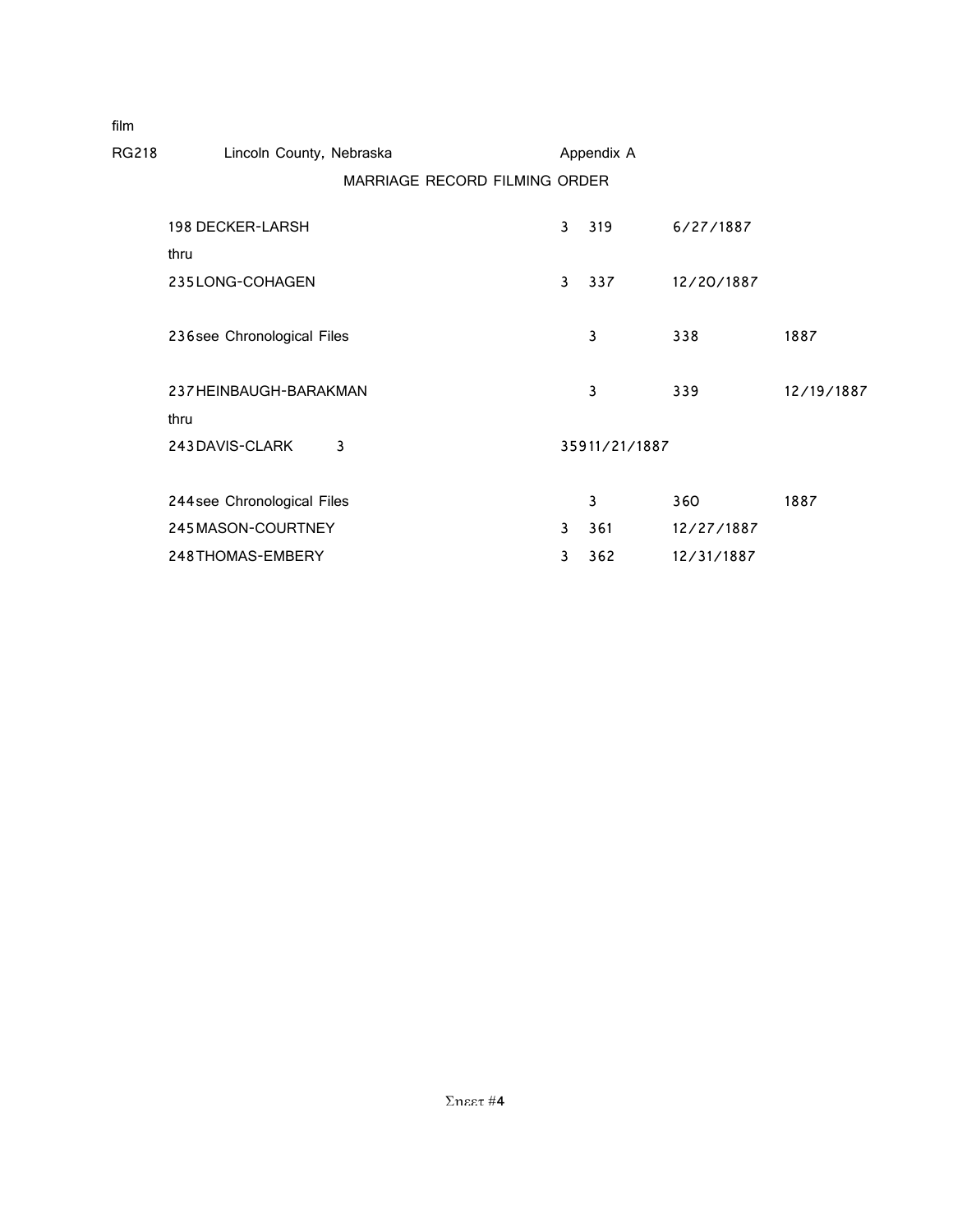| film  |                          |                               |            |
|-------|--------------------------|-------------------------------|------------|
| RG218 | Lincoln County, Nebraska |                               | Appendix A |
|       |                          | MARRIAGE RECORD FILMING ORDER |            |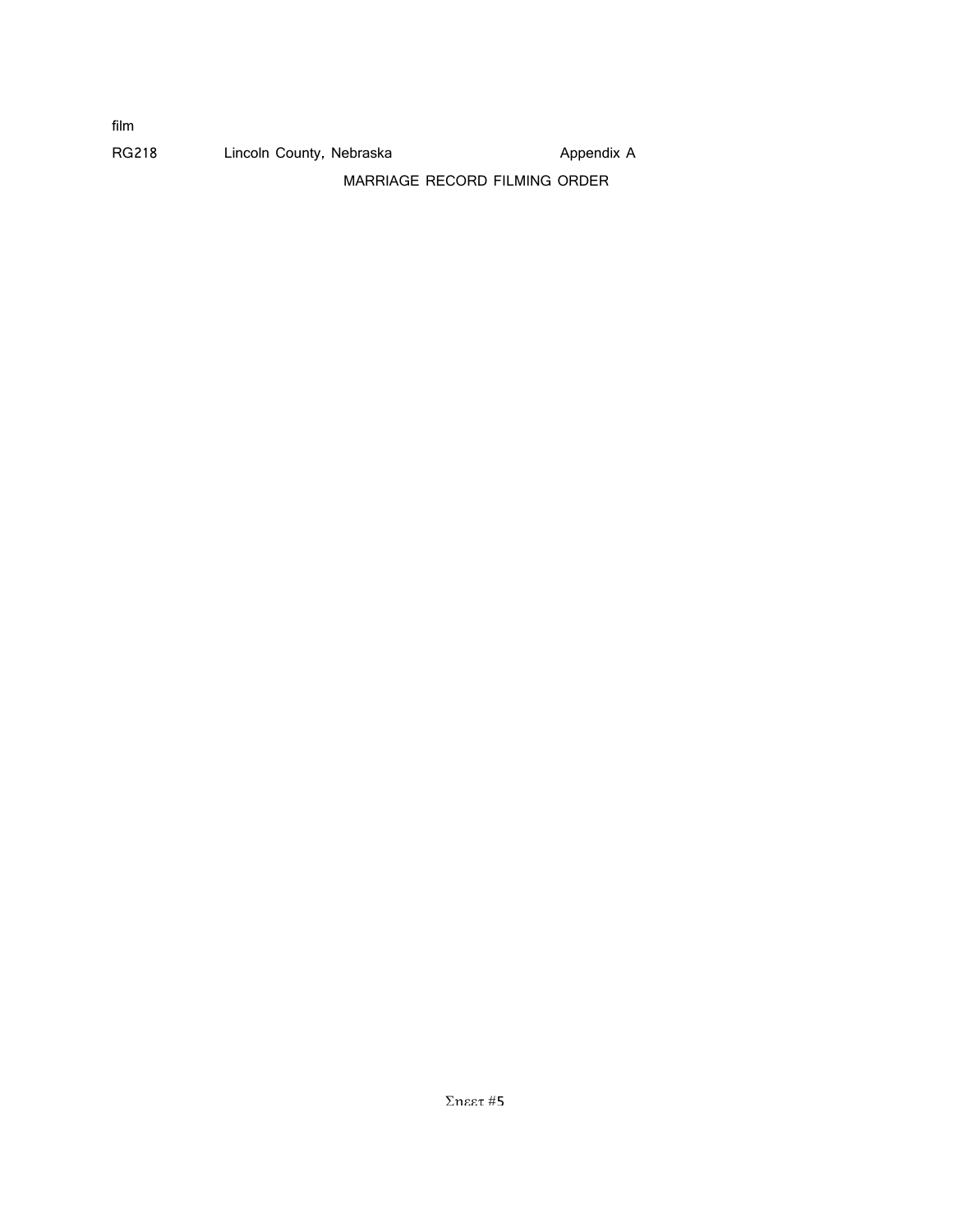NOTE: See note at start of Appendix AA@ NOTE: NL - Not listed

NOTE: Frames 249-348, Marriages are microfilmed chronologically, not by book and page number. May be missing pages noted above

| FRAME #             | <b>SURNAMES</b> | <b>DOCKET</b> | <b>PAGE</b> | DATE |
|---------------------|-----------------|---------------|-------------|------|
| 250MYERS-REYNOLDS   |                 | NL.           | 1/23/1887   |      |
| thru                |                 |               |             |      |
| 332MC CLOUD-BAYES   |                 | <b>NL</b>     | 7/31/1887   |      |
| thru                |                 |               |             |      |
| 348 CASTEEN-BLONDIN |                 | <b>NL</b>     | 12/8/1887   |      |

1888

| 350NATION-HURD        | <b>NL</b>          |              |              | 1/4/1888   |           |
|-----------------------|--------------------|--------------|--------------|------------|-----------|
| 352JONES-MARTIN       | $\mathbf{3}$       |              | 33812/9/1887 |            |           |
| 354                   |                    | 3            | $339 - 341$  | see 1887   |           |
|                       |                    |              |              |            |           |
| 355 POTTER-HUBBANTT   |                    |              | 3            | 342        | 1/9/1888  |
| thru                  |                    |              |              |            |           |
| 361 JACKSON-CLARK     |                    | $\mathbf{3}$ | 345          | 1/19/1888  |           |
|                       |                    |              |              |            |           |
| 362 BAKER-SWEENEY     |                    | 3            | 436          | 11/20/1888 |           |
|                       | (out of order)     |              |              |            |           |
| 364 SHERMAN-SMITH     |                    | 3            | 346          | 12/20/1887 |           |
| 366MCCULLOUGH-HARBERT |                    |              | <b>NL</b>    |            | 1/29/1888 |
| 368                   |                    | 3            | 347-349      | see 1887   |           |
|                       | MCWILLIAMS-WALLACE |              | 3            | 350        | 1/30/1888 |
| 369                   |                    | 3            | 351          | see 1887   |           |
| 369 BRAINARD-NATION   |                    | 3            | 352          | 2/23/1888  |           |
| thru                  |                    |              |              |            |           |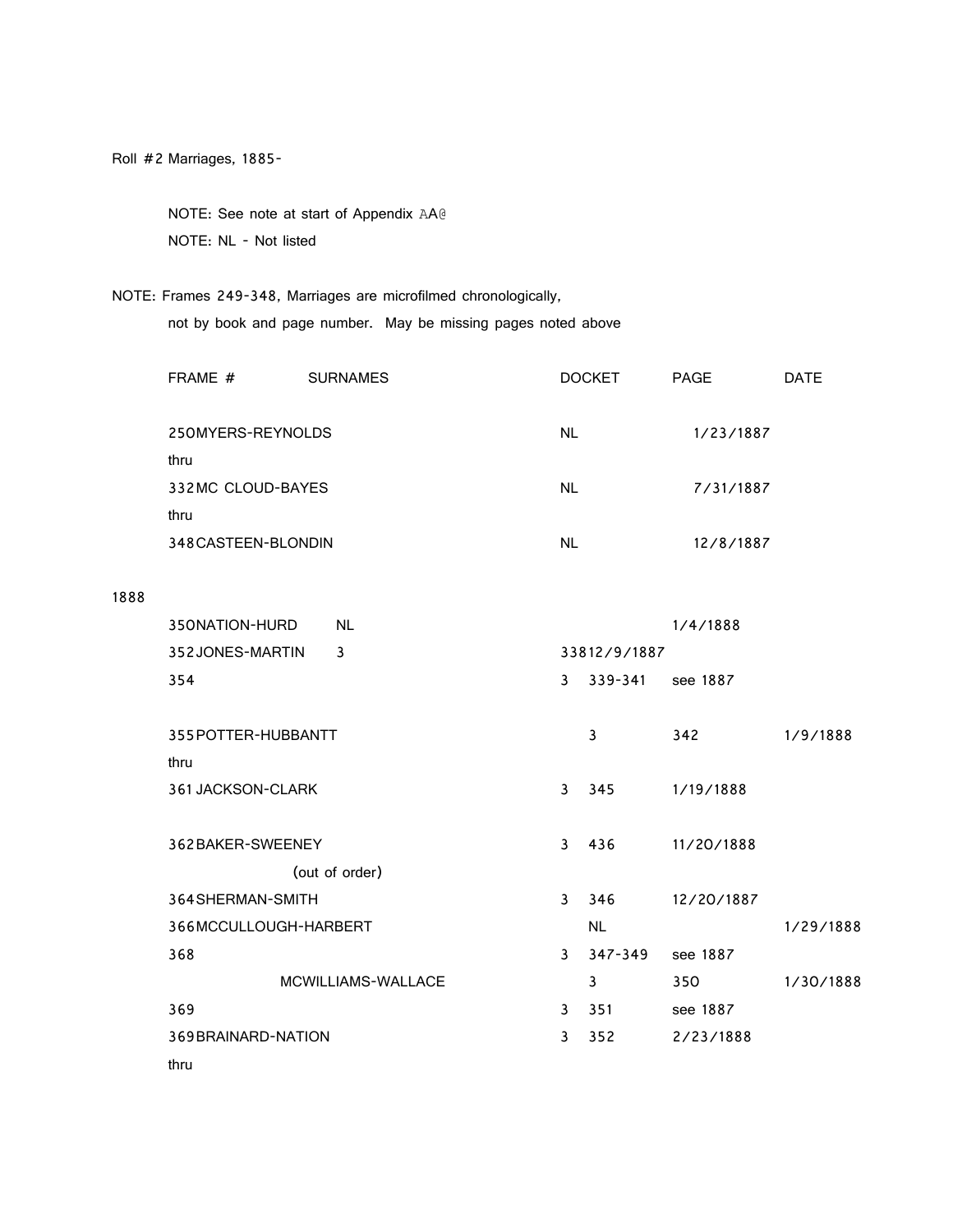| 377 MURRAY-FITZGERALD |   | 3       | 355       | 2/13/1888 |
|-----------------------|---|---------|-----------|-----------|
|                       |   |         |           |           |
| 378                   | 3 | 356-357 | see 1887  |           |
| 378JACOBUS-SHAW       | 3 | 358     | 2/28/1888 |           |
| thru                  |   |         |           |           |
| 380                   | 3 | 359-363 | see 1887  |           |
|                       |   |         |           |           |
| 380ERICSON-JOHANSON   |   | 3       | 364       | 1/19/1888 |
| thru                  |   |         |           |           |
| 393 BURKLAND-LARSON   |   | 3       | 370       | 2/12/1888 |
| 394                   | 3 | 371     |           |           |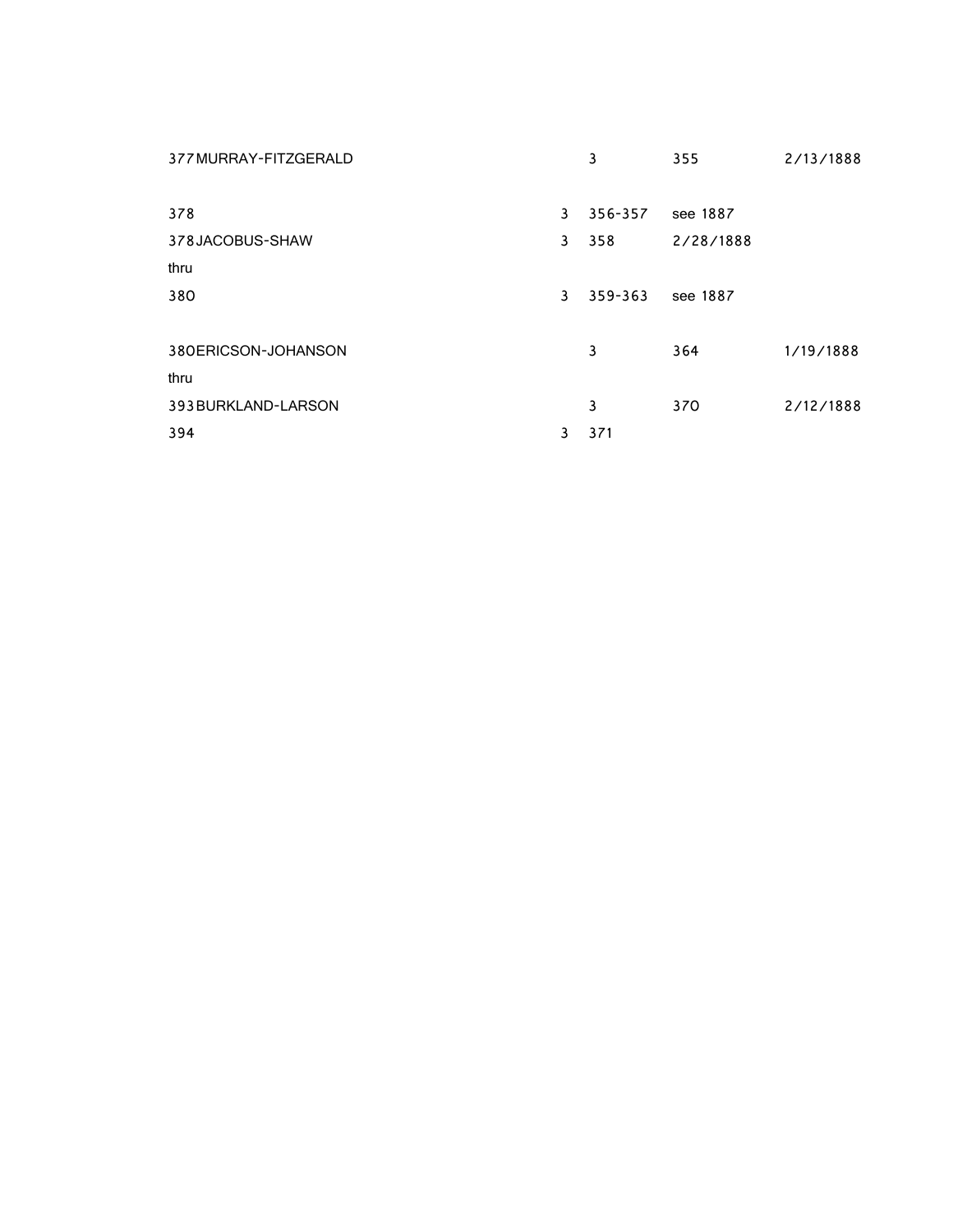NOTE: See note at start of Appendix AA@ NOTE: NL - Not listed

| FRAME #                | <b>SURNAMES</b>           |              | <b>DOCKET</b> | <b>PAGE</b> | <b>DATE</b> |
|------------------------|---------------------------|--------------|---------------|-------------|-------------|
| 394LOCKE-GREEN<br>thru | 3                         |              | 3723/19/1888  |             |             |
| 407SIVER-CAMPBELL      |                           | $\mathbf{3}$ | 377           | 4/8/1888    | 408         |
| AMSTUZ-BUBLER NL       |                           |              | 4/5/1888      |             |             |
| 410 PAYNE-PATTERSON    |                           |              | 3             | 379         | 4/22/1888   |
| thru                   |                           |              |               |             |             |
| 438KLUMPE-POHL         | 3                         |              | 3925/9/1888   |             |             |
| 439 see frame #457     | 3                         |              | 393-394       | 1888        |             |
|                        |                           |              |               |             |             |
| 439BROTHEN-KRAUSE      |                           | 3            | 395           | 7/4/1888    |             |
|                        | (see also frames 455-456) |              |               |             |             |
| thru                   |                           |              |               |             |             |
| 454TRUSTY-LIGHT        | 3                         |              | 4018/8/1888   |             |             |
| 455 BROTHEN-KRAUSE     |                           | 3            | 395           | 1888        |             |
|                        | (affidavit & application) |              |               |             |             |
| 457 CLARK-COOLY        | <b>NL</b>                 |              |               | 6/30/1888   |             |
|                        | (affidavit & application; |              |               |             |             |
|                        | see also frames 479-481   |              |               |             |             |
| 459 BAILOR-FAIRHURST   |                           |              | 3             | 402         | 7/16/1888   |
|                        | (affidavit & application) |              |               |             |             |
| 461 NL                 |                           | 3            | 403           |             |             |
| 461 ROBBINS-FEDERHOOF  |                           |              | 3             | 404         | 7/5/1888    |
| thru                   |                           |              |               |             |             |
| 476LIERK-DOLLAH        | 3                         |              | 411 8/14/1888 |             |             |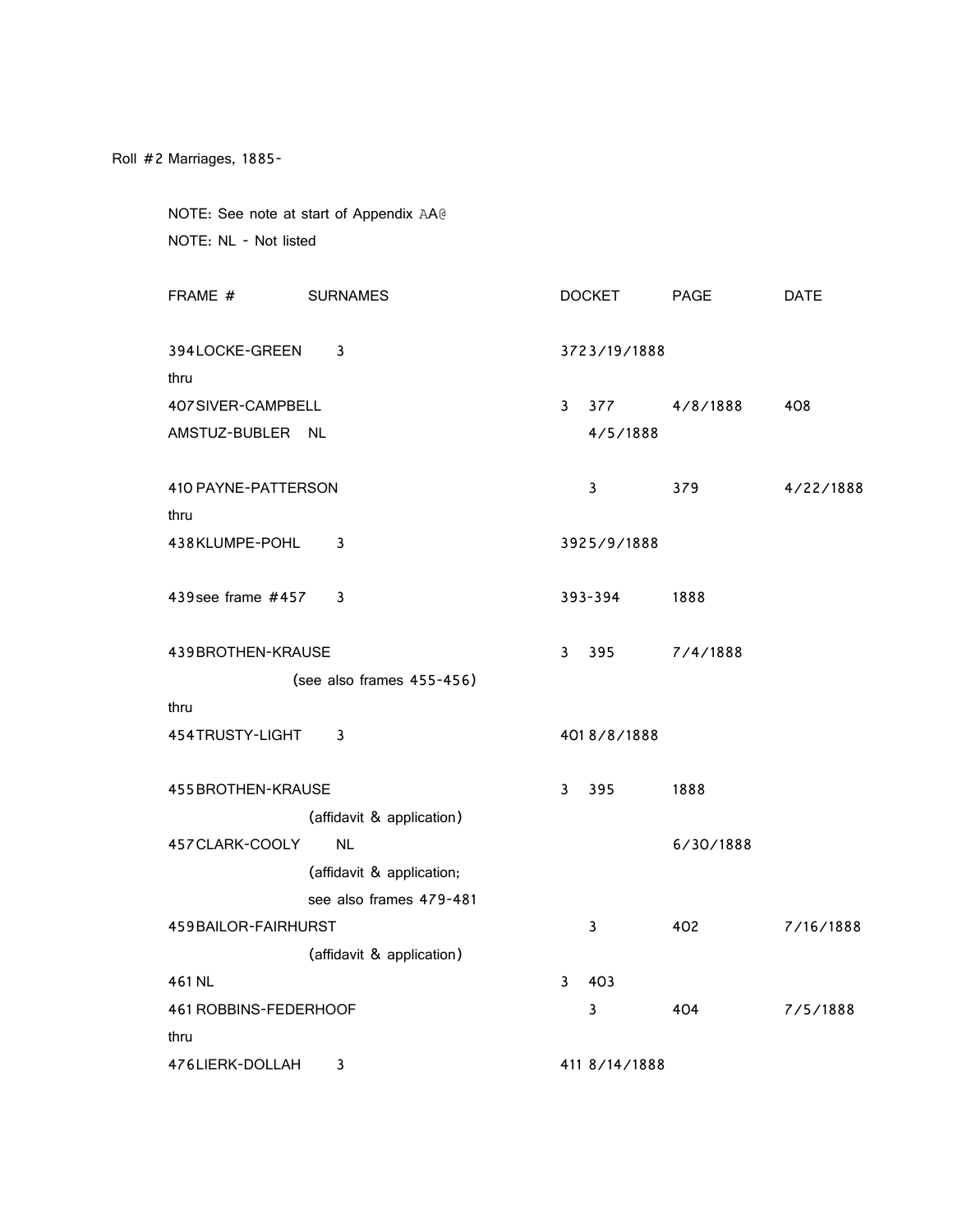| 477 STATES-KOCHEN            |           | <b>NL</b>     | 8/20/1888 |
|------------------------------|-----------|---------------|-----------|
| 479CLARK-COOLEY              |           | <b>NL</b>     | 7/1/1888  |
| 482BYERS-BEDELL              | NL.       |               | 9/6/1888  |
| 484COSTELLO-CONWAY           |           | <b>NL</b>     | 9/11/1888 |
| 486SNOW-MIKSCH               | <b>NL</b> |               | 9/13/1888 |
| 488HUGHES-THATCHER (License) |           | NL.           | 9/15/1888 |
| 490KEELER-WALKER             |           | <b>NL</b>     | 9/25/1888 |
| 492 HAMILTON-DIXON           |           | <b>NL</b>     | 10/1/1888 |
| 494NL                        | 3         | 412-422       | 1888      |
|                              |           |               |           |
| 494 WAY-MASER                | 3         | 42310/10/1888 |           |
| 495 NL                       | 3         | 424-425       | 1888      |
| 496KLEINER-LEHR              | 3         | 42610/22/1888 |           |
| 498NL                        | 3         | 427-429       | 1888      |
| 498 BUNDY-HAAZE              | 3         | 43010/23/1888 |           |
| 500NL                        | 3         | 4311888       |           |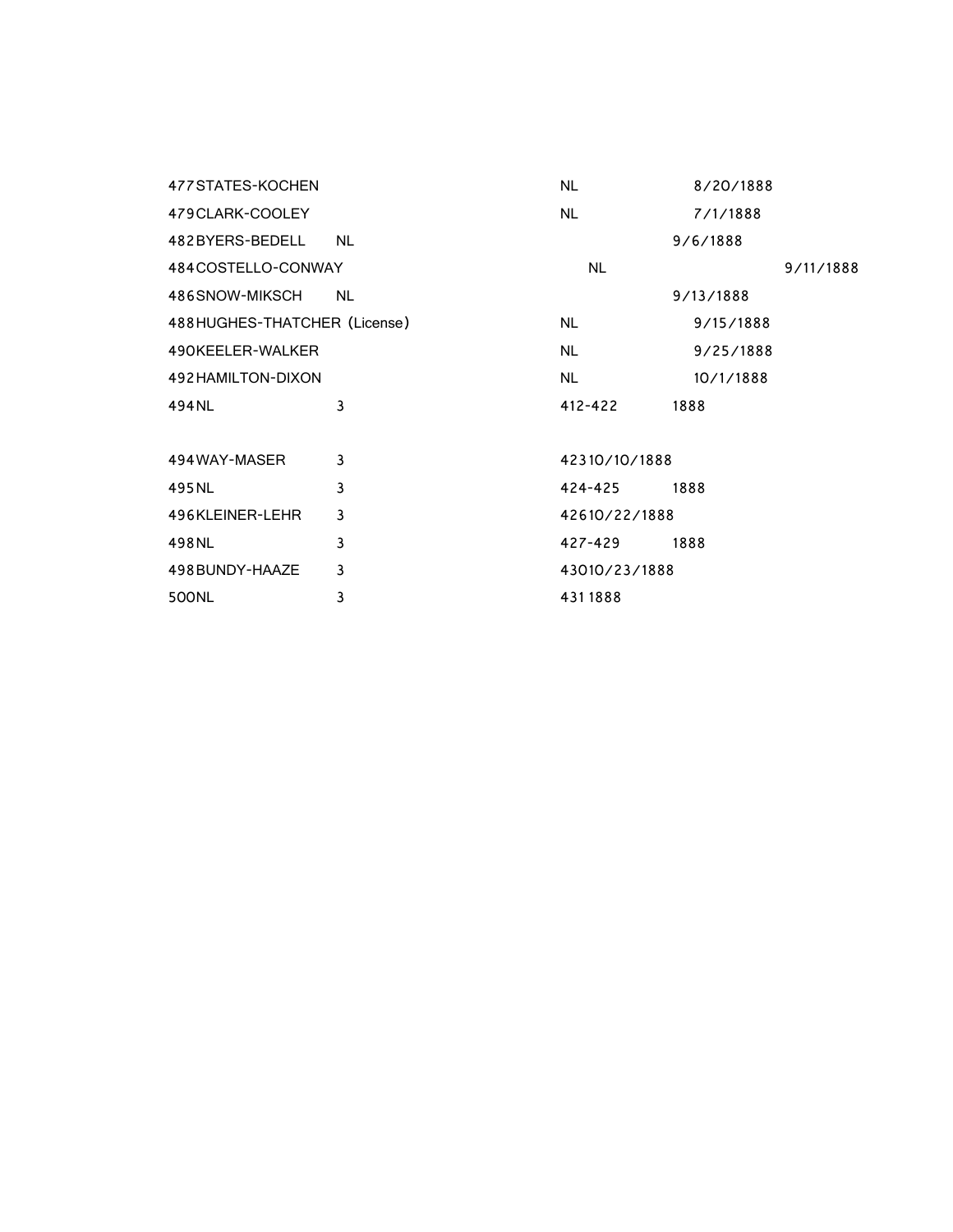NOTE: See note at start of Appendix AA@ NOTE: NL - Not listed

| FRAME #                | <b>SURNAMES</b>             |               | <b>DOCKET</b> | <b>PAGE</b> | <b>DATE</b>  |  |
|------------------------|-----------------------------|---------------|---------------|-------------|--------------|--|
|                        |                             |               |               |             |              |  |
| 500BEAMS-MYERS         | 3                           | 43211/21/1888 |               |             |              |  |
| 502 NL                 | 3                           |               | 4331888       |             |              |  |
| 502BARERSKE-LOFTUS     |                             |               | 3             | 434         | 11/20/1888   |  |
| 504 ALLISON-KEYS       | <b>NL</b>                   |               |               | 10/9/1888   |              |  |
| 506BURKE-ERICSON       |                             | <b>NL</b>     |               | 10/10/1888  |              |  |
| 508 NL                 | 3                           |               | 435-438       | 1888        |              |  |
|                        |                             | 3             |               |             |              |  |
| 508BEELER-HEISER       |                             |               | 439           | 10/16/1888  |              |  |
| 510 PARSONS-MC CONAHAY |                             |               | 3             | 446         | 10/16/1888   |  |
|                        | (out of order)              |               |               |             |              |  |
| 512 PARGETER-BINT      |                             | <b>NL</b>     |               | 10/17/1888  |              |  |
| 514                    |                             | 3             | 440           | 1888        |              |  |
| 514 BROCK-PARSONS      |                             | NL.           |               | 11/25/1888  |              |  |
| 516 WHEELOCK-UPTON     |                             | 3             | 442           | 12/10/1888  |              |  |
| 518 TATTAA-HANLON      |                             | 3             | 443           | 11/00/1888  |              |  |
|                        | (license & cert. missing)   |               |               |             |              |  |
|                        | (see frame #531             |               |               |             |              |  |
| 518 GINN-MARSH         | 3                           |               | 44412/12/1888 |             |              |  |
| thru                   |                             |               |               |             |              |  |
| 521 LUNNEY-SCHARMANN   |                             |               | 3             | 445         | 11/8/1888    |  |
| 522 PARSONS-MC CONAHAY |                             |               | 3             | 446         | see fr. #510 |  |
| 522 RITNER-THOMPSON    |                             |               | 3             | 447         | 10/18/1888   |  |
|                        | (affidavit & application)   |               |               |             |              |  |
|                        | (see also frame #555, 1889) |               |               |             |              |  |
| 524 KEYS-MC WILLIAMS   |                             |               | 3             | 448         | 10/9/1888    |  |

NOTE: The following licenses are filmed in chronological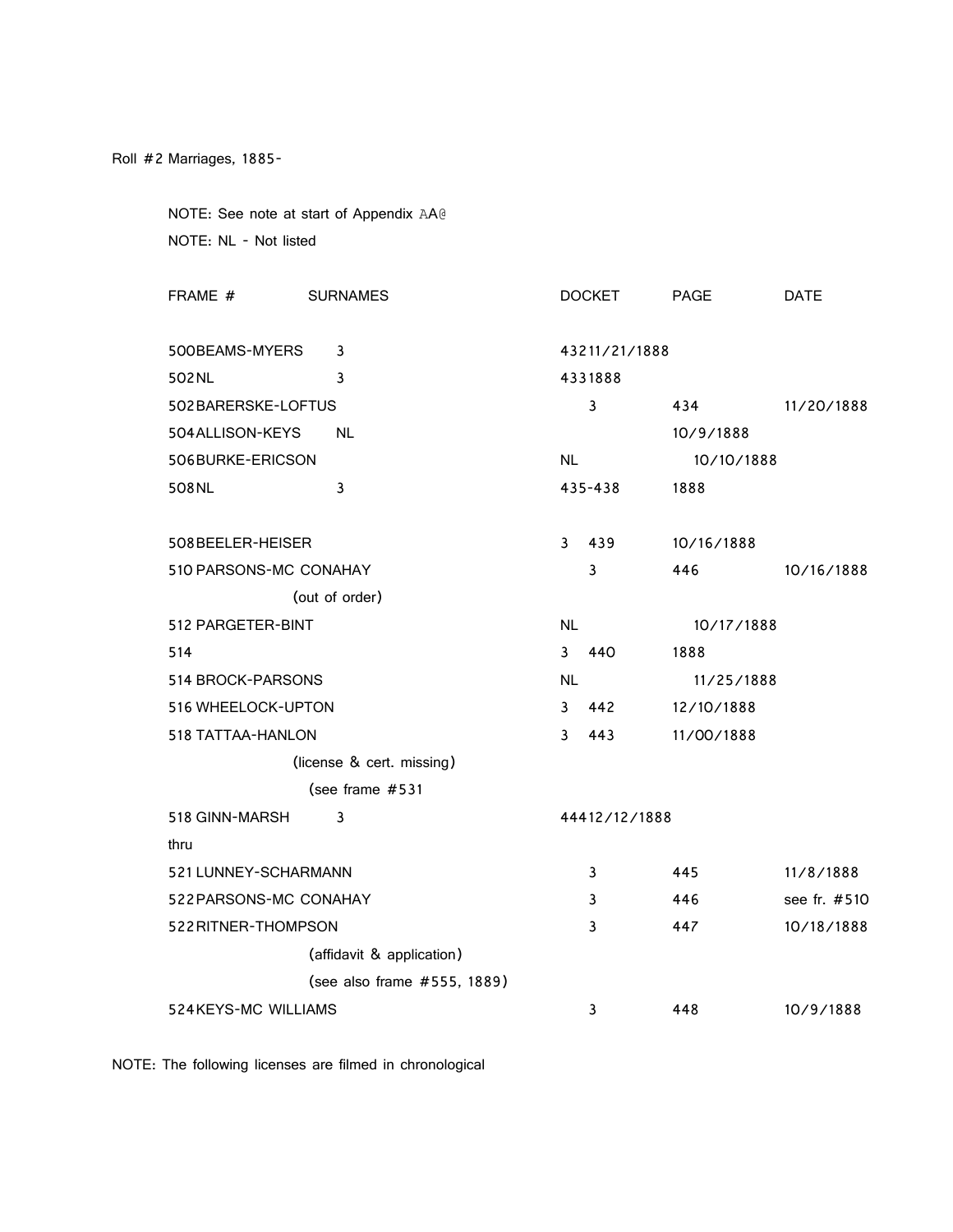order by date of marriage, no docket & page numbers

1889

| 526 FELTER-JULIAN     | NL.                       |     |           | 11/19/1888 |            |
|-----------------------|---------------------------|-----|-----------|------------|------------|
| thru                  |                           |     |           |            |            |
| 548 OCHAMPAUGH-RHOADS |                           |     | <b>NL</b> |            | 12/29/1888 |
| 549FORSYTHE-FISHER    |                           | NL. |           | 12/20/1888 |            |
|                       |                           |     |           |            |            |
| <b>NL</b>             |                           | 3   | 407-446   | see 1888   |            |
| 553 SCHRAMLING-BRUNK  |                           |     | 3         | 446        | 1/28/1889  |
|                       | (marked 3-406 in error)   |     |           |            |            |
| 555 RITNER-THOMPSON   |                           |     | 3         | 447        | 10/18/1888 |
|                       | (see also 1888, fr. #522) |     |           |            |            |
| <b>NL</b>             |                           | 3   | 448       | see 1888   |            |
| NL                    |                           | 3.  | 449       |            |            |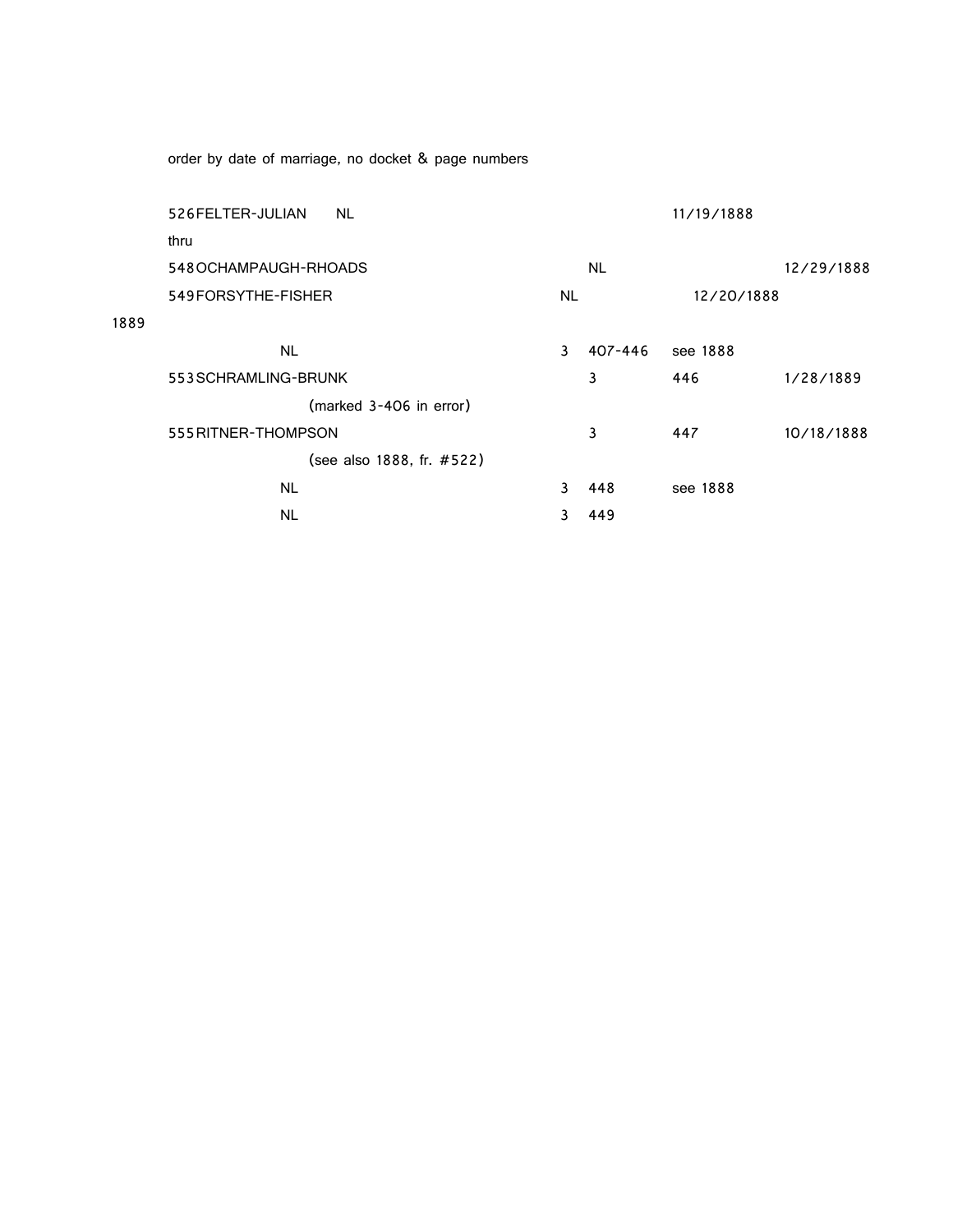NOTE: See note at start of Appendix AA@ NOTE: NL - Not listed

| FRAME #                          | <b>SURNAMES</b> | <b>DOCKET</b>       | <b>PAGE</b> | <b>DATE</b>  |
|----------------------------------|-----------------|---------------------|-------------|--------------|
| 557 SKIELS-DANES                 | 3               | 4501/2/1889         |             |              |
|                                  |                 |                     |             |              |
| 559AUBLE-GOODENOW                |                 | <b>NL</b>           |             | 12/12/1888   |
| 561 see Chronological Files      |                 | $\mathbf{3}$        | 451-471     | Jan-May 1889 |
|                                  |                 |                     |             |              |
| 561 DIEHL-TIBBLES                | 3               | 4725/16/1889        |             |              |
| thru                             |                 |                     |             |              |
| 564MAGEE (Louie) - REMMEL (H.) 3 |                 | 4735/9/1889         |             |              |
| 565NL                            | $\mathbf{3}$    | 474-482             | May 1889    |              |
| 565KREMER-STUTZ (license)        |                 | 3                   | 483         | 6/28/1889    |
| 567NL                            | 3               | 484                 |             |              |
|                                  |                 |                     |             |              |
| 567 MAGEE (B.H.)-REMMLE (B.M.)   |                 | $\mathbf{3}$<br>485 | 7/4/1889    |              |
| thru                             |                 |                     |             |              |
| 572FRENCH-MCVEY                  |                 | $\mathbf{3}$<br>487 | 7/3/1889    |              |
| 573NL                            | 3               | 488-489             | 1889        |              |
|                                  |                 |                     |             |              |
| 573 MENZIE-WAITE                 | 3               | 4907/16/1889        |             |              |
| thru                             |                 |                     |             |              |
| 578WOOD-BLAKE                    | 3               | 4928/27/1889        |             |              |
| 579NL                            | 3               | 4931889             |             |              |
|                                  |                 |                     |             |              |
| 579 BROWN-MC GAUHEY              |                 | 3                   | 494         | 9/5/1889     |
| thru                             |                 |                     |             |              |
| 591 ZOOK-PICKETT                 | 3               | 5029/28/1889        |             |              |
| 591 NL                           | 3               | 5031889             |             |              |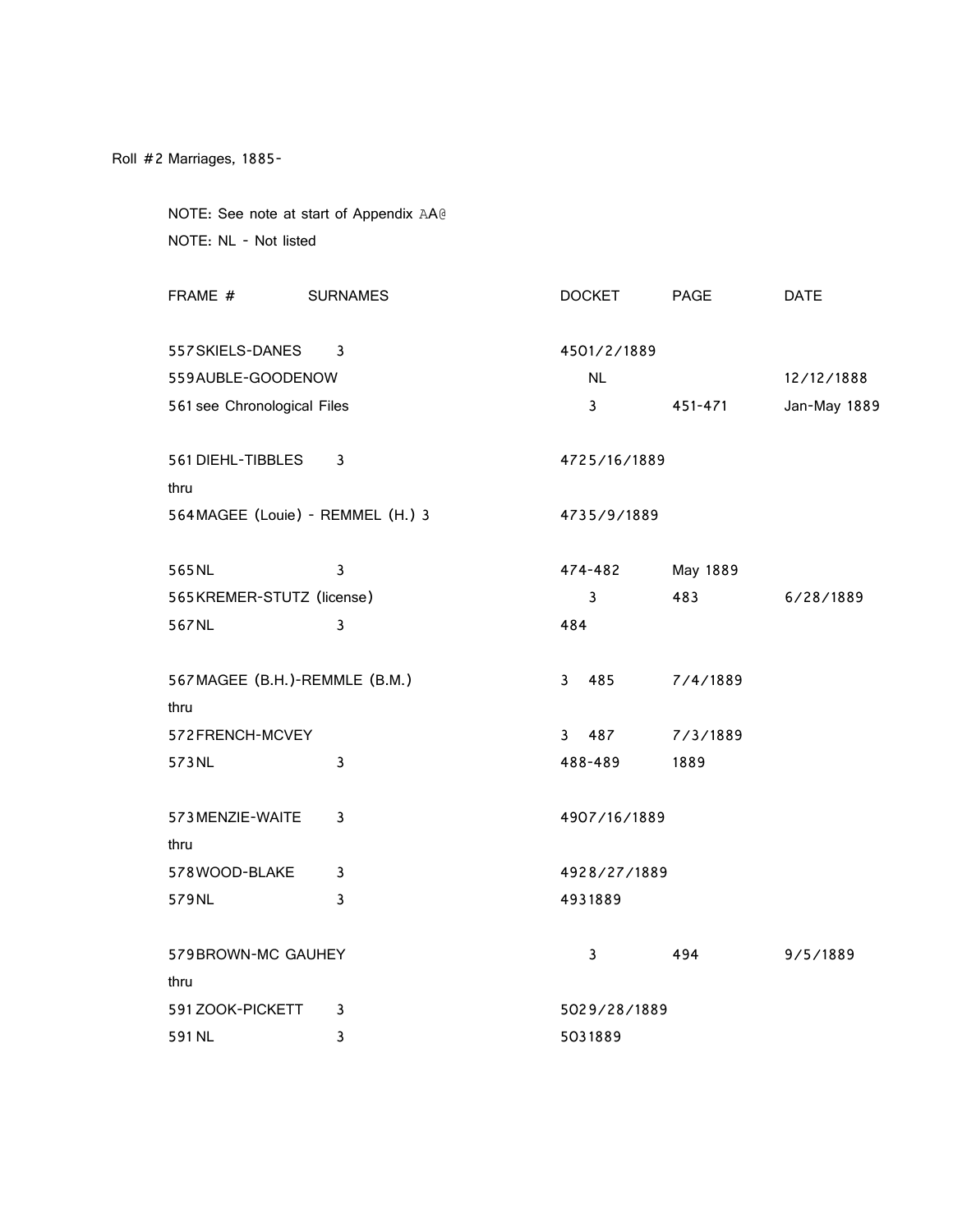|  | 591 SCHRAGEN-CALDWELL                                            |   |     | 3             | 504        | 11/30/1889  |
|--|------------------------------------------------------------------|---|-----|---------------|------------|-------------|
|  | 591 NL<br>3                                                      |   |     | 50511/30/1889 |            |             |
|  |                                                                  |   |     |               |            |             |
|  | 592 OBERST-WIDIMYER                                              |   |     | 3 506         | 10/9/1889  |             |
|  | 592NL                                                            | 3 |     | 507-508       | 1889       |             |
|  |                                                                  |   |     |               |            |             |
|  | 593BURCH-BRADFIELD                                               |   |     | 3 509         | 10/13/1889 |             |
|  | 594NL                                                            | 3 |     | 5101889       |            |             |
|  | 594 HARSHFIELD-ELKINS                                            |   |     | $\mathbf{3}$  | 511        | 11/25/1889  |
|  | 596PEIRSON-JOHNSON                                               |   |     | $\mathbf{3}$  | 512        | 9/3/1889    |
|  | 597NL                                                            | 3 |     | 513 1889      |            |             |
|  |                                                                  |   |     |               |            |             |
|  | 597 MARKS-BATEMAN                                                |   |     | 3 514         | 8/25/1889  |             |
|  | 599NL                                                            | 3 |     | 515-516       | 1889       |             |
|  | Roll #2 Marriages, 1885-                                         |   |     |               |            |             |
|  |                                                                  |   |     |               |            |             |
|  | NOTE: See note at start of Appendix AA@<br>NOTE: NL - Not Listed |   |     |               |            |             |
|  |                                                                  |   |     |               |            |             |
|  |                                                                  |   |     |               |            |             |
|  | FRAME # SURNAMES                                                 |   |     | <b>DOCKET</b> | PAGE       | <b>DATE</b> |
|  |                                                                  |   |     |               |            |             |
|  | 599JARED-COX                                                     | 3 |     | 517 11/3/1889 |            |             |
|  | 600NL                                                            | 3 | 518 |               |            |             |
|  | 600POHLMEYER-ROUSSOW                                             |   |     | 3             | 519        | 11/26/1889  |
|  | thru                                                             |   |     |               |            |             |
|  | 609MILLS-OSBORNE                                                 |   |     | 3 525         | 11/9/1889  |             |
|  | 609NL                                                            | 3 |     | 526-527       |            |             |
|  |                                                                  |   |     |               |            |             |
|  | 609TRUMP-POHLMEYER                                               |   |     | $\mathbf{3}$  | 528        | 11/28/1889  |
|  | 610 NL                                                           | 3 |     | 529-531       |            |             |
|  |                                                                  |   |     |               |            |             |
|  | 610 SANDALL-LIMBURG                                              |   |     | 3 532         | 12/10/1889 |             |
|  | 612 NL                                                           | 3 | 533 |               |            |             |
|  | <b>612 POTTER-SMITH</b>                                          | 3 |     | 5347/2/1889   |            |             |